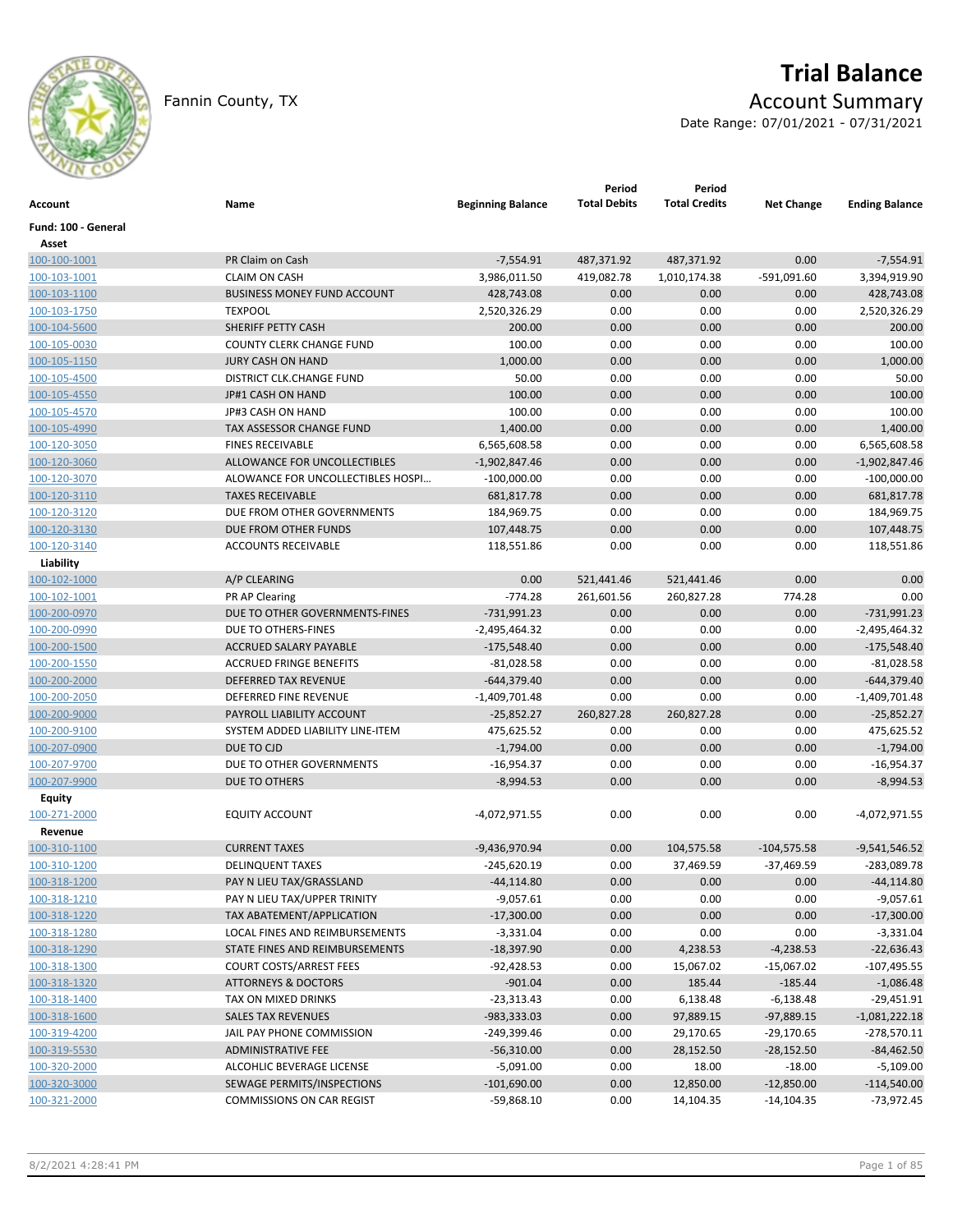|                              |                                                                     |                             | Period              | Period<br><b>Total Credits</b> |                     |                             |
|------------------------------|---------------------------------------------------------------------|-----------------------------|---------------------|--------------------------------|---------------------|-----------------------------|
| Account                      | Name                                                                | <b>Beginning Balance</b>    | <b>Total Debits</b> |                                | <b>Net Change</b>   | <b>Ending Balance</b>       |
| 100-321-2500                 | <b>COMMISSION ON CAR TITLES</b>                                     | $-29,670.00$                | 0.00                | 5,760.00                       | $-5,760.00$         | $-35,430.00$                |
| 100-321-2510                 | COMM.ON SALES TAX COLLECTIONS                                       | $-274,620.56$               | 0.00                | 0.00                           | 0.00                | $-274,620.56$               |
| 100-321-2520                 | <b>TOLL COLLECTIONS</b>                                             | $-554.24$                   | 0.00                | 0.00                           | 0.00                | $-554.24$                   |
| 100-321-9010                 | <b>TAX CERTIFICATES</b>                                             | $-7,776.39$                 | 0.00                | 826.44                         | $-826.44$           | $-8,602.83$                 |
| 100-330-4370                 | <b>INDIGENT DEFENSE GRANT</b>                                       | $-30,195.50$                | 0.00                | 10,063.75                      | $-10,063.75$        | $-40,259.25$                |
| 100-330-5590                 | <b>TEXAS VINE PROGRAM</b><br><b>FAMILY PROTECTION FEE</b>           | $-13,940.27$                | 0.00                | 4,642.78                       | $-4,642.78$         | $-18,583.05$                |
| 100-340-1350                 | <b>COUNTY JUDGE FEES</b>                                            | $-1,690.31$<br>$-144.00$    | 0.00<br>0.00        | 120.00<br>0.00                 | $-120.00$<br>0.00   | $-1,810.31$<br>$-144.00$    |
| 100-340-4000<br>100-340-4030 | <b>COUNTY CLERK FEES</b>                                            | $-46,916.33$                | 0.00                | 41.00                          | $-41.00$            | $-46,957.33$                |
| 100-340-4500                 | <b>DISTRICT CLERK FEES</b>                                          | $-52,247.94$                | 55.00               | 7,316.04                       | $-7,261.04$         | $-59,508.98$                |
| 100-340-4550                 | J. P. #1 FEES                                                       | $-7,774.61$                 | 0.00                | 0.00                           | 0.00                | $-7,774.61$                 |
| 100-340-4560                 | J. P. #2 FEES                                                       | $-1,426.75$                 | 0.00                | 0.00                           | 0.00                | $-1,426.75$                 |
| 100-340-4570                 | J. P. #3 FEES                                                       | $-3,946.63$                 | 0.00                | 0.00                           | 0.00                | $-3,946.63$                 |
| 100-340-4750                 | <b>DISTRICT ATTORNEY FEES</b>                                       | $-249.24$                   | 0.00                | 4.00                           | $-4.00$             | $-253.24$                   |
| 100-340-4800                 | <b>BOND APPLICATION FEE</b>                                         | $-500.00$                   | 0.00                | 0.00                           | 0.00                | $-500.00$                   |
| 100-340-4840                 | <b>ELECTION REIMBURSEMENTS</b>                                      | $-7,050.59$                 | 0.00                | 0.00                           | 0.00                | $-7,050.59$                 |
| 100-340-5510                 | <b>CONSTABLE PCT. 1 FEES</b>                                        | $-7,227.25$                 | 0.00                | 220.00                         | $-220.00$           | $-7,447.25$                 |
| 100-340-5520                 | <b>CONSTABLE PCT. 2 FEES</b>                                        | $-1,020.00$                 | 0.00                | 0.00                           | 0.00                | $-1,020.00$                 |
| 100-340-5530                 | <b>CONSTABLE PCT. 3 FEES</b>                                        | $-1,765.52$                 | 0.00                | 0.00                           | 0.00                | $-1,765.52$                 |
| 100-340-5600                 | <b>SHERIFF FEES</b>                                                 | $-15,682.01$                | 0.00                | 2,668.40                       | $-2,668.40$         | $-18,350.41$                |
| 100-340-5730                 | <b>BOND SUPERVISION FEES</b>                                        | $-74,747.00$                | 0.00                | 8,314.00                       | $-8,314.00$         | $-83,061.00$                |
| 100-340-6000                 | D.C.6TH COURT OF APPEALS FEE                                        | $-1,354.67$                 | 0.00                | 135.00                         | $-135.00$           | $-1,489.67$                 |
| 100-340-6010                 | <b>C.C.6TH COURT OF APPEALS FEE</b>                                 | $-165.00$                   | 0.00                | 0.00                           | 0.00                | $-165.00$                   |
| 100-340-6520                 | <b>SUBDIVISION FEES</b>                                             | $-4,925.00$                 | 250.00              | 1,085.00                       | $-835.00$           | $-5,760.00$                 |
| 100-340-6530                 | <b>ZONING APPLICATION FEES</b>                                      | $-650.00$                   | 0.00                | 0.00                           | 0.00                | $-650.00$                   |
| 100-340-6540                 | DEVELOPMENT PERMIT                                                  | $-690.00$                   | 30.00               | 240.00                         | $-210.00$           | $-900.00$                   |
| 100-340-6550                 | <b>BUILDING PERMITS</b>                                             | $-750.00$                   | 0.00                | 150.00                         | $-150.00$           | $-900.00$                   |
| 100-350-4550                 | J. P. #1 FINES                                                      | $-686.60$                   | 0.00                | 0.00                           | 0.00                | $-686.60$                   |
| 100-352-2010                 | <b>BOND FORFEITURES</b>                                             | $-14.00$                    | 0.00                | 0.00                           | 0.00                | $-14.00$                    |
| 100-360-1000                 | <b>INTEREST EARNINGS</b>                                            | $-5,964.42$                 | 0.00                | 0.07                           | $-0.07$             | $-5,964.49$                 |
| 100-360-1100                 | <b>INTEREST EARNINGS BUSINESS MONEY FU</b>                          | $-736.71$                   | 0.00                | 0.00                           | 0.00                | $-736.71$                   |
| 100-364-1630                 | <b>SALE OF EQUIPMENT</b>                                            | $-14,600.09$                | 0.00                | 7,827.77                       | $-7,827.77$         | $-22,427.86$                |
| 100-370-1000                 | <b>KFYN-RADIO TOWER RENT</b>                                        | $-1,400.00$                 | 0.00                | 200.00                         | $-200.00$           | $-1,600.00$                 |
| 100-370-1120                 | <b>TOBACCO SETTLEMENT</b>                                           | $-32,891.60$                | 0.00                | 0.00                           | 0.00                | $-32,891.60$                |
| 100-370-1150                 | <b>RENT- VERIZON TOWER</b>                                          | $-9,581.49$                 | 0.00                | 1,064.61                       | $-1,064.61$         | $-10,646.10$                |
| 100-370-1200                 | <b>CONTRIBUTION IHC TRUST</b><br><b>REFUNDS &amp; MISCELLANEOUS</b> | $-16,749.44$                | 0.00                | 0.00                           | 0.00                | $-16,749.44$                |
| 100-370-1300                 | <b>IHC REIMBURSEMENTS</b>                                           | $-16,807.80$<br>$-1,590.25$ | 0.00<br>0.00        | 54.00                          | $-54.00$            | $-16,861.80$                |
| 100-370-1301<br>100-370-1310 | AUTOMOBILE INSURANCE LOSS PAYMEN                                    | $-31,212.00$                | 0.00                | 0.00<br>5,550.24               | 0.00<br>$-5,550.24$ | $-1,590.25$<br>$-36,762.24$ |
| 100-370-1390                 | STATE JUROR REIMB.FEE                                               | $-2,550.00$                 | 0.00                | 0.00                           | 0.00                | $-2,550.00$                 |
| 100-370-1420                 | <b>CULVERT PERMITTING PROCESS</b>                                   | $-1,150.00$                 | 0.00                | 130.00                         | $-130.00$           | $-1,280.00$                 |
| 100-370-1421                 | ROW PERMIT APPLICATION                                              | $-20.00$                    | 0.00                | 0.00                           | 0.00                | $-20.00$                    |
| 100-370-1430                 | D.A.SALARY REIMB.                                                   | $-27,499.98$                | 0.00                | 0.00                           | 0.00                | $-27,499.98$                |
| 100-370-1460                 | SALE OF RECYCLED MATERIALS                                          | $-29.40$                    | 0.00                | 0.00                           | 0.00                | $-29.40$                    |
| 100-370-1470                 | UTILITIES REIMBURSEMENT                                             | $-9,259.96$                 | 0.00                | 923.56                         | $-923.56$           | $-10,183.52$                |
| 100-370-1510                 | ASST. DA LONGEVITY PAY                                              | $-4,200.00$                 | 0.00                | 0.00                           | 0.00                | $-4,200.00$                 |
| 100-370-1620                 | <b>COURT REPORTER SERVICE FEE</b>                                   | $-4,563.61$                 | 0.00                | 405.00                         | $-405.00$           | $-4,968.61$                 |
| 100-370-4080                 | <b>COUNTY WELLNESS PROGRAM</b>                                      | $-2,520.00$                 | 0.00                | 0.00                           | 0.00                | $-2,520.00$                 |
| 100-370-4100                 | CO CT AT LAW SUPPLEMENT                                             | $-63,000.00$                | 0.00                | 0.00                           | 0.00                | $-63,000.00$                |
| 100-370-4170                 | <b>EMS ALLOCATION</b>                                               | $-600,000.00$               | 0.00                | 0.00                           | 0.00                | $-600,000.00$               |
| 100-370-4320                 | PROCEEDS OF SALE OF LIVESTOCK                                       | $-4,251.57$                 | 0.00                | 0.00                           | 0.00                | $-4,251.57$                 |
| 100-370-4500                 | DIST. CLK. PASSPORT PHOTO                                           | $-70.00$                    | 0.00                | 0.00                           | 0.00                | $-70.00$                    |
| 100-370-4530                 | REIMB.CEC ODYSSEY SAAS                                              | $-20,311.76$                | 0.00                | 7,145.63                       | $-7,145.63$         | $-27,457.39$                |
| 100-370-5620                 | STATE REIMB.OFFENDER TRANSPORT                                      | $-10,049.50$                | 0.00                | 3,735.20                       | $-3,735.20$         | -13,784.70                  |
| Expense                      |                                                                     |                             |                     |                                |                     |                             |
| 100-400-1010                 | SALARY ELECTED OFFICIAL                                             | 51,675.60                   | 5,167.56            | 0.00                           | 5,167.56            | 56,843.16                   |
| 100-400-1050                 | SALARY SECRETARY                                                    | 23,708.39                   | 2,370.84            | 0.00                           | 2,370.84            | 26,079.23                   |
| 100-400-2010                 | SOCIAL SECURITY TAXES                                               | 5,010.63                    | 502.74              | 0.00                           | 502.74              | 5,513.37                    |
| 100-400-2020                 | <b>GROUP HEALTH INSURANCE</b>                                       | 9,409.32                    | 1,045.48            | 0.00                           | 1,045.48            | 10,454.80                   |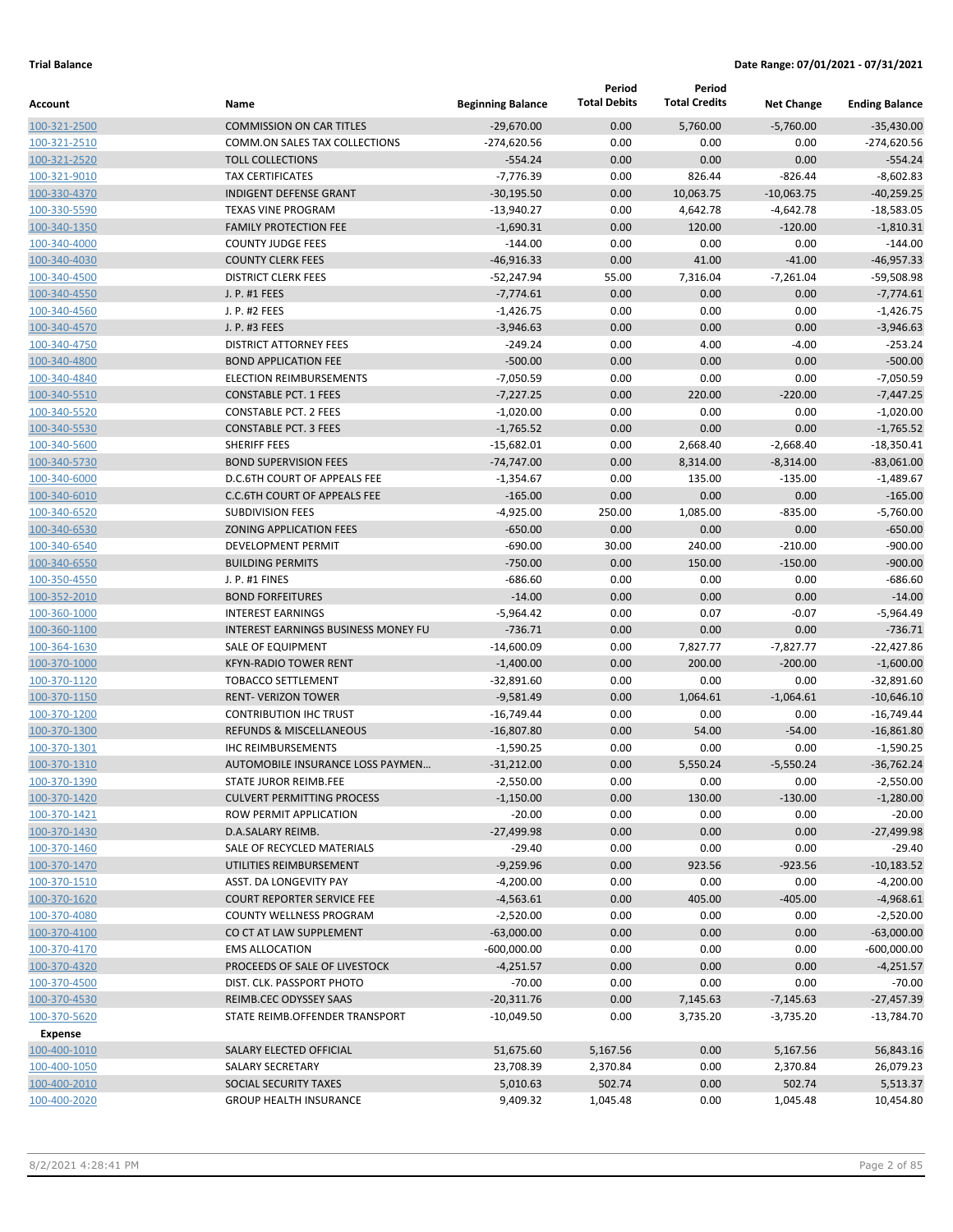|                              |                                                 |                          | Period              | Period               |                   |                       |
|------------------------------|-------------------------------------------------|--------------------------|---------------------|----------------------|-------------------|-----------------------|
| Account                      | Name                                            | <b>Beginning Balance</b> | <b>Total Debits</b> | <b>Total Credits</b> | <b>Net Change</b> | <b>Ending Balance</b> |
| 100-400-2030                 | <b>RETIREMENT</b>                               | 9,321.93                 | 959.28              | 0.00                 | 959.28            | 10,281.21             |
| 100-400-2040                 | <b>WORKERS' COMPENSATION</b>                    | 288.08                   | 0.00                | 0.00                 | 0.00              | 288.08                |
| 100-400-2050                 | <b>MEDICARE TAX</b>                             | 1,171.85                 | 117.58              | 0.00                 | 117.58            | 1,289.43              |
| 100-400-2250                 | <b>TRAVEL ALLOWANCE</b>                         | 3,150.00                 | 350.00              | 0.00                 | 350.00            | 3,500.00              |
| 100-400-3100                 | <b>OFFICE SUPPLIES</b>                          | 332.35                   | 0.00                | 0.00                 | 0.00              | 332.35                |
| 100-400-3110                 | POSTAGE                                         | 2.40                     | 0.00                | 0.00                 | 0.00              | 2.40                  |
| 100-400-4270                 | OUT OF COUNTY TRAVEL/TRAINING                   | 505.00                   | 756.80              | 0.00                 | 756.80            | 1,261.80              |
| 100-400-4680                 | JUVENILE BOARD SALARY                           | 1,800.00                 | 200.00              | 0.00                 | 200.00            | 2,000.00              |
| 100-400-4810                 | <b>DUES</b>                                     | 395.00                   | 0.00                | 0.00                 | 0.00              | 395.00                |
| 100-401-4030                 | <b>TCOG RURAL ADDRESSING</b>                    | 23,000.00                | 0.00                | 0.00                 | 0.00              | 23,000.00             |
| 100-403-1010                 | SALARY ELECTED OFFICIAL                         | 44,798.40                | 4,479.84            | 0.00                 | 4,479.84          | 49,278.24             |
| 100-403-1030                 | SALALRY CHIEF DEPUTY                            | 16,676.27                | 2,382.32            | 0.00                 | 2,382.32          | 19,058.59             |
| 100-403-1040                 | <b>SALARY DEPUTIES</b>                          | 113,613.67               | 10,539.07           | 0.00                 | 10,539.07         | 124,152.74            |
| 100-403-1070                 | <b>SALARY PART-TIME</b>                         | 14,256.00                | 1,392.00            | 0.00                 | 1,392.00          | 15,648.00             |
| 100-403-2010                 | SOCIAL SECURITY TAXES                           | 11,441.96                | 1,124.68            | 0.00                 | 1,124.68          | 12,566.64             |
| 100-403-2020                 | <b>GROUP HEALTH INSURANCE</b>                   | 64,084.86                | 7,120.54            | 0.00                 | 7,120.54          | 71,205.40             |
| 100-403-2030                 | <b>RETIREMENT</b>                               | 22,409.74                | 2,228.89            | 0.00                 | 2,228.89          | 24,638.63             |
| 100-403-2040                 | <b>WORKERS COMPENSATION</b>                     | 707.96                   | 0.00                | 0.00                 | 0.00              | 707.96                |
| 100-403-2050                 | <b>MEDICARE TAX</b>                             | 2,586.69                 | 263.04              | 0.00                 | 263.04            | 2,849.73              |
| 100-403-3100                 | <b>OFFICE SUPPLIES</b>                          | 3,105.96                 | 0.00                | 0.00                 | 0.00              | 3,105.96              |
| 100-403-3110                 | <b>POSTAGE</b>                                  | 772.94                   | 60.87               | 0.00                 | 60.87             | 833.81                |
| 100-403-4270                 | OUT OF COUNTY TRAVEL/TRAINING                   | 1,439.68                 | 0.00                | 0.00                 | 0.00              | 1,439.68              |
| 100-403-4350                 | <b>PRINTING</b>                                 | 1,429.16                 | 0.00                | 0.00                 | 0.00              | 1,429.16              |
| 100-403-4800                 | <b>BOND</b>                                     | 157.50                   | 0.00                | 0.00                 | 0.00              | 157.50                |
| 100-403-4810                 | <b>DUES</b>                                     | 175.00                   | 0.00                | 0.00                 | 0.00              | 175.00                |
| 100-403-5720                 | OFFICE EQUIPMENT                                | 228.26                   | 0.00                | 0.00                 | 0.00              | 228.26                |
| 100-404-1090                 | SALARY-ELECTION WORKERS                         | 20,485.00                | 96.00               | 0.00                 | 96.00             | 20,581.00             |
| 100-404-2010                 | SOCIAL SECURITY TAXES                           | 100.09                   | 0.00                | 0.00                 | 0.00              | 100.09                |
| 100-404-2050                 | <b>MEDICARE TAX</b><br><b>ELECTION SUPPLIES</b> | $-5.51$                  | 0.00<br>0.00        | 0.00<br>0.00         | 0.00<br>0.00      | $-5.51$               |
| 100-404-3100                 | <b>POSTAGE</b>                                  | 4,745.59<br>2,398.23     |                     | 0.00                 |                   | 4,745.59<br>2,539.59  |
| 100-404-3110                 | <b>ELECTION INTERNET</b>                        | 911.82                   | 141.36<br>227.94    | 0.00                 | 141.36<br>227.94  | 1,139.76              |
| 100-404-4210<br>100-404-4270 | ELECTION TRAVEL/TRAINING                        | 315.70                   | 561.58              | 0.00                 | 561.58            | 877.28                |
| 100-404-4300                 | <b>BIDS AND NOTICES</b>                         | 599.23                   | 0.00                | 0.00                 | 0.00              | 599.23                |
| 100-404-4420                 | PROFESSIONAL SERVICE/TRANSLATOR                 | 106.25                   | 0.00                | 0.00                 | 0.00              | 106.25                |
| 100-404-4810                 | <b>DUES</b>                                     | 300.00                   | 0.00                | 0.00                 | 0.00              | 300.00                |
| 100-404-4850                 | <b>ELECTION MAINT, AGREEMENT</b>                | 14,661.00                | 1,687.00            | 0.00                 | 1,687.00          | 16,348.00             |
| 100-405-1020                 | SALARY VETERANS' SERVICE OFFICER                | 31,058.40                | 3,105.85            | 0.00                 | 3,105.85          | 34,164.25             |
| 100-405-2010                 | SOCIAL SECURITY TAXES                           | 1,898.78                 | 189.58              | 0.00                 | 189.58            | 2,088.36              |
| 100-405-2020                 | <b>GROUP HEALTH INSURANCE</b>                   | 9,154.98                 | 1,017.22            | 0.00                 | 1,017.22          | 10,172.20             |
| 100-405-2030                 | RETIREMENT                                      | 3,675.97                 | 368.36              | 0.00                 | 368.36            | 4,044.33              |
| 100-405-2040                 | <b>WORKERS' COMPENSATION</b>                    | 115.86                   | 0.00                | 0.00                 | 0.00              | 115.86                |
| 100-405-2050                 | <b>MEDICARE TAX</b>                             | 444.10                   | 44.34               | 0.00                 | 44.34             | 488.44                |
| 100-405-3100                 | <b>OFFICE SUPPLIES</b>                          | 112.73                   | 0.00                | 0.00                 | 0.00              | 112.73                |
| 100-406-1020                 | SALARY-EMERGENCY MANAGEMENT CO                  | 25,556.17                | 2,555.62            | 0.00                 | 2,555.62          | 28,111.79             |
| 100-406-2010                 | SOCIAL SECURITY TAXES                           | 1,584.40                 | 158.44              | 0.00                 | 158.44            | 1,742.84              |
| 100-406-2020                 | <b>GROUP HEALTH INSURANCE</b>                   | 11,189.42                | 1,017.22            | 0.00                 | 1,017.22          | 12,206.64             |
| 100-406-2030                 | RETIREMENT                                      | 3,024.70                 | 303.10              | 0.00                 | 303.10            | 3,327.80              |
| 100-406-2040                 | <b>WORKERS' COMPENSATION</b>                    | 96.84                    | 0.00                | 0.00                 | 0.00              | 96.84                 |
| 100-406-2050                 | <b>MEDICARE TAX</b>                             | 370.60                   | 37.06               | 0.00                 | 37.06             | 407.66                |
| 100-406-3100                 | <b>OFFICE SUPPLIES</b>                          | 110.98                   | 0.00                | 0.00                 | 0.00              | 110.98                |
| 100-406-3300                 | AUTO EXPENSE-GAS & OIL                          | 514.15                   | 259.75              | 0.00                 | 259.75            | 773.90                |
| 100-406-4200                 | SATELLITE TELEPHONE                             | 175.59                   | 0.00                | 0.00                 | 0.00              | 175.59                |
| 100-406-4210                 | <b>EMERGENCY INTERNET</b>                       | 303.96                   | 75.98               | 0.00                 | 75.98             | 379.94                |
| 100-406-4530                 | <b>R&amp;M EQUIPMENT</b>                        | 0.00                     | 306.00              | 0.00                 | 306.00            | 306.00                |
| 100-406-4540                 | <b>R&amp;M AUTO</b>                             | 727.75                   | 0.00                | 0.00                 | 0.00              | 727.75                |
| 100-406-4870                 | TRAILER/AUTO INSURANCE                          | 619.00                   | 0.00                | 0.00                 | 0.00              | 619.00                |
| 100-406-4890                 | CODE RED EARLY WARNING SYSTEM                   | 13,406.40                | 0.00                | 0.00                 | 0.00              | 13,406.40             |
| 100-406-5750                 | PURCHASE OF AUTOMOBILES                         | 34,400.67                | 0.00                | 0.00                 | 0.00              | 34,400.67             |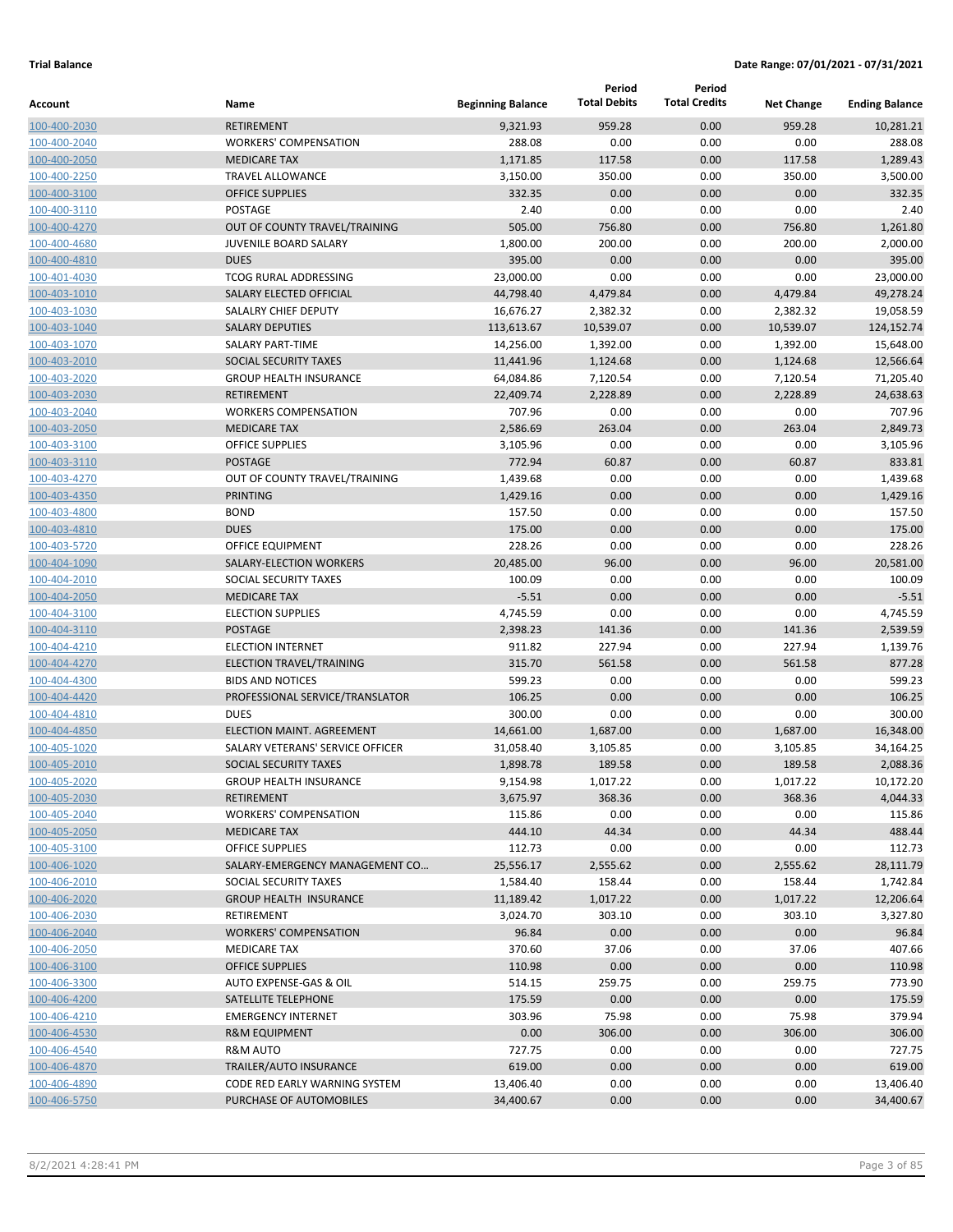|              |                                    |                          | Period              | Period               |                   |                       |
|--------------|------------------------------------|--------------------------|---------------------|----------------------|-------------------|-----------------------|
| Account      | Name                               | <b>Beginning Balance</b> | <b>Total Debits</b> | <b>Total Credits</b> | <b>Net Change</b> | <b>Ending Balance</b> |
| 100-409-2040 | <b>WORKERS' COMPENSATION</b>       | 730.70                   | 0.00                | 0.00                 | 0.00              | 730.70                |
| 100-409-2060 | UNEMPLOYMENT EXPENSE               | 6,413.50                 | 2,383.00            | 0.00                 | 2,383.00          | 8,796.50              |
| 100-409-3990 | <b>CLAIMS SETTLEMENTS</b>          | 1,000.00                 | 0.00                | 0.00                 | 0.00              | 1,000.00              |
| 100-409-4000 | <b>LEGAL FEES</b>                  | 110.31                   | 0.00                | 0.00                 | 0.00              | 110.31                |
| 100-409-4010 | <b>AUDIT EXPENSE</b>               | 49,000.00                | 0.00                | 0.00                 | 0.00              | 49,000.00             |
| 100-409-4040 | 911 EMERGENCY SERVICE              | 6,687.75                 | 0.00                | 0.00                 | 0.00              | 6,687.75              |
| 100-409-4055 | PILT SCHOOL DISTRICTS              | 0.00                     | 25,192.00           | 0.00                 | 25,192.00         | 25,192.00             |
| 100-409-4060 | <b>TAX APPRAISAL DISTRICT</b>      | 391,226.16               | 0.00                | 0.00                 | 0.00              | 391,226.16            |
| 100-409-4080 | <b>COUNTY WELLNESS PROGRAM</b>     | 1,202.24                 | 0.00                | 0.00                 | 0.00              | 1,202.24              |
| 100-409-4300 | <b>BIDS &amp; NOTICES</b>          | 1,680.36                 | 435.50              | 0.00                 | 435.50            | 2,115.86              |
| 100-409-4502 | LAWN MAINTENANCE                   | 525.00                   | 625.00              | 0.00                 | 625.00            | 1,150.00              |
| 100-409-4810 | <b>DUES</b>                        | 6,893.67                 | 0.00                | 0.00                 | 0.00              | 6,893.67              |
| 100-409-4830 | PUBLIC OFFICIALS INS.              | 14,225.80                | 0.00                | 0.00                 | 0.00              | 14,225.80             |
| 100-409-4840 | <b>GENERAL LIABILITY INSURANCE</b> | 7,252.00                 | 0.00                | 0.00                 | 0.00              | 7,252.00              |
| 100-409-4890 | <b>COURT COSTS/ARREST FEES</b>     | 87,750.61                | 7,005.18            | 0.00                 | 7,005.18          | 94,755.79             |
| 100-409-4920 | <b>6TH COURT OF APPEALS FEE</b>    | 1,277.36                 | 0.00                | 0.00                 | 0.00              | 1,277.36              |
| 100-409-4940 | TCEQ PERMITS ENVIRONMENTAL DEV     | 2,280.00                 | 730.00              | 0.00                 | 730.00            | 3,010.00              |
| 100-409-4990 | <b>BANK SERVICE FEES</b>           | 6,351.00                 | 700.00              | 0.00                 | 700.00            | 7,051.00              |
| 100-409-6540 | <b>DEVELOPMENT PERMIT</b>          | 0.00                     | 210.00              | 0.00                 | 210.00            | 210.00                |
| 100-410-1010 | SALARY ELECTED OFFICIAL            | 128,461.60               | 12,846.16           | 0.00                 | 12,846.16         | 141,307.76            |
| 100-410-1030 | SALARY COURT COORDINATOR           | 25,199.35                | 2,519.94            | 0.00                 | 2,519.94          | 27,719.29             |
| 100-410-1100 | <b>SALARY COURT REPORTER</b>       | 47,809.72                | 5,153.84            | 0.00                 | 5,153.84          | 52,963.56             |
| 100-410-1300 | <b>BAILIFF</b>                     | 31,437.27                | 3,143.72            | 0.00                 | 3,143.72          | 34,580.99             |
| 100-410-2010 | SOCIAL SECURITY TAXES              | 12,608.77                | 1,473.78            | 0.00                 | 1,473.78          | 14,082.55             |
| 100-410-2020 | <b>GROUP HEALTH INSURANCE</b>      | 32,315.16                | 3,590.56            | 0.00                 | 3,590.56          | 35,905.72             |
| 100-410-2030 | <b>RETIREMENT</b>                  | 27,721.55                | 2,830.22            | 0.00                 | 2,830.22          | 30,551.77             |
| 100-410-2040 | <b>WORKERS COMPENSATION</b>        | 891.22                   | 0.00                | 0.00                 | 0.00              | 891.22                |
| 100-410-2050 | <b>MEDICARE TAX</b>                | 3,434.87                 | 344.70              | 0.00                 | 344.70            | 3,779.57              |
| 100-410-3100 | <b>OFFICE SUPPLIES</b>             | 308.06                   | 0.00                | 0.00                 | 0.00              | 308.06                |
| 100-410-3150 | <b>COPIER RENTAL</b>               | 917.90                   | 104.43              | 0.00                 | 104.43            | 1,022.33              |
| 100-410-3190 | <b>JURY EXPENSE</b>                | 490.00                   | 0.00                | 0.00                 | 0.00              | 490.00                |
| 100-410-4240 | <b>INDIGENT ATTORNEY FEES</b>      | 35,151.25                | 6,225.08            | 0.00                 | 6,225.08          | 41,376.33             |
| 100-410-4250 | PROFESSIONAL SERVICES              | 1,070.00                 | 0.00                | 0.00                 | 0.00              | 1,070.00              |
| 100-410-4380 | <b>COURT REPORTER EXPENSE</b>      | 1,050.00                 | 0.00                | 0.00                 | 0.00              | 1,050.00              |
| 100-410-4530 | <b>COMPUTER SOFTWARE</b>           | 0.00                     | 512.50              | 0.00                 | 512.50            | 512.50                |
| 100-410-4680 | <b>JUVENILE BOARD SALARY</b>       | 1,800.00                 | 200.00              | 0.00                 | 200.00            | 2,000.00              |
| 100-410-4800 | <b>BONDS</b>                       | 102.50                   | 0.00                | 0.00                 | 0.00              | 102.50                |
| 100-410-5740 | <b>TECHNOLOGY</b>                  | 3,000.00                 | 0.00                | 0.00                 | 0.00              | 3,000.00              |
| 100-425-3110 | <b>JURY POSTAGE</b>                | 1,656.52                 | 452.88              | 0.00                 | 452.88            | 2,109.40              |
| 100-425-3140 | PETIT JURY EXPENSE                 | 3,110.00                 | 1,433.00            | 0.00                 | 1,433.00          | 4,543.00              |
| 100-425-4220 | REGIONAL INDIGENT DEFENSE PROGRAM  | 14,461.00                | 0.00                | 0.00                 | 0.00              | 14,461.00             |
| 100-425-4660 | <b>AUTOPSIES</b>                   | 45,748.50                | 6,304.00            | 0.00                 | 6,304.00          | 52,052.50             |
| 100-435-1030 | SALARY COURT COORDINATOR           | 29,210.26                | 2,921.03            | 0.00                 | 2,921.03          | 32,131.29             |
| 100-435-1100 | <b>SALARY COURT REPORTER</b>       | 67,647.57                | 6,815.58            | 0.00                 | 6,815.58          | 74,463.15             |
| 100-435-1300 | <b>BAILIFF</b>                     | 32,151.61                | 3,215.17            | 0.00                 | 3,215.17          | 35,366.78             |
| 100-435-2010 | SOCIAL SECURITY                    | 7,938.98                 | 826.20              | 0.00                 | 826.20            | 8,765.18              |
| 100-435-2020 | <b>GROUP HEALTH INSURANCE</b>      | 27,464.94                | 3,051.66            | 0.00                 | 3,051.66          | 30,516.60             |
| 100-435-2030 | <b>RETIREMENT</b>                  | 15,588.75                | 1,571.66            | 0.00                 | 1,571.66          | 17,160.41             |
| 100-435-2040 | <b>WORKERS COMPENSATION</b>        | 483.14                   | 0.00                | 0.00                 | 0.00              | 483.14                |
| 100-435-2050 | <b>MEDICARE TAX</b>                | 1,856.83                 | 193.24              | 0.00                 | 193.24            | 2,050.07              |
| 100-435-3100 | <b>OFFICE SUPPLIES</b>             | 870.26                   | 208.32              | 0.00                 | 208.32            | 1,078.58              |
| 100-435-3110 | POSTAGE                            | 319.47                   | 119.84              | 0.00                 | 119.84            | 439.31                |
| 100-435-3120 | <b>DISTRICT JURY SUPPLIES</b>      | 313.00                   | 0.00                | 0.00                 | 0.00              | 313.00                |
| 100-435-3520 | <b>GPS/SCRAM MONITORS</b>          | 948.00                   | 0.00                | 0.00                 | 0.00              | 948.00                |
| 100-435-3950 | <b>BAILIFF UNIFORMS</b>            | 173.96                   | 0.00                | 0.00                 | 0.00              | 173.96                |
| 100-435-4270 | OUT OF CO TRAVEL/TRAINING          | 2,283.48                 | 480.88              | 0.00                 | 480.88            | 2,764.36              |
| 100-435-4320 | ATTORNEY FEES JUVENILE             | 2,817.50                 | 0.00                | 0.00                 | 0.00              | 2,817.50              |
| 100-435-4340 | APPEAL COURT TRANSCRIPTS           | 2,189.00                 | 0.00                | 0.00                 | 0.00              | 2,189.00              |
| 100-435-4350 | ATTORNEYS FEES APPEALS CT          | 2,710.00                 | 0.00                | 0.00                 | 0.00              | 2,710.00              |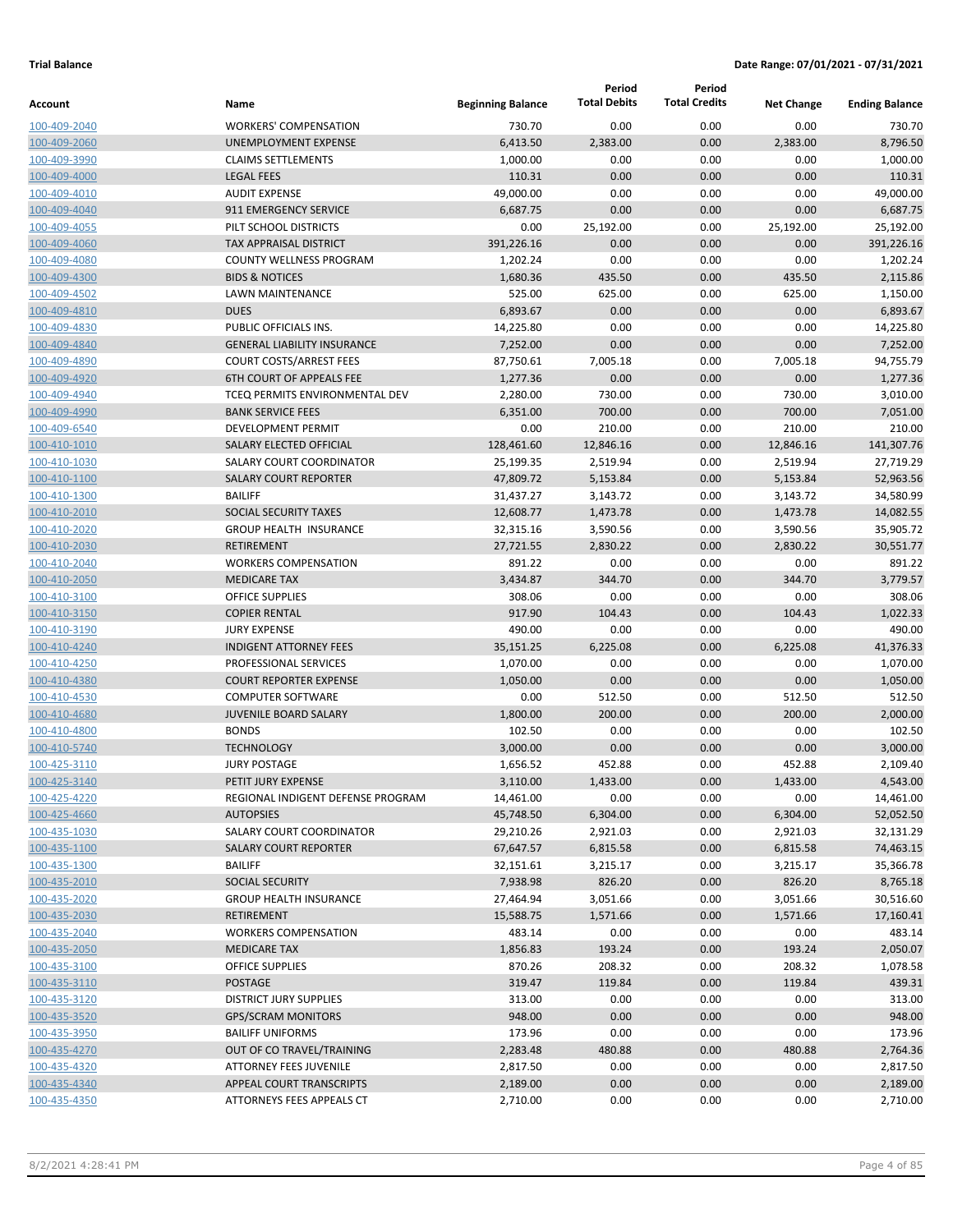|                              |                                                  |                          | Period              | Period               |                   |                       |
|------------------------------|--------------------------------------------------|--------------------------|---------------------|----------------------|-------------------|-----------------------|
| Account                      | Name                                             | <b>Beginning Balance</b> | <b>Total Debits</b> | <b>Total Credits</b> | <b>Net Change</b> | <b>Ending Balance</b> |
| 100-435-4360                 | <b>ATTORNEY FEES- CPS CASES</b>                  | 215,964.83               | 38,136.29           | 0.00                 | 38,136.29         | 254,101.12            |
| 100-435-4370                 | <b>ATTORNEY FEES</b>                             | 144,451.42               | 41,351.05           | 0.00                 | 41,351.05         | 185,802.47            |
| 100-435-4380                 | <b>COURT REPORTER EXPENSE</b>                    | 3,500.50                 | 407.50              | 0.00                 | 407.50            | 3,908.00              |
| 100-435-4390                 | <b>INVESTIGATOR EXPENSE</b>                      | 0.00                     | 625.00              | 0.00                 | 625.00            | 625.00                |
| 100-435-4420                 | OTHER PROFESSIONAL SERV.                         | 11,609.50                | 4,187.25            | 0.00                 | 4,187.25          | 15,796.75             |
| 100-435-4530                 | <b>COMPUTER SOFTWARE</b>                         | 1,537.50                 | 538.12              | 0.00                 | 538.12            | 2,075.62              |
| 100-435-4670                 | <b>VISITING JUDGE</b>                            | 36.96                    | 38.08               | 0.00                 | 38.08             | 75.04                 |
| 100-435-4680                 | <b>JUVENILE BOARD SALARY</b>                     | 2,700.00                 | 300.00              | 0.00                 | 300.00            | 3,000.00              |
| 100-435-4810                 | <b>DUES</b>                                      | 70.00                    | 0.00                | 0.00                 | 0.00              | 70.00                 |
| 100-450-1010                 | SALARY ELECTED OFFICIAL                          | 45,198.40                | 4,519.84            | 0.00                 | 4,519.84          | 49,718.24             |
| 100-450-1030                 | <b>SALARY CHIEF DEPUTY</b>                       | 31,328.32                | 3,160.51            | 0.00                 | 3,160.51          | 34,488.83             |
| 100-450-1040                 | <b>SALARIES DEPUTIES</b>                         | 133,251.43               | 13,287.69           | 0.00                 | 13,287.69         | 146,539.12            |
| 100-450-1070                 | <b>SALARY PART-TIME</b>                          | 17,169.00                | 1,392.00            | 0.00                 | 1,392.00          | 18,561.00             |
| 100-450-2010                 | SOCIAL SECURITY TAXES                            | 13,316.65                | 1,304.83            | 0.00                 | 1,304.83          | 14,621.48             |
| 100-450-2020                 | <b>GROUP HEALTH INSURANCE</b>                    | 72,639.58                | 7,958.04            | 0.00                 | 7,958.04          | 80,597.62             |
| 100-450-2030                 | RETIREMENT                                       | 26,860.90                | 2,651.93            | 0.00                 | 2,651.93          | 29,512.83             |
| 100-450-2040                 | <b>WORKERS COMPENSATION</b>                      | 871.26                   | 0.00                | 0.00                 | 0.00              | 871.26                |
| 100-450-2050                 | <b>MEDICARE TAX</b>                              | 3,114.52                 | 305.17              | 0.00                 | 305.17            | 3,419.69              |
| 100-450-3100                 | <b>OFFICE SUPPLIES</b>                           | 2,117.10                 | 374.29              | 0.00                 | 374.29            | 2,491.39              |
| 100-450-3110                 | POSTAGE                                          | 1,738.74                 | 219.17              | 0.00                 | 219.17            | 1,957.91              |
| 100-450-4270                 | OUT OF COUNTY TRAVEL/TRAINING                    | 1,497.83                 | 979.17              | 0.00                 | 979.17            | 2,477.00              |
| 100-450-4800                 | <b>BONDS</b>                                     | 140.00                   | 0.00                | 0.00                 | 0.00              | 140.00                |
| 100-450-4810                 | <b>DUES</b>                                      | 175.00                   | 50.00               | 0.00                 | 50.00             | 225.00                |
| 100-450-5720                 | OFFICE EQUIPMENT                                 | 198.65                   | 0.00                | 0.00                 | 0.00              | 198.65                |
| 100-455-1010                 | SALARY ELECTED OFFICIAL                          | 34,618.00                | 3,461.80            | 0.00                 | 3,461.80          | 38,079.80             |
| 100-455-1030                 | SALARY CHIEF DEPUTY                              | 30,718.59                | 3,071.85            | 0.00                 | 3,071.85          | 33,790.44             |
| 100-455-1040                 | <b>SALARY DEPUTY</b>                             | 21,662.42                | 2,166.23            | 0.00                 | 2,166.23          | 23,828.65             |
| 100-455-2010                 | SOCIAL SECURITY TAXES                            | 5,451.62                 | 545.80              | 0.00                 | 545.80            | 5,997.42              |
| 100-455-2020                 | <b>GROUP HEALTH INSURANCE</b>                    | 18,332.82                | 2,036.98            | 0.00                 | 2,036.98          | 20,369.80             |
| 100-455-2030                 | RETIREMENT                                       | 10,403.46                | 1,055.52            | 0.00                 | 1,055.52          | 11,458.98             |
| 100-455-2040                 | <b>WORKERS' COMPENSATION</b>                     | 316.44                   | 0.00                | 0.00                 | 0.00              | 316.44                |
| 100-455-2050                 | <b>MEDICARE TAX</b>                              | 1,275.10                 | 127.66              | 0.00                 | 127.66            | 1,402.76              |
| 100-455-2250                 | <b>TRAVEL ALLOWANCE</b>                          | 1,800.00                 | 200.00              | 0.00                 | 200.00            | 2,000.00              |
| 100-455-3100                 | <b>OFFICE SUPPLIES</b>                           | 479.70                   | 77.07               | 0.00                 | 77.07             | 556.77                |
| 100-455-3110                 | <b>POSTAGE</b>                                   | 266.59                   | 11.22               | 0.00                 | 11.22             | 277.81                |
| 100-455-4270                 | OUT OF COUNTY TRAVEL/TRAINING<br><b>PRINTING</b> | 495.00                   | 516.80              | 0.00<br>0.00         | 516.80            | 1,011.80              |
| 100-455-4350<br>100-455-4800 | <b>BOND</b>                                      | 105.00                   | 0.00<br>165.00      |                      | 0.00              | 105.00<br>256.00      |
| 100-455-4810                 | <b>DUES</b>                                      | 91.00<br>60.00           | 0.00                | 0.00<br>0.00         | 165.00<br>0.00    | 60.00                 |
| 100-455-5720                 | OFFICE EQUIPMENT                                 | 27.99                    | 0.00                | 0.00                 | 0.00              | 27.99                 |
| 100-456-1010                 | SALARY ELECTED OFFICIAL                          | 34,618.00                | 3,461.80            | 0.00                 | 3,461.80          | 38,079.80             |
| 100-456-1030                 | SALARY CHIEF DEPUTY                              | 31,603.92                | 3,160.39            | 0.00                 | 3,160.39          | 34,764.31             |
| 100-456-2010                 | SOCIAL SECURITY TAXES                            | 4,217.40                 | 422.98              | 0.00                 | 422.98            | 4,640.38              |
| 100-456-2020                 | <b>GROUP HEALTH INSURANCE</b>                    | 18,292.86                | 2,032.54            | 0.00                 | 2,032.54          | 20,325.40             |
| 100-456-2030                 | RETIREMENT                                       | 7,944.35                 | 809.10              | 0.00                 | 809.10            | 8,753.45              |
| 100-456-2040                 | <b>WORKERS' COMPENSATION</b>                     | 247.02                   | 0.00                | 0.00                 | 0.00              | 247.02                |
| 100-456-2050                 | <b>MEDICARE TAX</b>                              | 986.30                   | 98.92               | 0.00                 | 98.92             | 1,085.22              |
| 100-456-2250                 | TRAVEL ALLOWANCE                                 | 1,800.00                 | 200.00              | 0.00                 | 200.00            | 2,000.00              |
| 100-456-3100                 | <b>OFFICE SUPPLIES</b>                           | 337.97                   | 0.00                | 0.00                 | 0.00              | 337.97                |
| 100-456-3110                 | POSTAGE                                          | 141.00                   | 0.00                | 0.00                 | 0.00              | 141.00                |
| 100-456-4210                 | <b>INTERNET</b>                                  | 737.55                   | 81.95               | 0.00                 | 81.95             | 819.50                |
| 100-456-4270                 | OUT OF COUNTY TRAVEL/TRAINING                    | 723.00                   | 123.65              | 0.00                 | 123.65            | 846.65                |
| 100-456-4600                 | <b>OFFICE RENTAL</b>                             | 3,150.00                 | 350.00              | 0.00                 | 350.00            | 3,500.00              |
| 100-456-4800                 | <b>BOND</b>                                      | 100.00                   | 0.00                | 0.00                 | 0.00              | 100.00                |
| 100-456-4810                 | <b>DUES</b>                                      | 95.00                    | 0.00                | 0.00                 | 0.00              | 95.00                 |
| 100-456-5910                 | <b>ONLINE RESEARCH</b>                           | 93.73                    | 0.00                | 0.00                 | 0.00              | 93.73                 |
| 100-457-1010                 | SALARY ELECTED OFFICIAL                          | 34,618.00                | 3,461.80            | 0.00                 | 3,461.80          | 38,079.80             |
| 100-457-1030                 | SALARY CHIEF DEPUTY                              | 21,938.42                | 2,111.56            | 0.00                 | 2,111.56          | 24,049.98             |
| 100-457-2010                 | SOCIAL SECURITY TAXES                            | 3,618.20                 | 357.96              | 0.00                 | 357.96            | 3,976.16              |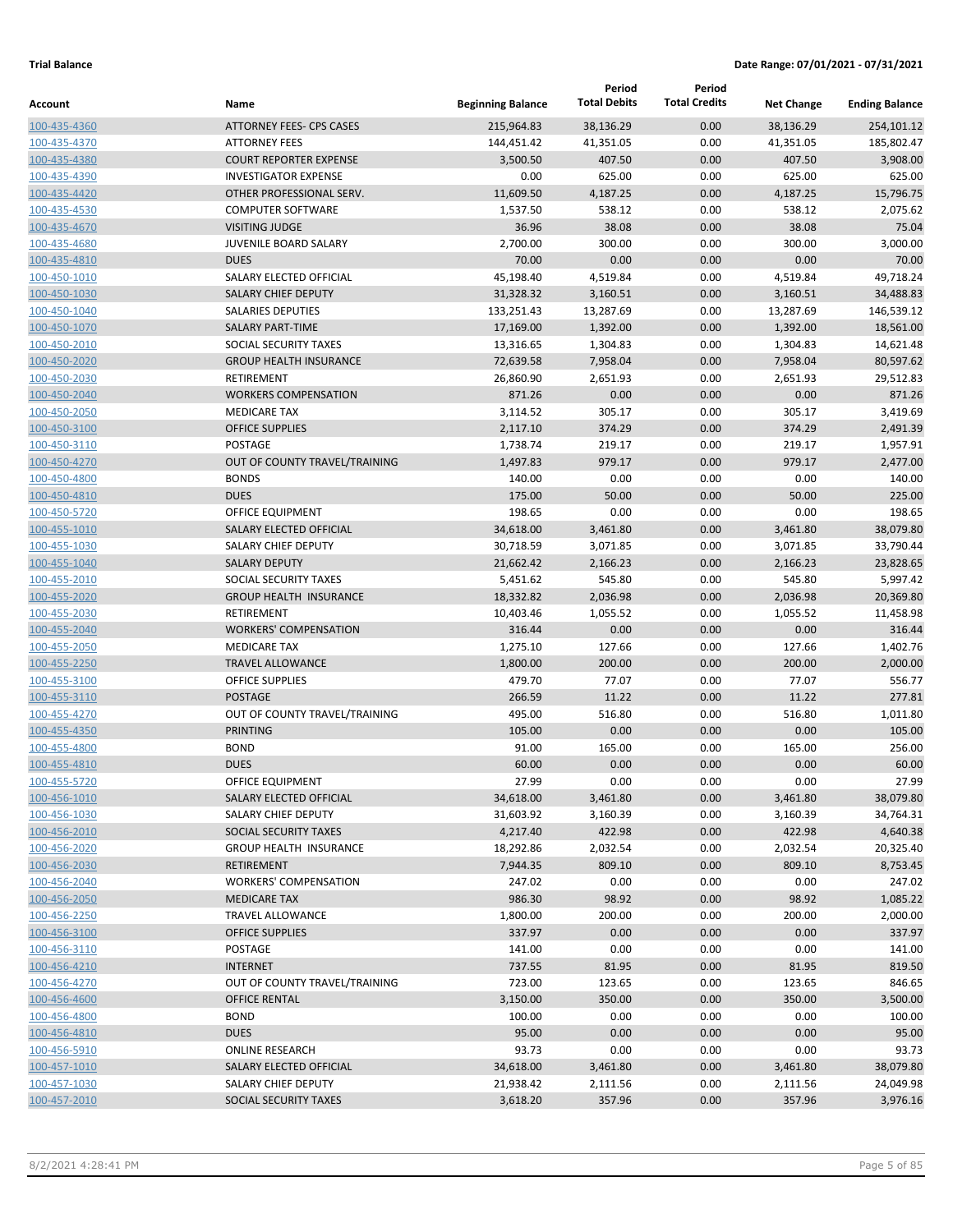|                              |                                                    |                          | Period              | Period               |                   |                       |
|------------------------------|----------------------------------------------------|--------------------------|---------------------|----------------------|-------------------|-----------------------|
| Account                      | Name                                               | <b>Beginning Balance</b> | <b>Total Debits</b> | <b>Total Credits</b> | <b>Net Change</b> | <b>Ending Balance</b> |
| 100-457-2020                 | <b>GROUP HEALTH INSURANCE</b>                      | 18,309.96                | 2,034.44            | 0.00                 | 2,034.44          | 20,344.40             |
| 100-457-2030                 | <b>RETIREMENT</b>                                  | 6,800.35                 | 684.71              | 0.00                 | 684.71            | 7,485.06              |
| 100-457-2040                 | <b>WORKERS' COMPENSATION</b>                       | 210.96                   | 0.00                | 0.00                 | 0.00              | 210.96                |
| 100-457-2050                 | <b>MEDICARE TAX</b>                                | 846.30                   | 83.72               | 0.00                 | 83.72             | 930.02                |
| 100-457-2250                 | <b>TRAVEL ALLOWANCE</b>                            | 1,800.00                 | 200.00              | 0.00                 | 200.00            | 2,000.00              |
| 100-457-3100                 | <b>OFFICE SUPPLIES</b>                             | 43.78                    | 100.64              | 0.00                 | 100.64            | 144.42                |
| 100-457-3110                 | POSTAGE                                            | 93.00                    | 38.00               | 0.00                 | 38.00             | 131.00                |
| 100-457-4210                 | <b>INTERNET</b>                                    | 303.92                   | 75.98               | 0.00                 | 75.98             | 379.90                |
| 100-457-4270                 | OUT OF COUNTY TRAVEL/TRAINING                      | 803.44                   | 50.00               | 0.00                 | 50.00             | 853.44                |
| 100-457-4800                 | <b>BOND</b>                                        | 50.00                    | 0.00                | 0.00                 | 0.00              | 50.00                 |
| 100-457-4810                 | <b>DUES</b>                                        | 60.00                    | 0.00                | 0.00                 | 0.00              | 60.00                 |
| 100-475-1011                 | DA. SALARY SUPPLEMENT                              | 5,207.60                 | 520.76              | 0.00                 | 520.76            | 5,728.36              |
| 100-475-1012                 | DA SALARY REIMB. GC CH 46                          | 21,153.80                | 2,115.38            | 0.00                 | 2,115.38          | 23,269.18             |
| 100-475-1030                 | SALARY ASSISTANT D.A.                              | 236,335.35               | 23,503.16           | 0.00                 | 23,503.16         | 259,838.51            |
| 100-475-1031                 | <b>INVESTIGATOR</b>                                | 47,664.38                | 4,766.43            | 0.00                 | 4,766.43          | 52,430.81             |
| 100-475-1032                 | ASST. DA LONGEVITY PAY                             | 4,390.00                 | 500.00              | 0.00                 | 500.00            | 4,890.00              |
| 100-475-1050                 | SALARIES SECRETARIES                               | 140,022.68               | 13,862.37           | 0.00                 | 13,862.37         | 153,885.05            |
| 100-475-1051                 | <b>DISCOVERY CLERK</b>                             | 29,024.00                | 2,902.40            | 0.00                 | 2,902.40          | 31,926.40             |
| 100-475-1070                 | <b>SALARY PART-TIME</b>                            | 14,982.00                | 948.00              | 0.00                 | 948.00            | 15,930.00             |
| 100-475-2010                 | SOCIAL SECURITY TAXES                              | 30,045.33                | 2,947.02            | 0.00                 | 2,947.02          | 32,992.35             |
| 100-475-2020                 | <b>GROUP HEALTH INSURANCE</b>                      | 99,371.14                | 10,547.65           | 493.31               | 10,054.34         | 109,425.48            |
| 100-475-2030                 | <b>RETIREMENT</b>                                  | 59,171.75                | 5,855.71            | 0.00                 | 5,855.71          | 65,027.46             |
| 100-475-2040                 | <b>WORKERS' COMPENSATION</b>                       | 1,203.98                 | 0.00                | 0.00                 | 0.00              | 1,203.98              |
| 100-475-2050                 | <b>MEDICARE TAX</b>                                | 7,027.00                 | 689.26              | 0.00                 | 689.26            | 7,716.26              |
| 100-475-2250                 | <b>TRAVEL ALLOWANCE</b>                            | 2,295.00                 | 255.00              | 0.00                 | 255.00            | 2,550.00              |
| 100-475-3100                 | <b>OFFICE SUPPLIES</b>                             | 5,066.91                 | 0.00                | 0.00                 | 0.00              | 5,066.91              |
| 100-475-3110                 | POSTAGE                                            | 874.39                   | 162.05              | 0.00                 | 162.05            | 1,036.44              |
| 100-475-3130                 | <b>GRAND JURY EXPENSE</b><br><b>COPIER EXPENSE</b> | 3,777.16<br>957.50       | 700.00              | 0.00<br>0.00         | 700.00            | 4,477.16              |
| 100-475-3150                 |                                                    | 3,104.78                 | 105.36<br>279.52    | 0.00                 | 105.36<br>279.52  | 1,062.86<br>3,384.30  |
| 100-475-4270                 | OUT OF COUNTY TRAVEL/TRAINING<br>PRINTING          | 214.20                   | 0.00                | 0.00                 | 0.00              | 214.20                |
| 100-475-4350                 | <b>CT.REPORTER-TRANSCRIPTS</b>                     | 280.50                   | 0.00                | 0.00                 | 0.00              | 280.50                |
| 100-475-4380<br>100-475-4650 | PHYS.EVIDENCE ANALYSIS                             | 117.87                   | 58.50               | 0.00                 | 58.50             | 176.37                |
| 100-475-4800                 | <b>BOND</b>                                        | 276.50                   | 165.00              | 0.00                 | 165.00            | 441.50                |
| 100-475-4810                 | <b>DUES</b>                                        | 1,475.00                 | 503.00              | 0.00                 | 503.00            | 1,978.00              |
| 100-475-5720                 | OFFICE EQUIPMENT                                   | 0.00                     | 1,071.30            | 0.00                 | 1,071.30          | 1,071.30              |
| 100-475-5900                 | <b>BOOKS</b>                                       | 615.00                   | 0.00                | 0.00                 | 0.00              | 615.00                |
| 100-475-5910                 | <b>ONLINE RESEARCH</b>                             | 6,033.23                 | 756.37              | 0.00                 | 756.37            | 6,789.60              |
| 100-495-1020                 | SALARY APPOINTED OFFICIAL                          | 56,752.60                | 5,675.26            | 0.00                 | 5,675.26          | 62,427.86             |
| 100-495-1030                 | SALARIES ASSISTANTS                                | 115,544.24               | 11,550.62           | 0.00                 | 11,550.62         | 127,094.86            |
| 100-495-2010                 | SOCIAL SECURITY TAXES                              | 9,850.14                 | 950.90              | 0.00                 | 950.90            | 10,801.04             |
| 100-495-2020                 | <b>GROUP HEALTH INSURANCE</b>                      | 36,619.92                | 4,068.88            | 0.00                 | 4,068.88          | 40,688.80             |
| 100-495-2030                 | RETIREMENT                                         | 20,392.20                | 2,042.98            | 0.00                 | 2,042.98          | 22,435.18             |
| 100-495-2040                 | <b>WORKERS COMPENSATION</b>                        | 642.58                   | 0.00                | 0.00                 | 0.00              | 642.58                |
| 100-495-2050                 | <b>MEDICARE TAX</b>                                | 2,303.65                 | 222.38              | 0.00                 | 222.38            | 2,526.03              |
| 100-495-3100                 | <b>OFFICE SUPPLIES</b>                             | 358.95                   | 0.00                | 0.00                 | 0.00              | 358.95                |
| 100-495-4270                 | OUT OF COUNTY TRAVEL/TRAINING                      | 455.00                   | 0.00                | 0.00                 | 0.00              | 455.00                |
| 100-495-4800                 | <b>BOND</b>                                        | 329.00                   | 0.00                | 0.00                 | 0.00              | 329.00                |
| 100-495-4810                 | <b>DUES</b>                                        | 340.00                   | 0.00                | 0.00                 | 0.00              | 340.00                |
| 100-496-1020                 | SALARY PURCHASING AGENT                            | 40,965.26                | 4,096.52            | 0.00                 | 4,096.52          | 45,061.78             |
| 100-496-2010                 | SOCIAL SECURITY TAXES                              | 2,500.60                 | 249.96              | 0.00                 | 249.96            | 2,750.56              |
| 100-496-2020                 | <b>GROUP HEALTH INSURANCE</b>                      | 9,154.98                 | 1,017.22            | 0.00                 | 1,017.22          | 10,172.20             |
| 100-496-2030                 | RETIREMENT                                         | 4,848.40                 | 485.84              | 0.00                 | 485.84            | 5,334.24              |
| 100-496-2040                 | <b>WORKERS' COMPENSATION</b>                       | 152.82                   | 0.00                | 0.00                 | 0.00              | 152.82                |
| 100-496-2050                 | <b>MEDICARE TAX</b>                                | 584.81                   | 58.46               | 0.00                 | 58.46             | 643.27                |
| 100-496-3100                 | <b>OFFICE SUPPLIES</b>                             | 25.96                    | 0.00                | 0.00                 | 0.00              | 25.96                 |
| 100-496-4270                 | OUT OF COUNTY TRAVEL/TRAINING                      | 222.37                   | 0.00                | 0.00                 | 0.00              | 222.37                |
| 100-496-4800                 | <b>BOND</b>                                        | 93.00                    | 0.00                | 0.00                 | 0.00              | 93.00                 |
| 100-496-4810                 | <b>DUES</b>                                        | 265.00                   | 100.00              | 0.00                 | 100.00            | 365.00                |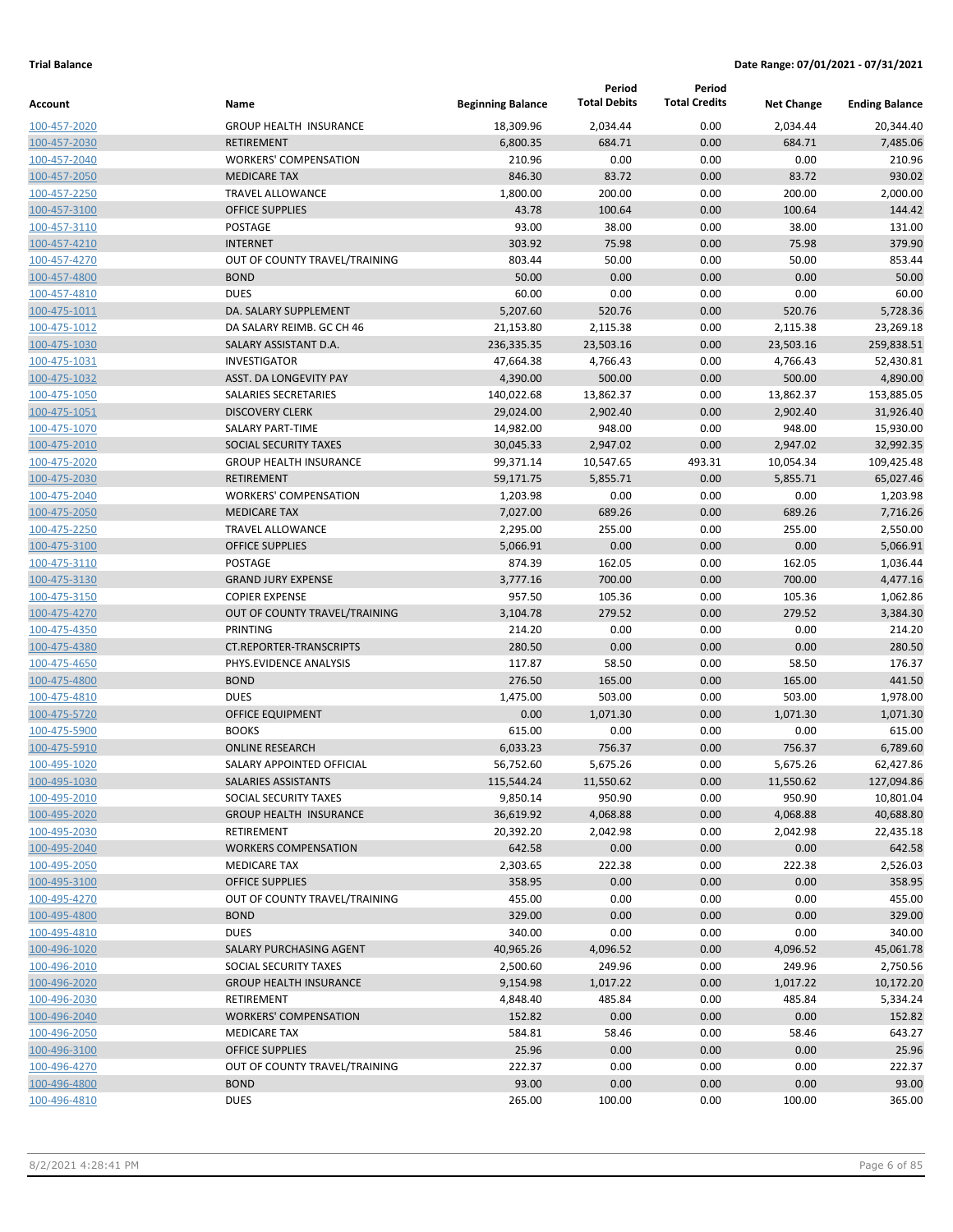|                              |                                                      |                          | Period              | Period               |                   |                       |
|------------------------------|------------------------------------------------------|--------------------------|---------------------|----------------------|-------------------|-----------------------|
| Account                      | Name                                                 | <b>Beginning Balance</b> | <b>Total Debits</b> | <b>Total Credits</b> | <b>Net Change</b> | <b>Ending Balance</b> |
| 100-497-1010                 | SALARY ELECTED OFFICIAL                              | 45,198.40                | 4,519.84            | 0.00                 | 4,519.84          | 49,718.24             |
| 100-497-2010                 | SOCIAL SECURITY TAXES                                | 2,292.04                 | 222.46              | 0.00                 | 222.46            | 2,514.50              |
| 100-497-2020                 | <b>GROUP HEALTH INSURANCE</b>                        | 9,147.06                 | 1,016.34            | 0.00                 | 1,016.34          | 10,163.40             |
| 100-497-2030                 | RETIREMENT                                           | 5,349.47                 | 536.06              | 0.00                 | 536.06            | 5,885.53              |
| 100-497-2040                 | <b>WORKERS' COMPENSATION</b>                         | 168.60                   | 0.00                | 0.00                 | 0.00              | 168.60                |
| 100-497-2050                 | <b>MEDICARE TAX</b>                                  | 535.99                   | 52.02               | 0.00                 | 52.02             | 588.01                |
| 100-497-3100                 | <b>OFFICE SUPPLIES</b>                               | 218.49                   | 0.00                | 0.00                 | 0.00              | 218.49                |
| 100-497-4270                 | OUT OF COUNTY TRAVEL/TRAINING                        | 771.80                   | 175.00              | 0.00                 | 175.00            | 946.80                |
| 100-497-4350                 | <b>PRINTING</b>                                      | 60.00                    | 0.00                | 0.00                 | 0.00              | 60.00                 |
| 100-497-4810                 | <b>DUES</b>                                          | 175.00                   | 0.00                | 0.00                 | 0.00              | 175.00                |
| 100-499-1010                 | SALARY ELECTED OFFICIAL                              | 45,198.40                | 4,519.84            | 0.00                 | 4,519.84          | 49,718.24             |
| 100-499-1030                 | SALARIES CHIEF DEPUTY                                | 32,517.24                | 3,251.74            | 0.00                 | 3,251.74          | 35,768.98             |
| 100-499-1040                 | <b>SALARIES DEPUTIES</b>                             | 78,789.42                | 7,878.93            | 0.00                 | 7,878.93          | 86,668.35             |
| 100-499-1070                 | SALARY PART-TIME                                     | 1,365.72                 | 0.00                | 0.00                 | 0.00              | 1,365.72              |
| 100-499-2010                 | SOCIAL SECURITY TAXES                                | 9,456.68                 | 937.34              | 0.00                 | 937.34            | 10,394.02             |
| 100-499-2020                 | <b>GROUP HEALTH INSURANCE</b>                        | 45,774.90                | 5,086.10            | 0.00                 | 5,086.10          | 50,861.00             |
| 100-499-2030                 | <b>RETIREMENT</b>                                    | 18,684.76                | 1,856.16            | 0.00                 | 1,856.16          | 20,540.92             |
| 100-499-2040                 | <b>WORKERS COMPENSATION</b>                          | 635.74                   | 0.00                | 0.00                 | 0.00              | 635.74                |
| 100-499-2050                 | <b>MEDICARE TAX</b>                                  | 2,211.70                 | 219.22              | 0.00                 | 219.22            | 2,430.92              |
| 100-499-2251                 | <b>LEONARD OFFICE TRAVEL</b>                         | 55.22                    | 0.00                | 0.00                 | 0.00              | 55.22                 |
| 100-499-3100                 | <b>OFFICE SUPPLIES</b>                               | 656.40                   | 0.00                | 0.00                 | 0.00              | 656.40                |
| 100-499-3110                 | POSTAGE                                              | 1,816.56                 | 224.05              | 0.00                 | 224.05            | 2,040.61              |
| 100-499-3150                 | <b>COPIER EXPENSE</b>                                | 845.77                   | 97.06               | 0.00                 | 97.06             | 942.83                |
| 100-499-4270                 | OUT OF COUNTY TRAVEL/TRAINING                        | 2,763.44                 | 1,370.80            | 0.00                 | 1,370.80          | 4,134.24              |
| 100-499-4600                 | <b>LEONARD OFFICE RENT</b>                           | 300.00                   | 0.00                | 0.00                 | 0.00              | 300.00                |
| 100-499-4800                 | <b>BOND</b>                                          | 3,550.00                 | 0.00                | 0.00                 | 0.00              | 3,550.00              |
| 100-499-4810                 | <b>DUES</b>                                          | 175.00                   | 0.00                | 0.00                 | 0.00              | 175.00                |
| 100-503-1020                 | SALARY-TECHNICIAN                                    | 32,936.25                | 3,293.62            | 0.00                 | 3,293.62          | 36,229.87             |
| 100-503-1070                 | SALARY PART-TIME TECHNICIAN                          | 7,546.91                 | 900.00              | 0.00                 | 900.00            | 8,446.91              |
| 100-503-2010                 | <b>SOCIAL SECURITY</b>                               | 1,828.34                 | 180.46              | 0.00                 | 180.46            | 2,008.80              |
| 100-503-2020                 | <b>GROUP HEALTH INSURANCE</b>                        | 9,154.98                 | 1,017.22            | 0.00                 | 1,017.22          | 10,172.20             |
| 100-503-2030                 | RETIREMENT                                           | 3,919.48                 | 395.36              | 0.00                 | 395.36            | 4,314.84              |
| 100-503-2040                 | <b>WORKERS COMPENSATION</b>                          | 126.48                   | 0.00                | 0.00                 | 0.00              | 126.48                |
| 100-503-2050                 | <b>MEDICARE TAX</b>                                  | 427.56                   | 42.20               | 0.00                 | 42.20             | 469.76                |
| 100-503-2250                 | <b>TRAVEL ALLOWANCE</b>                              | 360.00                   | 40.00               | 0.00                 | 40.00             | 400.00                |
| 100-503-4210                 | <b>EMERGENCY INTERNET</b><br><b>OFFICE EQUIPMENT</b> | 303.98                   | 76.02               | 0.00                 | 76.02             | 380.00                |
| 100-503-5720<br>100-503-5740 | <b>COMPUTER/WEB SOFTWARE</b>                         | 62.95<br>3,547.29        | 26.99               | 0.00                 | 26.99             | 89.94                 |
| 100-503-5760                 | <b>COUNTY COMPUTER REPLACEMENT</b>                   | 1,321.22                 | 3.00<br>0.00        | 0.00<br>0.00         | 3.00<br>0.00      | 3,550.29<br>1,321.22  |
| 100-509-4750                 | CONTINGENCY                                          | 1,239.00                 | 0.00                | 0.00                 | 0.00              | 1,239.00              |
| 100-510-1070                 | SALARY PART-TIME                                     | 13,968.96                | 1,392.00            | 0.00                 | 1,392.00          | 15,360.96             |
| 100-510-1150                 | <b>SALARY JANITOR</b>                                | 31,606.08                | 3,160.61            | 0.00                 | 3,160.61          | 34,766.69             |
| 100-510-2010                 | SOCIAL SECURITY TAXES                                | 2,798.83                 | 279.28              | 0.00                 | 279.28            | 3,078.11              |
| 100-510-2020                 | <b>GROUP HEALTH INSURANCE</b>                        | 9,154.98                 | 1,017.22            | 0.00                 | 1,017.22          | 10,172.20             |
| 100-510-2030                 | <b>RETIREMENT</b>                                    | 5,394.10                 | 539.94              | 0.00                 | 539.94            | 5,934.04              |
| 100-510-2040                 | <b>WORKERS' COMPENSATION</b>                         | 1,962.98                 | 0.00                | 0.00                 | 0.00              | 1,962.98              |
| 100-510-2050                 | <b>MEDICARE TAX</b>                                  | 654.60                   | 65.32               | 0.00                 | 65.32             | 719.92                |
| 100-510-3100                 | <b>OFFICE SUPPLIES</b>                               | 1,812.38                 | 684.17              | 0.00                 | 684.17            | 2,496.55              |
| 100-510-3110                 | <b>POSTAGE</b>                                       | $-2,373.81$              | 165.26              | 1,468.66             | $-1,303.40$       | $-3,677.21$           |
| 100-510-3150                 | <b>COPIER RENTAL</b>                                 | 5,990.40                 | 612.06              | 0.00                 | 612.06            | 6,602.46              |
| 100-510-3160                 | <b>EMPLOYEE AWARDS BANQUET</b>                       | 482.60                   | 0.00                | 0.00                 | 0.00              | 482.60                |
| 100-510-4200                 | <b>TELEPHONE</b>                                     | 32,487.25                | 3,646.18            | 0.00                 | 3,646.18          | 36,133.43             |
| 100-510-4231                 | <b>CELL PHONE - JANITOR</b>                          | $-8.11$                  | 0.00                | 0.00                 | 0.00              | $-8.11$               |
| 100-510-4400                 | UTILITIES ELECTRICITY                                | 1,422.53                 | 362.53              | 0.00                 | 362.53            | 1,785.06              |
| 100-510-4430                 | <b>TRASH PICK-UP</b>                                 | 612.92                   | 0.00                | 0.00                 | 0.00              | 612.92                |
| 100-510-4530                 | <b>COMPUTER SOFTWARE</b>                             | 189,470.41               | 49,782.32           | 0.00                 | 49,782.32         | 239,252.73            |
| 100-510-4820                 | <b>FIRE INSURANCE</b>                                | 25,785.00                | 0.00                | 0.00                 | 0.00              | 25,785.00             |
| 100-510-5770                 | <b>JANITOR EQUIPMENT</b>                             | 233.71                   | 0.00                | 0.00                 | 0.00              | 233.71                |
| 100-511-2251                 | <b>JANITOR TRAVEL</b>                                | 45.58                    | 0.00                | 0.00                 | 0.00              | 45.58                 |
|                              |                                                      |                          |                     |                      |                   |                       |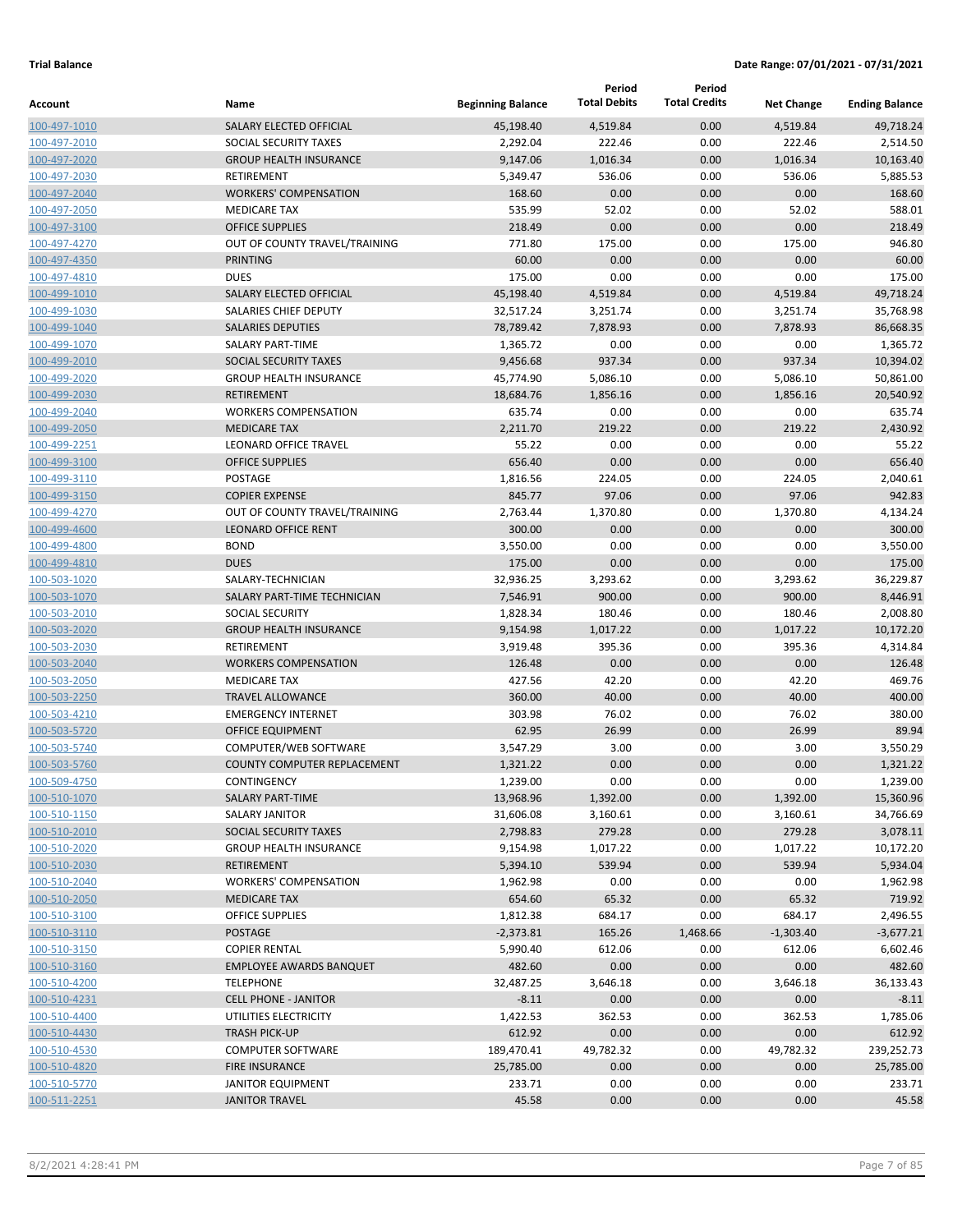|                              |                                       |                          | Period              | Period               |                   |                       |
|------------------------------|---------------------------------------|--------------------------|---------------------|----------------------|-------------------|-----------------------|
| Account                      | Name                                  | <b>Beginning Balance</b> | <b>Total Debits</b> | <b>Total Credits</b> | <b>Net Change</b> | <b>Ending Balance</b> |
| 100-511-3320                 | <b>JANITOR SUPPLIES</b>               | 554.10                   | 112.92              | 0.00                 | 112.92            | 667.02                |
| 100-511-4400                 | UTILITIES ELECTRICITY                 | 2,321.25                 | 823.67              | 0.00                 | 823.67            | 3,144.92              |
| 100-511-4410                 | UTILITIES GAS                         | 787.45                   | 58.42               | 0.00                 | 58.42             | 845.87                |
| 100-511-4420                 | <b>UTILITIES WATER</b>                | 460.64                   | 57.58               | 0.00                 | 57.58             | 518.22                |
| 100-511-4430                 | <b>TRASH PICK-UP SERVICE</b>          | 350.24                   | 43.78               | 0.00                 | 43.78             | 394.02                |
| 100-511-4500                 | R & M BUILDING                        | 651.42                   | 75.00               | 0.00                 | 75.00             | 726.42                |
| 100-511-4501                 | PEST CONTROL                          | 201.00                   | 0.00                | 0.00                 | 0.00              | 201.00                |
| 100-511-4820                 | <b>FIRE INSURANCE</b>                 | 1,047.00                 | 0.00                | 0.00                 | 0.00              | 1,047.00              |
| 100-512-3320                 | <b>JANITOR SUPPLIES</b>               | 106.11                   | 0.00                | 0.00                 | 0.00              | 106.11                |
| 100-512-4400                 | UTILITIES ELECTRICITY                 | 3,565.33                 | 154.83              | 0.00                 | 154.83            | 3,720.16              |
| 100-512-4420                 | UTILITIES WATER                       | 403.06                   | 0.00                | 0.00                 | 0.00              | 403.06                |
| 100-512-4501                 | PEST CONTROL                          | 140.00                   | 0.00                | 0.00                 | 0.00              | 140.00                |
| 100-512-4820                 | <b>FIRE INSURANCE</b>                 | 1,477.00                 | 0.00                | 0.00                 | 0.00              | 1,477.00              |
| 100-513-3110                 | <b>POSTAGE</b>                        | $-2,402.36$              | 77.75               | 559.59               | $-481.84$         | $-2,884.20$           |
| 100-513-3150                 | <b>COPIER RENTAL</b>                  | 966.58                   | 112.39              | 0.00                 | 112.39            | 1,078.97              |
| 100-513-3320                 | <b>JANITOR SUPPLIES</b>               | 1,084.83                 | 25.34               | 0.00                 | 25.34             | 1,110.17              |
| 100-513-4210                 | <b>INTERNET</b>                       | 1,851.44                 | 462.86              | 0.00                 | 462.86            | 2,314.30              |
| 100-513-4400                 | UTILITIES ELECTRICITY                 | 3,151.42                 | 1,227.24            | 0.00                 | 1,227.24          | 4,378.66              |
| 100-513-4410                 | UTILITIES GAS                         | 1,223.46                 | 66.60               | 0.00                 | 66.60             | 1,290.06              |
| 100-513-4420                 | <b>UTILITIES WATER</b>                | 718.10                   | 174.56              | 0.00                 | 174.56            | 892.66                |
| 100-513-4430                 | <b>TRASH PICKUP SERVICE</b>           | 700.48                   | 87.56               | 0.00                 | 87.56             | 788.04                |
| 100-513-4500                 | <b>R&amp;M BUILDING</b>               | 3,104.52                 | 30.00               | 0.00                 | 30.00             | 3,134.52              |
| 100-513-4501                 | PEST CONTROL                          | 285.00                   | 0.00                | 0.00                 | 0.00              | 285.00                |
| 100-513-4820                 | <b>FIRE INSURANCE</b>                 | 2,689.00                 | 0.00                | 0.00                 | 0.00              | 2,689.00              |
| 100-514-4210                 | <b>INTERNET</b>                       | 661.52                   | 165.38              | 0.00                 | 165.38            | 826.90                |
| 100-515-4210                 | <b>INTERNET</b>                       | 422.55                   | 46.95               | 0.00                 | 46.95             | 469.50                |
| 100-515-4400                 | UTILITIES ELECTRICITY                 | 1,743.41                 | 693.05              | 0.00                 | 693.05            | 2,436.46              |
| 100-515-4410                 | UTILITIES GAS                         | 1,105.09                 | 70.18               | 0.00                 | 70.18             | 1,175.27              |
| 100-515-4420                 | UTILITIES WATER                       | 332.00                   | 41.50               | 0.00                 | 41.50             | 373.50                |
| 100-515-4501                 | PEST CONTROL                          | 65.00                    | 0.00                | 0.00                 | 0.00              | 65.00                 |
| 100-515-4502                 | LAWN MAINTENANCE                      | 500.00                   | 120.00              | 0.00                 | 120.00            | 620.00                |
| 100-515-4820                 | <b>FIRE INSURANCE</b>                 | 1,845.00                 | 0.00                | 0.00                 | 0.00              | 1,845.00              |
| 100-516-2251                 | <b>JANITOR TRAVEL</b>                 | 57.20                    | 0.00                | 0.00                 | 0.00              | 57.20                 |
| 100-516-3320                 | <b>JANITOR SUPPLIES</b>               | 296.92                   | 67.05               | 0.00                 | 67.05             | 363.97                |
| 100-516-4400                 | UTILITIES ELECTRICITY                 | 3,736.01                 | 614.35              | 0.00                 | 614.35            | 4,350.36              |
| 100-516-4420                 | <b>UTILITIES WATER</b>                | 460.64                   | 57.58               | 0.00                 | 57.58             | 518.22                |
| 100-516-4500                 | <b>R&amp;M BUILDING</b>               | 136.16                   | 12.00               | 0.00                 | 12.00             | 148.16                |
| 100-516-4501<br>100-516-4820 | PEST CONTROL<br><b>FIRE INSURANCE</b> | 171.00<br>1,006.00       | 57.00<br>0.00       | 0.00<br>0.00         | 57.00<br>0.00     | 228.00<br>1,006.00    |
|                              | POSTAGE                               | 336.00                   | 0.00                | 0.00                 | 0.00              | 336.00                |
| 100-518-3110<br>100-518-3320 | <b>JANITOR SUPPLIES</b>               | 2,431.70                 | 0.00                | 0.00                 | 0.00              | 2,431.70              |
| 100-518-4210                 | <b>INTERNET</b>                       | 8,377.44                 | 2,100.36            | 0.00                 | 2,100.36          | 10,477.80             |
| 100-518-4400                 | UTILITIES ELECTRICITY                 | 14,371.67                | 1,735.24            | 0.00                 | 1,735.24          | 16,106.91             |
| 100-518-4410                 | UTILITIES GAS                         | 2,386.95                 | 59.90               | 0.00                 | 59.90             | 2,446.85              |
| 100-518-4420                 | UTILITIES WATER                       | 3,461.42                 | 322.67              | 0.00                 | 322.67            | 3,784.09              |
| 100-518-4430                 | <b>TRASH PICKUP SERVICE</b>           | 1,338.10                 | 116.27              | 0.00                 | 116.27            | 1,454.37              |
| 100-518-4500                 | <b>R &amp; M BUILDING</b>             | 494.87                   | 36.00               | 0.00                 | 36.00             | 530.87                |
| 100-518-4501                 | PEST CONTROL                          | 705.00                   | 0.00                | 0.00                 | 0.00              | 705.00                |
| 100-518-4700                 | OFFICE SPACE LEASE                    | 99,000.00                | 9,400.00            | 0.00                 | 9,400.00          | 108,400.00            |
| 100-518-4830                 | <b>ALARM MONITORING</b>               | 885.60                   | 0.00                | 0.00                 | 0.00              | 885.60                |
| 100-520-4890                 | <b>LOCAL FUNDING</b>                  | 5,000.00                 | 0.00                | 0.00                 | 0.00              | 5,000.00              |
| 100-540-4170                 | <b>EMS SERVICE</b>                    | 493,333.36               | 61,666.67           | 0.00                 | 61,666.67         | 555,000.03            |
| 100-540-4400                 | UTILITIES ELECTRICITY                 | 2,807.06                 | 476.28              | 0.00                 | 476.28            | 3,283.34              |
| 100-543-4160                 | FIRE PROTECTION SERVICE               | 98,489.82                | 0.00                | 0.00                 | 0.00              | 98,489.82             |
| 100-543-4220                 | <b>R&amp;M RADIO/TOWER</b>            | 386.90                   | 0.00                | 0.00                 | 0.00              | 386.90                |
| 100-551-1010                 | SALARY ELECTED OFFICIAL               | 25,903.60                | 2,590.36            | 0.00                 | 2,590.36          | 28,493.96             |
| 100-551-2010                 | SOCIAL SECURITY TAXES                 | 1,661.29                 | 166.20              | 0.00                 | 166.20            | 1,827.49              |
| 100-551-2020                 | <b>GROUP HEALTH INSURANCE</b>         | 4,304.76                 | 478.32              | 0.00                 | 478.32            | 4,783.08              |
| 100-551-2030                 | RETIREMENT                            | 3,228.88                 | 330.94              | 0.00                 | 330.94            | 3,559.82              |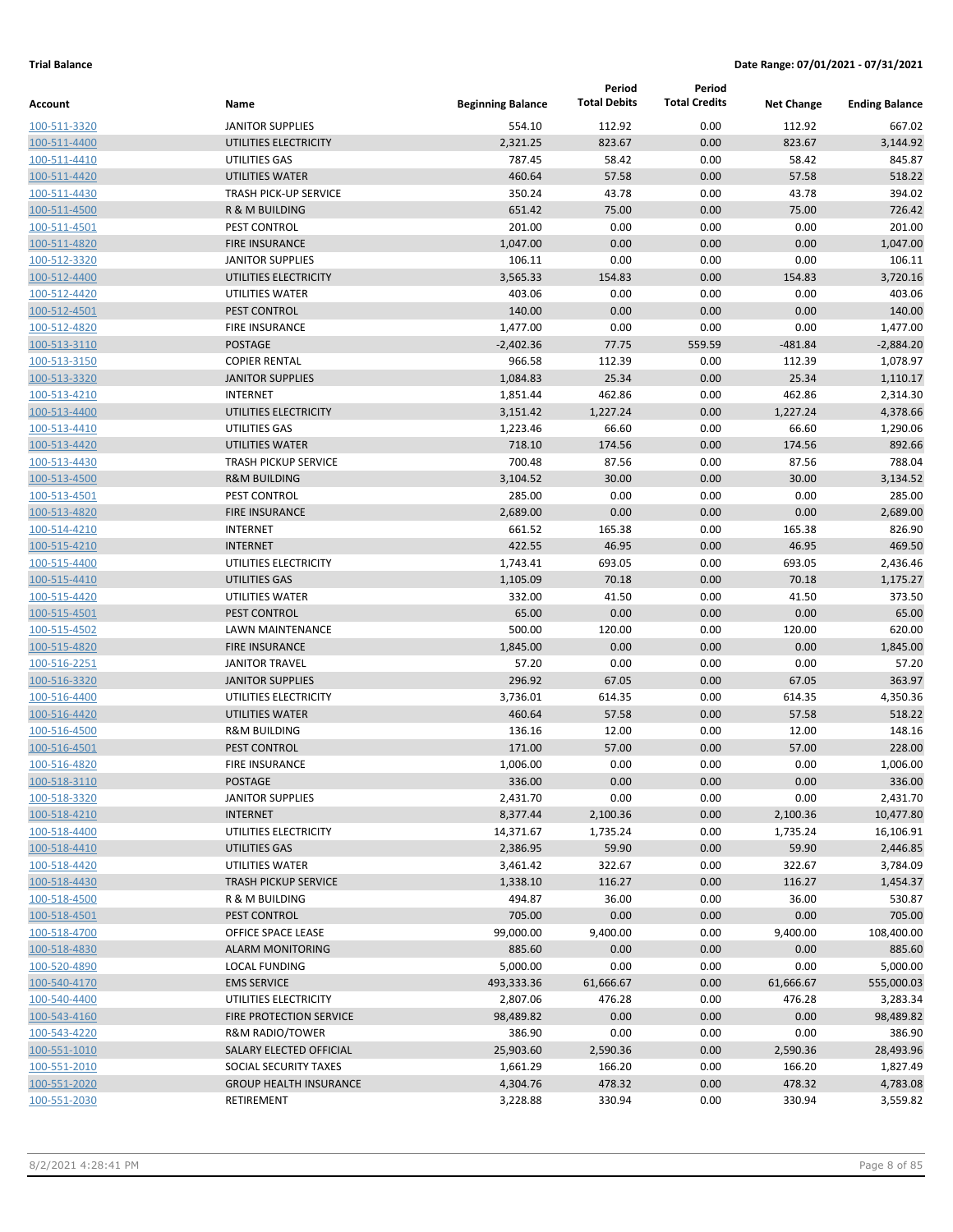|                              |                                                 |                          | Period              | Period<br><b>Total Credits</b> |                   |                       |
|------------------------------|-------------------------------------------------|--------------------------|---------------------|--------------------------------|-------------------|-----------------------|
| Account                      | Name                                            | <b>Beginning Balance</b> | <b>Total Debits</b> |                                | <b>Net Change</b> | <b>Ending Balance</b> |
| 100-551-2040                 | <b>WORKERS' COMPENSATION</b>                    | 545.66                   | 0.00                | 0.00                           | 0.00              | 545.66                |
| 100-551-2050                 | <b>MEDICARE TAX</b>                             | 388.48                   | 38.86               | 0.00                           | 38.86             | 427.34                |
| 100-551-2250                 | <b>TRAVEL ALLOWANCE</b>                         | 1,800.00                 | 200.00              | 0.00                           | 200.00            | 2,000.00              |
| 100-551-3110                 | <b>POSTAGE</b>                                  | 19.90                    | 4.17                | 0.00                           | 4.17              | 24.07                 |
| 100-551-3300                 | AUTO EXPENSE-GAS AND OIL                        | 519.18                   | 344.17              | 0.00                           | 344.17            | 863.35                |
| 100-551-4220                 | R & M RADIO                                     | 125.00                   | 0.00                | 0.00                           | 0.00              | 125.00                |
| 100-551-4800                 | <b>BOND</b>                                     | 177.50                   | 0.00                | 0.00                           | 0.00              | 177.50                |
| 100-551-4880                 | LAW ENFORCEMENT INSURANCE                       | 462.96                   | 0.00                | 0.00                           | 0.00              | 462.96                |
| 100-551-5910                 | <b>ONLINE RESEARCH</b>                          | 400.00                   | 50.00               | 0.00                           | 50.00             | 450.00                |
| 100-552-1010                 | SALARY ELECTED OFFICIAL                         | 12,783.80                | 1,278.38            | 0.00                           | 1,278.38          | 14,062.18             |
| 100-552-2010                 | SOCIAL SECURITY TAXES                           | 792.60                   | 79.26               | 0.00                           | 79.26             | 871.86                |
| 100-552-2020                 | <b>GROUP HEALTH INSURANCE</b>                   | 9,154.98                 | 1,017.22            | 0.00                           | 1,017.22          | 10,172.20             |
| 100-552-2030                 | <b>RETIREMENT</b>                               | 1,513.05                 | 151.62<br>0.00      | 0.00                           | 151.62            | 1,664.67<br>269.30    |
| 100-552-2040                 | <b>WORKERS' COMPENSATION</b>                    | 269.30                   |                     | 0.00                           | 0.00              |                       |
| 100-552-2050<br>100-552-3300 | <b>MEDICARE TAX</b><br>AUTO EXPENSE-GAS AND OIL | 185.40<br>30.00          | 18.54<br>0.00       | 0.00<br>0.00                   | 18.54<br>0.00     | 203.94<br>30.00       |
| 100-552-4540                 | <b>R&amp;M AUTO</b>                             | 7.00                     | 0.00                | 0.00                           | 0.00              | 7.00                  |
| 100-552-4870                 | <b>AUTO INSURANCE</b>                           | 403.00                   | 0.00                | 0.00                           | 0.00              | 403.00                |
| 100-552-4880                 | <b>LAW ENFOREMENT INSURANCE</b>                 | 462.96                   | 0.00                | 0.00                           | 0.00              | 462.96                |
| 100-553-1010                 | SALARY ELECTED OFFICIAL                         | 11,408.20                | 1,140.82            | 0.00                           | 1,140.82          | 12,549.02             |
| 100-553-2010                 | <b>SOCIAL SECURITY TAXES</b>                    | 819.00                   | 83.14               | 0.00                           | 83.14             | 902.14                |
| 100-553-2020                 | <b>GROUP HEALTH INSURANCE</b>                   | 9,154.98                 | 1,017.22            | 0.00                           | 1,017.22          | 10,172.20             |
| 100-553-2030                 | <b>RETIREMENT</b>                               | 1,456.94                 | 159.02              | 0.00                           | 159.02            | 1,615.96              |
| 100-553-2040                 | <b>WORKERS' COMPENSATION</b>                    | 240.32                   | 0.00                | 0.00                           | 0.00              | 240.32                |
| 100-553-2050                 | <b>MEDICARE TAX</b>                             | 191.50                   | 19.44               | 0.00                           | 19.44             | 210.94                |
| 100-553-2250                 | <b>TRAVEL ALLOWANCE</b>                         | 1,800.00                 | 200.00              | 0.00                           | 200.00            | 2,000.00              |
| 100-553-4210                 | <b>INTERNET</b>                                 | 82.11                    | 75.98               | 0.00                           | 75.98             | 158.09                |
| 100-553-4530                 | <b>COMPUTER SOFTWARE</b>                        | 781.00                   | 0.00                | 0.00                           | 0.00              | 781.00                |
| 100-553-4800                 | <b>BOND</b>                                     | 178.00                   | 0.00                | 0.00                           | 0.00              | 178.00                |
| 100-553-4810                 | <b>DUES</b>                                     | 60.00                    | 0.00                | 0.00                           | 0.00              | 60.00                 |
| 100-553-4880                 | LAW ENFORCEMENT INSURANCE                       | 462.96                   | 0.00                | 0.00                           | 0.00              | 462.96                |
| 100-555-4410                 | ANIMAL CONTROL OFFICER/SERVICES                 | 1,552.36                 | 0.00                | 0.00                           | 0.00              | 1,552.36              |
| 100-559-4950                 | VINE AUTOMATED VICTIM NOTIF. SERV.              | 13,928.34                | 0.00                | 0.00                           | 0.00              | 13,928.34             |
| 100-560-1010                 | SALARY ELECTED OFFICIAL                         | 46,549.20                | 4,654.92            | 0.00                           | 4,654.92          | 51,204.12             |
| 100-560-1030                 | <b>SALARY CHIEF DEPUTY</b>                      | 40,384.57                | 4,038.43            | 0.00                           | 4,038.43          | 44,423.00             |
| 100-560-1040                 | <b>SALARIES DEPUTIES</b>                        | 498,410.35               | 53,547.41           | 0.00                           | 53,547.41         | 551,957.76            |
| 100-560-1050                 | SALARY ADMINISTRATIVE SECRETARY                 | 33,508.28                | 2,692.31            | 0.00                           | 2,692.31          | 36,200.59             |
| 100-560-1051                 | SALARY EVIDENCE CLERK                           | 17,640.00                | 1,384.62            | 0.00                           | 1,384.62          | 19,024.62             |
| 100-560-1070                 | SALARY PART-TIME                                | 14,655.00                | 1,344.00            | 0.00                           | 1,344.00          | 15,999.00             |
| 100-560-1080                 | COMPENSATION/HOLIDAY PAY                        | 20,048.72                | 1,635.37            | 0.00                           | 1,635.37          | 21,684.09             |
| 100-560-1110                 | SALARY LIEUTENANT                               | 36,443.81                | 3,812.30            | 0.00                           | 3,812.30          | 40,256.11             |
| 100-560-1130                 | SALARY TRANSPORT OFFICER                        | 29,934.64                | 1,155.59            | 0.00                           | 1,155.59          | 31,090.23             |
| 100-560-1140                 | SALARY PROF. STANDARDS OFFICER                  | 29,455.99                | 2,945.60            | 0.00                           | 2,945.60          | 32,401.59             |
| 100-560-1200                 | SALARY DISPATCHER                               | 172,339.85               | 17,289.17           | 0.00                           | 17,289.17         | 189,629.02            |
| 100-560-2010                 | SOCIAL SECURITY TAXES                           | 57,291.02                | 5,612.02            | 0.00                           | 5,612.02          | 62,903.04             |
| 100-560-2020                 | <b>GROUP HEALTH INSURANCE</b>                   | 258,274.30               | 33,600.72           | 508.61                         | 33,092.11         | 291,366.41            |
| 100-560-2030                 | <b>RETIREMENT</b>                               | 111,179.12               | 11,207.62           | 0.00                           | 11,207.62         | 122,386.74            |
| 100-560-2040                 | <b>WORKERS' COMPENSATION</b>                    | 15,430.36                | 0.00                | 0.00                           | 0.00              | 15,430.36             |
| 100-560-2050                 | <b>MEDICARE TAX</b>                             | 11,863.85                | 1,312.51            | 0.00                           | 1,312.51          | 13,176.36             |
| 100-560-2060                 | UNEMPLOYMENT EXPENSE                            | $-92.59$                 | 0.00                | 0.00                           | 0.00              | $-92.59$              |
| 100-560-2500                 | <b>EMPLOYEE PHYSICALS</b>                       | 1,059.00                 | 125.00              | 0.00                           | 125.00            | 1,184.00              |
| 100-560-3100                 | <b>OFFICE SUPPLIES</b>                          | 6,738.01                 | 1,838.89            | 0.00                           | 1,838.89          | 8,576.90              |
| 100-560-3110                 | <b>POSTAGE</b>                                  | 2,241.82                 | 346.94              | 0.00                           | 346.94            | 2,588.76              |
| 100-560-3200                 | <b>WEAPONS SUPPLIES</b>                         | 2,656.13                 | 0.00                | 0.00                           | 0.00              | 2,656.13              |
| 100-560-3210                 | PATROL SUPPLIES                                 | 764.89                   | 0.00                | 0.00                           | 0.00              | 764.89                |
| 100-560-3300                 | AUTO EXPENSE GAS & OIL                          | 42,727.47                | 8,112.17            | 504.47                         | 7,607.70          | 50,335.17             |
| 100-560-3320                 | SHERIFF JANITOR SUPPLIES                        | 1,093.48                 | 343.56              | 0.00                           | 343.56            | 1,437.04              |
| 100-560-3950                 | UNIFORMS/OTHER                                  | 6,158.58                 | 978.49              | 0.00                           | 978.49            | 7,137.07              |
| 100-560-4210                 | <b>INTERNET SERVICE</b>                         | 6,956.03                 | 1,804.00            | 0.00                           | 1,804.00          | 8,760.03              |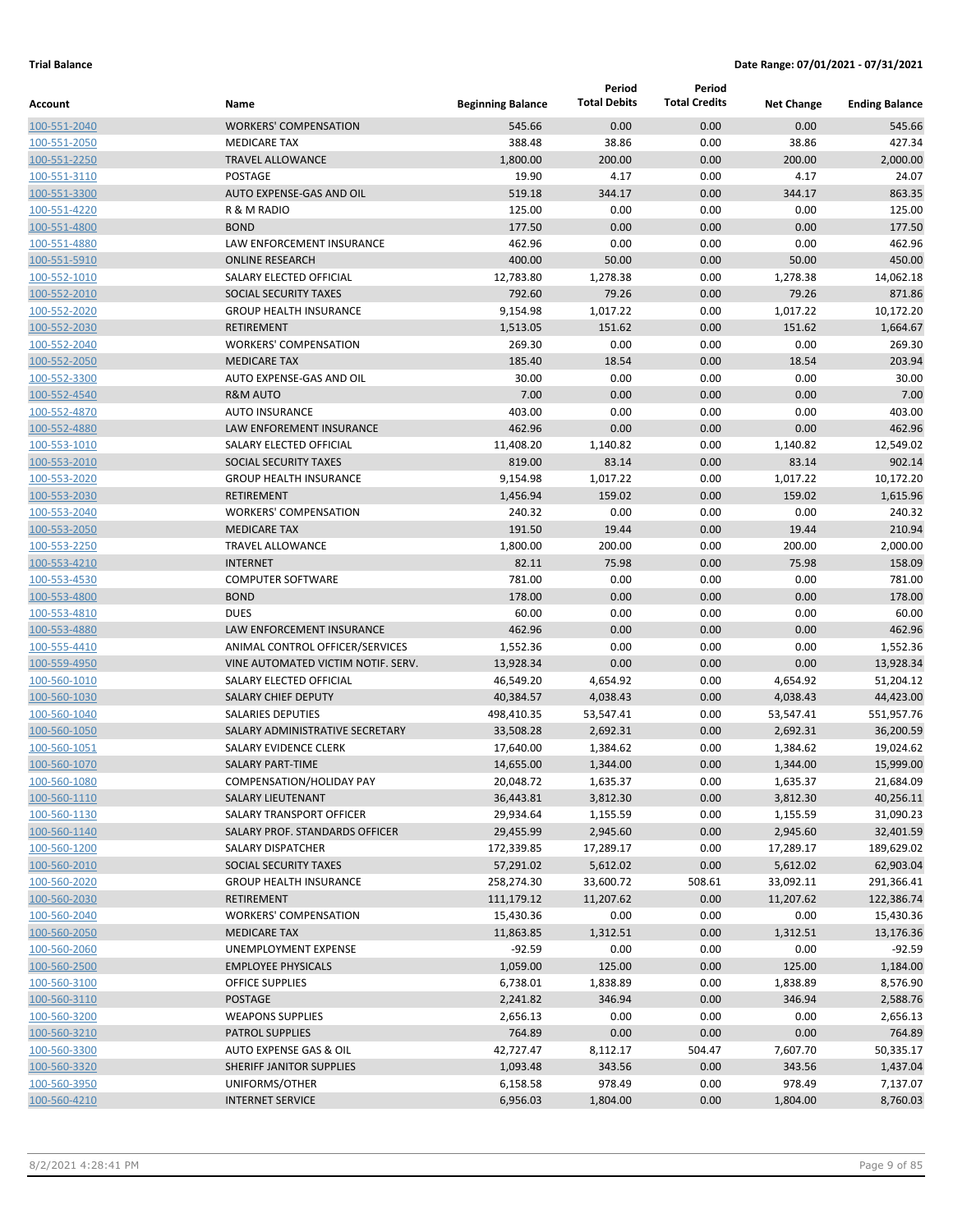|                              |                                                |                          | Period              | Period               |                   |                       |
|------------------------------|------------------------------------------------|--------------------------|---------------------|----------------------|-------------------|-----------------------|
| Account                      | Name                                           | <b>Beginning Balance</b> | <b>Total Debits</b> | <b>Total Credits</b> | <b>Net Change</b> | <b>Ending Balance</b> |
| 100-560-4220                 | R & M RADIO                                    | 220.00                   | 0.00                | 0.00                 | 0.00              | 220.00                |
| 100-560-4270                 | OUT OF COUNTY TRAVEL/TRAINING                  | 89.25                    | 0.00                | 0.00                 | 0.00              | 89.25                 |
| 100-560-4280                 | PRISONER TRANSPORT                             | 8,297.38                 | 531.10              | 0.00                 | 531.10            | 8,828.48              |
| 100-560-4300                 | <b>BIDS AND NOTICES</b>                        | 46.78                    | 20.64               | 0.00                 | 20.64             | 67.42                 |
| 100-560-4320                 | <b>IMPOUNDMENT OF ESTRAY LIVESTOCK</b>         | 11,325.00                | 0.00                | 0.00                 | 0.00              | 11,325.00             |
| 100-560-4420                 | <b>UTILITIES WATER</b>                         | 1,225.62                 | 302.17              | 0.00                 | 302.17            | 1,527.79              |
| 100-560-4430                 | SHERIFF TRASH PICKUP                           | 966.72                   | 120.84              | 0.00                 | 120.84            | 1,087.56              |
| 100-560-4500                 | R & M BUILDING                                 | 4,893.58                 | 344.00              | 0.00                 | 344.00            | 5,237.58              |
| 100-560-4501                 | PEST CONTROL                                   | 240.00                   | 0.00                | 0.00                 | 0.00              | 240.00                |
| 100-560-4530                 | <b>TYLER/CAD MAINTENANCE</b>                   | 16,152.80                | 0.00                | 0.00                 | 0.00              | 16,152.80             |
| 100-560-4540                 | R & M AUTOMOBILES                              | 47,405.38                | 11,486.06           | 0.00                 | 11,486.06         | 58,891.44             |
| 100-560-4800                 | <b>BOND</b>                                    | 435.00                   | 102.50              | 0.00                 | 102.50            | 537.50                |
| 100-560-4820                 | <b>FIRE INSURANCE</b>                          | 292.00                   | 0.00                | 0.00                 | 0.00              | 292.00                |
| 100-560-4870                 | <b>AUTOMOBILE INSURANCE</b>                    | 9,266.00                 | 0.00                | 0.00                 | 0.00              | 9,266.00              |
| 100-560-4880                 | LAW ENFORCEMENT INSURANCE                      | 15,983.68                | 0.00                | 0.00                 | 0.00              | 15,983.68             |
| 100-560-4890                 | <b>LOCAL FUNDING 562</b>                       | 36,287.76                | 0.00                | 0.00                 | 0.00              | 36,287.76             |
| 100-560-5720                 | <b>OFFICE EQUIPMENT</b>                        | 59.95                    | 0.00                | 0.00                 | 0.00              | 59.95                 |
| 100-560-5740                 | <b>TECHNOLOGY</b>                              | 9,698.88                 | 0.00                | 0.00                 | 0.00              | 9,698.88              |
| 100-560-5750                 | PURCHASE OF AUTOMOBILES                        | 50,341.31                | 0.00                | 0.00                 | 0.00              | 50,341.31             |
| 100-560-5790                 | <b>WEAPONS</b>                                 | 311.12                   | 0.00                | 0.00                 | 0.00              | 311.12                |
| 100-565-3800                 | PRISONER HOUSING                               | 1,405,371.82             | 155,973.92          | 0.00                 | 155,973.92        | 1,561,345.74          |
| 100-565-4000                 | PRISONER TRANSPORT/GUARD                       | 17,809.09                | 128.96              | 0.00                 | 128.96            | 17,938.05             |
| 100-565-4050                 | PRISONER MEDICAL                               | 109,798.52               | 23,340.75           | 130.12               | 23,210.63         | 133,009.15            |
| 100-565-4500                 | <b>R&amp;M BUILDING</b>                        | 13,916.60                | 0.00                | 0.00                 | 0.00              | 13,916.60             |
| 100-573-1020                 | SALARY-BOND SUPERVISOR                         | 22,144.38                | 0.00                | 0.00                 | 0.00              | 22,144.38             |
| 100-573-2010                 | SOCIAL SECURITY TAXES                          | 1,358.56                 | 0.00                | 0.00                 | 0.00              | 1,358.56              |
| 100-573-2020                 | <b>GROUP HEALTH INSURANCE</b>                  | 5,086.10                 | 0.00                | 0.00                 | 0.00              | 5,086.10              |
| 100-573-2030                 | <b>RETIREMENT</b>                              | 2,619.16                 | 0.00                | 0.00                 | 0.00              | 2,619.16              |
| 100-573-2040                 | <b>WORKERS' COMPENSATION</b>                   | 109.74                   | 0.00                | 0.00                 | 0.00              | 109.74                |
| 100-573-2050                 | <b>MEDICARE TAX</b>                            | 317.66                   | 0.00                | 0.00                 | 0.00              | 317.66                |
| 100-573-3100                 | <b>OFFICE SUPPLIES</b>                         | 368.39                   | 0.00                | 0.00                 | 0.00              | 368.39                |
| 100-573-3130                 | <b>DRUG TESTING SUPPLIES</b>                   | 800.00                   | 810.00              | 0.00                 | 810.00            | 1,610.00              |
| 100-573-4530                 | <b>COMPUTER SOFTWARE</b>                       | 1,070.00                 | 107.00              | 0.00                 | 107.00            | 1,177.00              |
| 100-573-4811                 | <b>FUNDING CSCD</b>                            | 11,481.00                | 3,803.00            | 0.00                 | 3,803.00          | 15,284.00             |
| 100-575-3110                 | <b>POSTAGE</b>                                 | 29.32                    | 3.57                | 0.00                 | 3.57              | 32.89                 |
| 100-575-3150                 | <b>COPIER RENTAL</b>                           | 238.85                   | 27.38               | 0.00                 | 27.38             | 266.23                |
| 100-575-9950                 | JUVENILE PROBATION FUNDING                     | 170,000.00               | 0.00                | 0.00                 | 0.00              | 170,000.00            |
| 100-590-1020                 | <b>SALARY DIRECTOR</b>                         | 23,268.40                | 2,326.82            | 0.00                 | 2,326.82          | 25,595.22             |
| 100-590-1040                 | <b>SALARIES DEPUTIES</b>                       | 31,293.61                | 3,129.36            | 0.00                 | 3,129.36          | 34,422.97             |
| 100-590-1070                 | SALARY PART-TIME                               | 6,669.72                 | 1,392.00            | 0.00                 | 1,392.00          | 8,061.72              |
| 100-590-2010                 | SOCIAL SECURITY TAXES                          | 3,680.30                 | 416.16              | 0.00                 | 416.16            | 4,096.46              |
| 100-590-2020                 | <b>GROUP HEALTH INSURANCE</b>                  | 18,480.82                | 2,034.44            | 0.00                 | 2,034.44          | 20,515.26             |
| 100-590-2030                 | RETIREMENT                                     | 7,248.21                 | 812.20              | 0.00                 | 812.20            | 8,060.41              |
| 100-590-2040                 | <b>WORKERS' COMPENSATION</b>                   | 245.24                   | 0.00                | 0.00                 | 0.00              | 245.24                |
| 100-590-2050                 | <b>MEDICARE TAX</b>                            | 921.24                   | 97.32               | 0.00                 | 97.32             | 1,018.56              |
| 100-590-3100                 | <b>OFFICE SUPPLIES</b>                         | 540.09                   | 58.50               | 0.00                 | 58.50             | 598.59                |
| 100-590-3110<br>100-590-3150 | POSTAGE                                        | 952.05                   | 165.22<br>75.06     | 0.00                 | 165.22<br>75.06   | 1,117.27<br>751.66    |
| 100-590-3300                 | <b>COPIER RENTAL</b><br>AUTO EXPENSE GAS & OIL | 676.60<br>147.58         | 497.12              | 0.00<br>0.00         | 497.12            | 644.70                |
| 100-590-4270                 | OUT OF COUNTY TRAVEL/TRAINING                  | 663.75                   | 80.00               | 0.00                 | 80.00             | 743.75                |
| 100-590-4530                 | <b>COMPUTER SOFTWARE</b>                       | 300.00                   | 0.00                | 0.00                 | 0.00              | 300.00                |
| 100-590-4540                 | R&M AUTO                                       | 331.45                   | 0.00                | 0.00                 | 0.00              | 331.45                |
| 100-590-4870                 | AUTOMOBILE INSURANCE                           | 188.00                   | 0.00                | 0.00                 | 0.00              | 188.00                |
| 100-591-1020                 | SALARY DIRECTOR                                | 24,896.40                | 2,326.83            | 0.00                 | 2,326.83          | 27,223.23             |
| 100-591-2010                 | SOCIAL SECURITY TAXES                          | 2,106.12                 | 144.26              | 0.00                 | 144.26            | 2,250.38              |
| 100-591-2020                 | <b>GROUP HEALTH INSURANCE</b>                  | 10,001.34                | 1,017.22            | 0.00                 | 1,017.22          | 11,018.56             |
| 100-591-2030                 | RETIREMENT                                     | 2,945.87                 | 275.96              | 0.00                 | 275.96            | 3,221.83              |
| 100-591-2040                 | <b>WORKERS' COMPENSATION</b>                   | 105.70                   | 0.00                | 0.00                 | 0.00              | 105.70                |
| 100-591-2050                 | <b>MEDICARE TAX</b>                            | 209.55                   | 33.74               | 0.00                 | 33.74             | 243.29                |
|                              |                                                |                          |                     |                      |                   |                       |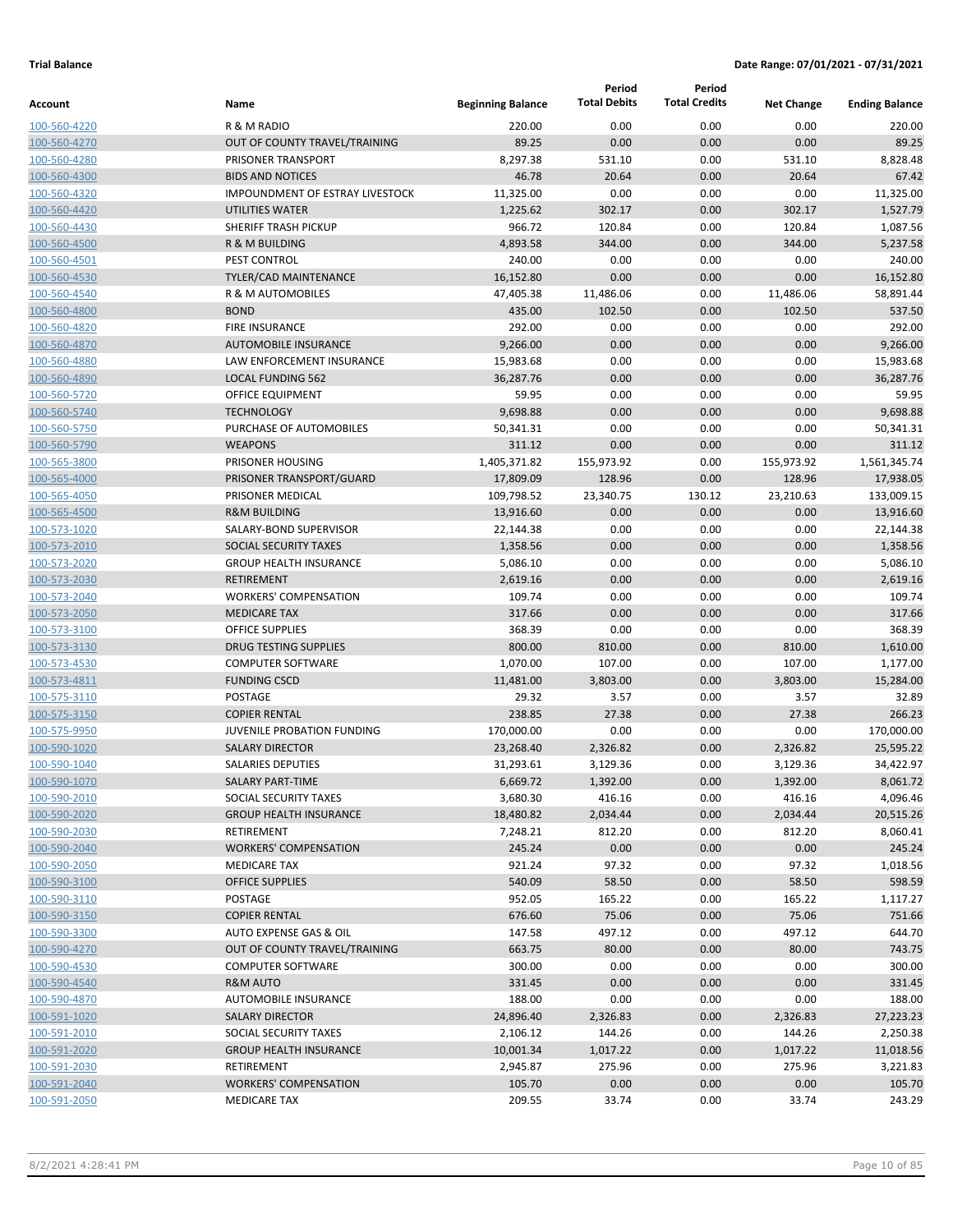|              |                                     |                          | Period              | Period               |                   |                       |
|--------------|-------------------------------------|--------------------------|---------------------|----------------------|-------------------|-----------------------|
| Account      | Name                                | <b>Beginning Balance</b> | <b>Total Debits</b> | <b>Total Credits</b> | <b>Net Change</b> | <b>Ending Balance</b> |
| 100-591-3100 | <b>OFFICE SUPPLIES</b>              | 164.24                   | 0.00                | 0.00                 | 0.00              | 164.24                |
| 100-591-3300 | AUTO EXPENSE GAS & OIL              | 254.34                   | 0.00                | 0.00                 | 0.00              | 254.34                |
| 100-591-4350 | <b>PRINTING</b>                     | 23.00                    | 0.00                | 0.00                 | 0.00              | 23.00                 |
| 100-591-4530 | <b>COMPUTER SOFTWARE</b>            | 100.00                   | 0.00                | 0.00                 | 0.00              | 100.00                |
| 100-591-4540 | <b>R&amp;M AUTO</b>                 | 7,633.90                 | 0.00                | 0.00                 | 0.00              | 7,633.90              |
| 100-591-4870 | <b>AUTOMOBILE INSURANCE</b>         | 220.00                   | 0.00                | 0.00                 | 0.00              | 220.00                |
| 100-640-4100 | <b>FANNIN CO. CHILDRENS CTR</b>     | 1,000.00                 | 0.00                | 0.00                 | 0.00              | 1,000.00              |
| 100-640-4120 | FANNIN CO. HISTORICAL SOC           | 4,500.00                 | 0.00                | 0.00                 | 0.00              | 4,500.00              |
| 100-640-4130 | TEXOMA COMMUNITY CENTER(M.H.M.R.)   | 22,500.00                | 0.00                | 0.00                 | 0.00              | 22,500.00             |
| 100-640-4150 | <b>TAPS PUBLIC TRANSIT</b>          | 5,000.00                 | 0.00                | 0.00                 | 0.00              | 5,000.00              |
| 100-640-4180 | FANNIN CO COMMUNITY MINISTRIES, INC | 1,000.00                 | 0.00                | 0.00                 | 0.00              | 1,000.00              |
| 100-640-4400 | UTILITIES ELECTRICITY               | 3,624.41                 | 1,161.24            | 0.00                 | 1,161.24          | 4,785.65              |
| 100-640-4410 | UTILITIES GAS                       | 1,576.96                 | 31.65               | 0.00                 | 31.65             | 1,608.61              |
| 100-640-4420 | UTILITIES WATER                     | 2,442.65                 | 302.17              | 0.00                 | 302.17            | 2,744.82              |
| 100-640-4430 | <b>TRASH PICK-UP</b>                | 350.24                   | 43.78               | 0.00                 | 43.78             | 394.02                |
| 100-640-4820 | <b>FIRE INSURANCE</b>               | 2,315.00                 | 0.00                | 0.00                 | 0.00              | 2,315.00              |
| 100-641-1020 | <b>SALARY APPOINTED OFFICIAL</b>    | 1,800.00                 | 200.00              | 0.00                 | 200.00            | 2,000.00              |
| 100-645-1020 | SALARY IHC DIRECTOR                 | 13,920.00                | 1,392.00            | 0.00                 | 1,392.00          | 15,312.00             |
| 100-645-2010 | SOCIAL SECURITY TAX                 | 863.00                   | 86.30               | 0.00                 | 86.30             | 949.30                |
| 100-645-2030 | RETIREMENT                          | 1,647.57                 | 165.10              | 0.00                 | 165.10            | 1,812.67              |
| 100-645-2040 | <b>WORKER'S COMP</b>                | 51.92                    | 0.00                | 0.00                 | 0.00              | 51.92                 |
| 100-645-2050 | <b>MEDICARE TAX</b>                 | 201.80                   | 20.18               | 0.00                 | 20.18             | 221.98                |
| 100-645-3100 | <b>OFFICE SUPPLIES</b>              | 527.79                   | 0.00                | 0.00                 | 0.00              | 527.79                |
| 100-645-3110 | <b>POSTAGE</b>                      | 126.39                   | 9.69                | 0.00                 | 9.69              | 136.08                |
| 100-645-4090 | <b>DIABETIC SUPPLIES</b>            | 1,404.83                 | 220.28              | 0.00                 | 220.28            | 1,625.11              |
| 100-645-4110 | PHYSICIAN, NON-EMERGENCY            | 40,800.43                | 6,441.63            | 257.41               | 6,184.22          | 46,984.65             |
| 100-645-4120 | PRESCRIPTIONS, DRUGS                | 19,482.98                | 3,313.45            | 0.00                 | 3,313.45          | 22,796.43             |
| 100-645-4130 | HOSPITAL, INPATIENT                 | 62,037.38                | 1,000.00            | 0.00                 | 1,000.00          | 63,037.38             |
| 100-645-4140 | HOSPITAL, OUTPATIENT                | 106,785.69               | 6,699.89            | 0.00                 | 6,699.89          | 113,485.58            |
| 100-645-4150 | LABORATORY/X-RAY                    | 2,071.59                 | 528.78              | 0.00                 | 528.78            | 2,600.37              |
| 100-645-4165 | SKILLED NURSING FACILITY            | 0.00                     | 1,180.00            | 0.00                 | 1,180.00          | 1,180.00              |
| 100-645-4210 | <b>INTERNET</b>                     | 721.52                   | 187.88              | 0.00                 | 187.88            | 909.40                |
| 100-645-4530 | <b>COMPUTER SOFTWARE</b>            | 10,590.00                | 1,059.00            | 0.00                 | 1,059.00          | 11,649.00             |
| 100-665-1050 | <b>SALARY SECRETARY</b>             | 15,779.96                | 2,176.66            | 0.00                 | 2,176.66          | 17,956.62             |
| 100-665-1500 | <b>CO. AGENTS SALARIES</b>          | 39,855.20                | 3,985.52            | 0.00                 | 3,985.52          | 43,840.72             |
| 100-665-2010 | SOCIAL SECURITY TAXES               | 3,037.80                 | 323.26              | 0.00                 | 323.26            | 3,361.06              |
| 100-665-2020 | <b>GROUP HEALTH INSURANCE</b>       | 9,154.98                 | 1,017.22            | 0.00                 | 1,017.22          | 10,172.20             |
| 100-665-2030 | RETIREMENT                          | 1,868.61                 | 258.15              | 0.00                 | 258.15            | 2,126.76              |
| 100-665-2040 | <b>WORKERS' COMPENSATION</b>        | 81.20                    | 0.00                | 0.00                 | 0.00              | 81.20                 |
| 100-665-2050 | MEDICARE TAX                        | 710.56                   | 75.61               | 0.00                 | 75.61             | 786.17                |
| 100-665-3100 | <b>OFFICE SUPPLIES</b>              | 532.89                   | 0.00                | 0.00                 | 0.00              | 532.89                |
| 100-665-3110 | POSTAGE                             | 110.00                   | 0.00                | 0.00                 | 0.00              | 110.00                |
| 100-665-3150 | <b>COPIER RENTAL</b>                | 907.64                   | 116.80              | 0.00                 | 116.80            | 1,024.44              |
| 100-665-4210 | <b>INTERNET</b>                     | 519.92                   | 129.98              | 0.00                 | 129.98            | 649.90                |
| 100-665-4270 | IN/OUT CO.TRAVEL/TRAINING-AG.       | 137.50                   | 0.00                | 0.00                 | 0.00              | 137.50                |
| 100-665-4280 | IN/OUT CO.TRAVEL/TRAINING-F.C.S.    | 929.16                   | 265.44              | 0.00                 | 265.44            | 1,194.60              |
| 100-665-4290 | IN/OUT CO.TRAVEL/TRAINING-4-H       | 893.58                   | 1,263.30            | 0.00                 | 1,263.30          | 2,156.88              |
| 100-696-4920 | <b>INDIGENT BURIAL</b>              | 0.00                     | 500.00              | 0.00                 | 500.00            | 500.00                |
|              | Fund 100 Total:                     | 0.00                     | 2,963,046.27        | 2,963,046.27         | 0.00              | 0.00                  |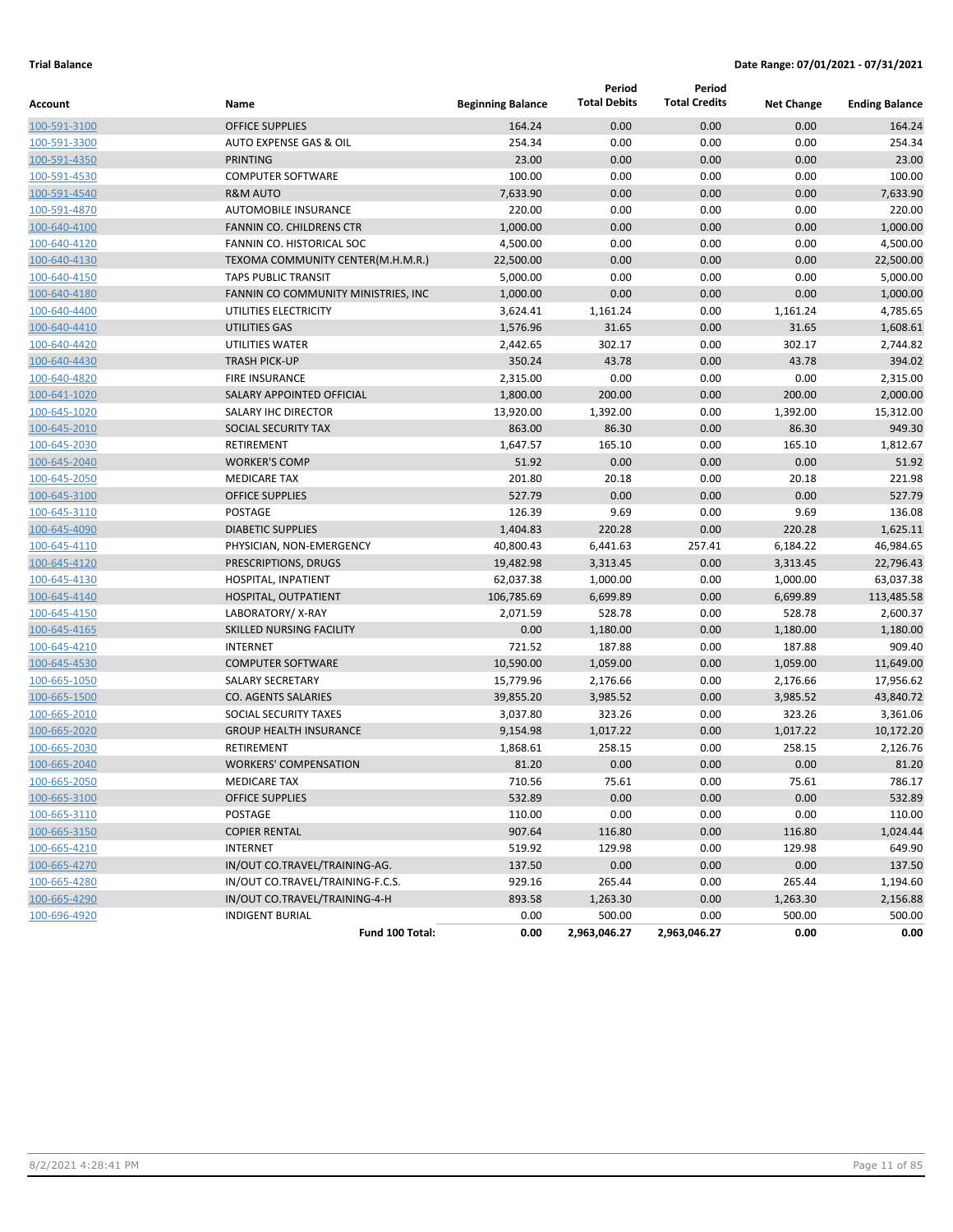| Account                         | Name                         | <b>Beginning Balance</b> | Period<br><b>Total Debits</b> | Period<br><b>Total Credits</b> | <b>Net Change</b> | <b>Ending Balance</b> |
|---------------------------------|------------------------------|--------------------------|-------------------------------|--------------------------------|-------------------|-----------------------|
| Fund: 110 - Courthouse Security |                              |                          |                               |                                |                   |                       |
| Asset                           |                              |                          |                               |                                |                   |                       |
| 110-103-1001                    | <b>CLAIM ON CASH</b>         | 109,542.48               | 371.35                        | 2,497.42                       | $-2,126.07$       | 107,416.41            |
| 110-120-3130                    | DUE FROM OTHER FUNDS         | 2,394.37                 | 0.00                          | 0.00                           | 0.00              | 2,394.37              |
| Liability                       |                              |                          |                               |                                |                   |                       |
| 110-102-1000                    | A/P CLEARING                 | 0.00                     | 2,497.42                      | 2,497.42                       | 0.00              | 0.00                  |
| Equity                          |                              |                          |                               |                                |                   |                       |
| 110-271-2000                    | <b>EQUITY ACCOUNT</b>        | $-135,692.15$            | 0.00                          | 0.00                           | 0.00              | $-135,692.15$         |
| Revenue                         |                              |                          |                               |                                |                   |                       |
| 110-340-6000                    | <b>COUNTY CLERK FEES</b>     | $-2,713.21$              | 0.00                          | 10.00                          | $-10.00$          | $-2,723.21$           |
| 110-340-6500                    | <b>DISTRICT CLERK FEES</b>   | $-2,194.91$              | 0.00                          | 361.35                         | $-361.35$         | $-2,556.26$           |
| 110-340-6510                    | <b>JUSTICE OF PEACE FEES</b> | $-110.83$                | 0.00                          | 0.00                           | 0.00              | $-110.83$             |
| Expense                         |                              |                          |                               |                                |                   |                       |
| 110-541-1070                    | SALARY PART-TIME             | 0.00                     | 2,497.42                      | 0.00                           | 2,497.42          | 2,497.42              |
| 110-542-4830                    | <b>ALARM MONITORING</b>      | 359.40                   | 0.00                          | 0.00                           | 0.00              | 359.40                |
| 110-542-5710                    | <b>EQUIPMENT</b>             | 28,414.85                | 0.00                          | 0.00                           | 0.00              | 28,414.85             |
|                                 | Fund 110 Total:              | 0.00                     | 5,366.19                      | 5,366.19                       | 0.00              | 0.00                  |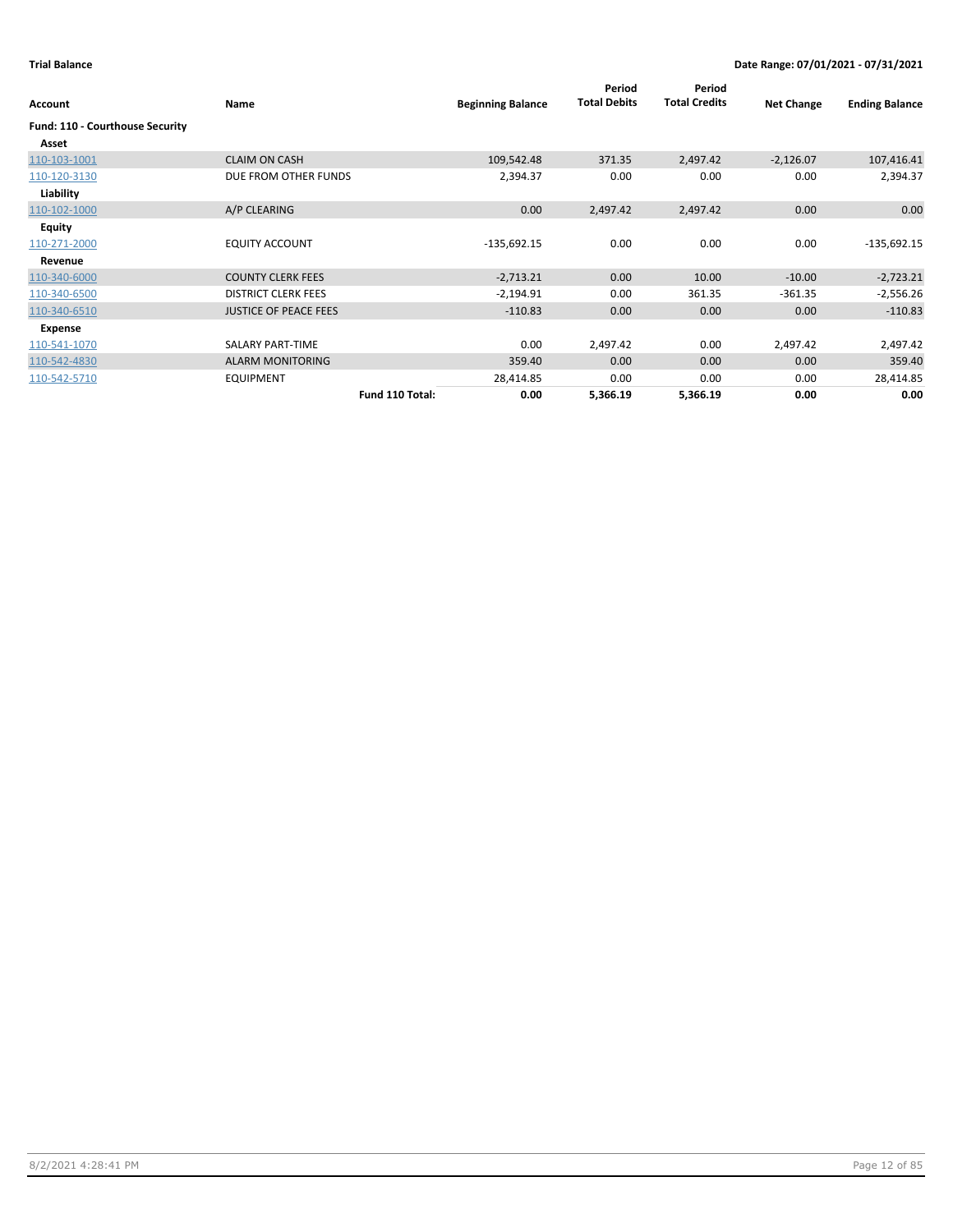| Account                                     | Name                    |                 | <b>Beginning Balance</b> | Period<br><b>Total Debits</b> | Period<br><b>Total Credits</b> | <b>Net Change</b> | <b>Ending Balance</b> |
|---------------------------------------------|-------------------------|-----------------|--------------------------|-------------------------------|--------------------------------|-------------------|-----------------------|
| Fund: 111 - Justice Court Building Security |                         |                 |                          |                               |                                |                   |                       |
| Asset                                       |                         |                 |                          |                               |                                |                   |                       |
| 111-103-1001                                | <b>CLAIM ON CASH</b>    |                 | 20.133.56                | 0.00                          | 0.00                           | 0.00              | 20,133.56             |
| 111-120-3130                                | DUE FROM OTHER FUNDS    |                 | 195.21                   | 0.00                          | 0.00                           | 0.00              | 195.21                |
| <b>Equity</b>                               |                         |                 |                          |                               |                                |                   |                       |
| 111-271-2000                                | <b>EQUITY ACCOUNT</b>   |                 | $-19,412.85$             | 0.00                          | 0.00                           | 0.00              | $-19,412.85$          |
| Revenue                                     |                         |                 |                          |                               |                                |                   |                       |
| 111-370-4550                                | JP1 SECURITY FEE        |                 | $-467.72$                | 0.00                          | 0.00                           | 0.00              | $-467.72$             |
| 111-370-4560                                | <b>JP2 SECURITY FEE</b> |                 | $-85.90$                 | 0.00                          | 0.00                           | 0.00              | $-85.90$              |
| 111-370-4570                                | <b>JP3 SECURITY FEE</b> |                 | $-362.30$                | 0.00                          | 0.00                           | 0.00              | $-362.30$             |
|                                             |                         | Fund 111 Total: | 0.00                     | 0.00                          | 0.00                           | 0.00              | 0.00                  |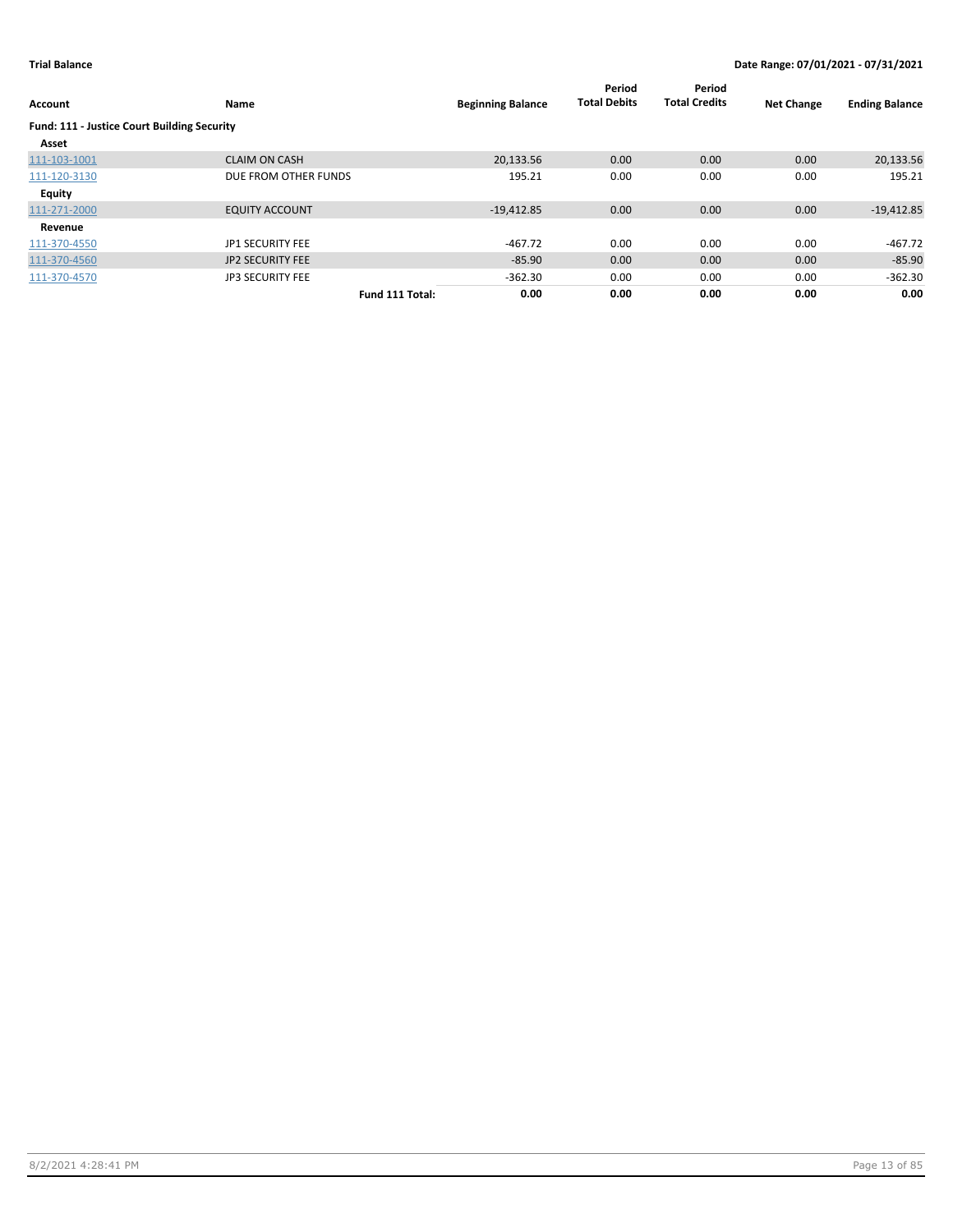| Account                                   | Name                             | <b>Beginning Balance</b> | Period<br><b>Total Debits</b> | Period<br><b>Total Credits</b> | <b>Net Change</b> | <b>Ending Balance</b> |
|-------------------------------------------|----------------------------------|--------------------------|-------------------------------|--------------------------------|-------------------|-----------------------|
| Fund: 120 - County Clerk Vital Statistics |                                  |                          |                               |                                |                   |                       |
| Asset                                     |                                  |                          |                               |                                |                   |                       |
| 120-103-1001                              | <b>CLAIM ON CASH</b>             | $-731.03$                | 0.00                          | 641.66                         | $-641.66$         | $-1,372.69$           |
| 120-120-3130                              | DUE FROM OTHER FUNDS             | 81.00                    | 0.00                          | 0.00                           | 0.00              | 81.00                 |
| Liability                                 |                                  |                          |                               |                                |                   |                       |
| 120-102-1000                              | A/P CLEARING                     | 0.00                     | 641.66                        | 641.66                         | 0.00              | 0.00                  |
| 120-200-9100                              | SYSTEM ADDED LIABILITY LINE-ITEM | 2,691.03                 | 0.00                          | 0.00                           | 0.00              | 2,691.03              |
| <b>Equity</b>                             |                                  |                          |                               |                                |                   |                       |
| 120-271-2000                              | <b>EQUITY ACCOUNT</b>            | $-2,699.41$              | 0.00                          | 0.00                           | 0.00              | $-2,699.41$           |
| Revenue                                   |                                  |                          |                               |                                |                   |                       |
| 120-370-1340                              | <b>CO.CLK.VITAL STAT.FEE</b>     | $-130.00$                | 0.00                          | 0.00                           | 0.00              | $-130.00$             |
| Expense                                   |                                  |                          |                               |                                |                   |                       |
| 120-411-3100                              | <b>OFFICE SUPPLIES</b>           | 788.41                   | 641.66                        | 0.00                           | 641.66            | 1,430.07              |
|                                           | Fund 120 Total:                  | 0.00                     | 1,283.32                      | 1,283.32                       | 0.00              | 0.00                  |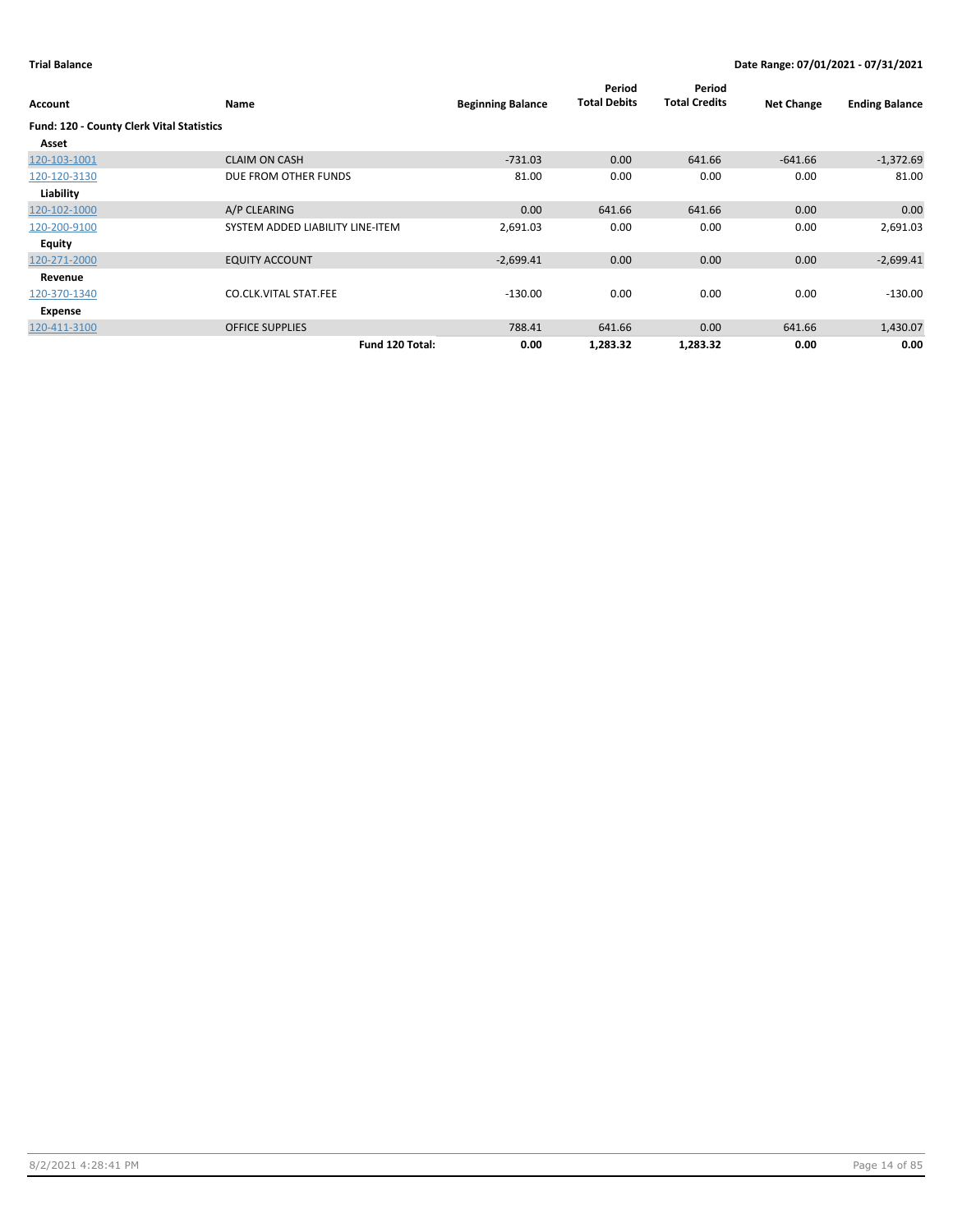|                                             |                                  |                          | Period              | Period               |                   |                       |
|---------------------------------------------|----------------------------------|--------------------------|---------------------|----------------------|-------------------|-----------------------|
| <b>Account</b>                              | Name                             | <b>Beginning Balance</b> | <b>Total Debits</b> | <b>Total Credits</b> | <b>Net Change</b> | <b>Ending Balance</b> |
| Fund: 121 - County Clerk Records Management |                                  |                          |                     |                      |                   |                       |
| Asset                                       |                                  |                          |                     |                      |                   |                       |
| 121-100-1001                                | PR Claim on Cash                 | 0.00                     | 3,383.83            | 3,383.83             | 0.00              | 0.00                  |
| 121-103-1001                                | <b>CLAIM ON CASH</b>             | 22,252.03                | 1,554.00            | 12,699.57            | $-11,145.57$      | 11,106.46             |
| 121-120-3130                                | DUE FROM OTHER FUNDS             | 7,397.84                 | 0.00                | 0.00                 | 0.00              | 7,397.84              |
| Liability                                   |                                  |                          |                     |                      |                   |                       |
| 121-102-1000                                | A/P CLEARING                     | 0.00                     | 9,315.74            | 9,315.74             | 0.00              | 0.00                  |
| 121-102-1001                                | PR AP Clearing                   | 0.00                     | 1,887.92            | 1,887.92             | 0.00              | 0.00                  |
| 121-200-1500                                | <b>ACCRUED SALARY PAYABLE</b>    | $-1,067.12$              | 0.00                | 0.00                 | 0.00              | $-1,067.12$           |
| 121-200-1550                                | <b>ACCRUED FRINGE BENEFITS</b>   | $-747.32$                | 0.00                | 0.00                 | 0.00              | $-747.32$             |
| 121-200-9000                                | Payroll Liability Account        | $-186.05$                | 1,887.92            | 1,887.92             | 0.00              | $-186.05$             |
| 121-200-9100                                | SYSTEM ADDED LIABILITY LINE-ITEM | 7,706.52                 | 0.00                | 0.00                 | 0.00              | 7,706.52              |
| <b>Equity</b>                               |                                  |                          |                     |                      |                   |                       |
| 121-271-2000                                | <b>EQUITY ACCOUNT</b>            | $-78,481.91$             | 0.00                | 0.00                 | 0.00              | $-78,481.91$          |
| Revenue                                     |                                  |                          |                     |                      |                   |                       |
| 121-370-1310                                | SUBSCRIPTION/IMAGES FEES         | $-11,593.00$             | 0.00                | 1,554.00             | $-1,554.00$       | $-13,147.00$          |
| 121-370-1330                                | <b>CO.CLERK PRESERVE REC FEE</b> | $-8,193.97$              | 0.00                | 0.00                 | 0.00              | $-8,193.97$           |
| Expense                                     |                                  |                          |                     |                      |                   |                       |
| 121-402-1040                                | <b>SALARY DEPUTY</b>             | 19,802.38                | 1,980.25            | 0.00                 | 1,980.25          | 21,782.63             |
| 121-402-2010                                | SOCIAL SECURITY TAXES            | 1,227.80                 | 122.78              | 0.00                 | 122.78            | 1,350.58              |
| 121-402-2020                                | <b>GROUP HEALTH INSURANCE</b>    | 9,154.98                 | 1,017.22            | 0.00                 | 1,017.22          | 10,172.20             |
| 121-402-2030                                | <b>RETIREMENT</b>                | 2,343.76                 | 234.86              | 0.00                 | 234.86            | 2,578.62              |
| 121-402-2040                                | <b>WORKERS COMPENSATION</b>      | 73.86                    | 0.00                | 0.00                 | 0.00              | 73.86                 |
| 121-402-2050                                | <b>MEDICARE TAX</b>              | 287.20                   | 28.72               | 0.00                 | 28.72             | 315.92                |
| 121-402-3100                                | <b>OFFICE SUPPLIES</b>           | 7.00                     | 159.95              | 0.00                 | 159.95            | 166.95                |
| 121-402-3120                                | <b>IMAGING SYSTEM</b>            | 30,016.00                | 8,576.00            | 0.00                 | 8,576.00          | 38,592.00             |
| 121-402-3150                                | <b>COPIER MAINTENANCE</b>        | 0.00                     | 579.79              | 0.00                 | 579.79            | 579.79                |
|                                             | Fund 121 Total:                  | 0.00                     | 30,728.98           | 30,728.98            | 0.00              | 0.00                  |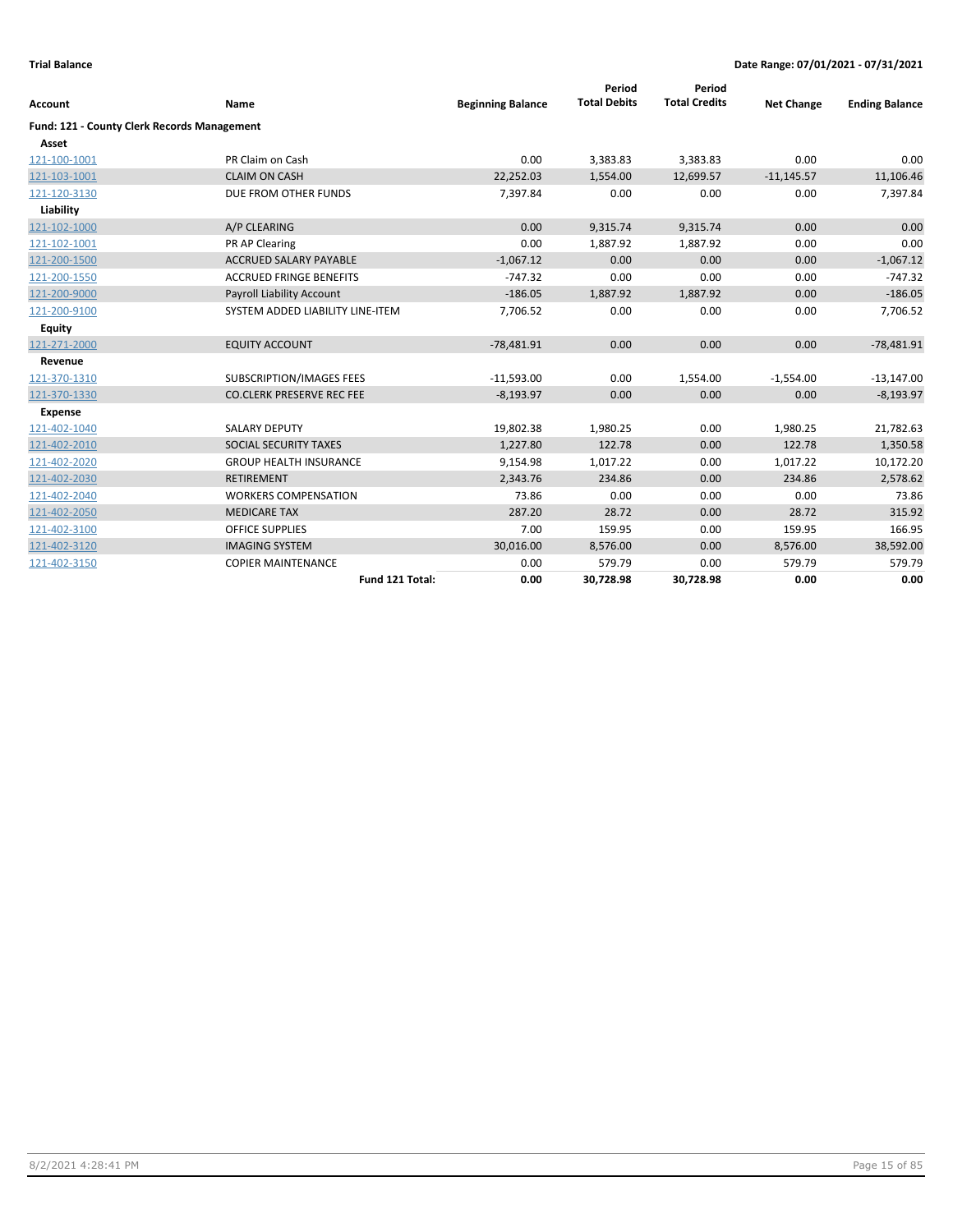| <b>Account</b>               | Name                             | <b>Beginning Balance</b> | Period<br><b>Total Debits</b> | Period<br><b>Total Credits</b> | <b>Net Change</b> | <b>Ending Balance</b> |
|------------------------------|----------------------------------|--------------------------|-------------------------------|--------------------------------|-------------------|-----------------------|
| Fund: 122 - Chapter 19 Funds |                                  |                          |                               |                                |                   |                       |
| Asset                        |                                  |                          |                               |                                |                   |                       |
| 122-103-1001                 | <b>CLAIM ON CASH</b>             | 12,634.81                | 0.00                          | 1,260.00                       | $-1,260.00$       | 11,374.81             |
| Liability                    |                                  |                          |                               |                                |                   |                       |
| 122-102-1000                 | A/P Clearing                     | 0.00                     | 1,260.00                      | 1,260.00                       | 0.00              | 0.00                  |
| 122-200-1500                 | <b>ACCRUED SALARY PAYABLE</b>    | 168.00                   | 0.00                          | 0.00                           | 0.00              | 168.00                |
| 122-200-1550                 | <b>ACCRUED FRINGE BENEFITS</b>   | 35.96                    | 0.00                          | 0.00                           | 0.00              | 35.96                 |
| 122-200-9100                 | SYSTEM ADDED LIABILITY LINE-ITEM | $-3,975.00$              | 0.00                          | 0.00                           | 0.00              | $-3,975.00$           |
| Equity                       |                                  |                          |                               |                                |                   |                       |
| 122-271-2000                 | <b>EQUITY ACCOUNT</b>            | $-26,233.84$             | 0.00                          | 0.00                           | 0.00              | $-26,233.84$          |
| Expense                      |                                  |                          |                               |                                |                   |                       |
| 122-403-3100                 | <b>OFFICE SUPPLIES</b>           | 0.00                     | 1,260.00                      | 0.00                           | 1,260.00          | 1,260.00              |
| 122-478-1033                 | <b>SECURITY</b>                  | 1,400.00                 | 0.00                          | 0.00                           | 0.00              | 1,400.00              |
| 122-478-1090                 | <b>SALARY ELECTION</b>           | 11,373.00                | 0.00                          | 0.00                           | 0.00              | 11,373.00             |
| 122-478-2030                 | <b>RETIREMENT</b>                | 165.06                   | 0.00                          | 0.00                           | 0.00              | 165.06                |
| 122-478-2050                 | <b>MEDICARE TAX</b>              | 136.02                   | 0.00                          | 0.00                           | 0.00              | 136.02                |
| 122-478-3100                 | <b>OFFICE SUPPLIES</b>           | 9.83                     | 0.00                          | 0.00                           | 0.00              | 9.83                  |
| 122-478-3970                 | <b>SANITIZING SUPPLIES</b>       | 1,547.27                 | 0.00                          | 0.00                           | 0.00              | 1,547.27              |
| 122-478-3980                 | PERSONAL PROTECTIVE EQUIPMENT    | 302.51                   | 0.00                          | 0.00                           | 0.00              | 302.51                |
| 122-478-3990                 | <b>OFFICE PROTECTION</b>         | 957.84                   | 0.00                          | 0.00                           | 0.00              | 957.84                |
| 122-478-4420                 | OTHER PROFESSIONAL SERVICES      | 1,266.94                 | 0.00                          | 0.00                           | 0.00              | 1,266.94              |
| 122-478-5720                 | <b>OFFICE EQUIPMENT</b>          | 211.60                   | 0.00                          | 0.00                           | 0.00              | 211.60                |
|                              | Fund 122 Total:                  | 0.00                     | 2,520.00                      | 2,520.00                       | 0.00              | 0.00                  |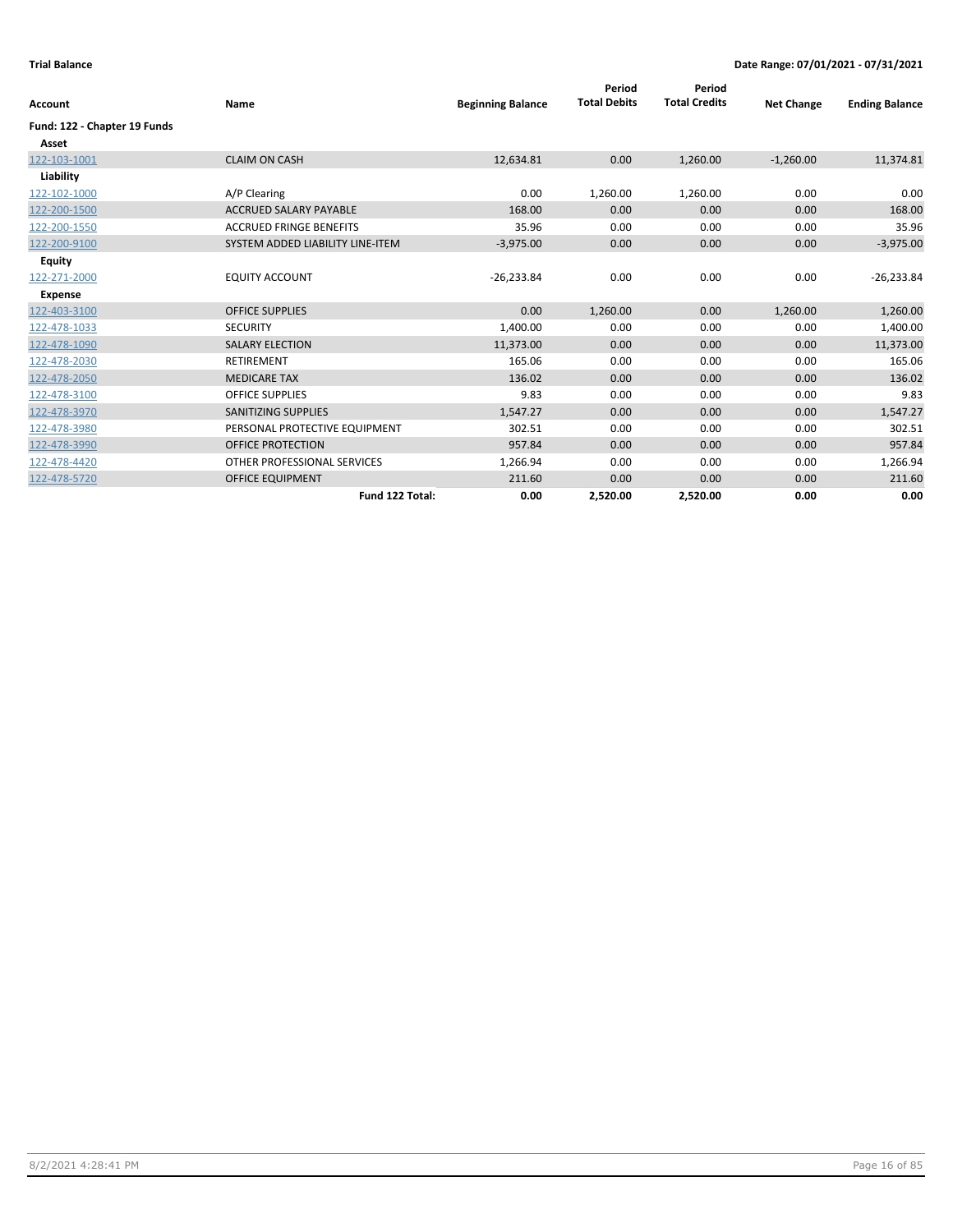| Account                             | Name                             | <b>Beginning Balance</b> | Period<br><b>Total Debits</b> | Period<br><b>Total Credits</b> | <b>Net Change</b> | <b>Ending Balance</b> |
|-------------------------------------|----------------------------------|--------------------------|-------------------------------|--------------------------------|-------------------|-----------------------|
| Fund: 123 - Election Equipment Fund |                                  |                          |                               |                                |                   |                       |
| Asset                               |                                  |                          |                               |                                |                   |                       |
| 123-103-1001                        | <b>CLAIM ON CASH</b>             | 22,517.42                | 0.00                          | 0.00                           | 0.00              | 22,517.42             |
| Liability                           |                                  |                          |                               |                                |                   |                       |
| 123-200-9100                        | SYSTEM ADDED LIABILITY LINE-ITEM | 1,191.29                 | 0.00                          | 0.00                           | 0.00              | 1,191.29              |
| Equity                              |                                  |                          |                               |                                |                   |                       |
| 123-271-2000                        | <b>EQUITY ACCOUNT</b>            | $-154,762.78$            | 0.00                          | 0.00                           | 0.00              | $-154,762.78$         |
| Revenue                             |                                  |                          |                               |                                |                   |                       |
| 123-335-1435                        | PROCEEDS FROM CAPITAL LEASE      | $-357,253.98$            | 0.00                          | 0.00                           | 0.00              | $-357,253.98$         |
| 123-340-4840                        | <b>ELECTION REIMBURSEMENTS</b>   | $-4,945.93$              | 0.00                          | 0.00                           | 0.00              | $-4,945.93$           |
| Expense                             |                                  |                          |                               |                                |                   |                       |
| 123-403-5730                        | <b>ELECTION EQUIPMENT</b>        | 493,253.98               | 0.00                          | 0.00                           | 0.00              | 493,253.98            |
|                                     | Fund 123 Total:                  | 0.00                     | 0.00                          | 0.00                           | 0.00              | 0.00                  |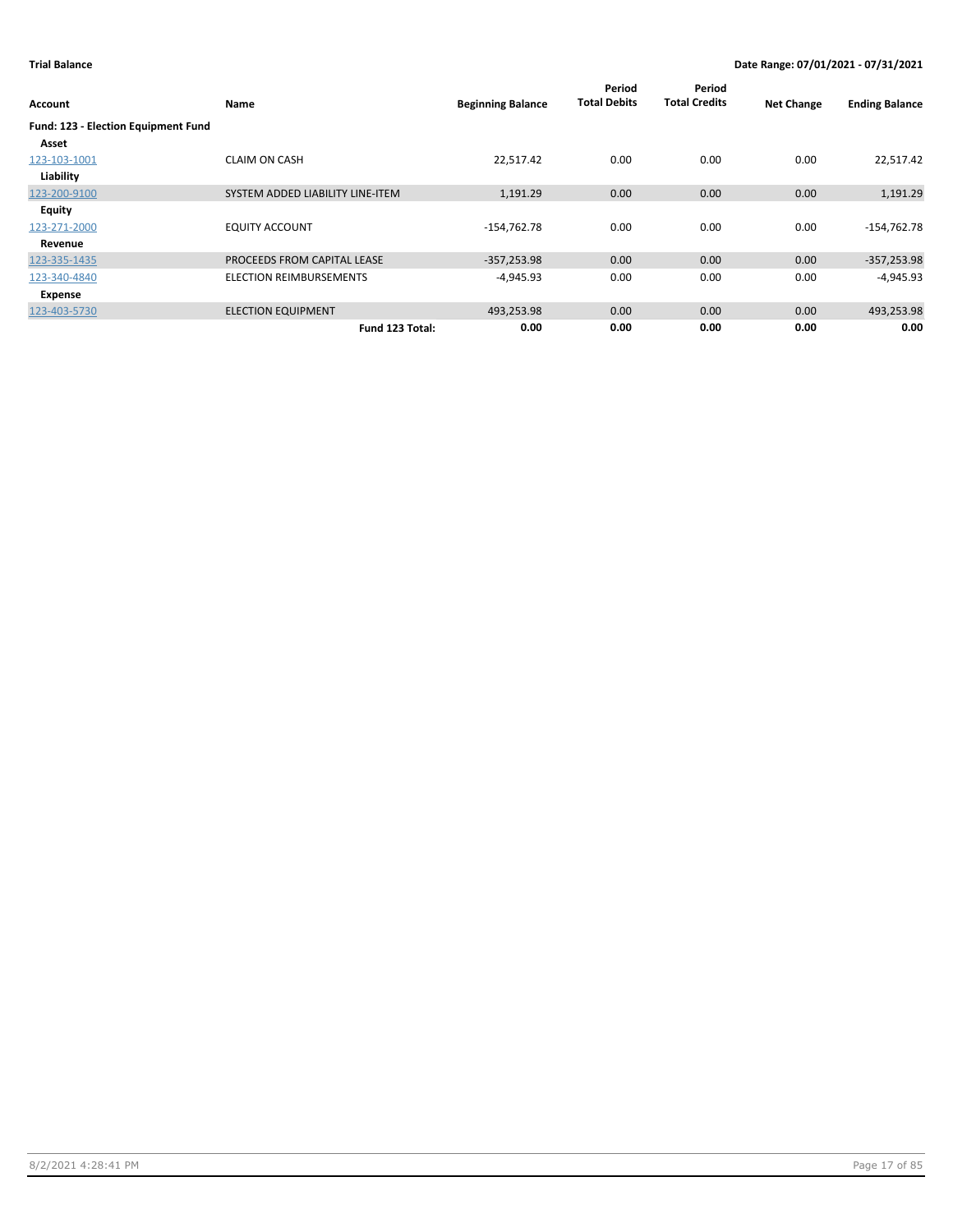| Account                                            | Name                                  | <b>Beginning Balance</b> | Period<br><b>Total Debits</b> | Period<br><b>Total Credits</b> | <b>Net Change</b> | <b>Ending Balance</b> |
|----------------------------------------------------|---------------------------------------|--------------------------|-------------------------------|--------------------------------|-------------------|-----------------------|
| Fund: 125 - County Clerk Co.& Dist.CourtTechnology |                                       |                          |                               |                                |                   |                       |
| Asset                                              |                                       |                          |                               |                                |                   |                       |
| 125-103-1001                                       | <b>CLAIM ON CASH</b>                  | 7.685.44                 | 4.00                          | 0.00                           | 4.00              | 7,689.44              |
| 125-120-3130                                       | DUE FROM OTHER FUNDS                  | 60.36                    | 0.00                          | 0.00                           | 0.00              | 60.36                 |
| <b>Equity</b>                                      |                                       |                          |                               |                                |                   |                       |
| 125-271-2000                                       | <b>EQUITY ACCOUNT</b>                 | $-8,011.37$              | 0.00                          | 0.00                           | 0.00              | $-8,011.37$           |
| Revenue                                            |                                       |                          |                               |                                |                   |                       |
| 125-370-4400                                       | CO. CLK. CO. & DIST. CT. TECHNOLOGY F | $-34.43$                 | 0.00                          | 4.00                           | $-4.00$           | $-38.43$              |
| Expense                                            |                                       |                          |                               |                                |                   |                       |
| 125-440-5720                                       | OFFICE EQUIPMENT                      | 300.00                   | 0.00                          | 0.00                           | 0.00              | 300.00                |
|                                                    | Fund 125 Total:                       | 0.00                     | 4.00                          | 4.00                           | 0.00              | 0.00                  |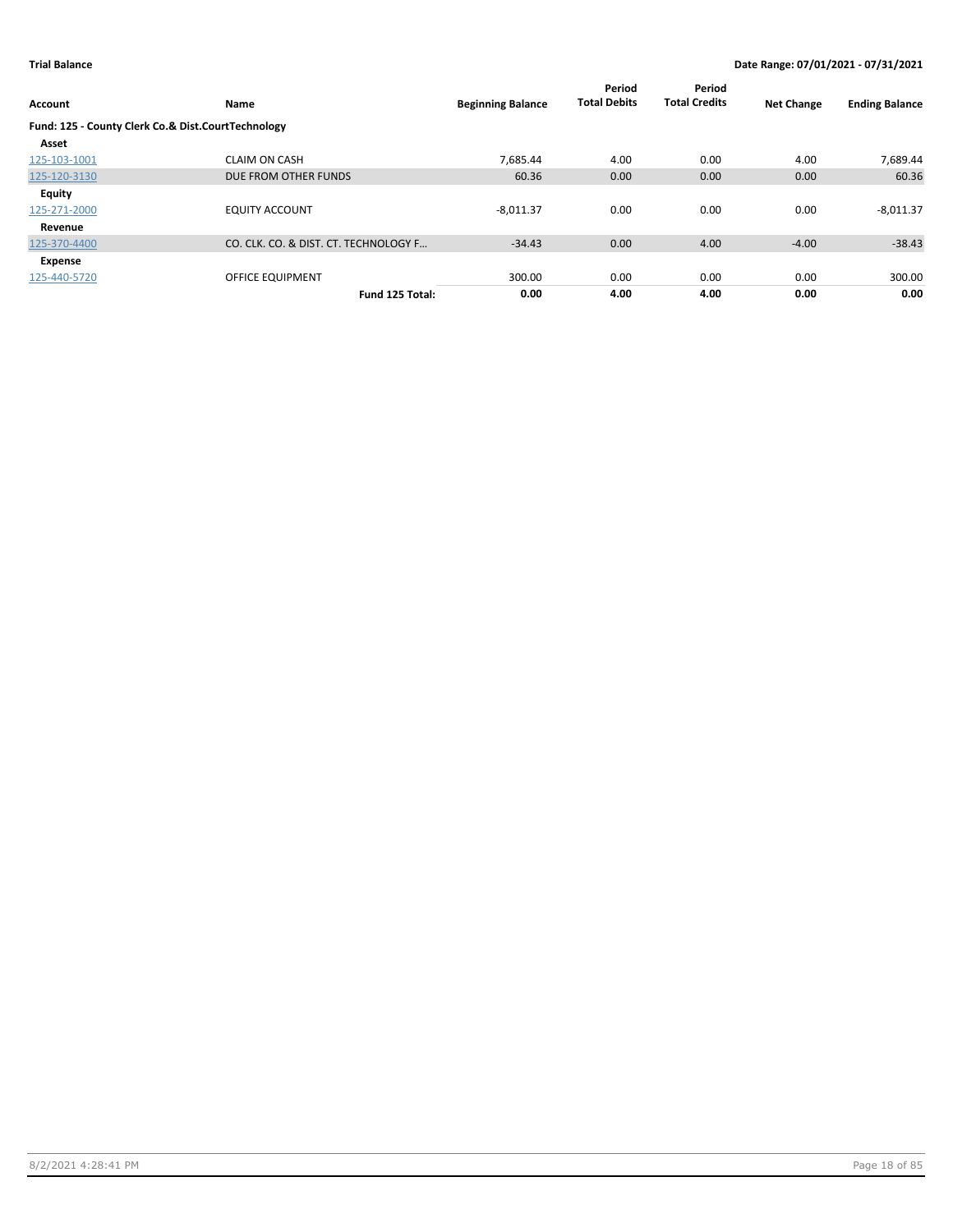| Account                                             | Name                                     | <b>Beginning Balance</b> | Period<br><b>Total Debits</b> | Period<br><b>Total Credits</b> | <b>Net Change</b> | <b>Ending Balance</b> |
|-----------------------------------------------------|------------------------------------------|--------------------------|-------------------------------|--------------------------------|-------------------|-----------------------|
| Fund: 126 - County Clerk Court Records Preservation |                                          |                          |                               |                                |                   |                       |
| Asset                                               |                                          |                          |                               |                                |                   |                       |
| 126-103-1001                                        | <b>CLAIM ON CASH</b>                     | 16,633.79                | 0.00                          | 0.00                           | 0.00              | 16,633.79             |
| 126-120-3130                                        | DUE FROM OTHER FUNDS                     | 180.00                   | 0.00                          | 0.00                           | 0.00              | 180.00                |
| Liability                                           |                                          |                          |                               |                                |                   |                       |
| 126-200-9100                                        | SYSTEM ADDED LIABILITY LINE-ITEM         | $-619.64$                | 0.00                          | 0.00                           | 0.00              | $-619.64$             |
| Equity                                              |                                          |                          |                               |                                |                   |                       |
| 126-271-2000                                        | <b>EQUITY ACCOUNT</b>                    | $-15,884.15$             | 0.00                          | 0.00                           | 0.00              | $-15,884.15$          |
| Revenue                                             |                                          |                          |                               |                                |                   |                       |
| 126-370-1330                                        | <b>CO.CLK.COURT RECORDS PRESERVATION</b> | $-310.00$                | 0.00                          | 0.00                           | 0.00              | $-310.00$             |
|                                                     | Fund 126 Total:                          | 0.00                     | 0.00                          | 0.00                           | 0.00              | 0.00                  |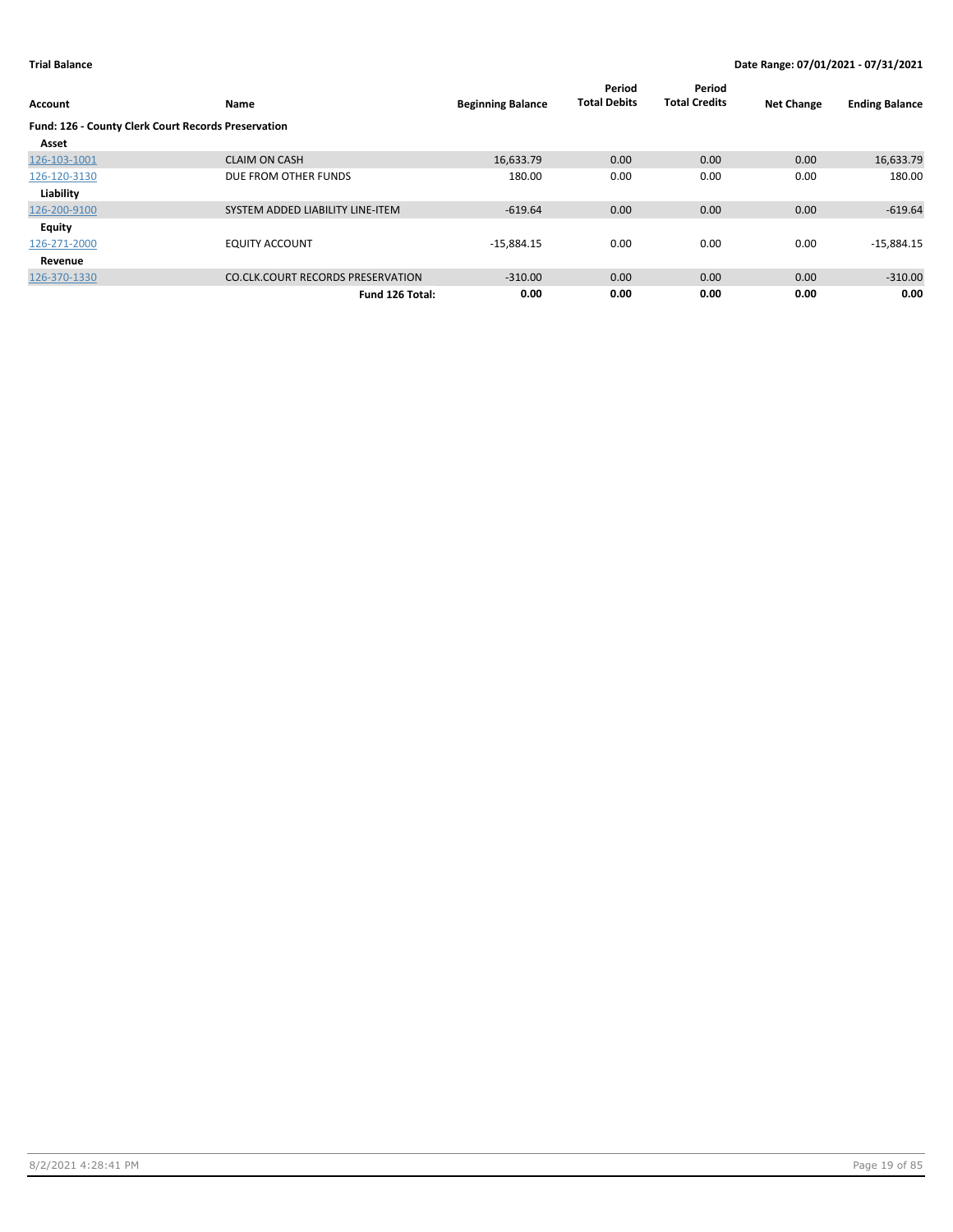| Account                                  | Name                             | <b>Beginning Balance</b> | Period<br><b>Total Debits</b> | Period<br><b>Total Credits</b> | <b>Net Change</b> | <b>Ending Balance</b> |
|------------------------------------------|----------------------------------|--------------------------|-------------------------------|--------------------------------|-------------------|-----------------------|
| Fund: 127 - County Clerk Records Archive |                                  |                          |                               |                                |                   |                       |
| Asset                                    |                                  |                          |                               |                                |                   |                       |
| 127-103-1001                             | <b>CLAIM ON CASH</b>             | 306,466.90               | 0.00                          | 0.00                           | 0.00              | 306,466.90            |
| 127-120-3130                             | DUE FROM OTHER FUNDS             | 7,350.00                 | 0.00                          | 0.00                           | 0.00              | 7,350.00              |
| Liability                                |                                  |                          |                               |                                |                   |                       |
| 127-200-9100                             | SYSTEM ADDED LIABILITY LINE-ITEM | $-32,895.20$             | 0.00                          | 0.00                           | 0.00              | $-32,895.20$          |
| Equity                                   |                                  |                          |                               |                                |                   |                       |
| 127-271-2000                             | <b>EQUITY ACCOUNT</b>            | $-281,757.02$            | 0.00                          | 0.00                           | 0.00              | $-281,757.02$         |
| Revenue                                  |                                  |                          |                               |                                |                   |                       |
| 127-370-1330                             | CO. CLERK RECORDS ARCHIVE FEE    | $-16,770.00$             | 0.00                          | 0.00                           | 0.00              | $-16,770.00$          |
| Expense                                  |                                  |                          |                               |                                |                   |                       |
| 127-403-4370                             | <b>DIGITAL IMAGING</b>           | 17,605.32                | 0.00                          | 0.00                           | 0.00              | 17,605.32             |
|                                          | Fund 127 Total:                  | 0.00                     | 0.00                          | 0.00                           | 0.00              | 0.00                  |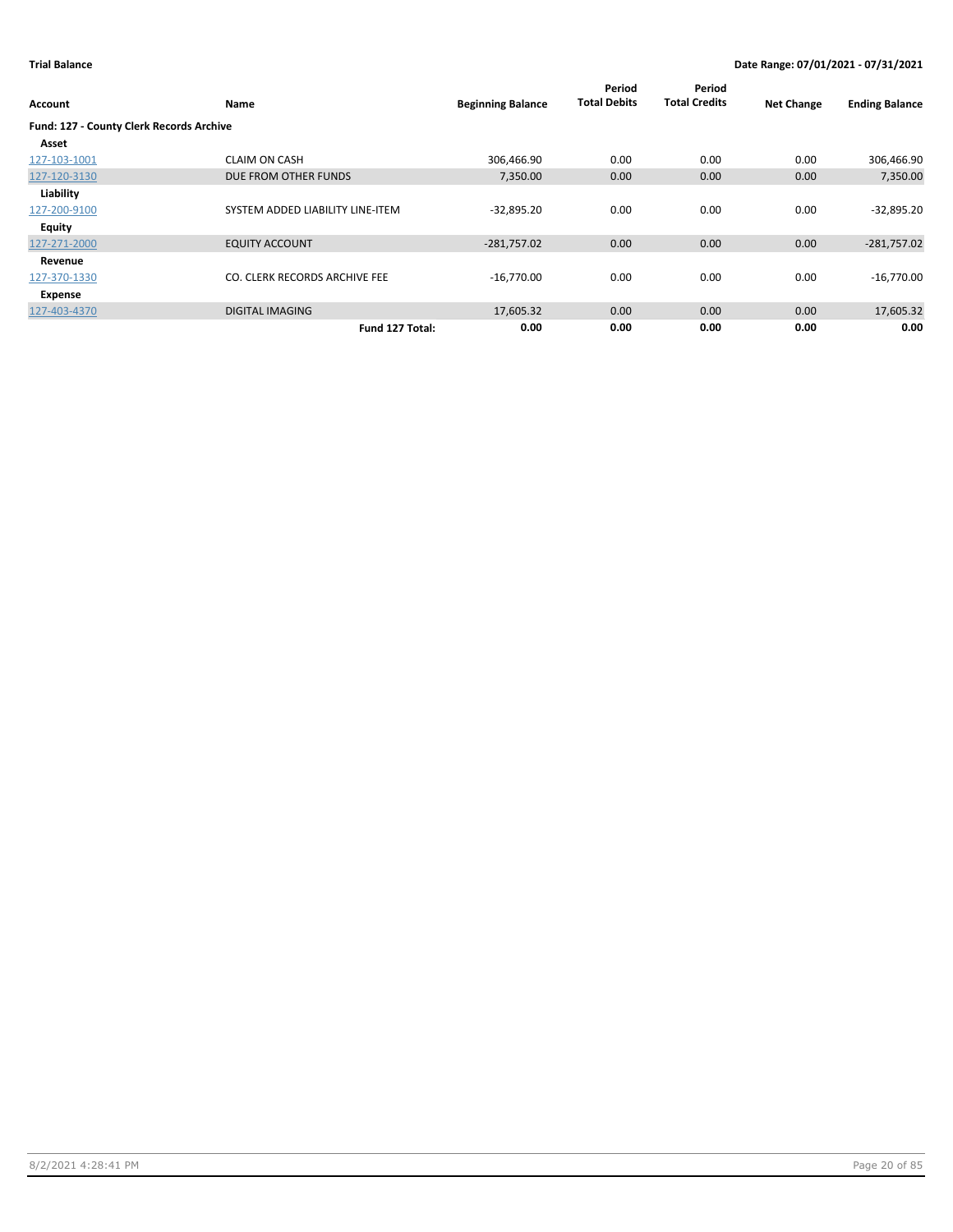| Account                          | Name                        | <b>Beginning Balance</b> | Period<br><b>Total Debits</b> | Period<br><b>Total Credits</b> | <b>Net Change</b> | <b>Ending Balance</b> |
|----------------------------------|-----------------------------|--------------------------|-------------------------------|--------------------------------|-------------------|-----------------------|
| Fund: 130 - Bail Bond Trust Fund |                             |                          |                               |                                |                   |                       |
| Asset                            |                             |                          |                               |                                |                   |                       |
| 130-103-1130                     | <b>SURETY BAIL BOND FEE</b> | 9,465.00                 | 780.00                        | 0.00                           | 780.00            | 10,245.00             |
| Liability                        |                             |                          |                               |                                |                   |                       |
| 130-207-0970                     | DUE TO OTHER GOVERNMENTS    | $-5,100.00$              | 0.00                          | 0.00                           | 0.00              | $-5,100.00$           |
| Equity                           |                             |                          |                               |                                |                   |                       |
| 130-271-2000                     | <b>EQUITY ACCOUNT</b>       | $-225.00$                | 0.00                          | 0.00                           | 0.00              | $-225.00$             |
| Revenue                          |                             |                          |                               |                                |                   |                       |
| 130-345-1130                     | <b>SURETY BAIL BOND FEE</b> | $-4,140.00$              | 0.00                          | 780.00                         | $-780.00$         | $-4,920.00$           |
|                                  | Fund 130 Total:             | 0.00                     | 780.00                        | 780.00                         | 0.00              | 0.00                  |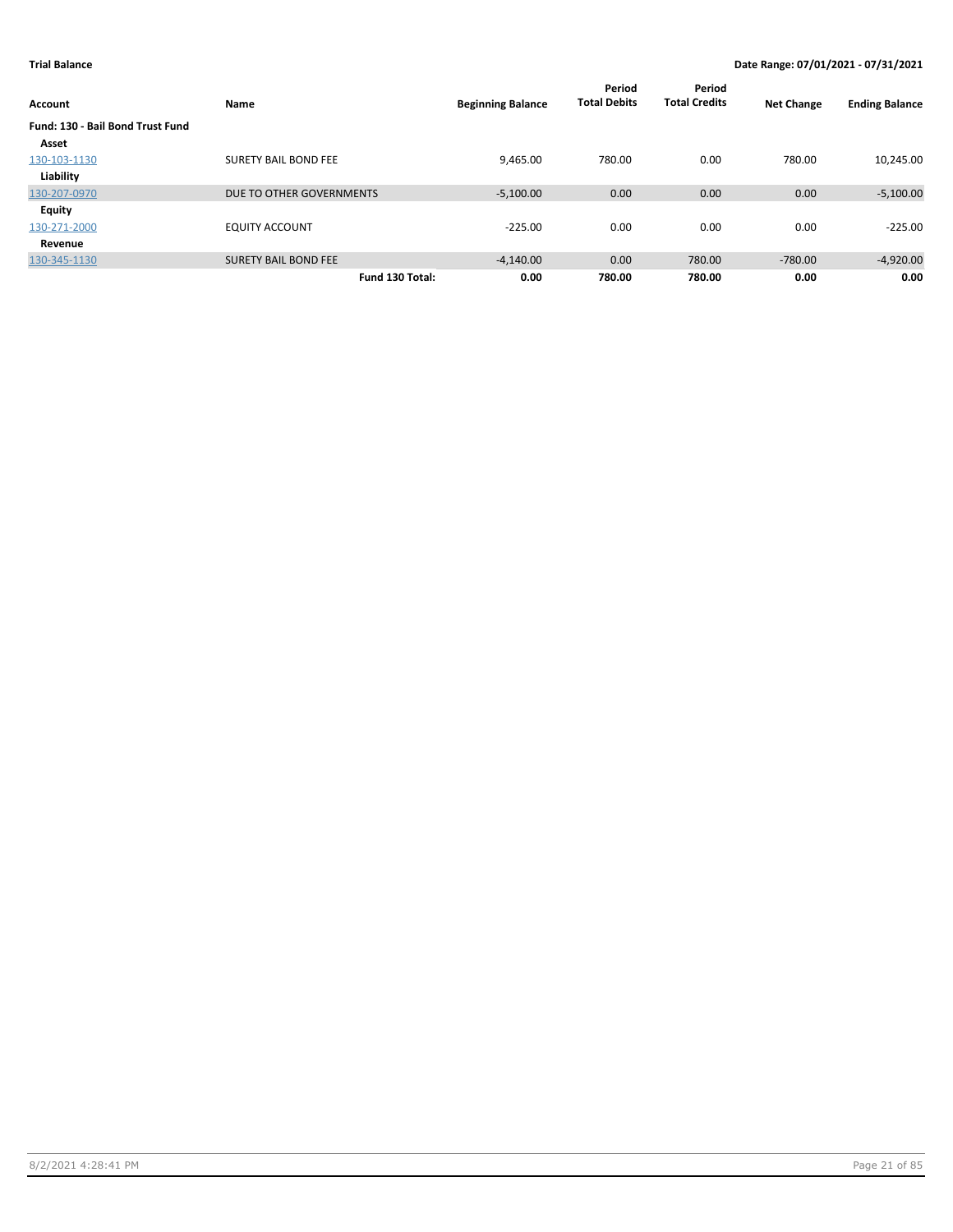| <b>Account</b>                             | Name                             | <b>Beginning Balance</b> | Period<br><b>Total Debits</b> | Period<br><b>Total Credits</b> | <b>Net Change</b> | <b>Ending Balance</b> |
|--------------------------------------------|----------------------------------|--------------------------|-------------------------------|--------------------------------|-------------------|-----------------------|
| Fund: 160 - County Judge Excess Supplement |                                  |                          |                               |                                |                   |                       |
| Asset                                      |                                  |                          |                               |                                |                   |                       |
| 160-103-1001                               | <b>CLAIM ON CASH</b>             | 15,978.11                | 0.00                          | 254.47                         | $-254.47$         | 15,723.64             |
| Liability                                  |                                  |                          |                               |                                |                   |                       |
| 160-200-9100                               | SYSTEM ADDED LIABILITY LINE-ITEM | 217.00                   | 0.00                          | 0.00                           | 0.00              | 217.00                |
| <b>Equity</b>                              |                                  |                          |                               |                                |                   |                       |
| 160-271-2000                               | <b>EQUITY ACCOUNT</b>            | $-16,444.55$             | 0.00                          | 0.00                           | 0.00              | $-16,444.55$          |
| Expense                                    |                                  |                          |                               |                                |                   |                       |
| 160-452-3100                               | <b>OFFICE SUPPLIES</b>           | 38.80                    | 0.00                          | 0.00                           | 0.00              | 38.80                 |
| 160-452-3110                               | <b>POSTAGE</b>                   | 210.64                   | 254.47                        | 0.00                           | 254.47            | 465.11                |
|                                            | Fund 160 Total:                  | 0.00                     | 254.47                        | 254.47                         | 0.00              | 0.00                  |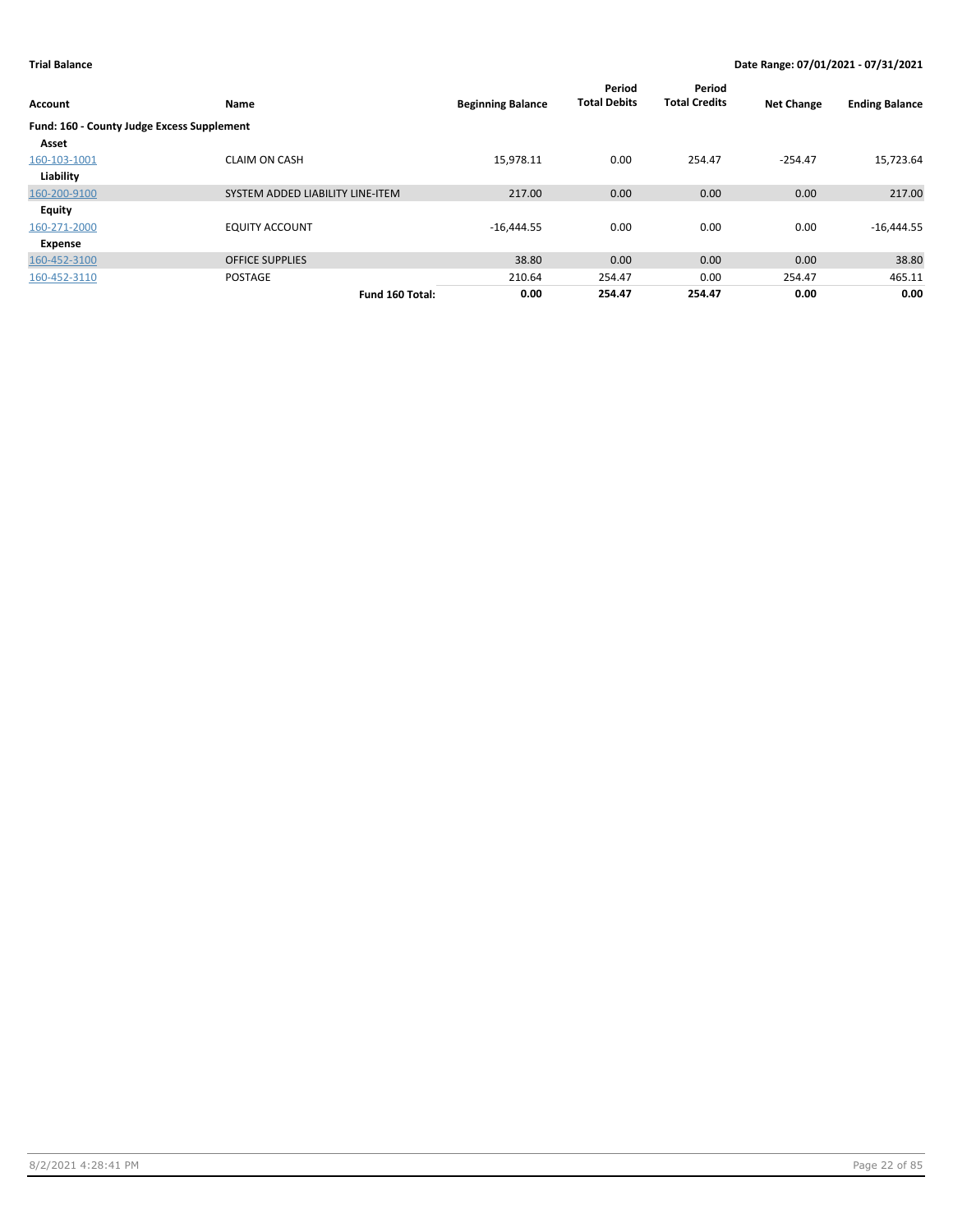| Account                              | Name                     | <b>Beginning Balance</b> | Period<br><b>Total Debits</b> | Period<br><b>Total Credits</b> | <b>Net Change</b> | <b>Ending Balance</b> |
|--------------------------------------|--------------------------|--------------------------|-------------------------------|--------------------------------|-------------------|-----------------------|
| Fund: 161 - Probate Judges Education |                          |                          |                               |                                |                   |                       |
| Asset                                |                          |                          |                               |                                |                   |                       |
| 161-103-1001                         | <b>CLAIM ON CASH</b>     | 5,982.52                 | 0.00                          | 0.00                           | 0.00              | 5,982.52              |
| 161-120-3130                         | DUE FROM OTHER FUNDS     | 60.00                    | 0.00                          | 0.00                           | 0.00              | 60.00                 |
| Equity                               |                          |                          |                               |                                |                   |                       |
| 161-271-2000                         | <b>EQUITY ACCOUNT</b>    | $-5.897.52$              | 0.00                          | 0.00                           | 0.00              | $-5,897.52$           |
| Revenue                              |                          |                          |                               |                                |                   |                       |
| 161-340-1310                         | PROBATE JUDGES EDUCATION | $-145.00$                | 0.00                          | 0.00                           | 0.00              | $-145.00$             |
|                                      | Fund 161 Total:          | 0.00                     | 0.00                          | 0.00                           | 0.00              | 0.00                  |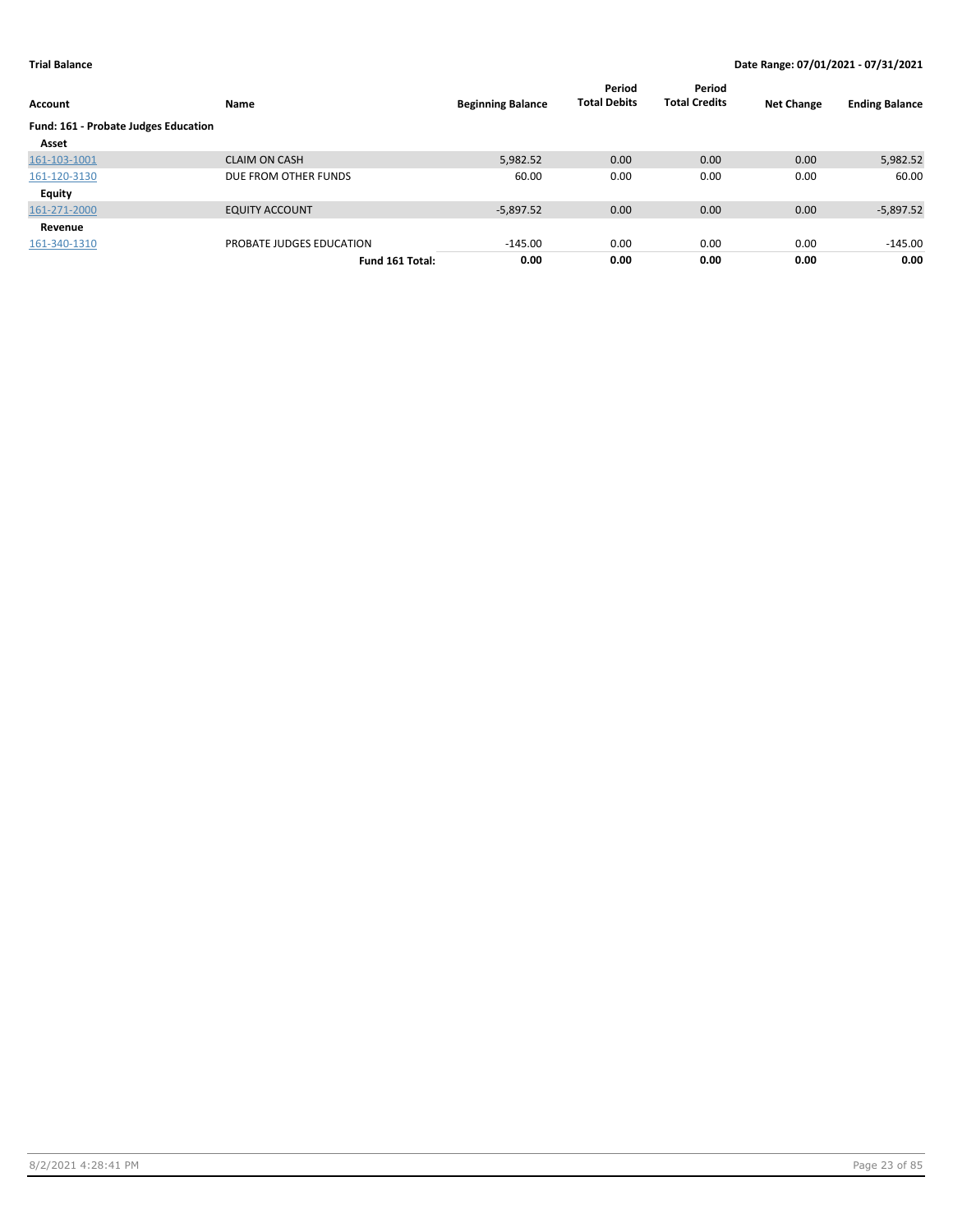| Account                                              | Name                           | <b>Beginning Balance</b> | Period<br><b>Total Debits</b> | Period<br><b>Total Credits</b> | <b>Net Change</b> | <b>Ending Balance</b> |
|------------------------------------------------------|--------------------------------|--------------------------|-------------------------------|--------------------------------|-------------------|-----------------------|
| <b>Fund: 190 - District Clerk Records Management</b> |                                |                          |                               |                                |                   |                       |
| Asset                                                |                                |                          |                               |                                |                   |                       |
| 190-100-1001                                         | PR Claim on Cash               | $-17.67$                 | 747.08                        | 747.08                         | 0.00              | $-17.67$              |
| 190-103-1001                                         | <b>CLAIM ON CASH</b>           | $-1,763.53$              | 410.97                        | 747.08                         | $-336.11$         | $-2,099.64$           |
| 190-120-3130                                         | DUE FROM OTHER FUNDS           | 281.70                   | 0.00                          | 0.00                           | 0.00              | 281.70                |
| Liability                                            |                                |                          |                               |                                |                   |                       |
| 190-102-1001                                         | PR AP Clearing                 | $-6.03$                  | 414.61                        | 408.58                         | 6.03              | 0.00                  |
| 190-200-1500                                         | <b>ACCRUED SALARY PAYABLE</b>  | $-18.81$                 | 0.00                          | 0.00                           | 0.00              | $-18.81$              |
| 190-200-1550                                         | <b>ACCRUED FRINGE BENEFITS</b> | $-38.94$                 | 0.00                          | 0.00                           | 0.00              | $-38.94$              |
| 190-200-9000                                         | Payroll Liability Account      | $-44.16$                 | 408.58                        | 408.58                         | 0.00              | $-44.16$              |
| <b>Equity</b>                                        |                                |                          |                               |                                |                   |                       |
| 190-271-2000                                         | <b>EQUITY ACCOUNT</b>          | $-3,346.58$              | 0.00                          | 0.00                           | 0.00              | $-3,346.58$           |
| Revenue                                              |                                |                          |                               |                                |                   |                       |
| 190-370-1360                                         | DST.CLK.PRES.REC.FEE           | $-2,416.50$              | 0.00                          | 410.97                         | $-410.97$         | $-2,827.47$           |
| <b>Expense</b>                                       |                                |                          |                               |                                |                   |                       |
| 190-450-1070                                         | <b>SALARY PART-TIME</b>        | 4,701.20                 | 470.12                        | 0.00                           | 470.12            | 5,171.32              |
| 190-450-2010                                         | SOCIAL SECURITY TAXES          | 287.38                   | 28.73                         | 0.00                           | 28.73             | 316.11                |
| 190-450-2020                                         | <b>GROUP HEALTH INSURANCE</b>  | 1,617.48                 | 179.72                        | 0.00                           | 179.72            | 1,797.20              |
| 190-450-2030                                         | <b>RETIREMENT</b>              | 556.41                   | 55.76                         | 0.00                           | 55.76             | 612.17                |
| 190-450-2050                                         | <b>MEDICARE TAX</b>            | 67.20                    | 6.72                          | 0.00                           | 6.72              | 73.92                 |
| 190-450-3100                                         | <b>OFFICE SUPPLIES</b>         | 140.85                   | 0.00                          | 0.00                           | 0.00              | 140.85                |
|                                                      | Fund 190 Total:                | 0.00                     | 2,722.29                      | 2,722.29                       | 0.00              | 0.00                  |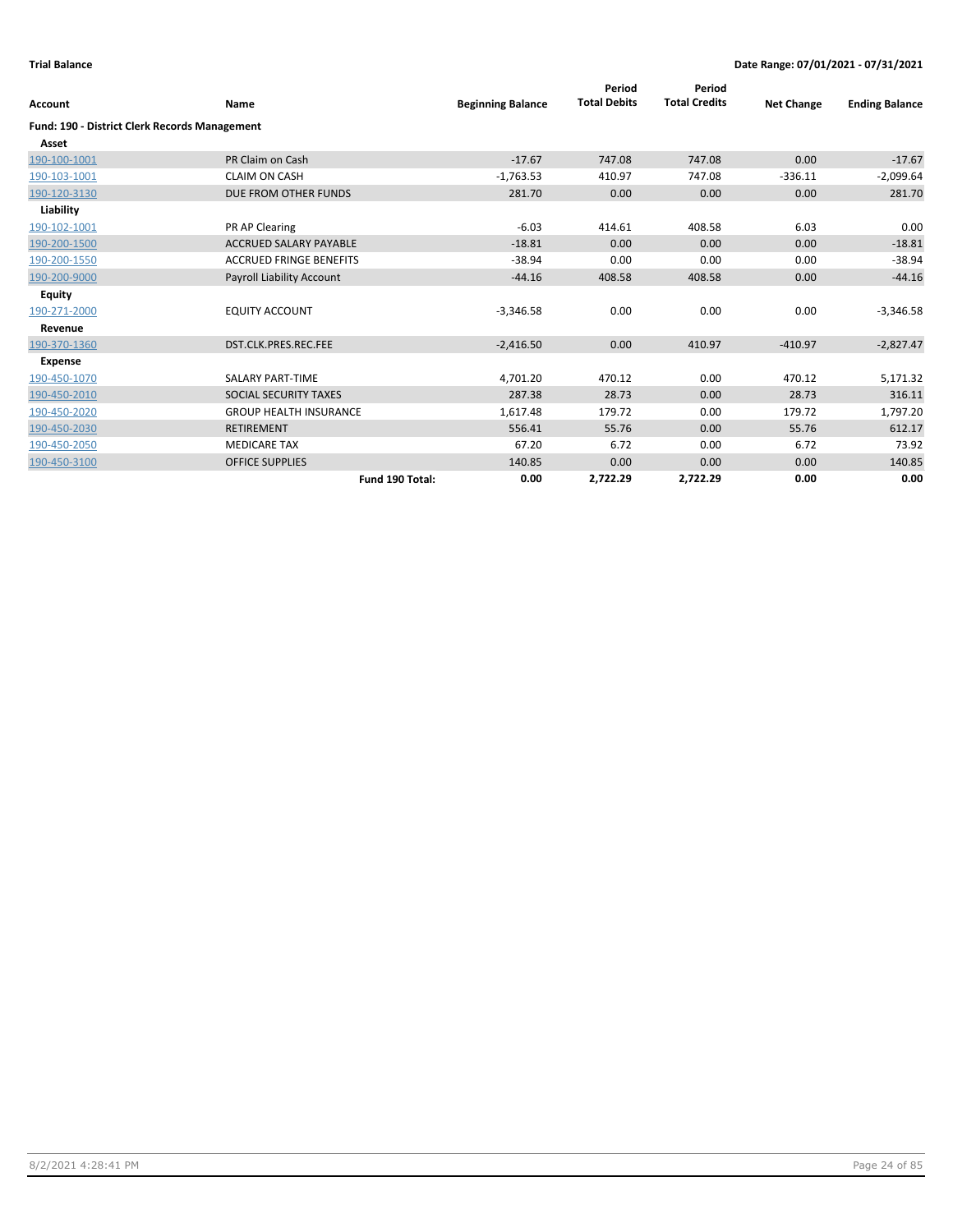| Account                                           | Name                            | <b>Beginning Balance</b> | Period<br><b>Total Debits</b> | Period<br><b>Total Credits</b> | <b>Net Change</b> | <b>Ending Balance</b> |
|---------------------------------------------------|---------------------------------|--------------------------|-------------------------------|--------------------------------|-------------------|-----------------------|
| <b>Fund: 191 - District Court Records Archive</b> |                                 |                          |                               |                                |                   |                       |
| Asset                                             |                                 |                          |                               |                                |                   |                       |
| 191-103-1001                                      | Claim On Cash                   | 40,258.81                | 442.65                        | 0.00                           | 442.65            | 40,701.46             |
| 191-120-3130                                      | DUE FROM OTHER FUNDS            | 515.26                   | 0.00                          | 0.00                           | 0.00              | 515.26                |
| Liability                                         |                                 |                          |                               |                                |                   |                       |
| 191-102-1000                                      | A/P CLEARING                    | $-56.34$                 | 0.00                          | 0.00                           | 0.00              | $-56.34$              |
| Equity                                            |                                 |                          |                               |                                |                   |                       |
| 191-271-2000                                      | <b>EQUITY ACCOUNT</b>           | $-37,643.10$             | 0.00                          | 0.00                           | 0.00              | $-37,643.10$          |
| Revenue                                           |                                 |                          |                               |                                |                   |                       |
| 191-370-4500                                      | DISTRICT CT.RECORDS ARCHIVE FEE | $-3,582.38$              | 0.00                          | 442.65                         | $-442.65$         | $-4,025.03$           |
| Expense                                           |                                 |                          |                               |                                |                   |                       |
| 191-450-5720                                      | <b>OFFICE EQUIPMENT</b>         | 507.75                   | 0.00                          | 0.00                           | 0.00              | 507.75                |
|                                                   | Fund 191 Total:                 | 0.00                     | 442.65                        | 442.65                         | 0.00              | 0.00                  |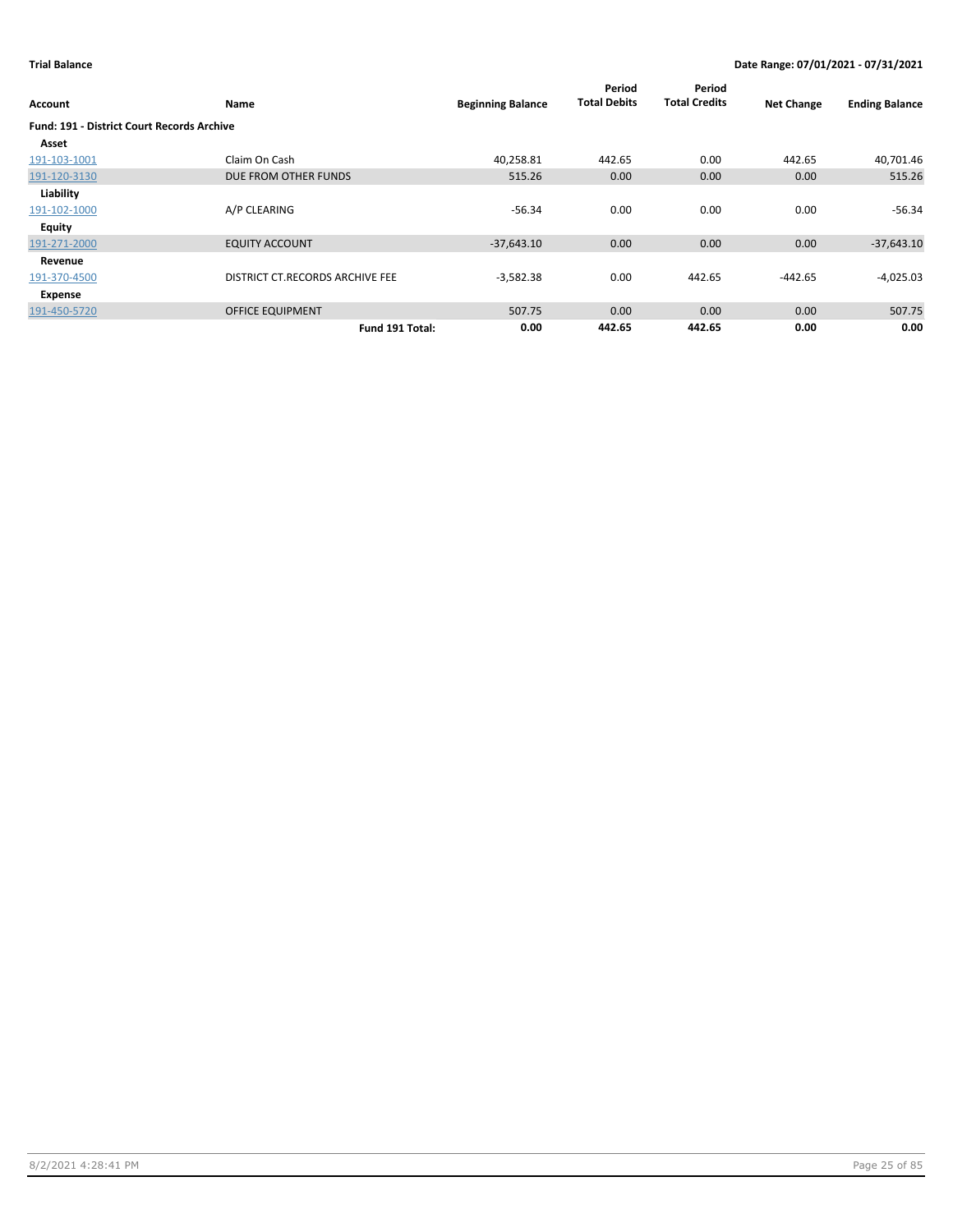|                                                       |                                   |                          | Period              | Period               |                   |                       |
|-------------------------------------------------------|-----------------------------------|--------------------------|---------------------|----------------------|-------------------|-----------------------|
| Account                                               | Name                              | <b>Beginning Balance</b> | <b>Total Debits</b> | <b>Total Credits</b> | <b>Net Change</b> | <b>Ending Balance</b> |
| Fund: 192 - District Clerk Co.& Dist.Court Technology |                                   |                          |                     |                      |                   |                       |
| Asset                                                 |                                   |                          |                     |                      |                   |                       |
| 192-103-1001                                          | Claim On Cash                     | 4.280.31                 | 130.63              | 0.00                 | 130.63            | 4,410.94              |
| 192-120-3130                                          | DUE FROM OTHER FUNDS              | 27.72                    | 0.00                | 0.00                 | 0.00              | 27.72                 |
| <b>Equity</b>                                         |                                   |                          |                     |                      |                   |                       |
| 192-271-2000                                          | <b>EQUITY ACCOUNT</b>             | $-3,873.58$              | 0.00                | 0.00                 | 0.00              | $-3,873.58$           |
| Revenue                                               |                                   |                          |                     |                      |                   |                       |
| 192-370-4400                                          | DST.CLK.CO.&DST.CT.TECHNOLOGY FEE | $-434.45$                | 0.00                | 130.63               | $-130.63$         | $-565.08$             |
|                                                       | Fund 192 Total:                   | 0.00                     | 130.63              | 130.63               | 0.00              | 0.00                  |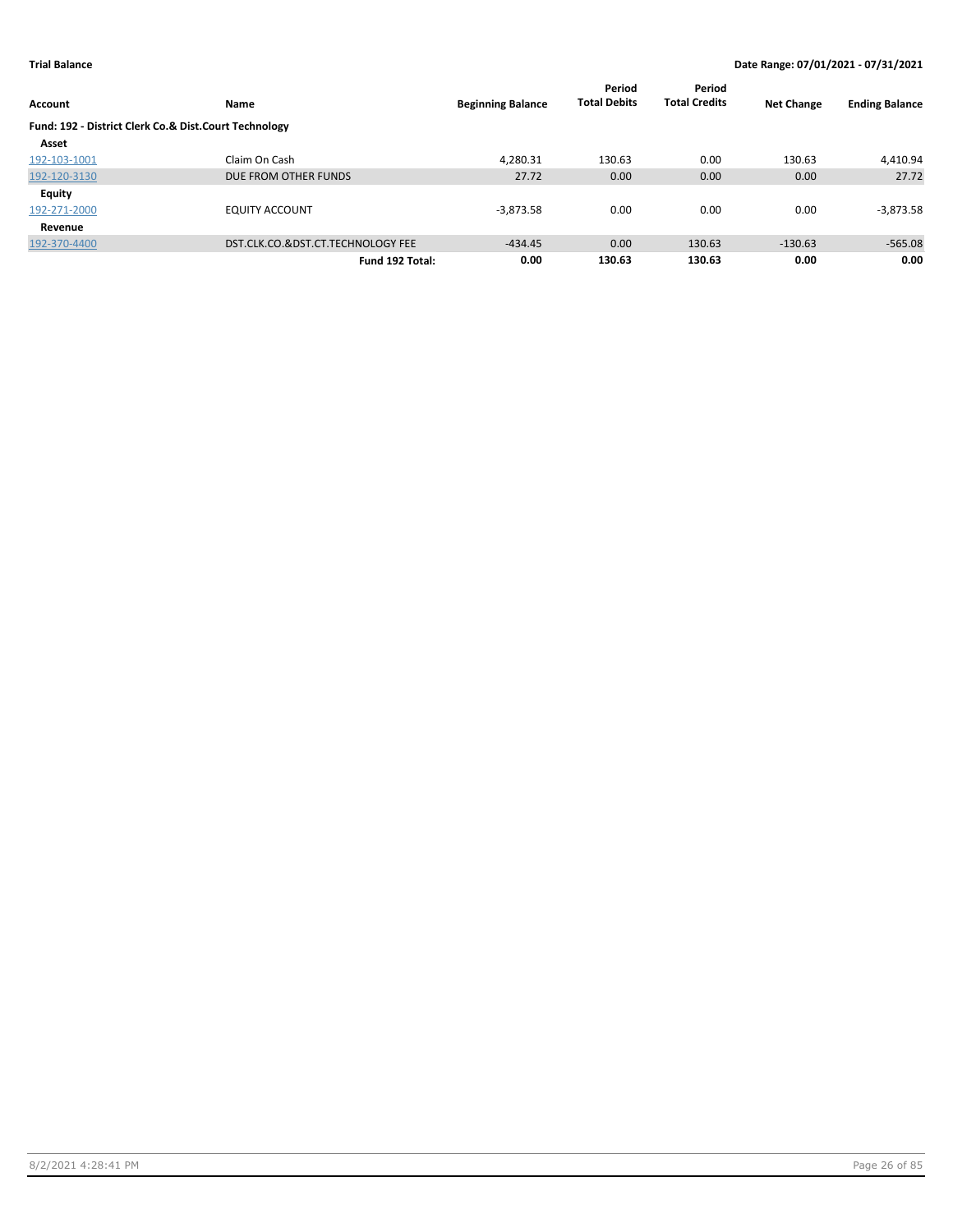| Account                                                      | Name                                | <b>Beginning Balance</b> | Period<br><b>Total Debits</b> | Period<br><b>Total Credits</b> | <b>Net Change</b> | <b>Ending Balance</b> |
|--------------------------------------------------------------|-------------------------------------|--------------------------|-------------------------------|--------------------------------|-------------------|-----------------------|
| <b>Fund: 193 - District Clerk Court Records Preservation</b> |                                     |                          |                               |                                |                   |                       |
| Asset                                                        |                                     |                          |                               |                                |                   |                       |
| 193-103-1001                                                 | Claim on Cash                       | 40.837.56                | 322.65                        | 0.00                           | 322.65            | 41,160.21             |
| 193-120-3130                                                 | DUE FROM OTHER FUNDS                | 385.33                   | 0.00                          | 0.00                           | 0.00              | 385.33                |
| <b>Equity</b>                                                |                                     |                          |                               |                                |                   |                       |
| 193-271-2000                                                 | <b>EQUITY ACCOUNT</b>               | $-38,208.65$             | 0.00                          | 0.00                           | 0.00              | $-38,208.65$          |
| Revenue                                                      |                                     |                          |                               |                                |                   |                       |
| 193-370-1330                                                 | DIST.CLK.COURT RECORDS PRESERVATION | $-3.014.24$              | 0.00                          | 322.65                         | $-322.65$         | $-3,336.89$           |
|                                                              | Fund 193 Total:                     | 0.00                     | 322.65                        | 322.65                         | 0.00              | 0.00                  |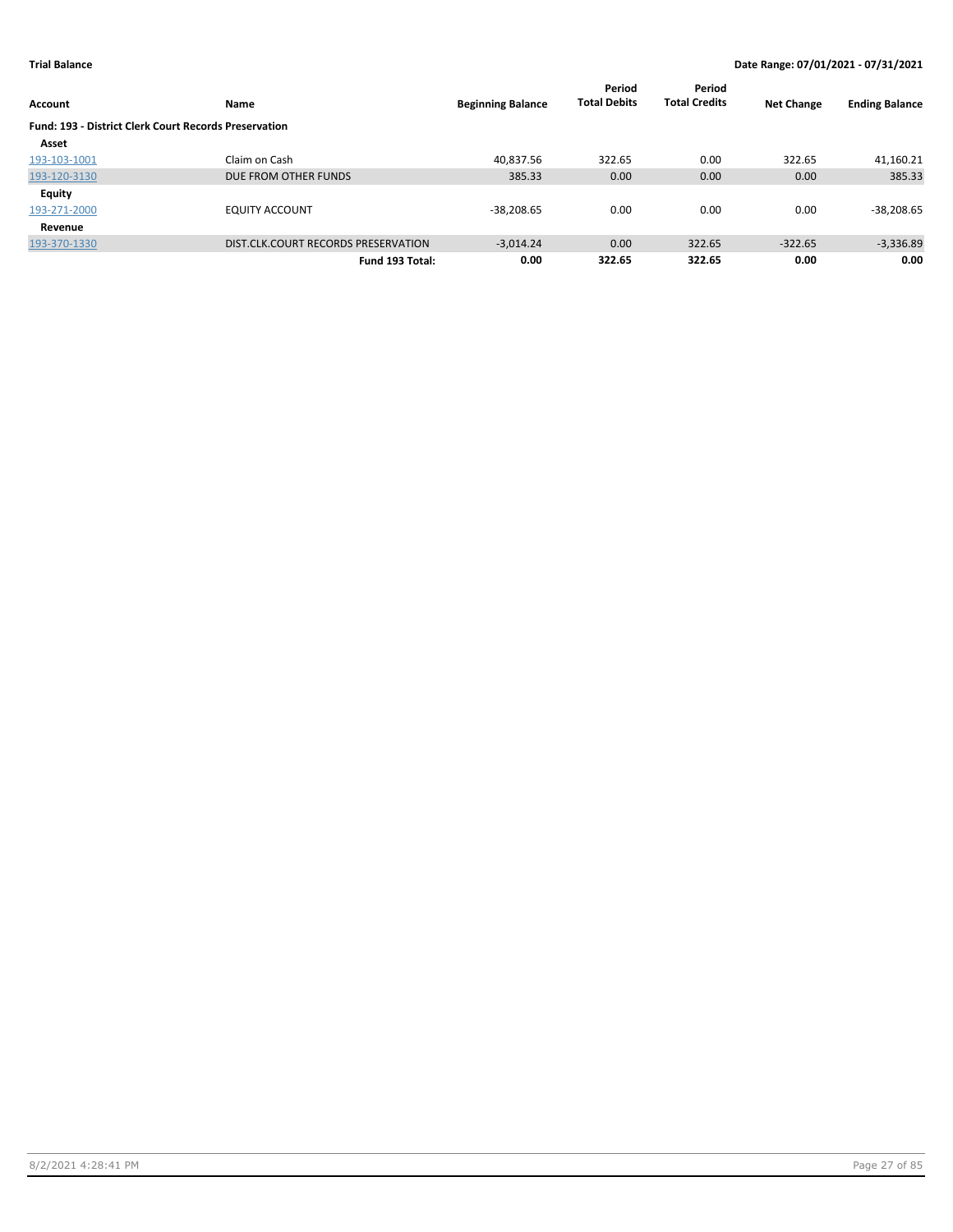| Account                                             | Name                             | <b>Beginning Balance</b> | Period<br><b>Total Debits</b> | Period<br><b>Total Credits</b> | <b>Net Change</b> | <b>Ending Balance</b> |
|-----------------------------------------------------|----------------------------------|--------------------------|-------------------------------|--------------------------------|-------------------|-----------------------|
| <b>Fund: 200 - County Offices Records Mangement</b> |                                  |                          |                               |                                |                   |                       |
| Asset                                               |                                  |                          |                               |                                |                   |                       |
| 200-100-1001                                        | PR CLAIM ON CASH                 | 0.00                     | 810.44                        | 810.44                         | 0.00              | 0.00                  |
| 200-103-1001                                        | <b>CLAIM ON CASH</b>             | 67,431.31                | 811.93                        | 1,350.39                       | $-538.46$         | 66,892.85             |
| 200-120-3130                                        | DUE FROM OTHER FUNDS             | 814.28                   | 0.00                          | 0.00                           | 0.00              | 814.28                |
| Liability                                           |                                  |                          |                               |                                |                   |                       |
| 200-102-1000                                        | A/P CLEARING                     | 0.00                     | 539.95                        | 539.95                         | 0.00              | 0.00                  |
| 200-102-1001                                        | <b>PR AP CLEARING</b>            | 0.00                     | 294.22                        | 294.22                         | 0.00              | 0.00                  |
| 200-200-9000                                        | Payroll Liability Account        | $-79.48$                 | 294.22                        | 294.22                         | 0.00              | $-79.48$              |
| 200-200-9100                                        | SYSTEM ADDED LIABILITY LINE-ITEM | $-26,127.67$             | 0.00                          | 0.00                           | 0.00              | $-26,127.67$          |
| <b>Equity</b>                                       |                                  |                          |                               |                                |                   |                       |
| 200-271-2000                                        | <b>EQUITY ACCOUNT</b>            | $-39,158.89$             | 0.00                          | 0.00                           | 0.00              | $-39,158.89$          |
| Revenue                                             |                                  |                          |                               |                                |                   |                       |
| 200-370-1350                                        | CO.OFFICE REC.MNGMT.FEE          | $-12,017.62$             | 0.00                          | 811.93                         | $-811.93$         | $-12,829.55$          |
| <b>Expense</b>                                      |                                  |                          |                               |                                |                   |                       |
| 200-449-1070                                        | <b>SALARY PART-TIME</b>          | 6,023.76                 | 672.00                        | 0.00                           | 672.00            | 6,695.76              |
| 200-449-2010                                        | SOCIAL SECURITY TAXES            | 302.87                   | 47.61                         | 0.00                           | 47.61             | 350.48                |
| 200-449-2030                                        | <b>RETIREMENT</b>                | 713.32                   | 79.70                         | 0.00                           | 79.70             | 793.02                |
| 200-449-2040                                        | <b>WORKERS COMPENSATION</b>      | 25.28                    | 0.00                          | 0.00                           | 0.00              | 25.28                 |
| 200-449-2050                                        | <b>MEDICARE TAX</b>              | 160.12                   | 11.13                         | 0.00                           | 11.13             | 171.25                |
| 200-449-3500                                        | <b>RECORDS DISPOSAL</b>          | 1,912.72                 | 539.95                        | 0.00                           | 539.95            | 2,452.67              |
|                                                     | Fund 200 Total:                  | 0.00                     | 4,101.15                      | 4,101.15                       | 0.00              | 0.00                  |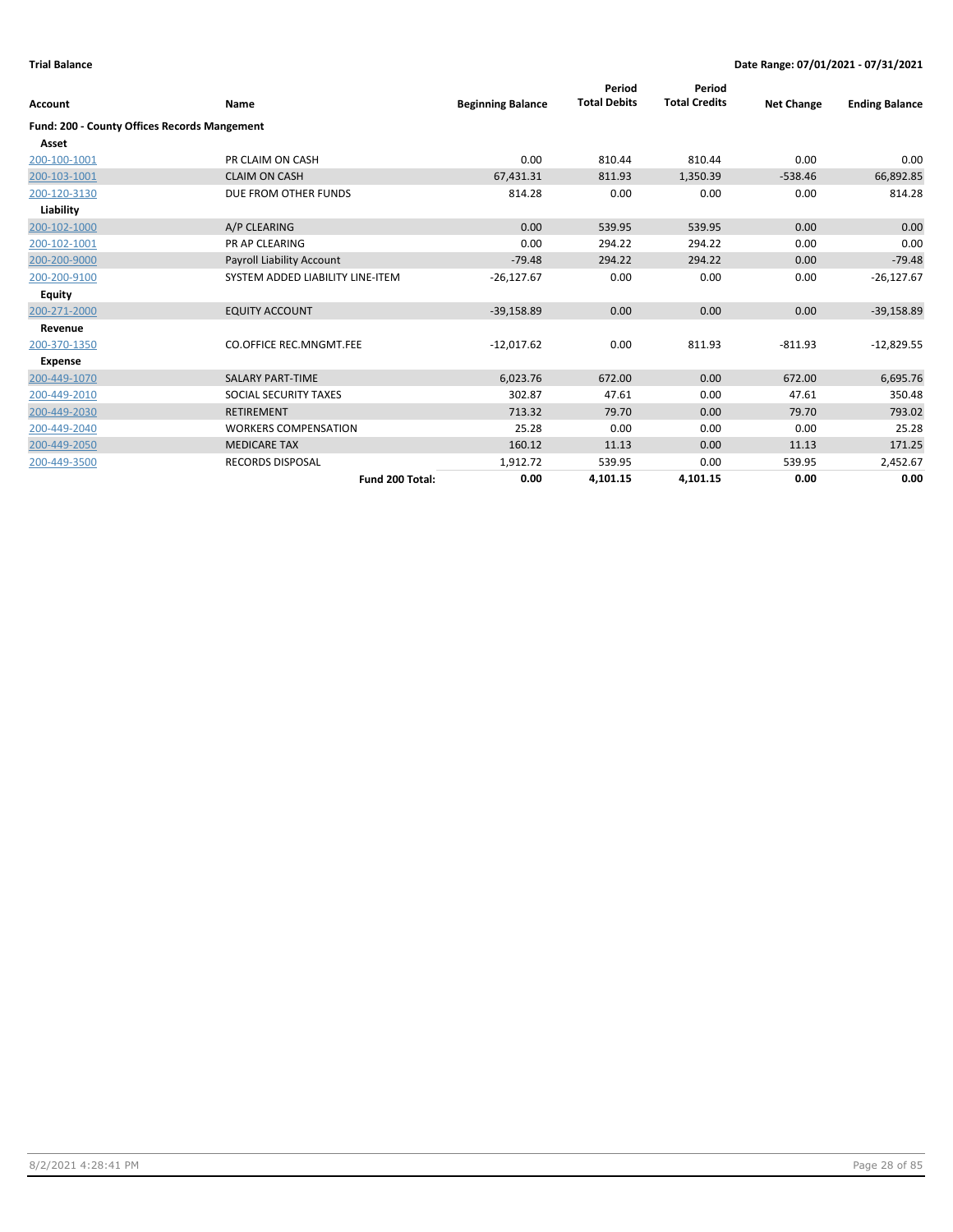|                              |                                                          |                          | Period              | Period               |                   |                              |
|------------------------------|----------------------------------------------------------|--------------------------|---------------------|----------------------|-------------------|------------------------------|
| Account                      | Name                                                     | <b>Beginning Balance</b> | <b>Total Debits</b> | <b>Total Credits</b> | <b>Net Change</b> | <b>Ending Balance</b>        |
| Fund: 210 - Road & Bridge #1 |                                                          |                          |                     |                      |                   |                              |
| Asset                        |                                                          |                          |                     |                      |                   |                              |
| 210-100-1001                 | PR Claim on Cash                                         | $-325.85$                | 29,040.85           | 29,040.85            | 0.00              | $-325.85$                    |
| 210-103-1001                 | <b>CLAIM ON CASH</b>                                     | 528,271.39               | 42,911.09           | 59,457.47            | $-16,546.38$      | 511,725.01                   |
| 210-103-1750                 | <b>TEXPOOL</b>                                           | 18,340.07                | 0.00                | 0.00                 | 0.00              | 18,340.07                    |
| 210-120-3110                 | <b>TAXES RECEIVABLE</b>                                  | 39,142.20                | 0.00                | 0.00                 | 0.00              | 39,142.20                    |
| 210-120-3120                 | DUE FROM OTHER GOVERNMENTS                               | 10,884.11                | 0.00                | 0.00                 | 0.00              | 10,884.11                    |
| 210-120-3130                 | DUE FROM OTHER FUNDS                                     | 5,688.04                 | 0.00                | 0.00                 | 0.00              | 5,688.04                     |
| 210-120-3150                 | <b>INVENTORY ASSEST</b>                                  | 14,925.02                | 0.00                | 0.00                 | 0.00              | 14,925.02                    |
| Liability                    |                                                          |                          |                     |                      |                   |                              |
| 210-102-1000                 | A/P CLEARING                                             | $-2,759.02$              | 30,416.62           | 27,657.60            | 2,759.02          | 0.00                         |
| 210-102-1001                 | PR AP Clearing                                           | $-50.46$                 | 16,772.77           | 16,722.31            | 50.46             | 0.00                         |
| 210-200-1500                 | ACCRUED SALARY PAYABLE                                   | $-12,588.66$             | 0.00                | 0.00                 | 0.00              | $-12,588.66$                 |
| 210-200-1550                 | <b>ACCRUED FRINGE BENEFITS</b>                           | $-6,289.47$              | 0.00                | 0.00                 | 0.00              | $-6,289.47$                  |
| 210-200-2000                 | DEFERRED TAX REVENUE                                     | $-36,773.45$             | 0.00                | 0.00                 | 0.00              | $-36,773.45$                 |
| 210-200-9000                 | Payroll Liability Account                                | $-1,918.78$              | 16,722.31           | 16,722.31            | 0.00              | $-1,918.78$                  |
| 210-200-9100                 | SYSTEM ADDED LIABILITY LINE-ITEM                         | 8,504.60                 | 0.00                | 0.00                 | 0.00              | 8,504.60                     |
| Equity                       |                                                          |                          |                     |                      |                   |                              |
| 210-271-2000                 | <b>EQUITY ACCOUNT</b>                                    | -324,734.76              | 0.00                | 0.00                 | 0.00              | $-324,734.76$                |
| Revenue                      |                                                          |                          |                     |                      |                   |                              |
| 210-310-1100                 | <b>CURRENT TAXES</b>                                     | $-542,383.89$            | 0.00                | 6,010.42             | $-6,010.42$       | -548,394.31                  |
| 210-310-1200                 | <b>DELINQUENT TAXES</b>                                  | $-14,116.86$             | 0.00                | 2,153.55             | $-2,153.55$       | $-16,270.41$                 |
| 210-318-1200                 | PAY N LIEU TAX/GRASSLAND                                 | -1,129.36                | 0.00                | 0.00                 | 0.00              | $-1,129.36$                  |
| 210-318-1210                 | PAY N LIEU TAX/UPPER TRINITY                             | $-548.84$                | 0.00                | 0.00                 | 0.00              | $-548.84$                    |
| 210-318-1600                 | SALES TAX REVENUES                                       | $-56,529.05$             | 0.00                | 5,627.37             | $-5,627.37$       | $-62,156.42$                 |
| 210-321-2000                 | CAR REGISTRATION/SALES TAX                               | $-73,368.00$             | 0.00<br>0.00        | 0.00                 | 0.00              | $-73,368.00$<br>$-57,434.98$ |
| 210-321-3000                 | COUNTY'S ADDITIONAL \$10                                 | -48,775.49<br>$-904.22$  | 0.00                | 8,659.49             | $-8,659.49$       | $-904.22$                    |
| 210-350-4030<br>210-350-4500 | <b>COUNTY CLERK FINES</b><br><b>DISTRICT CLERK FINES</b> | $-9,179.45$              | 0.00                | 0.00<br>978.89       | 0.00<br>$-978.89$ | $-10,158.34$                 |
| 210-350-4550                 | J. P. #1 FINES                                           | $-1,759.14$              | 0.00                | 0.00                 | 0.00              | $-1,759.14$                  |
| 210-350-4560                 | J. P. #2 FINES                                           | $-1,169.82$              | 0.00                | 0.00                 | 0.00              | $-1,169.82$                  |
| 210-350-4570                 | J. P. #3 FINES                                           | $-922.05$                | 0.00                | 0.00                 | 0.00              | $-922.05$                    |
| 210-360-1000                 | <b>INTEREST EARNINGS</b>                                 | $-287.74$                | 0.00                | 0.00                 | 0.00              | $-287.74$                    |
| 210-364-1630                 | SALE OF EQUIPMENT                                        | 0.00                     | 0.00                | 18,569.37            | $-18,569.37$      | $-18,569.37$                 |
| 210-370-1200                 | STATE LATERAL ROAD                                       | $-8,432.71$              | 0.00                | 0.00                 | 0.00              | $-8,432.71$                  |
| 210-370-1250                 | <b>TDT WEIGHT FEES</b>                                   | $-19,518.78$             | 0.00                | 0.00                 | 0.00              | $-19,518.78$                 |
| 210-370-1300                 | REFUNDS & MISCELLANEOUS                                  | $-1,204.34$              | 0.00                | 0.00                 | 0.00              | $-1,204.34$                  |
| 210-370-1380                 | SALE OF SCRAP IRON                                       | $-1,326.25$              | 0.00                | 0.00                 | 0.00              | $-1,326.25$                  |
| 210-370-1420                 | <b>CULVERT PERMITTING PROCESS</b>                        | $-260.00$                | 0.00                | 100.00               | $-100.00$         | $-360.00$                    |
| 210-370-1450                 | REIMBURSEMENT OF MATERIALS                               | $-7,923.00$              | 0.00                | 0.00                 | 0.00              | $-7,923.00$                  |
| 210-370-1500                 | <b>DONATIONS</b>                                         | $-1,350.00$              | 0.00                | 812.00               | $-812.00$         | $-2,162.00$                  |
| <b>Expense</b>               |                                                          |                          |                     |                      |                   |                              |
| 210-621-1010                 | SALARY ELECTED OFFICIAL                                  | 48,647.00                | 4,864.70            | 0.00                 | 4,864.70          | 53,511.70                    |
| 210-621-1030                 | SALARY FOREMAN                                           | 25,023.73                | 2,498.85            | 0.00                 | 2,498.85          | 27,522.58                    |
| 210-621-1060                 | SALARY PRECINCT EMPLOYEES                                | 114,030.22               | 9,244.16            | 0.00                 | 9,244.16          | 123,274.38                   |
| 210-621-2010                 | SOCIAL SECURITY TAXES                                    | 11,434.02                | 1,019.59            | 0.00                 | 1,019.59          | 12,453.61                    |
| 210-621-2020                 | <b>GROUP HEALTH INSURANCE</b>                            | 57,318.61                | 9,154.98            | 0.00                 | 9,154.98          | 66,473.59                    |
| 210-621-2030                 | RETIREMENT                                               | 22,213.06                | 1,969.68            | 0.00                 | 1,969.68          | 24,182.74                    |
| 210-621-2040                 | <b>WORKERS COMPENSATION</b>                              | 7,195.72                 | 0.00                | 0.00                 | 0.00              | 7,195.72                     |
| 210-621-2050                 | <b>MEDICARE TAX</b>                                      | 2,673.85                 | 238.43              | 0.00                 | 238.43            | 2,912.28                     |
| 210-621-3140                 | <b>EMPLOYEE PHYSICALS/DOT TESTING</b>                    | 375.00                   | 0.00                | 0.00                 | 0.00              | 375.00                       |
| 210-621-3400                 | <b>SHOP SUPPLIES</b>                                     | 1,521.32                 | 136.86              | 0.00                 | 136.86            | 1,658.18                     |
| 210-621-3410                 | R&B MAT. ROCK & GRAVEL                                   | 68,304.26                | 0.00                | 0.00                 | 0.00              | 68,304.26                    |
| 210-621-3420                 | R&B MAT. CULVERTS                                        | 9,777.33                 | 0.00                | 0.00                 | 0.00              | 9,777.33                     |
| 210-621-3430                 | R&B MAT. HARDWARE & LUMBER                               | 232.12                   | 274.85              | 0.00                 | 274.85            | 506.97                       |
| 210-621-3440                 | R&B MAT. ASPHALT/RD OIL                                  | 39,322.08                | 13,232.68           | 0.00                 | 13,232.68         | 52,554.76                    |
| 210-621-4060                 | <b>TAX APPRAISAL DISTRICT</b>                            | 22,488.47                | 0.00                | 0.00                 | 0.00              | 22,488.47                    |
| 210-621-4210                 | <b>INTERNET</b>                                          | 618.10                   | 56.90               | 0.00                 | 56.90             | 675.00                       |
| 210-621-4270                 | OUT OF COUNTY TRAVEL/TRAINING                            | 1,710.50                 | 0.00                | 0.00                 | 0.00              | 1,710.50                     |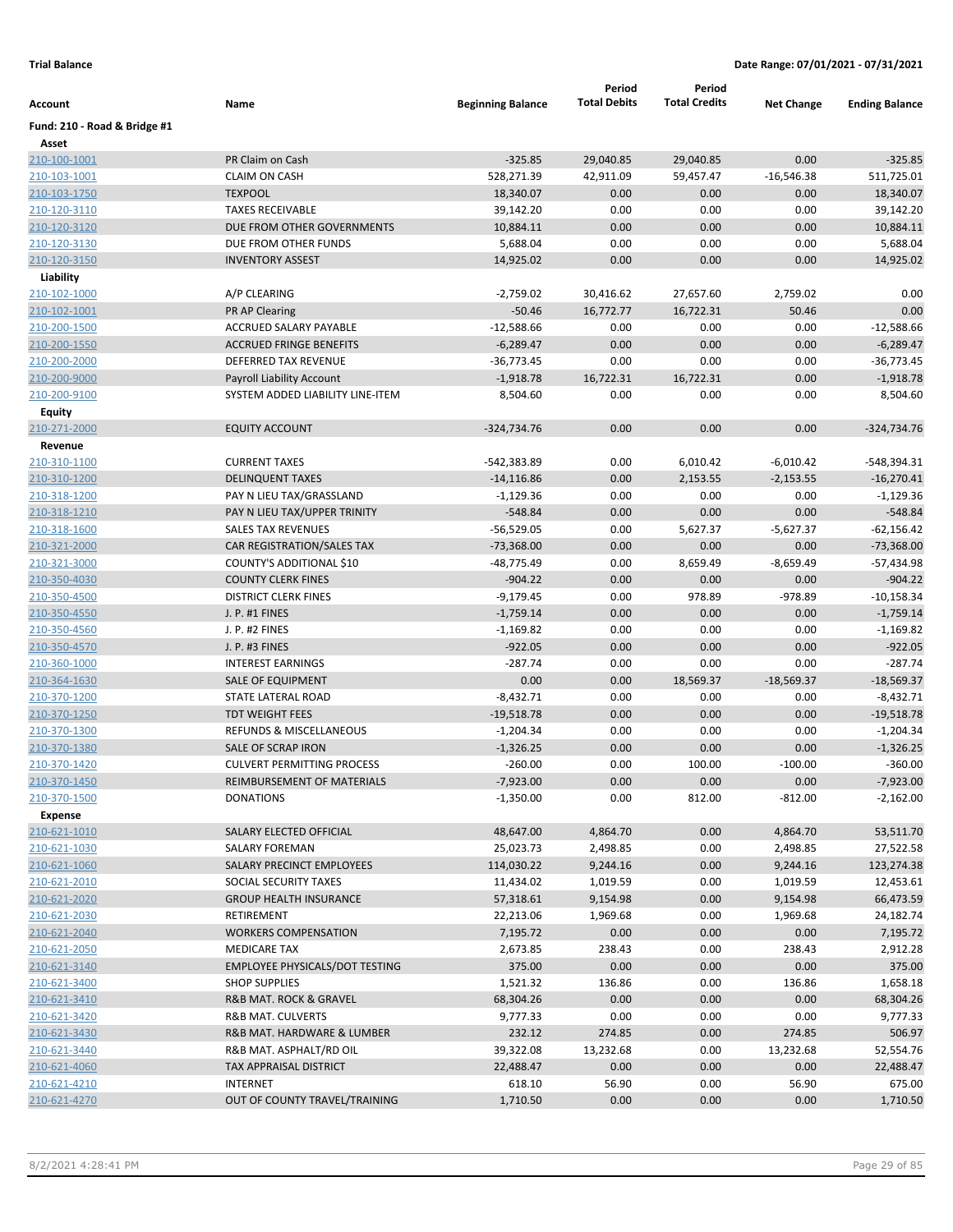|              |                                        |                          | Period              | Period               |                   |                       |
|--------------|----------------------------------------|--------------------------|---------------------|----------------------|-------------------|-----------------------|
| Account      | Name                                   | <b>Beginning Balance</b> | <b>Total Debits</b> | <b>Total Credits</b> | <b>Net Change</b> | <b>Ending Balance</b> |
| 210-621-4300 | <b>BIDS, NOTICES &amp; PERMITS</b>     | 96.32                    | 154.10              | 0.00                 | 154.10            | 250.42                |
| 210-621-4350 | <b>PRINTING</b>                        | 51.88                    | 0.00                | 0.00                 | 0.00              | 51.88                 |
| 210-621-4400 | UTILITY ELECTRICITY                    | 882.13                   | 125.50              | 0.00                 | 125.50            | 1,007.63              |
| 210-621-4420 | <b>UTILITY WATER</b>                   | 144.21                   | 20.60               | 0.00                 | 20.60             | 164.81                |
| 210-621-4430 | <b>TRASH PICKUP</b>                    | 793.31                   | 70.00               | 0.00                 | 70.00             | 863.31                |
| 210-621-4500 | <b>R&amp;M BUILDING</b>                | 7.99                     | 77.00               | 0.00                 | 77.00             | 84.99                 |
| 210-621-4570 | <b>R&amp;M MACHINERY GAS &amp; OIL</b> | 18,719.84                | 3,688.48            | 0.00                 | 3,688.48          | 22,408.32             |
| 210-621-4580 | <b>R&amp;M MACHINERY PARTS</b>         | 24,805.41                | 5,200.93            | 0.00                 | 5,200.93          | 30,006.34             |
| 210-621-4590 | <b>R&amp;M MACH. TIRES &amp; TUBES</b> | 9,024.76                 | 4,619.70            | 0.00                 | 4,619.70          | 13,644.46             |
| 210-621-4600 | <b>EQUIPMENT RENTAL/LEASE</b>          | 3,000.00                 | 0.00                | 0.00                 | 0.00              | 3,000.00              |
| 210-621-4800 | <b>BOND</b>                            | 177.50                   | 0.00                | 0.00                 | 0.00              | 177.50                |
| 210-621-4810 | <b>DUES</b>                            | 395.00                   | 0.00                | 0.00                 | 0.00              | 395.00                |
| 210-621-4820 | INSURANCE                              | 4,666.30                 | 0.00                | 0.00                 | 0.00              | 4,666.30              |
| 210-621-4940 | <b>FLOOD CONTROL SITE MAINTENANCE</b>  | 5,500.00                 | 0.00                | 0.00                 | 0.00              | 5,500.00              |
| 210-621-5710 | PURCHASE OF MACH./EQUIP                | 40,550.00                | 0.00                | 0.00                 | 0.00              | 40,550.00             |
| 210-625-1050 | <b>SALARY SECRETARY</b>                | 5,138.21                 | 0.00                | 0.00                 | 0.00              | 5,138.21              |
| 210-625-2010 | SOCIAL SECURITY TAXES                  | 241.52                   | 0.00                | 0.00                 | 0.00              | 241.52                |
| 210-625-2020 | <b>GROUP HEALTH INSURANCE</b>          | 1,017.53                 | 0.00                | 0.00                 | 0.00              | 1,017.53              |
| 210-625-2030 | <b>RETIREMENT</b>                      | 607.53                   | 0.00                | 0.00                 | 0.00              | 607.53                |
| 210-625-2040 | <b>WORKERS COMPENSATION</b>            | 29.48                    | 0.00                | 0.00                 | 0.00              | 29.48                 |
| 210-625-2050 | <b>MEDICARE TAX</b>                    | 56.58                    | 0.00                | 0.00                 | 0.00              | 56.58                 |
| 210-625-4530 | <b>COMPUTER SOFTWARE</b>               | 1,983.12                 | 0.00                | 0.00                 | 0.00              | 1,983.12              |
|              | Fund 210 Total:                        | 0.00                     | 192,511.63          | 192,511.63           | 0.00              | 0.00                  |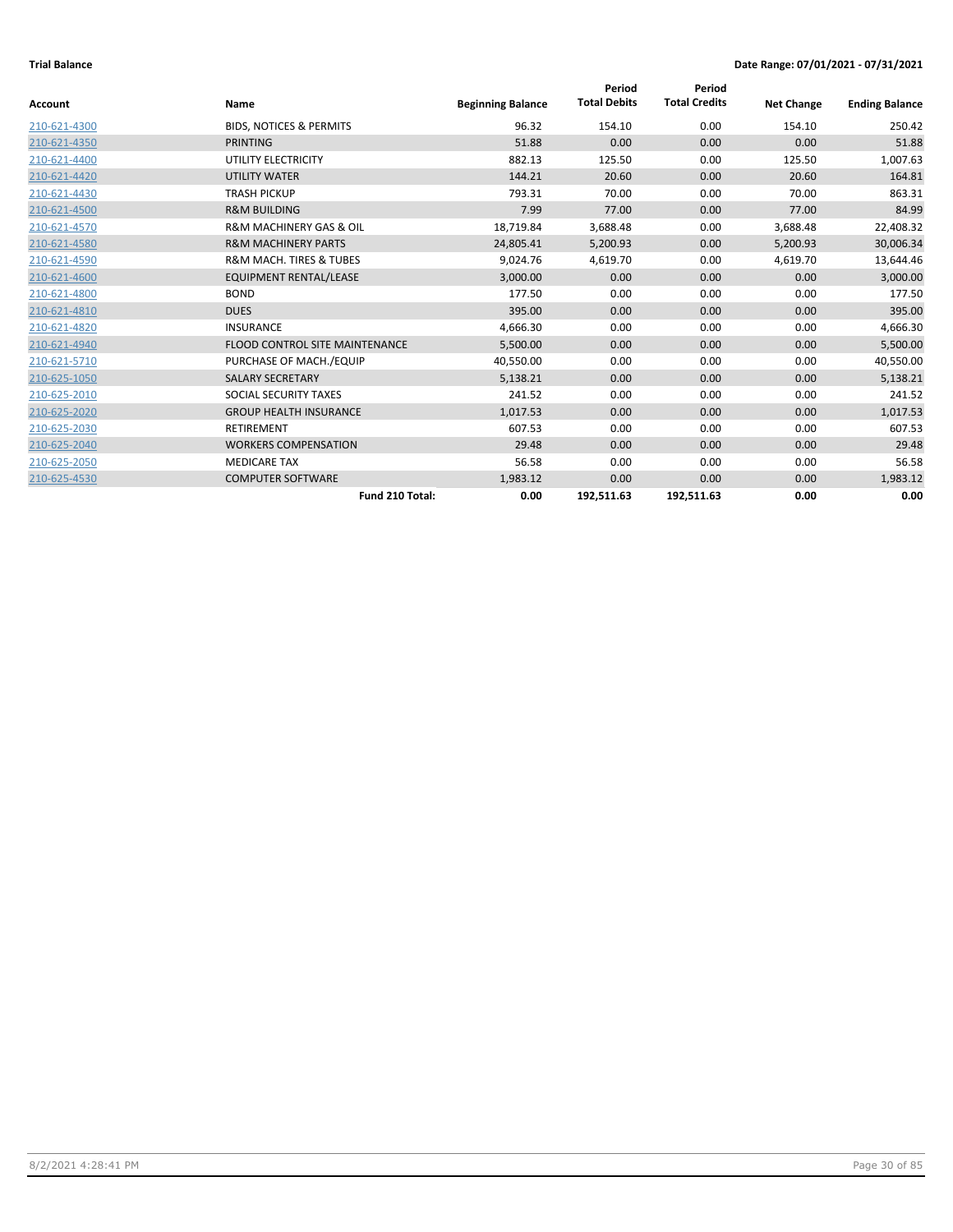|                              |                                       |                          | Period              | Period               |                   |                       |
|------------------------------|---------------------------------------|--------------------------|---------------------|----------------------|-------------------|-----------------------|
| Account                      | Name                                  | <b>Beginning Balance</b> | <b>Total Debits</b> | <b>Total Credits</b> | <b>Net Change</b> | <b>Ending Balance</b> |
| Fund: 220 - Road & Bridge #2 |                                       |                          |                     |                      |                   |                       |
| Asset                        |                                       |                          |                     |                      |                   |                       |
| 220-100-1001                 | PR Claim on Cash                      | $-738.19$                | 35,492.09           | 35,492.09            | 0.00              | $-738.19$             |
| 220-103-1001                 | <b>CLAIM ON CASH</b>                  | 344,669.20               | 150,743.03          | 97,607.35            | 53,135.68         | 397,804.88            |
| 220-103-1750                 | <b>TEXPOOL</b>                        | 262,299.28               | 0.00                | 0.00                 | 0.00              | 262,299.28            |
| 220-120-3110                 | <b>TAXES RECEIVABLE</b>               | 44,829.54                | 0.00                | 0.00                 | 0.00              | 44,829.54             |
| 220-120-3120                 | DUE FROM OTHER GOVERNMENTS            | 12,210.25                | 0.00                | 0.00                 | 0.00              | 12,210.25             |
| 220-120-3130                 | DUE FROM OTHER FUNDS                  | 6,625.78                 | 0.00                | 0.00                 | 0.00              | 6,625.78              |
| 220-120-3150                 | <b>INVENTORY ASSEST</b>               | 97,983.82                | 0.00                | 0.00                 | 0.00              | 97,983.82             |
| Liability                    |                                       |                          |                     |                      |                   |                       |
| 220-102-1000                 | A/P CLEARING                          | 0.00                     | 62,169.53           | 62,169.53            | 0.00              | 0.00                  |
| 220-102-1001                 | PR AP Clearing                        | $-31.70$                 | 20,340.45           | 20,308.75            | 31.70             | 0.00                  |
| 220-200-1500                 | <b>ACCRUED SALARY PAYABLE</b>         | $-11,180.89$             | 0.00                | 0.00                 | 0.00              | $-11,180.89$          |
| 220-200-1550                 | <b>ACCRUED FRINGE BENEFITS</b>        | $-6,013.54$              | 0.00                | 0.00                 | 0.00              | $-6,013.54$           |
| 220-200-2000                 | DEFERRED TAX REVENUE                  | $-42,070.25$             | 0.00                | 0.00                 | 0.00              | $-42,070.25$          |
| 220-200-9000                 | PAYROLL LIABILITY ACCOUNT             | $-2,185.87$              | 20,308.75           | 20,308.75            | 0.00              | $-2,185.87$           |
| 220-200-9100                 | SYSTEM ADDED LIABILITY LINE-ITEM      | 21,189.85                | 0.00                | 0.00                 | 0.00              | 21,189.85             |
| Equity                       |                                       |                          |                     |                      |                   |                       |
| 220-271-2000                 | <b>EQUITY ACCOUNT</b>                 | -708,802.44              | 0.00                | 0.00                 | 0.00              | -708,802.44           |
| Revenue                      |                                       |                          |                     |                      |                   |                       |
| 220-310-1100                 | <b>CURRENT TAXES</b>                  | $-631,914.11$            | 0.00                | 7,002.54             | $-7,002.54$       | $-638,916.65$         |
| 220-310-1200                 | <b>DELINQUENT TAXES</b>               | $-16,447.11$             | 0.00                | 2,509.03             | $-2,509.03$       | $-18,956.14$          |
| <u>220-318-1200</u>          | PAY N LIEU TAX/GRASSLAND              | $-1,315.78$              | 0.00                | 0.00                 | 0.00              | $-1,315.78$           |
| 220-318-1210                 | PAY N LIEU TAX/UPPER TRINITY          | $-639.17$                | 0.00                | 0.00                 | 0.00              | $-639.17$             |
| 220-318-1600                 | <b>SALES TAX REVENUES</b>             | $-65,832.89$             | 0.00                | 6,553.55             | $-6,553.55$       | $-72,386.44$          |
| 220-321-2000                 | CAR REGISTRATION/SALES TAX            | $-85,464.01$             | 0.00                | 0.00                 | 0.00              | $-85,464.01$          |
| 220-321-3000                 | COUNTY'S ADDITIONAL \$10              | $-56,816.92$             | 0.00                | 10,087.11            | $-10,087.11$      | $-66,904.03$          |
| 220-350-4030                 | <b>COUNTY CLERK FINES</b>             | $-1,053.32$              | 0.00                | 0.00                 | 0.00              | $-1,053.32$           |
| 220-350-4500                 | <b>DISTRICT CLERK FINES</b>           | $-10,692.83$             | 0.00                | 1,140.28             | $-1,140.28$       | $-11,833.11$          |
| 220-350-4550                 | J. P. #1 FINES                        | $-2,049.15$              | 0.00                | 0.00                 | 0.00              | $-2,049.15$           |
| 220-350-4560                 | J. P. #2 FINES                        | $-1,362.68$              | 0.00                | 0.00                 | 0.00              | $-1,362.68$           |
| 220-350-4570                 | J. P. #3 FINES                        | $-1,074.07$              | 0.00                | 0.00                 | 0.00              | $-1,074.07$           |
| 220-360-1000                 | <b>INTEREST EARNINGS</b>              | $-440.10$                | 0.00                | 0.00                 | 0.00              | $-440.10$             |
| 220-364-1630                 | SALE OF EQUIPMENT                     | 0.00                     | 0.00                | 63,316.25            | $-63,316.25$      | $-63,316.25$          |
| 220-370-1200                 | STATE LATERAL ROAD                    | $-9,822.98$              | 0.00                | 0.00                 | 0.00              | $-9,822.98$           |
| 220-370-1250                 | <b>TDT WEIGHT FEES</b>                | $-22,736.81$             | 0.00                | 0.00                 | 0.00              | -22,736.81            |
| 220-370-1300                 | REFUNDS & MISCELLANEOUS               | $-1,464.37$              | 0.00                | 0.00                 | 0.00              | $-1,464.37$           |
| 220-370-1419                 | ROAD ACCEPTANCE                       | $-1,600.00$              | 0.00                | 0.00                 | 0.00              | $-1,600.00$           |
| 220-370-1420                 | <b>CULVERT PERMITTING PROCESS</b>     | $-440.00$                | 20.00               | 60.00                | $-40.00$          | $-480.00$             |
| 220-370-1421                 | ROW PERMIT APPLICATION                | $-20.00$                 | 0.00                | 0.00                 | 0.00              | $-20.00$              |
| 220-370-1450                 | REIMBURSEMENT OF MATERIALS            | $-5,008.50$              | 0.00                | 60,000.00            | $-60,000.00$      | $-65,008.50$          |
| 220-370-1500                 | TRENTON HIGH MEADOWS SUBDIVISION      | $-4,200.00$              | 0.00                | 0.00                 | 0.00              | $-4,200.00$           |
| <b>Expense</b>               |                                       |                          |                     |                      |                   |                       |
| 220-622-1010                 | SALARY ELECTED OFFICIAL               | 48,647.00                | 4,864.70            | 0.00                 | 4,864.70          | 53,511.70             |
| 220-622-1030                 | SALARY FOREMAN                        | 40,098.04                | 3,983.76            | 0.00                 | 3,983.76          | 44,081.80             |
| 220-622-1060                 | SALARY PRECINCT EMPLOYEES             | 143,415.16               | 14,084.65           | 0.00                 | 14,084.65         | 157,499.81            |
| 220-622-2010                 | SOCIAL SECURITY TAXES                 | 13,772.63                | 1,353.21            | 0.00                 | 1,353.21          | 15,125.84             |
| 220-622-2020                 | <b>GROUP HEALTH INSURANCE</b>         | 73,239.84                | 8,137.76            | 0.00                 | 8,137.76          | 81,377.60             |
| 220-622-2030                 | RETIREMENT                            | 27,478.46                | 2,719.85            | 0.00                 | 2,719.85          | 30,198.31             |
| 220-622-2040                 | <b>WORKERS COMPENSATION</b>           | 6,679.20                 | 0.00                | 0.00                 | 0.00              | 6,679.20              |
| 220-622-2050                 | <b>MEDICARE TAX</b>                   |                          | 316.46              | 0.00                 | 316.46            |                       |
|                              | <b>EMPLOYEE PHYSICALS/DOT TESTING</b> | 3,220.98<br>290.00       | 0.00                | 0.00                 | 0.00              | 3,537.44<br>290.00    |
| 220-622-3140                 |                                       |                          |                     |                      |                   |                       |
| 220-622-3400<br>220-622-3410 | <b>SHOP SUPPLIES</b>                  | 5,002.71                 | 58.73               | 0.00<br>0.00         | 58.73             | 5,061.44              |
|                              | R&B MAT. ROCK & GRAVEL                | 150,645.38               | 11,541.30           |                      | 11,541.30         | 162,186.68            |
| 220-622-3420                 | R&B MAT. CULVERTS                     | 13,935.74                | 0.00                | 0.00                 | 0.00              | 13,935.74             |
| 220-622-3430                 | R&B MAT. HARDWARE & LUMBER            | 6,159.71                 | 0.00                | 0.00                 | 0.00              | 6,159.71              |
| 220-622-3440                 | R&B MAT. ASPHALT/RD OIL               | 27,802.87                | 36,718.15           | 0.00                 | 36,718.15         | 64,521.02             |
| 220-622-3450                 | <b>CHEMICALS</b>                      | 0.00                     | 580.27              | 0.00                 | 580.27            | 580.27                |
| 220-622-3460                 | <b>CTIF EXPENDITURES</b>              | 38,623.75                | 0.00                | 0.00                 | 0.00              | 38,623.75             |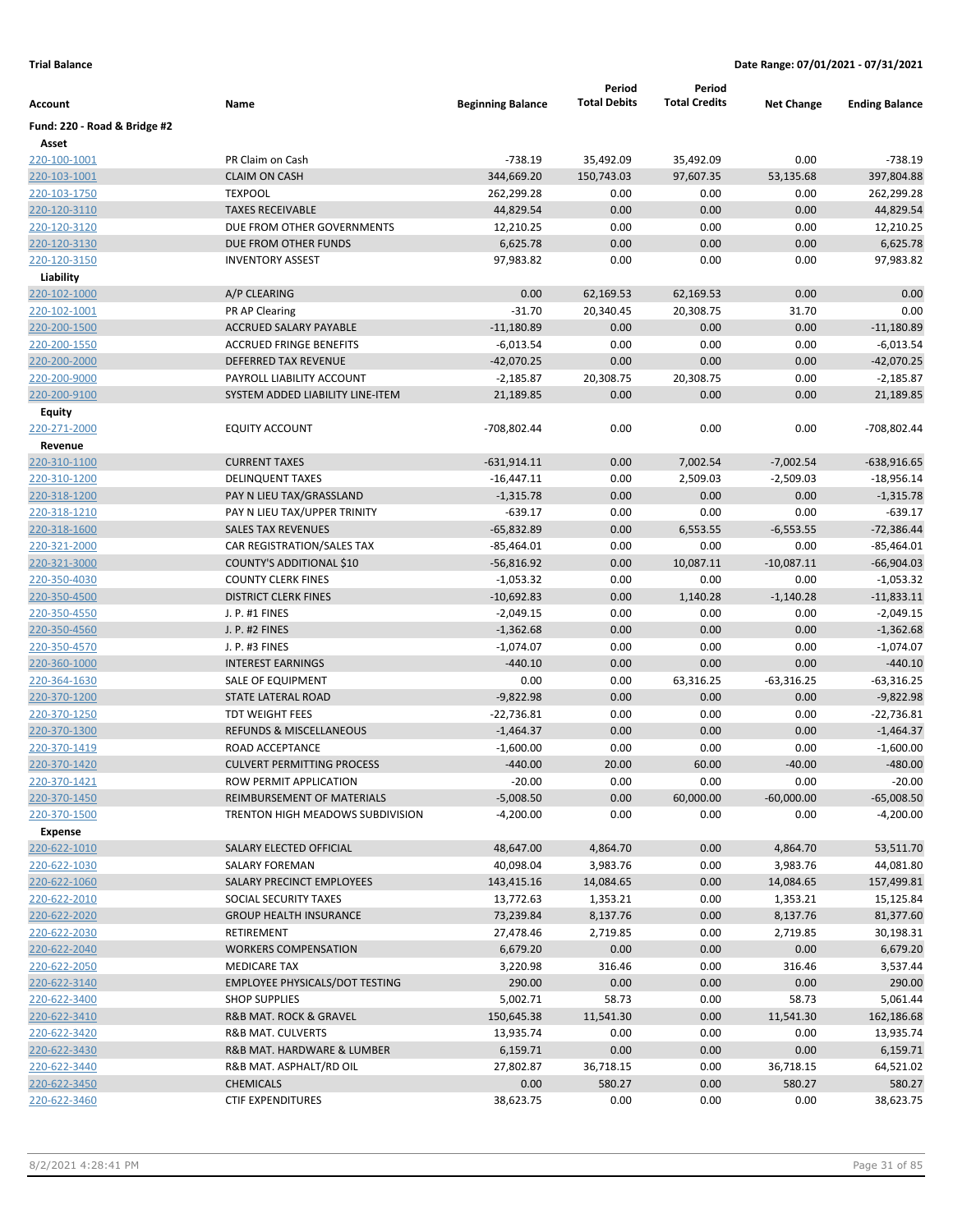| <b>Account</b> | Name                                   | <b>Beginning Balance</b> | Period<br><b>Total Debits</b> | Period<br><b>Total Credits</b> | <b>Net Change</b> | <b>Ending Balance</b> |
|----------------|----------------------------------------|--------------------------|-------------------------------|--------------------------------|-------------------|-----------------------|
| 220-622-3950   | <b>UNIFORMS</b>                        | 2,586.79                 | 0.00                          | 0.00                           | 0.00              | 2,586.79              |
| 220-622-4060   | <b>TAX APPRAISAL DISTRICT</b>          | 26,196.10                | 0.00                          | 0.00                           | 0.00              | 26,196.10             |
| 220-622-4210   | <b>INTERNET</b>                        | 737.55                   | 81.95                         | 0.00                           | 81.95             | 819.50                |
| 220-622-4270   | OUT OF COUNTY TRAVEL/TRAINING          | 1,839.34                 | 837.76                        | 0.00                           | 837.76            | 2,677.10              |
| 220-622-4300   | <b>BIDS, NOTICES &amp; PERMITS</b>     | 27.52                    | 24.77                         | 0.00                           | 24.77             | 52.29                 |
| 220-622-4400   | UTILITY ELECTRICITY                    | 1,281.35                 | 139.90                        | 0.00                           | 139.90            | 1,421.25              |
| 220-622-4410   | <b>UTILITY GAS</b>                     | 843.38                   | 64.70                         | 0.00                           | 64.70             | 908.08                |
| 220-622-4420   | <b>UTILITY WATER</b>                   | 655.58                   | 89.00                         | 0.00                           | 89.00             | 744.58                |
| 220-622-4430   | <b>TRASH PICK-UP</b>                   | 383.20                   | 0.00                          | 0.00                           | 0.00              | 383.20                |
| 220-622-4500   | <b>R&amp;M BUILDING</b>                | 2,173.39                 | 105.00                        | 0.00                           | 105.00            | 2,278.39              |
| 220-622-4570   | R&M MACHINERY GAS & OIL                | 53,487.90                | 8,485.32                      | 0.00                           | 8,485.32          | 61,973.22             |
| 220-622-4580   | <b>R&amp;M MACHINERY PARTS</b>         | 86,739.70                | 866.41                        | 74.27                          | 792.14            | 87,531.84             |
| 220-622-4590   | <b>R&amp;M MACH. TIRES &amp; TUBES</b> | 10,875.93                | 1,002.00                      | 0.00                           | 1,002.00          | 11,877.93             |
| 220-622-4600   | <b>EQUIPMENT RENTAL/LEASE</b>          | 25,830.00                | 1,500.00                      | 0.00                           | 1,500.00          | 27,330.00             |
| 220-622-4810   | <b>DUES</b>                            | 395.00                   | 0.00                          | 0.00                           | 0.00              | 395.00                |
| 220-622-4820   | <b>INSURANCE</b>                       | 8,280.63                 | 0.00                          | 0.00                           | 0.00              | 8,280.63              |
| 220-622-4940   | FLOOD CONTROL SITE MAINTENANCE         | 4,000.00                 | 0.00                          | 0.00                           | 0.00              | 4,000.00              |
| 220-622-5710   | PURCHASE OF MACH./EQUIP                | 67,179.16                | 0.00                          | 0.00                           | 0.00              | 67,179.16             |
| 220-622-5730   | <b>RADIO EQUIPMENT</b>                 | 12.00                    | 0.00                          | 0.00                           | 0.00              | 12.00                 |
| 220-625-1050   | <b>SALARY SECRETARY</b>                | 5,138.21                 | 0.00                          | 0.00                           | 0.00              | 5,138.21              |
| 220-625-2010   | SOCIAL SECURITY TAXES                  | 241.51                   | 0.00                          | 0.00                           | 0.00              | 241.51                |
| 220-625-2020   | <b>GROUP HEALTH INSURANCE</b>          | 1,017.53                 | 0.00                          | 0.00                           | 0.00              | 1,017.53              |
| 220-625-2030   | <b>RETIREMENT</b>                      | 607.53                   | 0.00                          | 0.00                           | 0.00              | 607.53                |
| 220-625-2040   | <b>WORKERS COMPENSATION</b>            | 29.48                    | 0.00                          | 0.00                           | 0.00              | 29.48                 |
| 220-625-2050   | <b>MEDICARE TAX</b>                    | 56.59                    | 0.00                          | 0.00                           | 0.00              | 56.59                 |
| 220-625-4530   | <b>COMPUTER SOFTWARE</b>               | 1,983.12                 | 0.00                          | 0.00                           | 0.00              | 1,983.12              |
|                | Fund 220 Total:                        | 0.00                     | 386,629.50                    | 386,629.50                     | 0.00              | 0.00                  |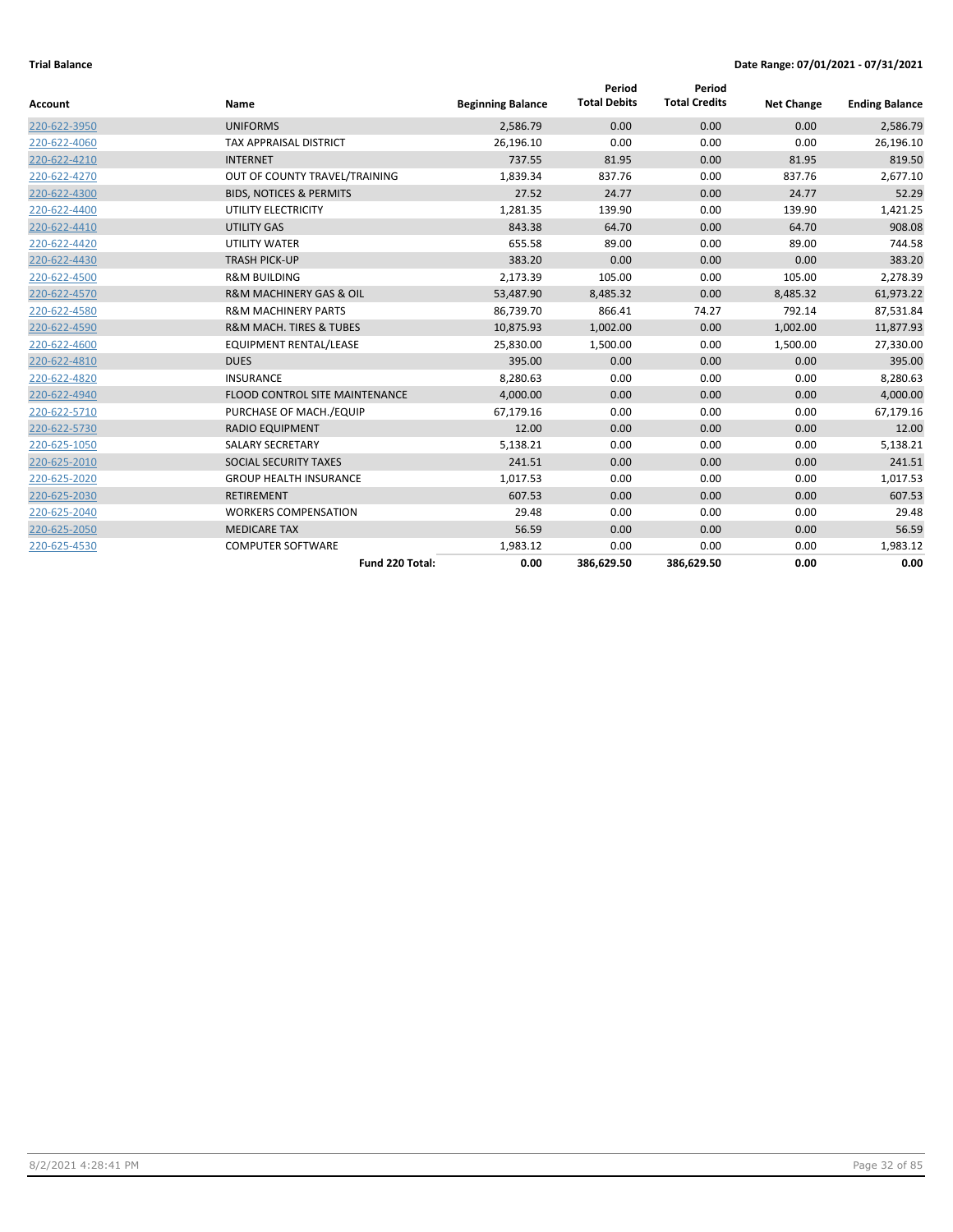| Account                                           | Name                     | <b>Beginning Balance</b> | Period<br><b>Total Debits</b> | Period<br><b>Total Credits</b> | <b>Net Change</b> | <b>Ending Balance</b> |
|---------------------------------------------------|--------------------------|--------------------------|-------------------------------|--------------------------------|-------------------|-----------------------|
| Fund: 221 - Raw Water Pipeline Road and Bridge #2 |                          |                          |                               |                                |                   |                       |
| Asset                                             |                          |                          |                               |                                |                   |                       |
| 221-103-1001                                      | <b>CLAIM ON CASH</b>     | 4,066.34                 | 0.00                          | 0.00                           | 0.00              | 4,066.34              |
| Equity                                            |                          |                          |                               |                                |                   |                       |
| 221-271-2000                                      | <b>EQUITY ACCOUNT</b>    | 7,933.66                 | 0.00                          | 0.00                           | 0.00              | 7,933.66              |
| Revenue                                           |                          |                          |                               |                                |                   |                       |
| 221-325-1790                                      | FOR MAINTENANCE OF ROADS | $-12,000.00$             | 0.00                          | 0.00                           | 0.00              | $-12,000.00$          |
|                                                   | Fund 221 Total:          | 0.00                     | 0.00                          | 0.00                           | 0.00              | 0.00                  |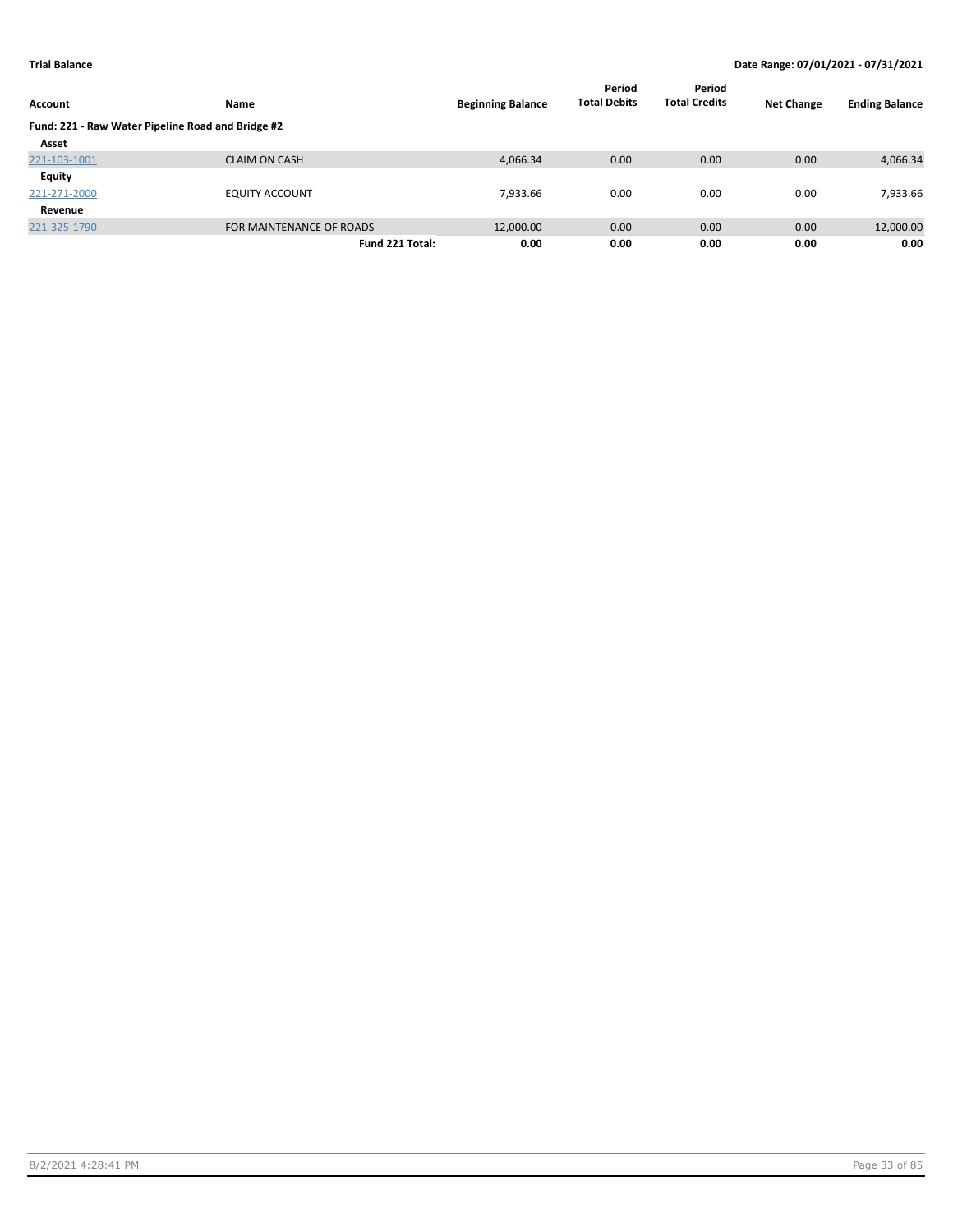|                              |                                                               |                          | Period              | Period               |                   |                       |
|------------------------------|---------------------------------------------------------------|--------------------------|---------------------|----------------------|-------------------|-----------------------|
| Account                      | Name                                                          | <b>Beginning Balance</b> | <b>Total Debits</b> | <b>Total Credits</b> | <b>Net Change</b> | <b>Ending Balance</b> |
| Fund: 230 - Road & Bridge #3 |                                                               |                          |                     |                      |                   |                       |
| Asset                        |                                                               |                          |                     |                      |                   |                       |
| 230-100-1001                 | PR Claim on Cash                                              | $-225.42$                | 43,535.03           | 43,535.03            | 0.00              | $-225.42$             |
| 230-103-1001                 | <b>CLAIM ON CASH</b>                                          | 658,609.15               | 78,251.32           | 115,560.67           | $-37,309.35$      | 621,299.80            |
| 230-103-1750                 | <b>TEXPOOL</b>                                                | 621,543.41               | 0.00                | 0.00                 | 0.00              | 621,543.41            |
| 230-120-3110                 | <b>TAXES RECEIVABLE</b>                                       | 67,249.35                | 0.00                | 0.00                 | 0.00              | 67,249.35             |
| 230-120-3120                 | DUE FROM OTHER GOVERNMENTS                                    | 19,017.79                | 0.00                | 0.00                 | 0.00              | 19,017.79             |
| 230-120-3130                 | DUE FROM OTHER FUNDS                                          | 9,938.67                 | 0.00                | 0.00                 | 0.00              | 9,938.67              |
| 230-120-3150                 | <b>INVENTORY ASSEST</b>                                       | 39,576.00                | 0.00                | 0.00                 | 0.00              | 39,576.00             |
| Liability                    |                                                               |                          |                     |                      |                   |                       |
| 230-102-1000                 | A/P CLEARING                                                  | $-316.12$                | 72,193.19           | 71,877.07            | 316.12            | 0.00                  |
| 230-102-1001                 | PR AP Clearing                                                | $-96.02$                 | 22,196.92           | 22,100.90            | 96.02             | 0.00                  |
| 230-200-1500                 | <b>ACCRUED SALARY PAYABLE</b>                                 | $-14,948.15$             | 0.00                | 0.00                 | 0.00              | $-14,948.15$          |
| 230-200-1550                 | <b>ACCRUED FRINGE BENEFITS</b>                                | $-7,866.06$              | 0.00                | 0.00                 | 0.00              | $-7,866.06$           |
| 230-200-2000                 | DEFERRED TAX REVENUE                                          | $-63,110.41$             | 0.00                | 0.00                 | 0.00              | $-63,110.41$          |
| 230-200-9000                 | Payroll Liability Account<br>SYSTEM ADDED LIABILITY LINE-ITEM | $-2,659.98$              | 22,100.90<br>0.00   | 22,100.90<br>0.00    | 0.00<br>0.00      | $-2,659.98$           |
| 230-200-9100                 |                                                               | 35,302.94                |                     |                      |                   | 35,302.94             |
| Equity                       | <b>EQUITY ACCOUNT</b>                                         | $-900, 156.30$           | 0.00                | 0.00                 | 0.00              | -900,156.30           |
| 230-271-2000<br>Revenue      |                                                               |                          |                     |                      |                   |                       |
| 230-310-1100                 | <b>CURRENT TAXES</b>                                          | $-947,810.67$            | 0.00                | 10,503.15            | $-10,503.15$      | -958,313.82           |
| 230-310-1200                 | <b>DELINQUENT TAXES</b>                                       | $-24,669.07$             | 0.00                | 3,763.29             | $-3,763.29$       | -28,432.36            |
| 230-318-1200                 | PAY N LIEU TAX/GRASSLAND                                      | $-1,973.54$              | 0.00                | 0.00                 | 0.00              | $-1,973.54$           |
| 230-318-1210                 | PAY N LIEU TAX/UPPER TRINITY                                  | $-958.88$                | 0.00                | 0.00                 | 0.00              | $-958.88$             |
| 230-318-1600                 | <b>SALES TAX REVENUES</b>                                     | $-98,761.94$             | 0.00                | 9,831.58             | $-9,831.58$       | $-108,593.52$         |
| 230-321-2000                 | CAR REGISTRATION/SALES TAX                                    | $-128,196.01$            | 0.00                | 0.00                 | 0.00              | $-128,196.01$         |
| 230-321-3000                 | COUNTY'S ADDITIONAL \$10                                      | $-85,225.40$             | 0.00                | 15,130.67            | $-15,130.67$      | $-100,356.07$         |
| 230-350-4030                 | <b>COUNTY CLERK FINES</b>                                     | $-1,579.98$              | 0.00                | 0.00                 | 0.00              | $-1,579.98$           |
| 230-350-4500                 | <b>DISTRICT CLERK FINES</b>                                   | $-16,039.24$             | 0.00                | 1,710.42             | $-1,710.42$       | $-17,749.66$          |
| 230-350-4550                 | J. P. #1 FINES                                                | $-3,073.74$              | 0.00                | 0.00                 | 0.00              | $-3,073.74$           |
| 230-350-4560                 | J. P. #2 FINES                                                | $-2,044.04$              | 0.00                | 0.00                 | 0.00              | $-2,044.04$           |
| 230-350-4570                 | J. P. #3 FINES                                                | $-1,611.10$              | 0.00                | 0.00                 | 0.00              | $-1,611.10$           |
| 230-360-1000                 | <b>INTEREST EARNINGS</b>                                      | $-760.21$                | 0.00                | 0.00                 | 0.00              | $-760.21$             |
| 230-364-1630                 | SALE OF EQUIPMENT                                             | 0.00                     | 0.00                | 35,850.74            | $-35,850.74$      | $-35,850.74$          |
| 230-370-1200                 | STATE LATERAL ROAD                                            | $-14,734.47$             | 0.00                | 0.00                 | 0.00              | $-14,734.47$          |
| 230-370-1250                 | <b>TDT WEIGHT FEES</b>                                        | $-34,105.20$             | 0.00                | 0.00                 | 0.00              | $-34,105.20$          |
| 230-370-1300                 | <b>REFUNDS &amp; MISCELLANEOUS</b>                            | $-11,212.75$             | 0.00                | 0.00                 | 0.00              | $-11,212.75$          |
| 230-370-1420                 | <b>CULVERT PERMITTING PROCESS</b>                             | $-740.00$                | 0.00                | 60.00                | $-60.00$          | $-800.00$             |
| 230-370-1450                 | <b>REIMBURSEMENT OF MATERIALS</b>                             | $-4,209.13$              | 0.00                | 1,233.92             | $-1,233.92$       | $-5,443.05$           |
| <b>Expense</b>               |                                                               |                          |                     |                      |                   |                       |
| 230-623-1010                 | SALARY ELECTED OFFICIAL                                       | 48,647.00                | 4,864.70            | 0.00                 | 4,864.70          | 53,511.70             |
| 230-623-1030                 | <b>SALARY FOREMAN</b>                                         | 26,426.17                | 2,585.66            | 0.00                 | 2,585.66          | 29,011.83             |
| 230-623-1050                 | SALARY SECRETARY                                              | 8,402.88                 | 864.00              | 0.00                 | 864.00            | 9,266.88              |
| 230-623-1060                 | SALARY PRECINCT EMPLOYEES                                     | 197,213.60               | 19,531.26           | 0.00                 | 19,531.26         | 216,744.86            |
| 230-623-2010                 | SOCIAL SECURITY TAXES                                         | 17,331.06                | 1,717.81            | 0.00                 | 1,717.81          | 19,048.87             |
| 230-623-2020                 | <b>GROUP HEALTH INSURANCE</b>                                 | 90,524.66                | 10,171.32           | 0.00                 | 10,171.32         | 100,695.98            |
| 230-623-2030                 | RETIREMENT                                                    | 33,222.53                | 3,302.51            | 0.00                 | 3,302.51          | 36,525.04             |
| 230-623-2040                 | <b>WORKERS COMPENSATION</b>                                   | 8,821.98                 | 0.00                | 0.00                 | 0.00              | 8,821.98              |
| 230-623-2050                 | <b>MEDICARE TAX</b>                                           | 4,053.28                 | 401.75              | 0.00                 | 401.75            | 4,455.03              |
| 230-623-3100                 | <b>OFFICE SUPPLIES</b>                                        | 429.04                   | 0.00                | 0.00                 | 0.00              | 429.04                |
| 230-623-3140                 | <b>EMPLOYEE PHYSICALS/DOT TESTING</b>                         | 215.00                   | 0.00                | 0.00                 | 0.00              | 215.00                |
| 230-623-3400                 | <b>SHOP SUPPLIES</b>                                          | 7,741.73                 | 405.88              | 0.00                 | 405.88            | 8,147.61              |
| 230-623-3410                 | R&B MAT. ROCK & GRAVEL                                        | 110,530.38               | 27,891.60           | 0.00                 | 27,891.60         | 138,421.98            |
| 230-623-3420                 | R&B MAT. CULVERTS                                             | 5,999.20                 | 0.00                | 0.00                 | 0.00              | 5,999.20              |
| 230-623-3430                 | R&B MAT. HARDWARE & LUMBER                                    | 1,496.15                 | 95.27               | 0.00                 | 95.27             | 1,591.42              |
| 230-623-3440                 | R&B MAT. ASPHALT/RD OIL                                       | 45,817.85                | 12,801.75           | 0.00                 | 12,801.75         | 58,619.60             |
| 230-623-3450                 | CHEMICALS                                                     | 9,975.00                 | 0.00                | 0.00                 | 0.00              | 9,975.00              |
| 230-623-3500                 | <b>DEBRIS REMOVAL</b>                                         | 1,282.53                 | 0.00                | 0.00                 | 0.00              | 1,282.53              |
| 230-623-4060                 | TAX APPRAISAL DISTRICT                                        | 39,294.17                | 0.00                | 0.00                 | 0.00              | 39,294.17             |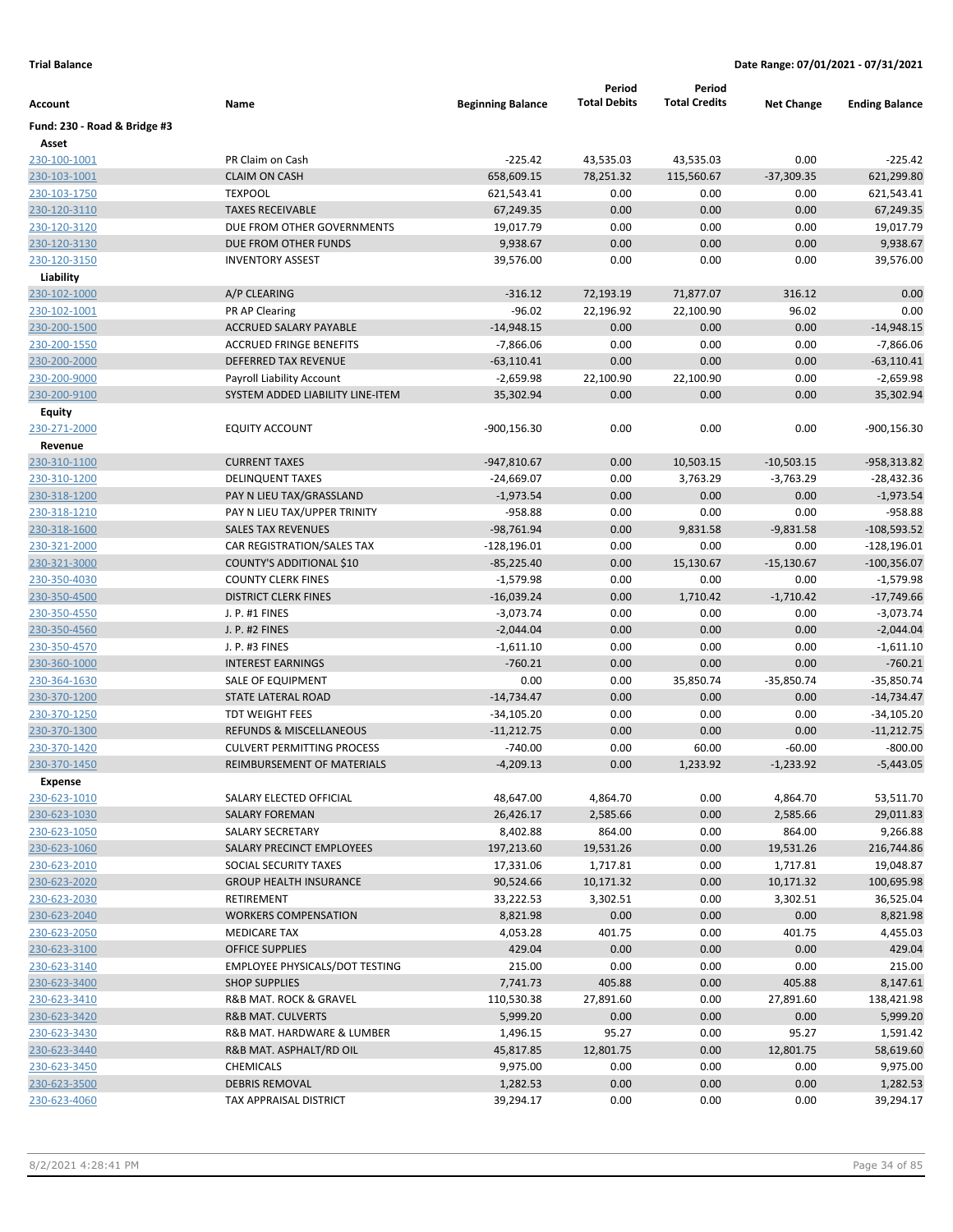|              |                                        |                          | Period              | Period               |                   |                       |
|--------------|----------------------------------------|--------------------------|---------------------|----------------------|-------------------|-----------------------|
| Account      | Name                                   | <b>Beginning Balance</b> | <b>Total Debits</b> | <b>Total Credits</b> | <b>Net Change</b> | <b>Ending Balance</b> |
| 230-623-4210 | <b>INTERNET</b>                        | 737.55                   | 81.95               | 0.00                 | 81.95             | 819.50                |
| 230-623-4270 | OUT OF COUNTY TRAVEL/TRAINING          | 1,171.40                 | 0.00                | 0.00                 | 0.00              | 1,171.40              |
| 230-623-4300 | <b>BIDS, NOTICES &amp; PERMITS</b>     | 837.52                   | 24.77               | 0.00                 | 24.77             | 862.29                |
| 230-623-4400 | UTILITY ELECTRICITY                    | 2,111.78                 | 240.56              | 0.00                 | 240.56            | 2,352.34              |
| 230-623-4410 | <b>UTILITY GAS</b>                     | 354.38                   | 0.00                | 0.00                 | 0.00              | 354.38                |
| 230-623-4420 | <b>UTILITY WATER</b>                   | 344.22                   | 32.21               | 0.00                 | 32.21             | 376.43                |
| 230-623-4430 | <b>TRASH PICK-UP</b>                   | 770.72                   | 70.00               | 0.00                 | 70.00             | 840.72                |
| 230-623-4500 | <b>R&amp;M BUILDING</b>                | 318.50                   | 0.00                | 0.00                 | 0.00              | 318.50                |
| 230-623-4570 | <b>R&amp;M MACHINERY GAS &amp; OIL</b> | 66,316.85                | 12,704.83           | 9.65                 | 12,695.18         | 79,012.03             |
| 230-623-4580 | <b>R&amp;M MACHINERY PARTS</b>         | 105,717.59               | 12,875.94           | 157.90               | 12,718.04         | 118,435.63            |
| 230-623-4590 | <b>R&amp;M MACH. TIRES &amp; TUBES</b> | 18,574.75                | 1,184.76            | 0.00                 | 1,184.76          | 19,759.51             |
| 230-623-4600 | <b>EQUIPMENT RENTAL/LEASE</b>          | 9,000.00                 | 1,500.00            | 0.00                 | 1,500.00          | 10,500.00             |
| 230-623-4800 | <b>BOND</b>                            | 327.50                   | 0.00                | 0.00                 | 0.00              | 327.50                |
| 230-623-4810 | <b>DUES</b>                            | 434.99                   | 0.00                | 0.00                 | 0.00              | 434.99                |
| 230-623-4820 | <b>INSURANCE</b>                       | 9,148.64                 | 0.00                | 0.00                 | 0.00              | 9,148.64              |
| 230-623-5710 | PURCHASE OF MACH./EQUIP                | 33,181.95                | 1,800.00            | 0.00                 | 1,800.00          | 34,981.95             |
| 230-625-1050 | <b>SALARY SECRETARY</b>                | 5,138.21                 | 0.00                | 0.00                 | 0.00              | 5,138.21              |
| 230-625-2010 | SOCIAL SECURITY TAXES                  | 241.51                   | 0.00                | 0.00                 | 0.00              | 241.51                |
| 230-625-2020 | <b>GROUP HEALTH INSURANCE</b>          | 1,017.53                 | 0.00                | 0.00                 | 0.00              | 1,017.53              |
| 230-625-2030 | <b>RETIREMENT</b>                      | 607.53                   | 0.00                | 0.00                 | 0.00              | 607.53                |
| 230-625-2040 | <b>WORKERS COMPENSATION</b>            | 29.48                    | 0.00                | 0.00                 | 0.00              | 29.48                 |
| 230-625-2050 | <b>MEDICARE TAX</b>                    | 56.59                    | 0.00                | 0.00                 | 0.00              | 56.59                 |
| 230-625-4530 | <b>COMPUTER SOFTWARE</b>               | 1,983.12                 | 0.00                | 0.00                 | 0.00              | 1,983.12              |
|              | Fund 230 Total:                        | 0.00                     | 353,425.89          | 353,425.89           | 0.00              | 0.00                  |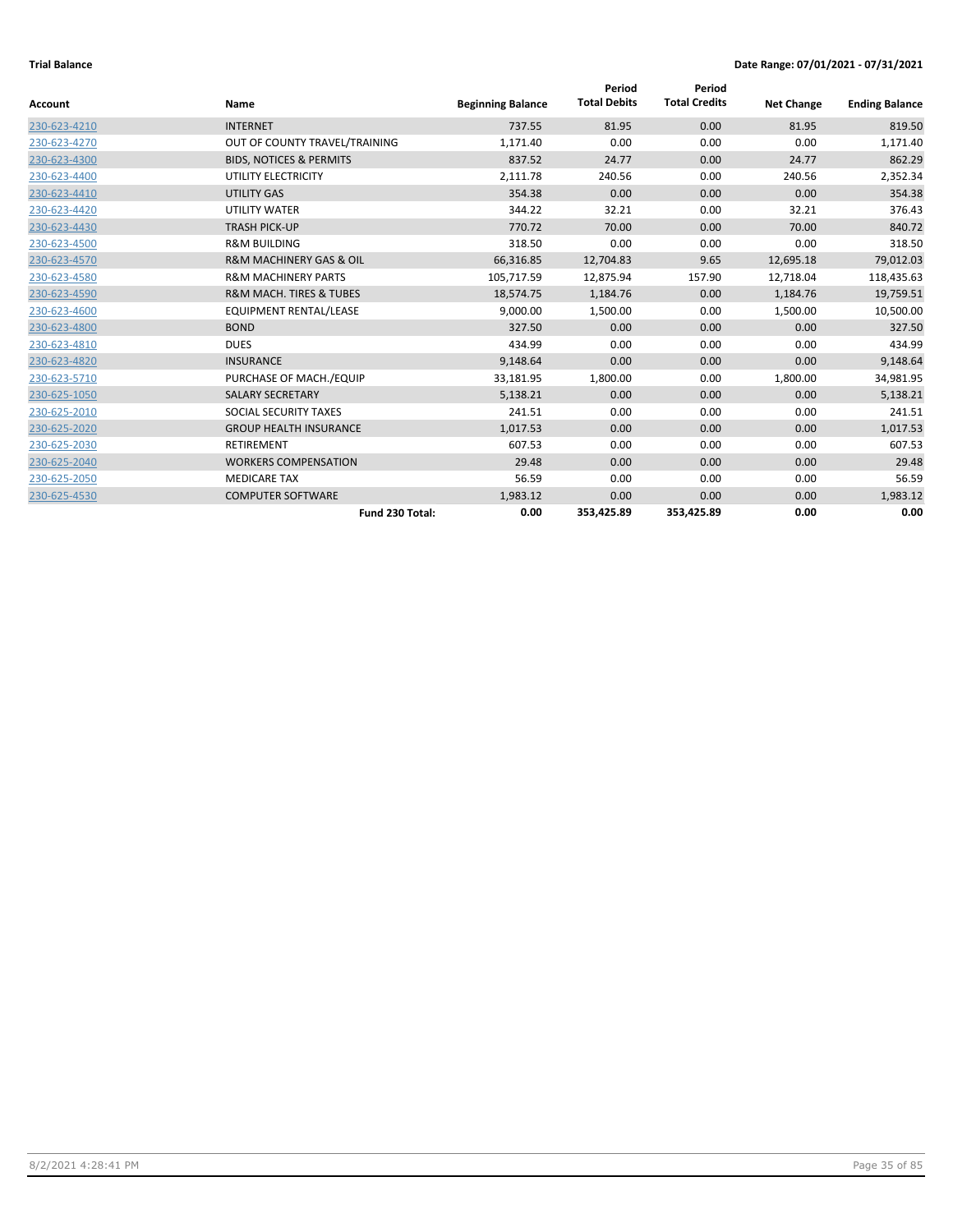| Account       | Name                                                  | <b>Beginning Balance</b> | Period<br><b>Total Debits</b> | Period<br><b>Total Credits</b> | <b>Net Change</b> | <b>Ending Balance</b> |
|---------------|-------------------------------------------------------|--------------------------|-------------------------------|--------------------------------|-------------------|-----------------------|
|               | Fund: 231 - Lake Road Impact/Raw Water PipelinePct. 3 |                          |                               |                                |                   |                       |
| Asset         |                                                       |                          |                               |                                |                   |                       |
| 231-103-1001  | <b>CLAIM ON CASH</b>                                  | 473,881.15               | 0.00                          | 0.00                           | 0.00              | 473,881.15            |
| <b>Equity</b> |                                                       |                          |                               |                                |                   |                       |
| 231-271-2000  | <b>EQUITY ACCOUNT</b>                                 | $-389,881.15$            | 0.00                          | 0.00                           | 0.00              | -389,881.15           |
| Revenue       |                                                       |                          |                               |                                |                   |                       |
| 231-325-1790  | FOR MAINTENANCE OF ROADS                              | $-84,000.00$             | 0.00                          | 0.00                           | 0.00              | $-84,000.00$          |
|               | Fund 231 Total:                                       | 0.00                     | 0.00                          | 0.00                           | 0.00              | 0.00                  |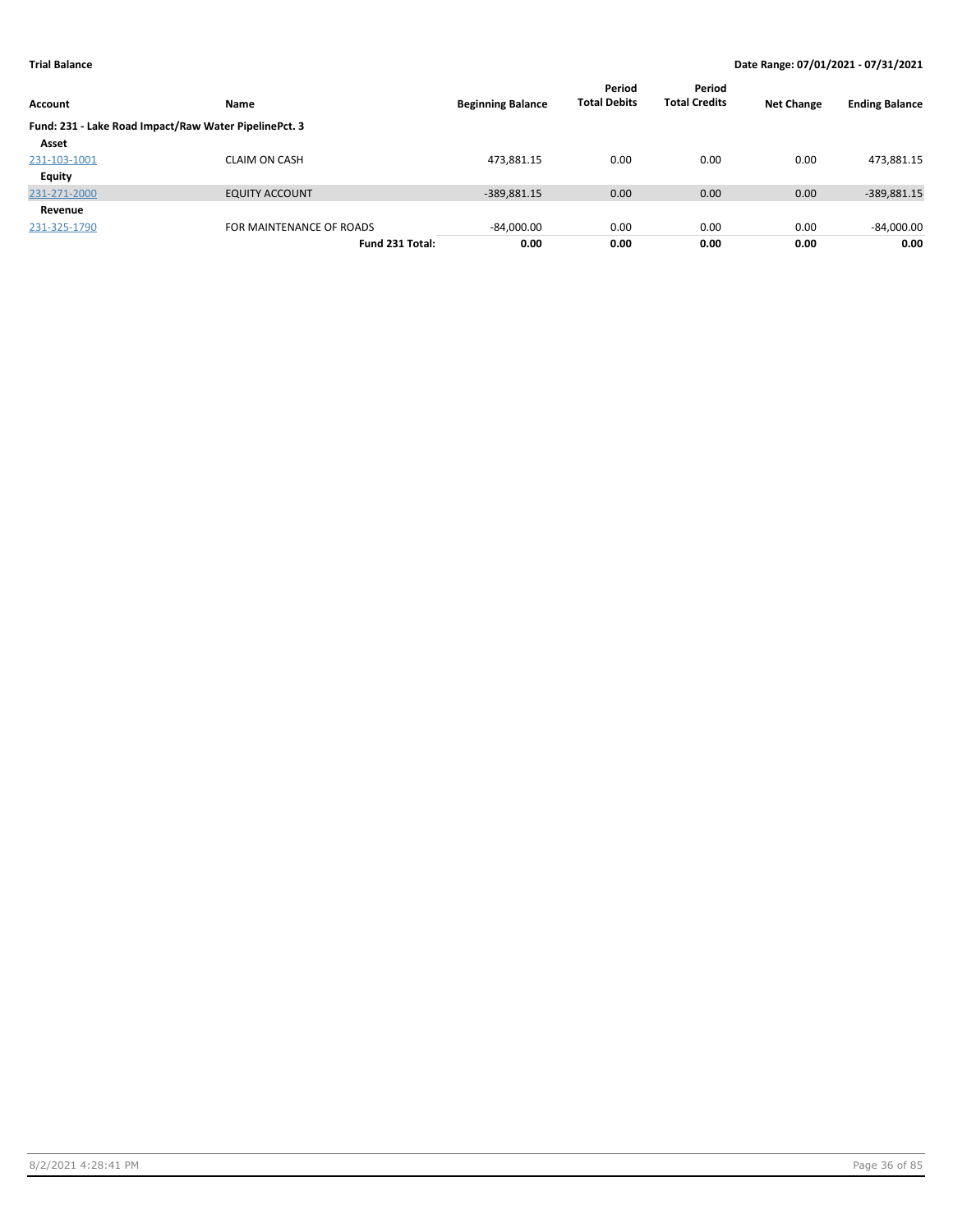|                              |                                                              |                          | Period              | Period               |                   |                          |
|------------------------------|--------------------------------------------------------------|--------------------------|---------------------|----------------------|-------------------|--------------------------|
| Account                      | Name                                                         | <b>Beginning Balance</b> | <b>Total Debits</b> | <b>Total Credits</b> | <b>Net Change</b> | <b>Ending Balance</b>    |
| Fund: 240 - Road & Bridge #4 |                                                              |                          |                     |                      |                   |                          |
| Asset                        |                                                              |                          |                     |                      |                   |                          |
| 240-100-1001                 | PR Claim on Cash                                             | 5.12                     | 31,423.34           | 31,423.34            | 0.00              | 5.12                     |
| 240-103-1001                 | <b>CLAIM ON CASH</b>                                         | 549,394.23               | 24,726.79           | 65,762.94            | $-41,036.15$      | 508,358.08               |
| 240-103-1750                 | <b>TEXPOOL</b>                                               | 109,844.10               | 0.00                | 0.00                 | 0.00              | 109,844.10               |
| 240-120-3110                 | <b>TAXES RECEIVABLE</b>                                      | 37,864.07                | 0.00                | 0.00                 | 0.00              | 37,864.07                |
| 240-120-3120                 | DUE FROM OTHER GOVERNMENTS                                   | 10,825.36                | 0.00                | 0.00                 | 0.00              | 10,825.36                |
| 240-120-3130                 | DUE FROM OTHER FUNDS                                         | 5,657.34                 | 0.00                | 0.00                 | 0.00              | 5,657.34                 |
| 240-120-3150                 | <b>INVENTORY ASSEST</b>                                      | 5,616.62                 | 0.00                | 0.00                 | 0.00              | 5,616.62                 |
| Liability                    |                                                              |                          |                     |                      |                   |                          |
| 240-102-1000                 | A/P CLEARING                                                 | 0.00                     | 34,339.60           | 34,339.60            | 0.00              | 0.00                     |
| 240-102-1001                 | PR AP Clearing                                               | $-32.40$                 | 15,942.62           | 15,910.22            | 32.40             | 0.00                     |
| 240-200-1500                 | ACCRUED SALARY PAYABLE                                       | $-9,270.42$              | 0.00                | 0.00                 | 0.00              | $-9,270.42$              |
| 240-200-1550                 | <b>ACCRUED FRINGE BENEFITS</b>                               | $-5,696.90$              | 0.00                | 0.00                 | 0.00              | $-5,696.90$              |
| 240-200-2000                 | DEFERRED TAX REVENUE                                         | $-35,507.79$             | 0.00                | 0.00                 | 0.00              | $-35,507.79$             |
| 240-200-9000                 | <b>Payroll Liability Account</b>                             | $-1,657.20$              | 15,910.22           | 15,910.22            | 0.00              | $-1,657.20$              |
| 240-200-9100                 | SYSTEM ADDED LIABILITY LINE-ITEM                             | 19,181.13                | 0.00                | 0.00                 | 0.00              | 19,181.13                |
| Equity                       |                                                              |                          |                     |                      |                   |                          |
| 240-271-2000                 | <b>EQUITY ACCOUNT</b>                                        | $-415,120.75$            | 0.00                | 0.00                 | 0.00              | $-415, 120.75$           |
| Revenue                      |                                                              |                          |                     |                      |                   |                          |
| 240-310-1100                 | <b>CURRENT TAXES</b>                                         | $-539,601.17$            | 0.00                | 5,979.59             | $-5,979.59$       | -545,580.76              |
| 240-310-1200                 | <b>DELINQUENT TAXES</b>                                      | $-14,044.44$             | 0.00                | 2,142.49             | $-2,142.49$       | $-16,186.93$             |
| 240-318-1200                 | PAY N LIEU TAX/GRASSLAND                                     | $-1,123.56$              | 0.00                | 0.00                 | 0.00              | $-1,123.56$              |
| 240-318-1210                 | PAY N LIEU TAX/UPPER TRINITY                                 | $-545.90$                | 0.00                | 0.00                 | 0.00              | $-545.90$                |
| 240-318-1600                 | <b>SALES TAX REVENUES</b>                                    | $-56,226.47$             | 0.00                | 5,597.25             | $-5,597.25$       | $-61,823.72$             |
| 240-321-2000                 | CAR REGISTRATION/SALES TAX                                   | $-72,971.98$             | 0.00                | 0.00                 | 0.00              | $-72,971.98$             |
| 240-321-3000                 | COUNTY'S ADDITIONAL \$10                                     | -48,512.19               | 0.00                | 8,612.73             | $-8,612.73$       | $-57,124.92$             |
| 240-350-4030                 | <b>COUNTY CLERK FINES</b>                                    | $-899.36$                | 0.00                | 0.00                 | 0.00              | $-899.36$                |
| 240-350-4500                 | <b>DISTRICT CLERK FINES</b>                                  | $-9,129.90$              | 0.00                | 973.61               | $-973.61$         | $-10,103.51$             |
| 240-350-4550                 | J. P. #1 FINES                                               | $-1,749.62$              | 0.00                | 0.00                 | 0.00              | $-1,749.62$              |
| 240-350-4560                 | J. P. #2 FINES                                               | $-1,163.51$              | 0.00                | 0.00                 | 0.00              | $-1,163.51$              |
| 240-350-4570                 | J. P. #3 FINES                                               | $-917.08$                | 0.00                | 0.00                 | 0.00              | $-917.08$                |
| 240-360-1000                 | <b>INTEREST EARNINGS</b>                                     | $-325.81$                | 0.00                | 0.00                 | 0.00              | $-325.81$                |
| 240-370-1200                 | STATE LATERAL ROAD                                           | $-8,387.19$              | 0.00                | 0.00                 | 0.00              | $-8,387.19$              |
| 240-370-1250                 | <b>TDT WEIGHT FEES</b><br><b>REFUNDS &amp; MISCELLANEOUS</b> | $-19,413.44$             | 0.00<br>0.00        | 0.00                 | 0.00              | $-19,413.44$             |
| 240-370-1300                 | <b>CULVERT PERMITTING PROCESS</b>                            | $-1,420.56$              | 0.00                | 0.00<br>60.00        | 0.00<br>$-60.00$  | $-1,420.56$<br>$-920.00$ |
| 240-370-1420<br>240-370-1421 | ROW PERMIT APPLICATION                                       | $-860.00$<br>$-20.00$    | 0.00                |                      |                   | $-20.00$                 |
| 240-370-1450                 | REIMBURSEMENT OF MATERIALS                                   | $-585.76$                | 0.00                | 0.00<br>0.00         | 0.00<br>0.00      | $-585.76$                |
| 240-370-1460                 | SALE OF RECYCLED MATERIALS                                   | $-1,308.90$              | 0.00                | 864.00               | $-864.00$         | $-2,172.90$              |
| <b>Expense</b>               |                                                              |                          |                     |                      |                   |                          |
| 240-624-1010                 | SALARY ELECTED OFFICIAL                                      | 48,647.00                | 4,864.70            | 0.00                 | 4,864.70          | 53,511.70                |
| 240-624-1030                 | <b>SALARY FOREMAN</b>                                        | 11,404.74                | 0.00                | 0.00                 | 0.00              | 11,404.74                |
| 240-624-1050                 | SALARY SECRETARY                                             | 23,583.12                | 2,358.31            | 0.00                 | 2,358.31          | 25,941.43                |
| 240-624-1060                 | <b>SALARY PRECINCT EMPLOYEES</b>                             | 93,386.08                | 12,235.50           | 0.00                 | 12,235.50         | 105,621.58               |
| 240-624-2010                 | SOCIAL SECURITY TAXES                                        | 10,936.92                | 1,205.05            | 0.00                 | 1,205.05          | 12,141.97                |
| 240-624-2020                 | <b>GROUP HEALTH INSURANCE</b>                                | 56,455.71                | 8,137.76            | 0.00                 | 8,137.76          | 64,593.47                |
| 240-624-2030                 | RETIREMENT                                                   | 20,951.87                | 2,307.79            | 0.00                 | 2,307.79          | 23,259.66                |
| 240-624-2040                 | <b>WORKERS COMPENSATION</b>                                  | 5,887.58                 | 0.00                | 0.00                 | 0.00              | 5,887.58                 |
| 240-624-2050                 | <b>MEDICARE TAX</b>                                          | 2,557.85                 | 281.83              | 0.00                 | 281.83            | 2,839.68                 |
| 240-624-2060                 | UNEMPLOYMENT EXPENSE                                         | 9.08                     | 18.13               | 0.00                 | 18.13             | 27.21                    |
| 240-624-3100                 | <b>OFFICE SUPPLIES</b>                                       | 61.19                    | 0.00                | 0.00                 | 0.00              | 61.19                    |
| 240-624-3140                 | <b>EMPLOYEE PHYSICALS/DOT TESTING</b>                        | 155.00                   | 0.00                | 0.00                 | 0.00              | 155.00                   |
| 240-624-3400                 | <b>SHOP SUPPLIES</b>                                         | 1,371.88                 | 127.39              | 0.00                 | 127.39            | 1,499.27                 |
| 240-624-3410                 | R&B MAT. ROCK & GRAVEL                                       | 102,945.76               | 0.00                | 0.00                 | 0.00              | 102,945.76               |
| 240-624-3420                 | R&B MAT. CULVERTS                                            | 8,569.14                 | 0.00                | 0.00                 | 0.00              | 8,569.14                 |
| 240-624-3440                 | R&B MAT. ASPHALT/RD OIL                                      | 23,769.63                | 0.00                | 0.00                 | 0.00              | 23,769.63                |
| 240-624-3950                 | <b>UNIFORMS</b>                                              | 2,028.41                 | 205.48              | 0.00                 | 205.48            | 2,233.89                 |
| 240-624-4060                 | TAX APPRAISAL DISTRICT                                       | 22,367.10                | 0.00                | 0.00                 | 0.00              | 22,367.10                |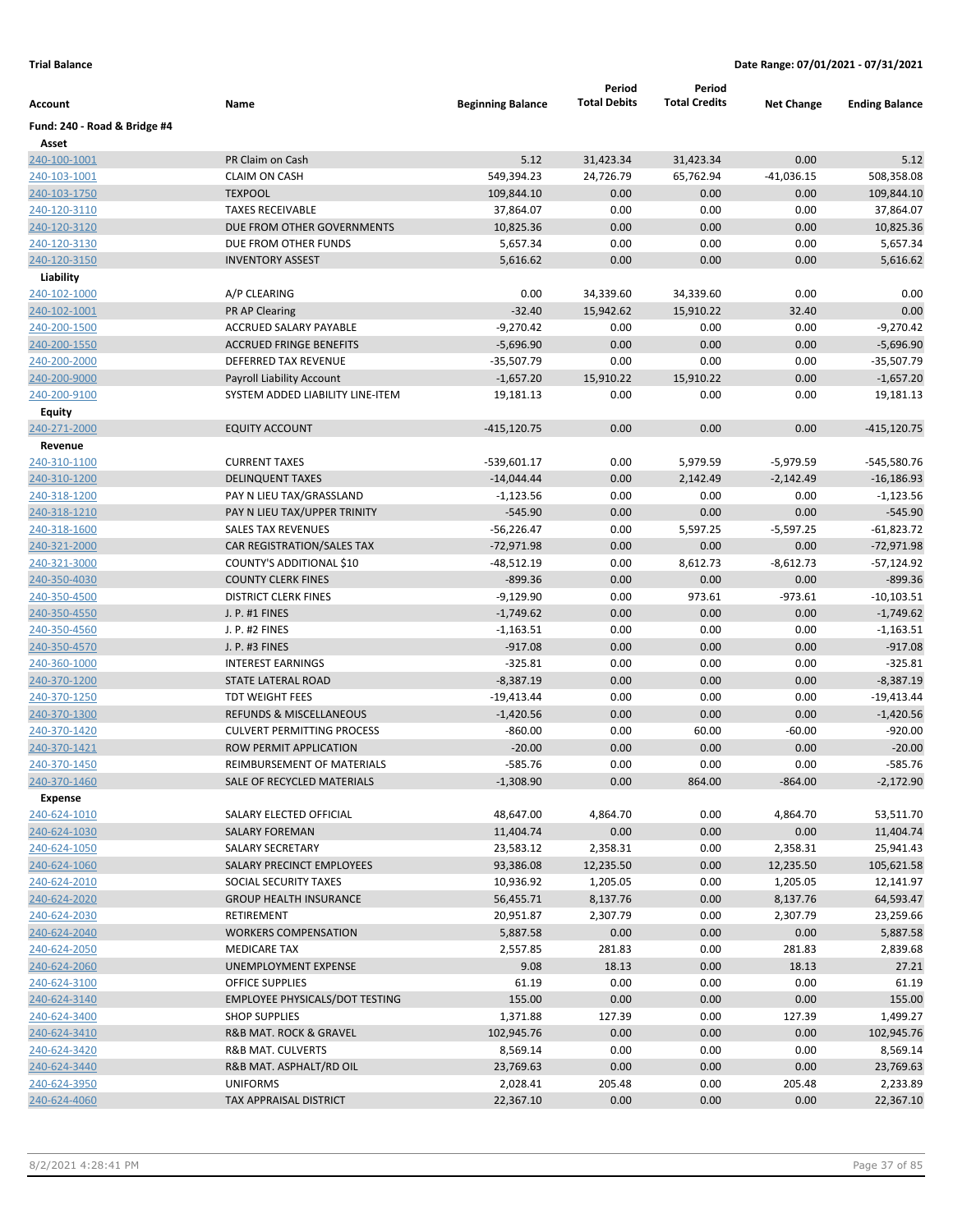|                |                                        |                          | Period              | Period               |                   |                       |
|----------------|----------------------------------------|--------------------------|---------------------|----------------------|-------------------|-----------------------|
| <b>Account</b> | Name                                   | <b>Beginning Balance</b> | <b>Total Debits</b> | <b>Total Credits</b> | <b>Net Change</b> | <b>Ending Balance</b> |
| 240-624-4210   | <b>INTERNET</b>                        | 717.77                   | 187.88              | 0.00                 | 187.88            | 905.65                |
| 240-624-4270   | OUT OF COUNTY TRAVEL/TRAINING          | 875.65                   | 559.46              | 0.00                 | 559.46            | 1,435.11              |
| 240-624-4300   | <b>BIDS. NOTICES &amp; PERMITS</b>     | 27.52                    | 0.00                | 0.00                 | 0.00              | 27.52                 |
| 240-624-4400   | UTILITY ELECTRICITY                    | 2,044.02                 | 427.80              | 0.00                 | 427.80            | 2,471.82              |
| 240-624-4410   | UTILITY GAS                            | 681.19                   | 64.66               | 0.00                 | 64.66             | 745.85                |
| 240-624-4420   | <b>UTILITY WATER</b>                   | 599.49                   | 57.80               | 0.00                 | 57.80             | 657.29                |
| 240-624-4430   | <b>TRASH PICK-UP</b>                   | 2,404.50                 | 0.00                | 0.00                 | 0.00              | 2,404.50              |
| 240-624-4500   | <b>R&amp;M BUILDING</b>                | 0.00                     | 146.00              | 0.00                 | 146.00            | 146.00                |
| 240-624-4570   | <b>R&amp;M MACHINERY GAS &amp; OIL</b> | 19,395.99                | 4,647.20            | 497.12               | 4,150.08          | 23,546.07             |
| 240-624-4580   | <b>R&amp;M MACHINERY PARTS</b>         | 24,582.90                | 7,251.74            | 0.00                 | 7,251.74          | 31,834.64             |
| 240-624-4590   | <b>R&amp;M MACH. TIRES &amp; TUBES</b> | 4,202.00                 | 1,260.00            | 0.00                 | 1,260.00          | 5,462.00              |
| 240-624-4600   | EQUIPMENT RENTAL/LEASE                 | 3,000.00                 | 19,386.06           | 0.00                 | 19,386.06         | 22,386.06             |
| 240-624-4810   | <b>DUES</b>                            | 395.00                   | 0.00                | 0.00                 | 0.00              | 395.00                |
| 240-624-4820   | <b>INSURANCE</b>                       | 5,017.63                 | 0.00                | 0.00                 | 0.00              | 5,017.63              |
| 240-625-1050   | <b>SALARY SECRETARY</b>                | 5,137.65                 | 0.00                | 0.00                 | 0.00              | 5,137.65              |
| 240-625-2010   | SOCIAL SECURITY TAXES                  | 241.41                   | 0.00                | 0.00                 | 0.00              | 241.41                |
| 240-625-2020   | <b>GROUP HEALTH INSURANCE</b>          | 1,017.56                 | 0.00                | 0.00                 | 0.00              | 1,017.56              |
| 240-625-2030   | <b>RETIREMENT</b>                      | 607.19                   | 0.00                | 0.00                 | 0.00              | 607.19                |
| 240-625-2040   | <b>WORKERS COMPENSATION</b>            | 29.48                    | 0.00                | 0.00                 | 0.00              | 29.48                 |
| 240-625-2050   | <b>MEDICARE TAX</b>                    | 56.18                    | 0.00                | 0.00                 | 0.00              | 56.18                 |
| 240-625-4530   | <b>COMPUTER SOFTWARE</b>               | 1,983.14                 | 0.00                | 0.00                 | 0.00              | 1,983.14              |
|                | Fund 240 Total:                        | 0.00                     | 188,073.11          | 188,073.11           | 0.00              | 0.00                  |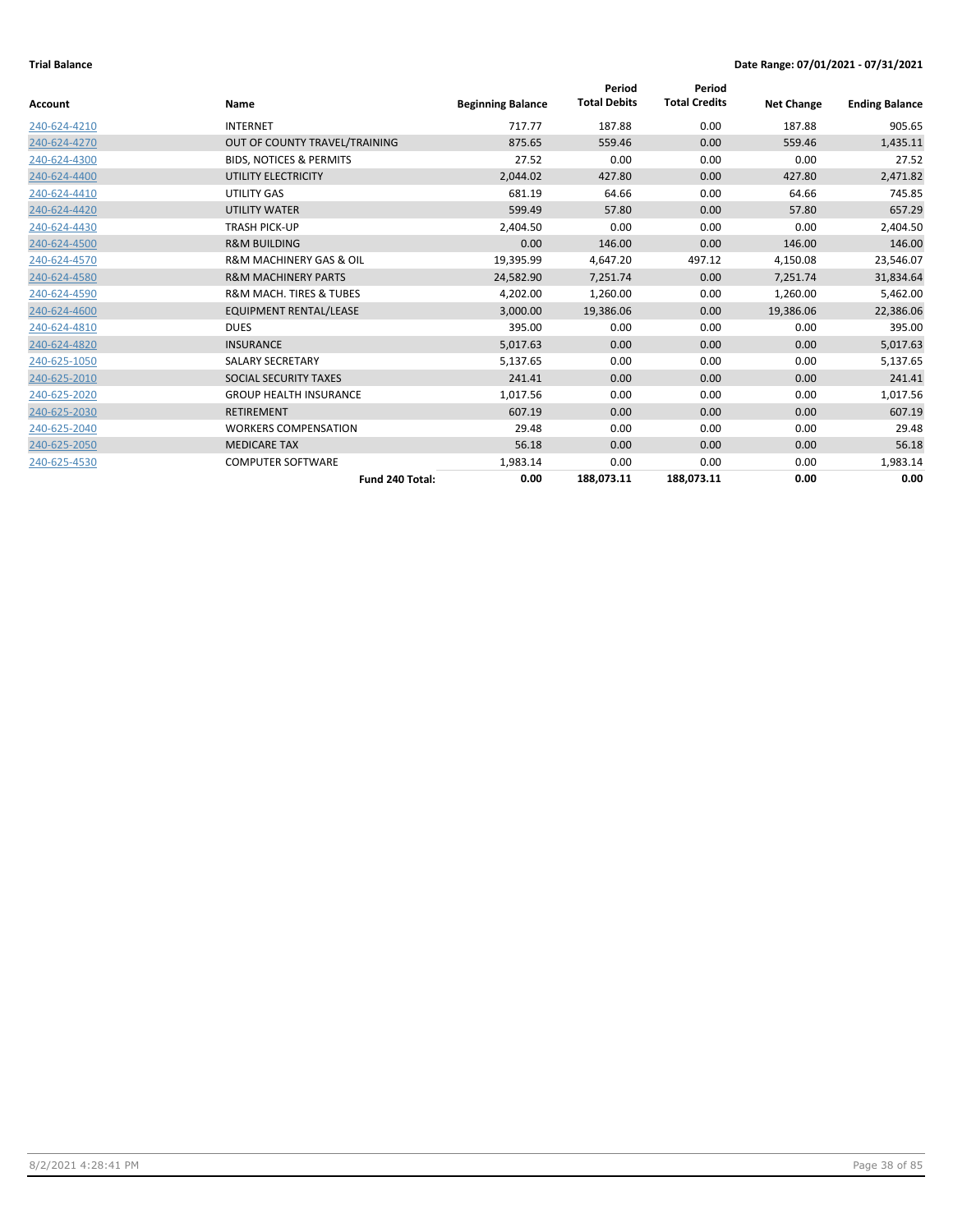|                                                       |                          |                          | Period              | Period               |                   |                       |
|-------------------------------------------------------|--------------------------|--------------------------|---------------------|----------------------|-------------------|-----------------------|
| Account                                               | <b>Name</b>              | <b>Beginning Balance</b> | <b>Total Debits</b> | <b>Total Credits</b> | <b>Net Change</b> | <b>Ending Balance</b> |
| Fund: 241 - Lake Road Impact/Raw Water PipelinePct. 4 |                          |                          |                     |                      |                   |                       |
| Asset                                                 |                          |                          |                     |                      |                   |                       |
| 241-103-1001                                          | <b>CLAIM ON CASH</b>     | 470,408.04               | 0.00                | 0.00                 | 0.00              | 470,408.04            |
| Equity                                                |                          |                          |                     |                      |                   |                       |
| 241-271-2000                                          | <b>EQUITY ACCOUNT</b>    | $-366,408.04$            | 0.00                | 0.00                 | 0.00              | $-366,408.04$         |
| Revenue                                               |                          |                          |                     |                      |                   |                       |
| 241-326-1830                                          | FOR MAINTENANCE OF ROADS | $-104,000.00$            | 0.00                | 0.00                 | 0.00              | $-104,000.00$         |
|                                                       | Fund 241 Total:          | 0.00                     | 0.00                | 0.00                 | 0.00              | 0.00                  |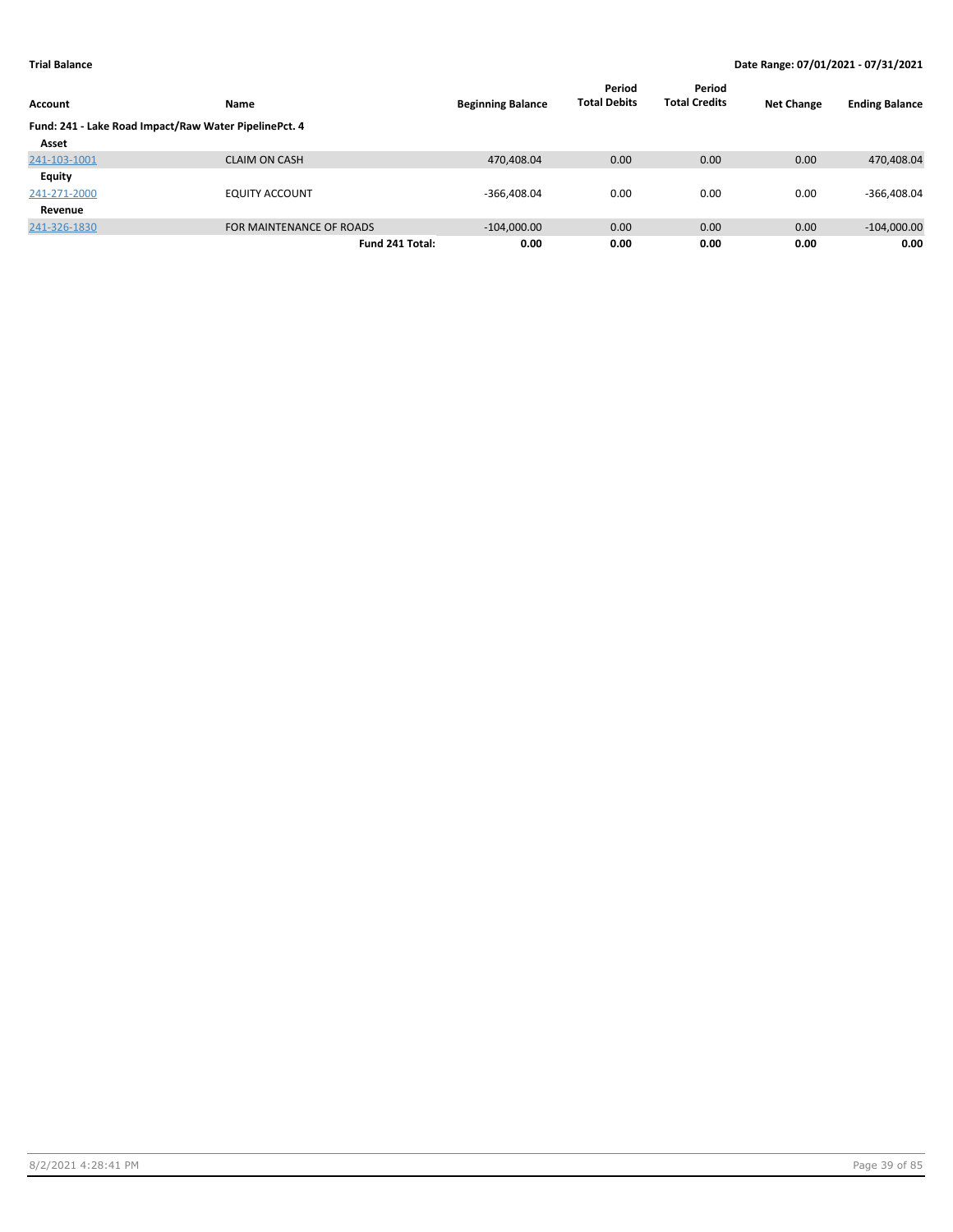|                                                   |                       |                 |                          | Period<br><b>Total Debits</b> | Period               |                   | <b>Ending Balance</b> |
|---------------------------------------------------|-----------------------|-----------------|--------------------------|-------------------------------|----------------------|-------------------|-----------------------|
| Account                                           | Name                  |                 | <b>Beginning Balance</b> |                               | <b>Total Credits</b> | <b>Net Change</b> |                       |
| Fund: 250 - Raw Water Pipeline Rock for Pct.2,3,4 |                       |                 |                          |                               |                      |                   |                       |
| Asset                                             |                       |                 |                          |                               |                      |                   |                       |
| 250-103-1001                                      | <b>CLAIM ON CASH</b>  |                 | 39.31                    | 0.00                          | 0.00                 | 0.00              | 39.31                 |
| <b>Equity</b>                                     |                       |                 |                          |                               |                      |                   |                       |
| 250-271-2000                                      | <b>EQUITY ACCOUNT</b> |                 | $-39.31$                 | 0.00                          | 0.00                 | 0.00              | $-39.31$              |
|                                                   |                       | Fund 250 Total: | 0.00                     | 0.00                          | 0.00                 | 0.00              | 0.00                  |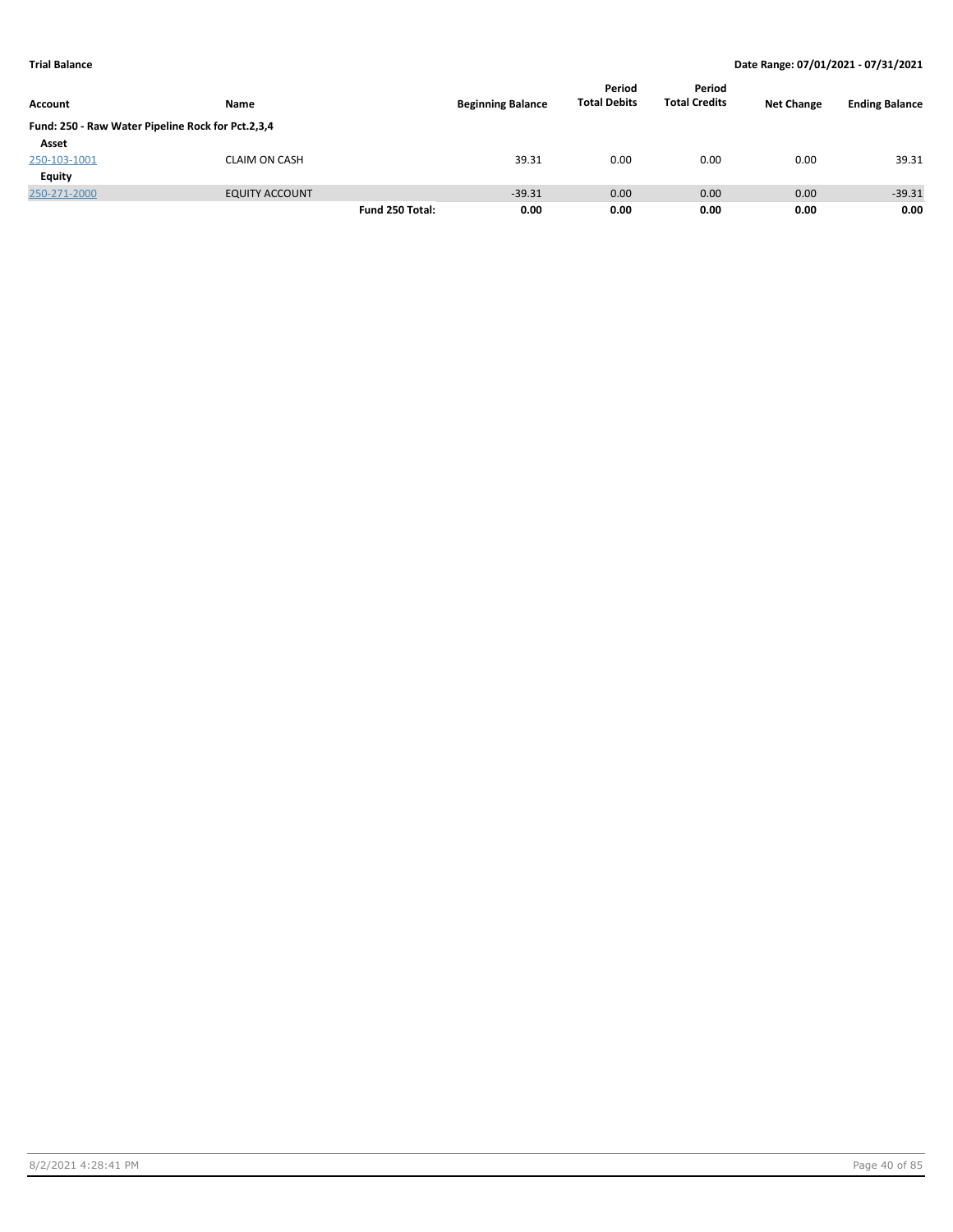| Account                                     | Name                             | <b>Beginning Balance</b> | Period<br><b>Total Debits</b> | Period<br><b>Total Credits</b> | <b>Net Change</b> | <b>Ending Balance</b> |
|---------------------------------------------|----------------------------------|--------------------------|-------------------------------|--------------------------------|-------------------|-----------------------|
| Fund: 260 - J.P.#1 Justice Court Technology |                                  |                          |                               |                                |                   |                       |
| Asset                                       |                                  |                          |                               |                                |                   |                       |
| 260-103-1001                                | <b>CLAIM ON CASH</b>             | 48,298.34                | 0.00                          | 0.00                           | 0.00              | 48,298.34             |
| 260-120-3130                                | DUE FROM OTHER FUNDS             | 437.79                   | 0.00                          | 0.00                           | 0.00              | 437.79                |
| Liability                                   |                                  |                          |                               |                                |                   |                       |
| 260-200-9100                                | SYSTEM ADDED LIABILITY LINE-ITEM | 30.56                    | 0.00                          | 0.00                           | 0.00              | 30.56                 |
| Equity                                      |                                  |                          |                               |                                |                   |                       |
| 260-271-2000                                | <b>EQUITY ACCOUNT</b>            | $-49,831.27$             | 0.00                          | 0.00                           | 0.00              | $-49,831.27$          |
| Revenue                                     |                                  |                          |                               |                                |                   |                       |
| 260-370-4550                                | J.P.#1 TECHNOLOGY FEES           | $-479.58$                | 0.00                          | 0.00                           | 0.00              | $-479.58$             |
| Expense                                     |                                  |                          |                               |                                |                   |                       |
| 260-455-5720                                | <b>OFFICE EQUIPMENT</b>          | 1,544.16                 | 0.00                          | 0.00                           | 0.00              | 1,544.16              |
|                                             | Fund 260 Total:                  | 0.00                     | 0.00                          | 0.00                           | 0.00              | 0.00                  |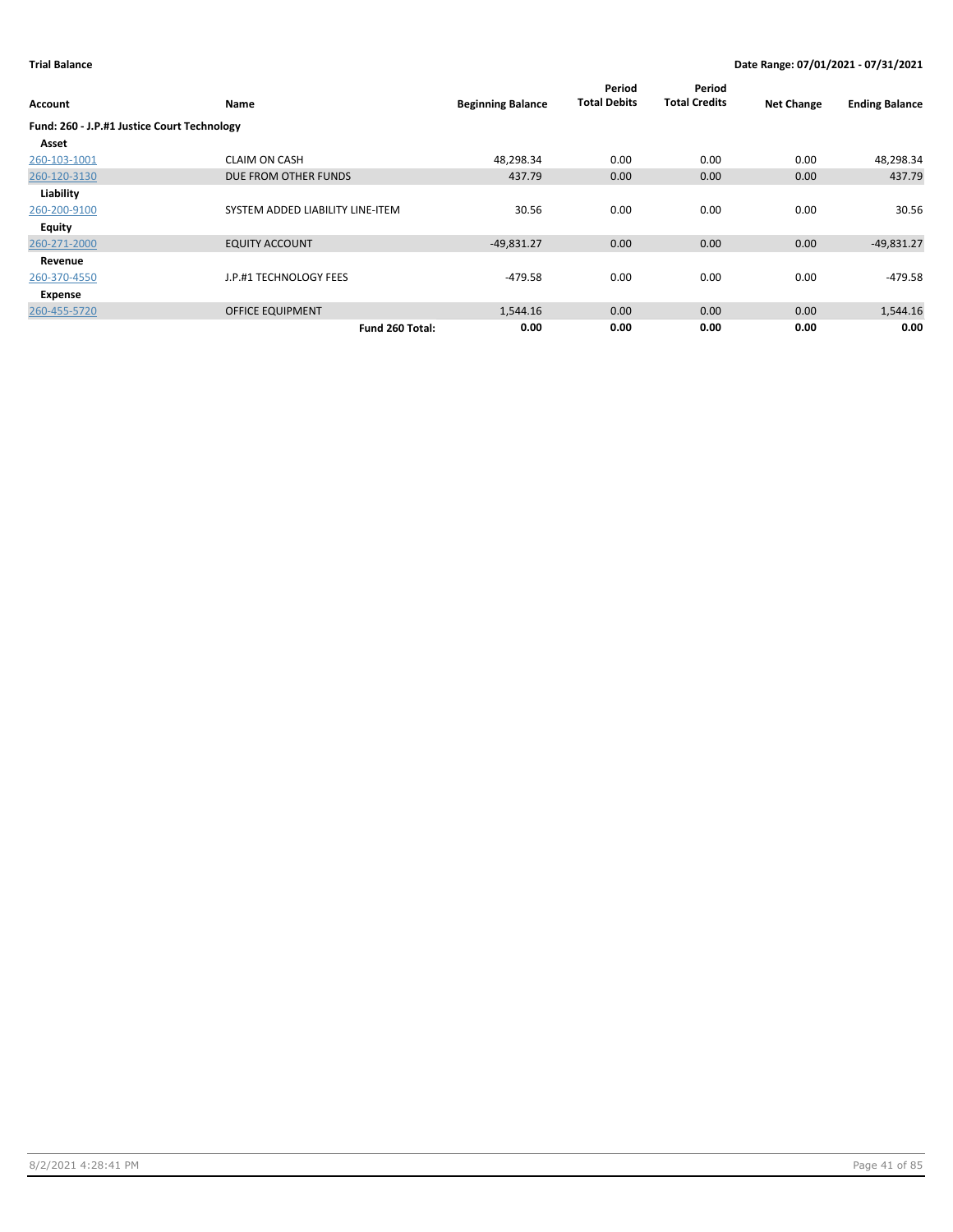|                                             |                        |                          | Period              | Period               |                   |                       |
|---------------------------------------------|------------------------|--------------------------|---------------------|----------------------|-------------------|-----------------------|
| <b>Account</b>                              | Name                   | <b>Beginning Balance</b> | <b>Total Debits</b> | <b>Total Credits</b> | <b>Net Change</b> | <b>Ending Balance</b> |
| Fund: 270 - J.P.#2 Justice Court Technology |                        |                          |                     |                      |                   |                       |
| Asset                                       |                        |                          |                     |                      |                   |                       |
| 270-103-1001                                | <b>CLAIM ON CASH</b>   | 9,829.50                 | 0.00                | 0.00                 | 0.00              | 9,829.50              |
| 270-120-3130                                | DUE FROM OTHER FUNDS   | 233.20                   | 0.00                | 0.00                 | 0.00              | 233.20                |
| <b>Equity</b>                               |                        |                          |                     |                      |                   |                       |
| 270-271-2000                                | <b>EQUITY ACCOUNT</b>  | $-9,992.58$              | 0.00                | 0.00                 | 0.00              | $-9,992.58$           |
| Revenue                                     |                        |                          |                     |                      |                   |                       |
| 270-370-4560                                | J.P.#2 TECHNOLOGY FEES | $-70.12$                 | 0.00                | 0.00                 | 0.00              | $-70.12$              |
|                                             |                        | 0.00<br>Fund 270 Total:  | 0.00                | 0.00                 | 0.00              | 0.00                  |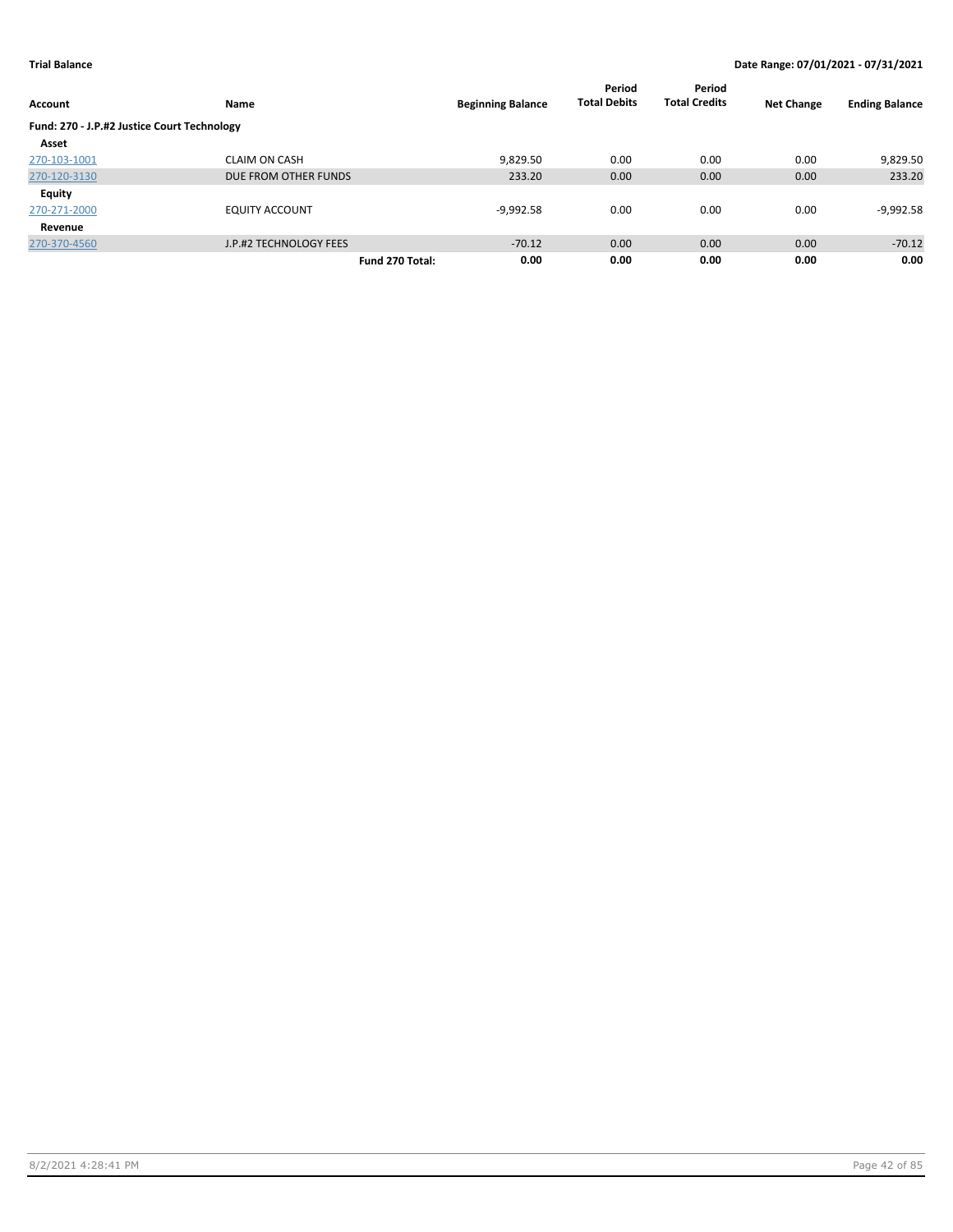| Account                                     | Name                             | <b>Beginning Balance</b> | Period<br><b>Total Debits</b> | Period<br><b>Total Credits</b> | <b>Net Change</b> | <b>Ending Balance</b> |
|---------------------------------------------|----------------------------------|--------------------------|-------------------------------|--------------------------------|-------------------|-----------------------|
| Fund: 280 - J.P.#3 Justice Court Technology |                                  |                          |                               |                                |                   |                       |
| Asset                                       |                                  |                          |                               |                                |                   |                       |
| 280-103-1001                                | <b>CLAIM ON CASH</b>             | 6.217.96                 | 0.00                          | 0.00                           | 0.00              | 6,217.96              |
| 280-120-3130                                | DUE FROM OTHER FUNDS             | 109.75                   | 0.00                          | 0.00                           | 0.00              | 109.75                |
| Liability                                   |                                  |                          |                               |                                |                   |                       |
| 280-200-9100                                | SYSTEM ADDED LIABILITY LINE-ITEM | $-859.99$                | 0.00                          | 0.00                           | 0.00              | $-859.99$             |
| Equity                                      |                                  |                          |                               |                                |                   |                       |
| 280-271-2000                                | <b>EQUITY ACCOUNT</b>            | $-5,151.71$              | 0.00                          | 0.00                           | 0.00              | $-5,151.71$           |
| Revenue                                     |                                  |                          |                               |                                |                   |                       |
| 280-370-4560                                | J.P.#3 TECHNOLOGY FEES           | $-316.01$                | 0.00                          | 0.00                           | 0.00              | $-316.01$             |
|                                             | Fund 280 Total:                  | 0.00                     | 0.00                          | 0.00                           | 0.00              | 0.00                  |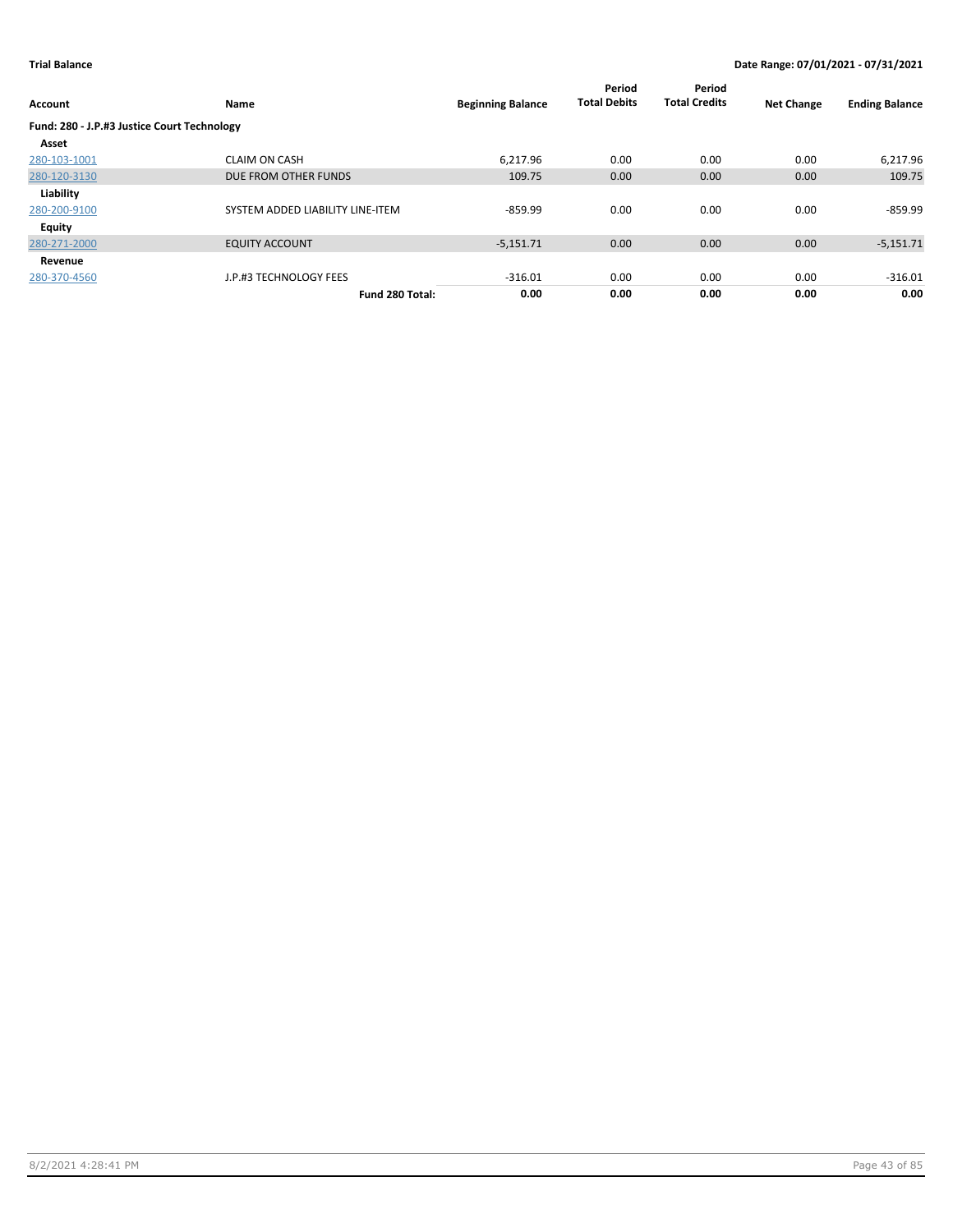| Account                                         | Name                               | <b>Beginning Balance</b> | Period<br><b>Total Debits</b> | Period<br><b>Total Credits</b> | <b>Net Change</b> | <b>Ending Balance</b> |
|-------------------------------------------------|------------------------------------|--------------------------|-------------------------------|--------------------------------|-------------------|-----------------------|
| Fund: 310 - F.C.Detention Center Annual Payment |                                    |                          |                               |                                |                   |                       |
| Asset                                           |                                    |                          |                               |                                |                   |                       |
| 310-103-1001                                    | <b>CLAIM ON CASH</b>               | 4,409.35                 | 10,000.00                     | 954.35                         | 9,045.65          | 13,455.00             |
| Liability                                       |                                    |                          |                               |                                |                   |                       |
| 310-102-1000                                    | A/P CLEARING                       | 0.00                     | 954.35                        | 954.35                         | 0.00              | 0.00                  |
| 310-200-9100                                    | SYSTEM ADDED LIABILITY LINE-ITEM   | 530.00                   | 0.00                          | 0.00                           | 0.00              | 530.00                |
| <b>Equity</b>                                   |                                    |                          |                               |                                |                   |                       |
| 310-271-2000                                    | <b>EQUITY ACCOUNT</b>              | $-12,308.85$             | 0.00                          | 0.00                           | 0.00              | $-12,308.85$          |
| Revenue                                         |                                    |                          |                               |                                |                   |                       |
| 310-319-5510                                    | <b>ANNUAL PAYMENT</b>              | 0.00                     | 0.00                          | 10,000.00                      | $-10,000.00$      | $-10,000.00$          |
| 310-370-1300                                    | <b>REFUNDS &amp; MISCELLANEOUS</b> | $-100.00$                | 0.00                          | 0.00                           | 0.00              | $-100.00$             |
| Expense                                         |                                    |                          |                               |                                |                   |                       |
| 310-560-4270                                    | OUT OF COUNTY TRAVEL/TRAINING      | 7,469.50                 | 954.35                        | 0.00                           | 954.35            | 8,423.85              |
|                                                 | Fund 310 Total:                    | 0.00                     | 11,908.70                     | 11,908.70                      | 0.00              | 0.00                  |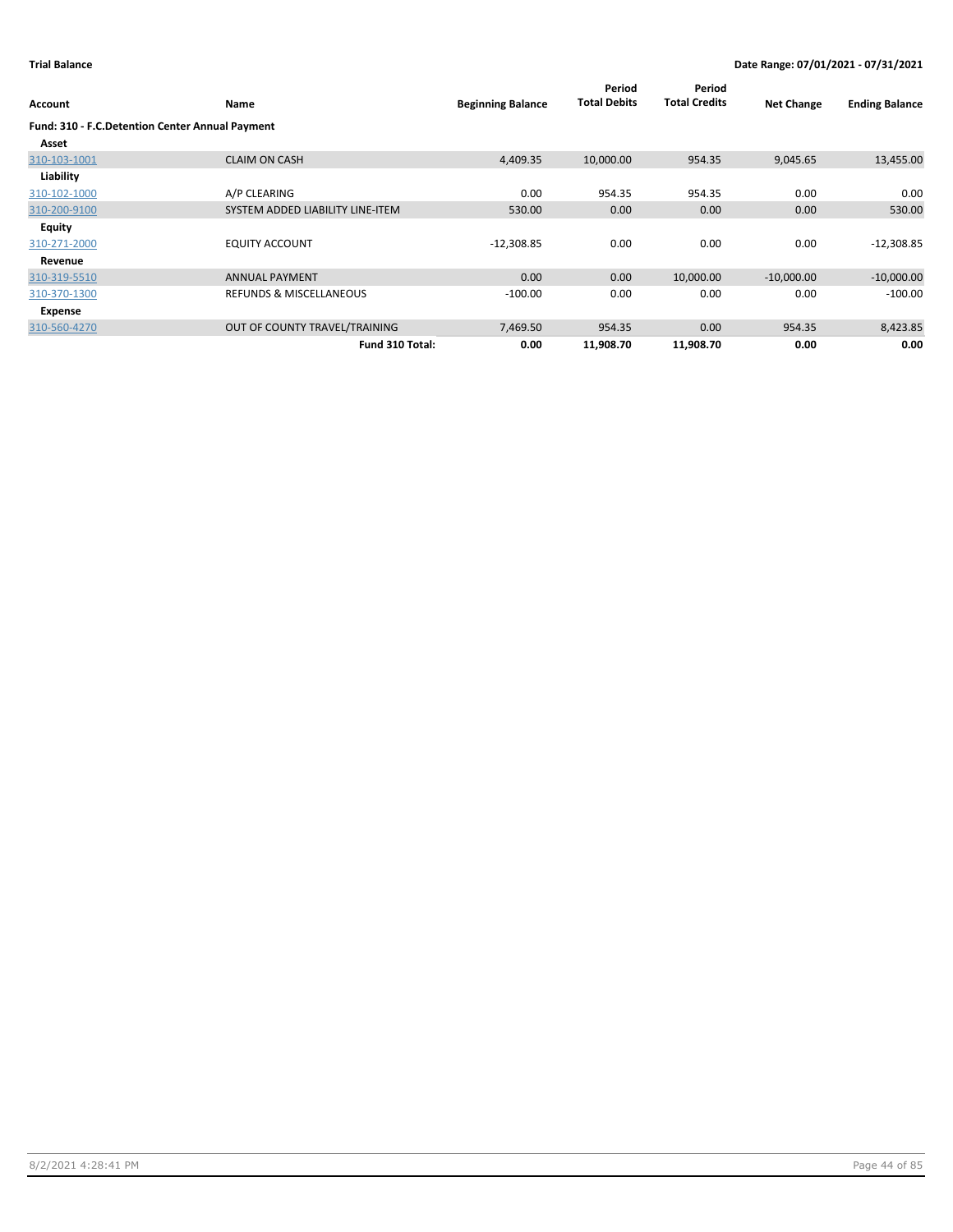| Account                                   | Name                   |                 | <b>Beginning Balance</b> | Period<br><b>Total Debits</b> | Period<br><b>Total Credits</b> | <b>Net Change</b> | <b>Ending Balance</b> |
|-------------------------------------------|------------------------|-----------------|--------------------------|-------------------------------|--------------------------------|-------------------|-----------------------|
| Fund: 330 - Bail Bondsman Application Fee |                        |                 |                          |                               |                                |                   |                       |
| Asset                                     |                        |                 |                          |                               |                                |                   |                       |
| 330-103-1001                              | <b>CLAIM ON CASH</b>   |                 | 9,428.03                 | 0.00                          | 0.00                           | 0.00              | 9,428.03              |
| Equity                                    |                        |                 |                          |                               |                                |                   |                       |
| 330-271-2000                              | <b>EQUITY ACCOUNT</b>  |                 | $-8,428.03$              | 0.00                          | 0.00                           | 0.00              | $-8,428.03$           |
| Revenue                                   |                        |                 |                          |                               |                                |                   |                       |
| 330-340-4800                              | <b>APPLICATION FEE</b> |                 | $-1,000.00$              | 0.00                          | 0.00                           | 0.00              | $-1,000.00$           |
|                                           |                        | Fund 330 Total: | 0.00                     | 0.00                          | 0.00                           | 0.00              | 0.00                  |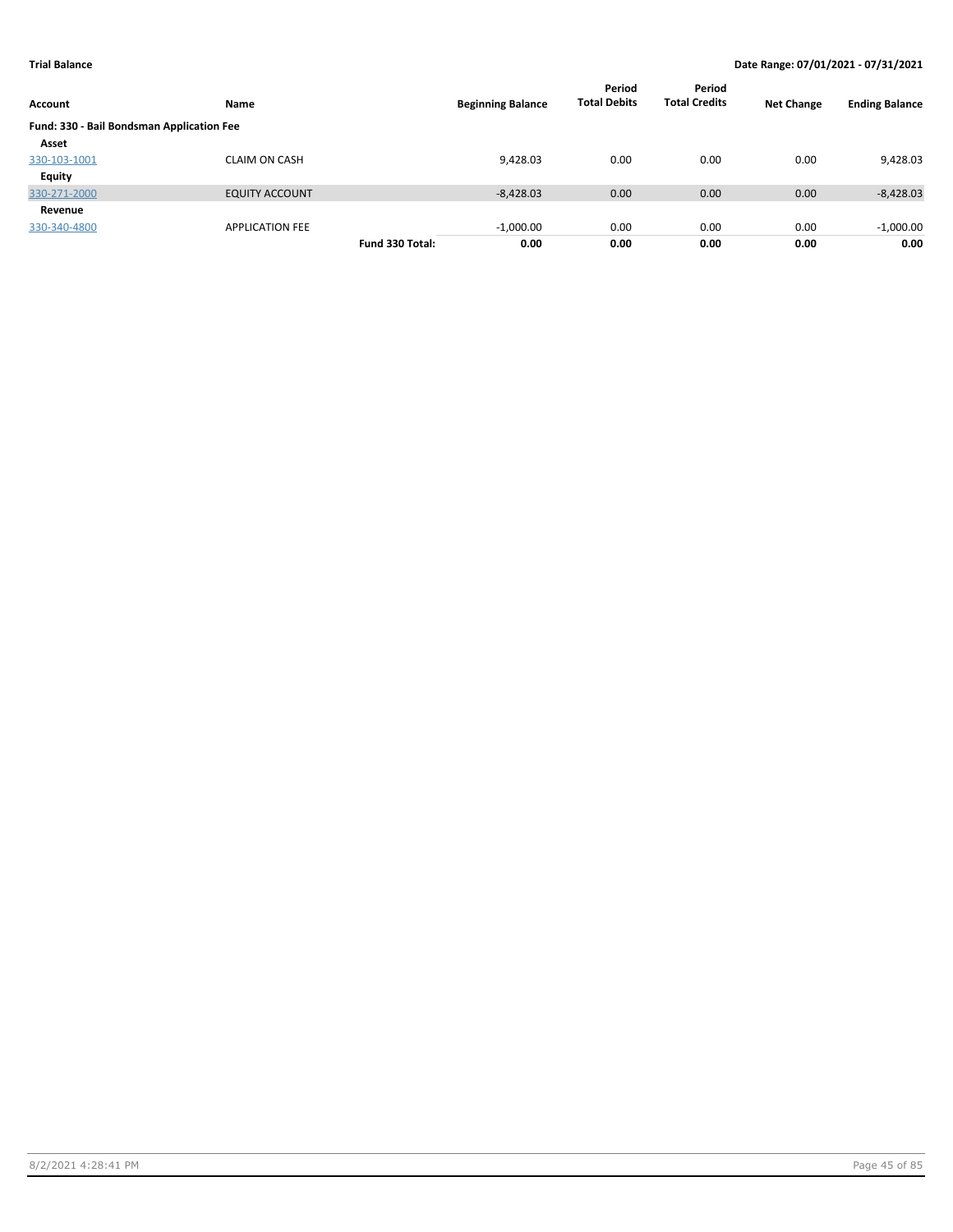| Account                 | Name                             | <b>Beginning Balance</b> | Period<br><b>Total Debits</b> | Period<br><b>Total Credits</b> | <b>Net Change</b> | <b>Ending Balance</b> |
|-------------------------|----------------------------------|--------------------------|-------------------------------|--------------------------------|-------------------|-----------------------|
| Fund: 350 - Law Library |                                  |                          |                               |                                |                   |                       |
| Asset                   |                                  |                          |                               |                                |                   |                       |
| 350-103-1001            | <b>CLAIM ON CASH</b>             | 204,798.23               | 945.00                        | 0.00                           | 945.00            | 205,743.23            |
| 350-120-3130            | DUE FROM OTHER FUNDS             | 1,803.63                 | 0.00                          | 0.00                           | 0.00              | 1,803.63              |
| Liability               |                                  |                          |                               |                                |                   |                       |
| 350-200-9100            | SYSTEM ADDED LIABILITY LINE-ITEM | $-300.00$                | 0.00                          | 0.00                           | 0.00              | $-300.00$             |
| Equity                  |                                  |                          |                               |                                |                   |                       |
| 350-271-2000            | <b>EQUITY ACCOUNT</b>            | $-196,152.06$            | 0.00                          | 0.00                           | 0.00              | $-196,152.06$         |
| Revenue                 |                                  |                          |                               |                                |                   |                       |
| 350-340-4030            | <b>COUNTY CLERK FEES</b>         | $-1,155.00$              | 0.00                          | 0.00                           | 0.00              | $-1,155.00$           |
| 350-340-4500            | <b>DISTRICT CLERK FEES</b>       | $-8,994.80$              | 0.00                          | 945.00                         | $-945.00$         | $-9,939.80$           |
|                         | Fund 350 Total:                  | 0.00                     | 945.00                        | 945.00                         | 0.00              | 0.00                  |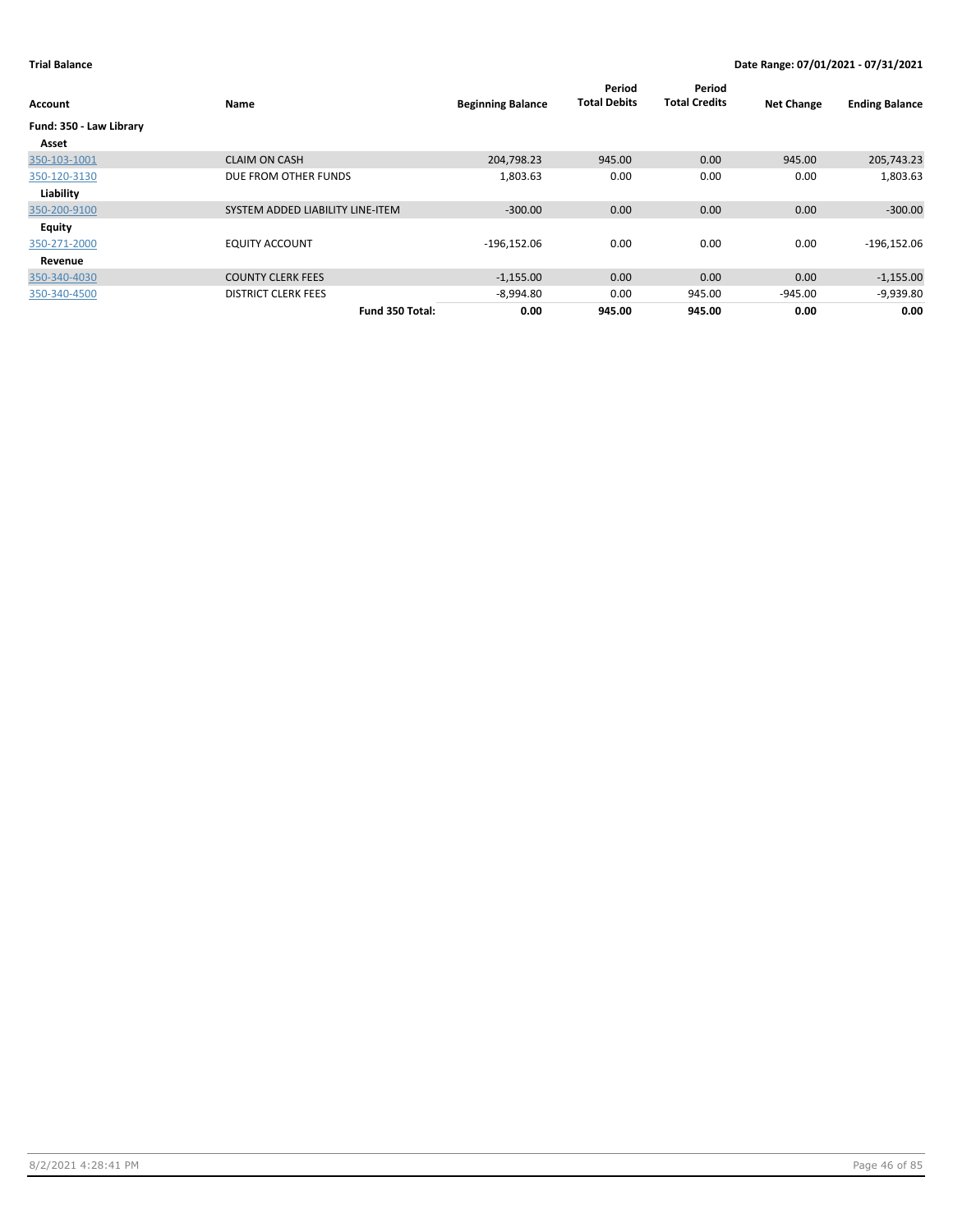| Account               | Name                               | <b>Beginning Balance</b> | Period<br><b>Total Debits</b> | Period<br><b>Total Credits</b> | <b>Net Change</b> | <b>Ending Balance</b> |
|-----------------------|------------------------------------|--------------------------|-------------------------------|--------------------------------|-------------------|-----------------------|
| Fund: 360 - D. A. Fee |                                    |                          |                               |                                |                   |                       |
| Asset                 |                                    |                          |                               |                                |                   |                       |
| 360-100-1001          | PR Claim on Cash                   | $-0.63$                  | 1,245.75                      | 1,245.75                       | 0.00              | $-0.63$               |
| 360-103-1360          | D.A. FEE CASH ACCOUNT              | 11,044.73                | 253.56                        | 160.00                         | 93.56             | 11,138.29             |
| 360-103-2360          | D.A. FEE SEIZURE FUND              | 28,020.02                | 1,667.00                      | 1,245.75                       | 421.25            | 28,441.27             |
| Liability             |                                    |                          |                               |                                |                   |                       |
| 360-102-1001          | PR AP Clearing                     | 0.00                     | 593.92                        | 593.92                         | 0.00              | 0.00                  |
| 360-200-1500          | <b>ACCURED SALARY PAYABLE</b>      | $-689.96$                | 0.00                          | 0.00                           | 0.00              | $-689.96$             |
| 360-200-1550          | <b>ACCURED FRINGE BENEFITS</b>     | $-232.17$                | 0.00                          | 0.00                           | 0.00              | $-232.17$             |
| 360-200-9000          | <b>Payroll Liability Account</b>   | $-88.62$                 | 593.92                        | 593.92                         | 0.00              | $-88.62$              |
| <b>Equity</b>         |                                    |                          |                               |                                |                   |                       |
| 360-271-2000          | <b>EQUITY ACCOUNT</b>              | $-26,298.61$             | 0.00                          | 0.00                           | 0.00              | $-26,298.61$          |
| Revenue               |                                    |                          |                               |                                |                   |                       |
| 360-340-4750          | <b>DISTRICT ATTORNEY FEES</b>      | $-381.28$                | 0.00                          | 100.00                         | $-100.00$         | $-481.28$             |
| 360-352-2000          | <b>CONTRABAND FORFEITURE</b>       | $-25,491.51$             | 0.00                          | 1,667.00                       | $-1,667.00$       | $-27,158.51$          |
| 360-360-1000          | INTEREST EARNINGS-D.A. FEE         | $-2.51$                  | 0.00                          | 0.00                           | 0.00              | $-2.51$               |
| 360-360-2360          | <b>INTEREST EARNINGS-SEIZURE</b>   | $-0.31$                  | 0.00                          | 0.00                           | 0.00              | $-0.31$               |
| 360-370-1300          | <b>REFUNDS &amp; MISCELLANEOUS</b> | $-798.36$                | 0.00                          | 153.56                         | $-153.56$         | $-951.92$             |
| <b>Expense</b>        |                                    |                          |                               |                                |                   |                       |
| 360-475-4900          | <b>MISCELLANEOUS</b>               | 1,799.20                 | 160.00                        | 0.00                           | 160.00            | 1,959.20              |
| 360-477-1012          | <b>SALARY SUPPLEMENT</b>           | 9,483.20                 | 948.32                        | 0.00                           | 948.32            | 10,431.52             |
| 360-477-2010          | SOCIAL SECURITY TAXES              | 548.29                   | 54.37                         | 0.00                           | 54.37             | 602.66                |
| 360-477-2020          | <b>GROUP HEALTH INSURANCE</b>      | 1,333.64                 | 133.16                        | 15.30                          | 117.86            | 1,451.50              |
| 360-477-2030          | <b>RETIREMENT</b>                  | 1,119.76                 | 112.48                        | 0.00                           | 112.48            | 1,232.24              |
| 360-477-2040          | <b>WORKERS COMPENSATION</b>        | 6.82                     | 0.00                          | 0.00                           | 0.00              | 6.82                  |
| 360-477-2050          | <b>MEDICARE TAX</b>                | 128.30                   | 12.72                         | 0.00                           | 12.72             | 141.02                |
| 360-477-4900          | <b>MISCELLANEOUS</b>               | 500.00                   | 0.00                          | 0.00                           | 0.00              | 500.00                |
|                       | Fund 360 Total:                    | 0.00                     | 5,775.20                      | 5,775.20                       | 0.00              | 0.00                  |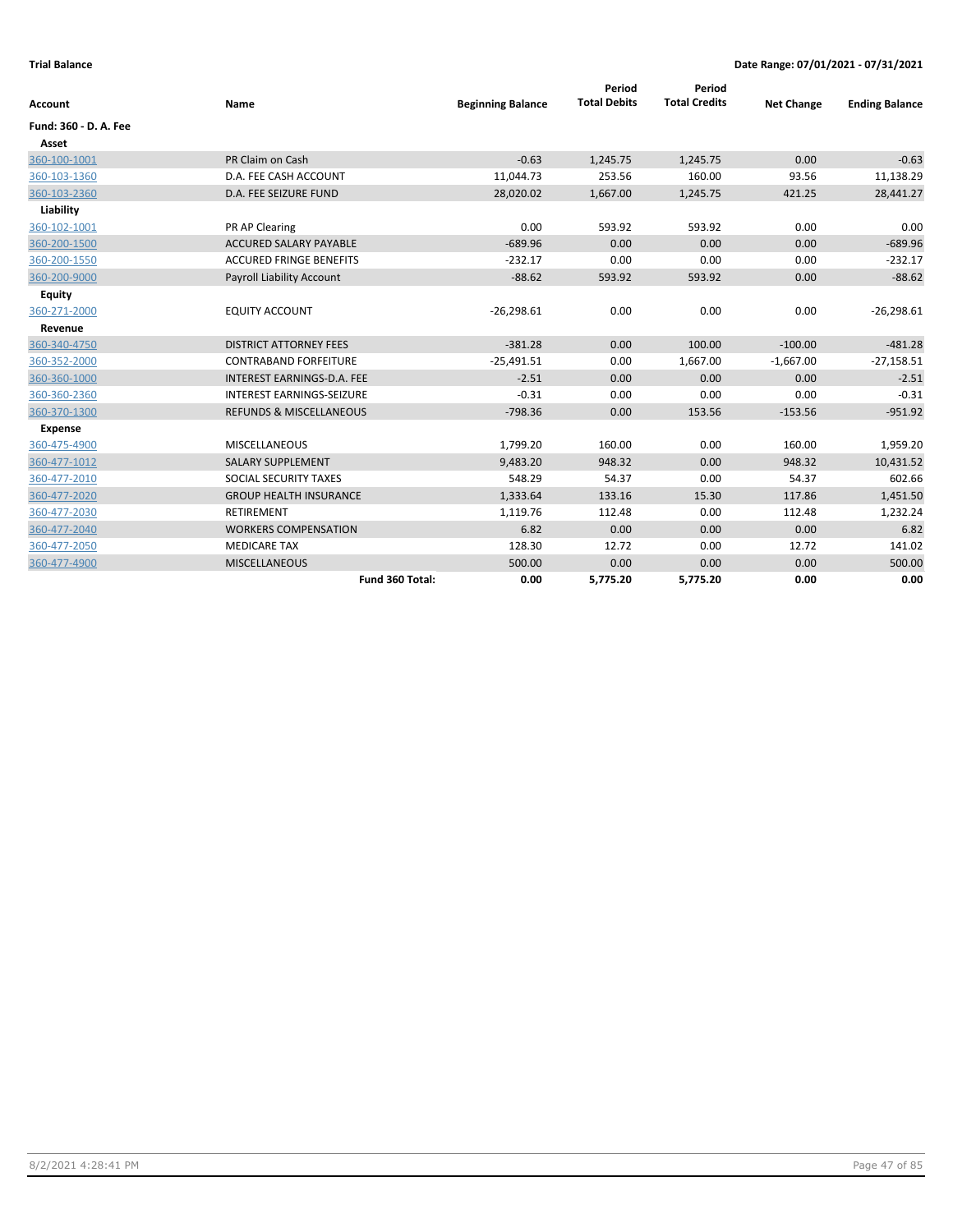| Account                               | Name                           | <b>Beginning Balance</b> | Period<br><b>Total Debits</b> | Period<br><b>Total Credits</b> | <b>Net Change</b> | <b>Ending Balance</b> |
|---------------------------------------|--------------------------------|--------------------------|-------------------------------|--------------------------------|-------------------|-----------------------|
| <b>Fund: 361 - Contraband Seizure</b> |                                |                          |                               |                                |                   |                       |
| Asset                                 |                                |                          |                               |                                |                   |                       |
| 361-103-1370                          | <b>CASH-CONTRABAND SEIZURE</b> | 19,154.22                | 0.00                          | 1,913.00                       | $-1,913.00$       | 17,241.22             |
| Liability                             |                                |                          |                               |                                |                   |                       |
| 361-207-0990                          | <b>HELD IN TRUST</b>           | $-16,701.14$             | 1,913.00                      | 0.00                           | 1,913.00          | $-14,788.14$          |
| Equity                                |                                |                          |                               |                                |                   |                       |
| 361-271-2000                          | <b>EQUITY ACCOUNT</b>          | $-2,451.48$              | 0.00                          | 0.00                           | 0.00              | $-2,451.48$           |
| Revenue                               |                                |                          |                               |                                |                   |                       |
| 361-360-1000                          | <b>INTEREST EARNINGS</b>       | $-1.60$                  | 0.00                          | 0.00                           | 0.00              | $-1.60$               |
|                                       | Fund 361 Total:                | 0.00                     | 1.913.00                      | 1.913.00                       | 0.00              | 0.00                  |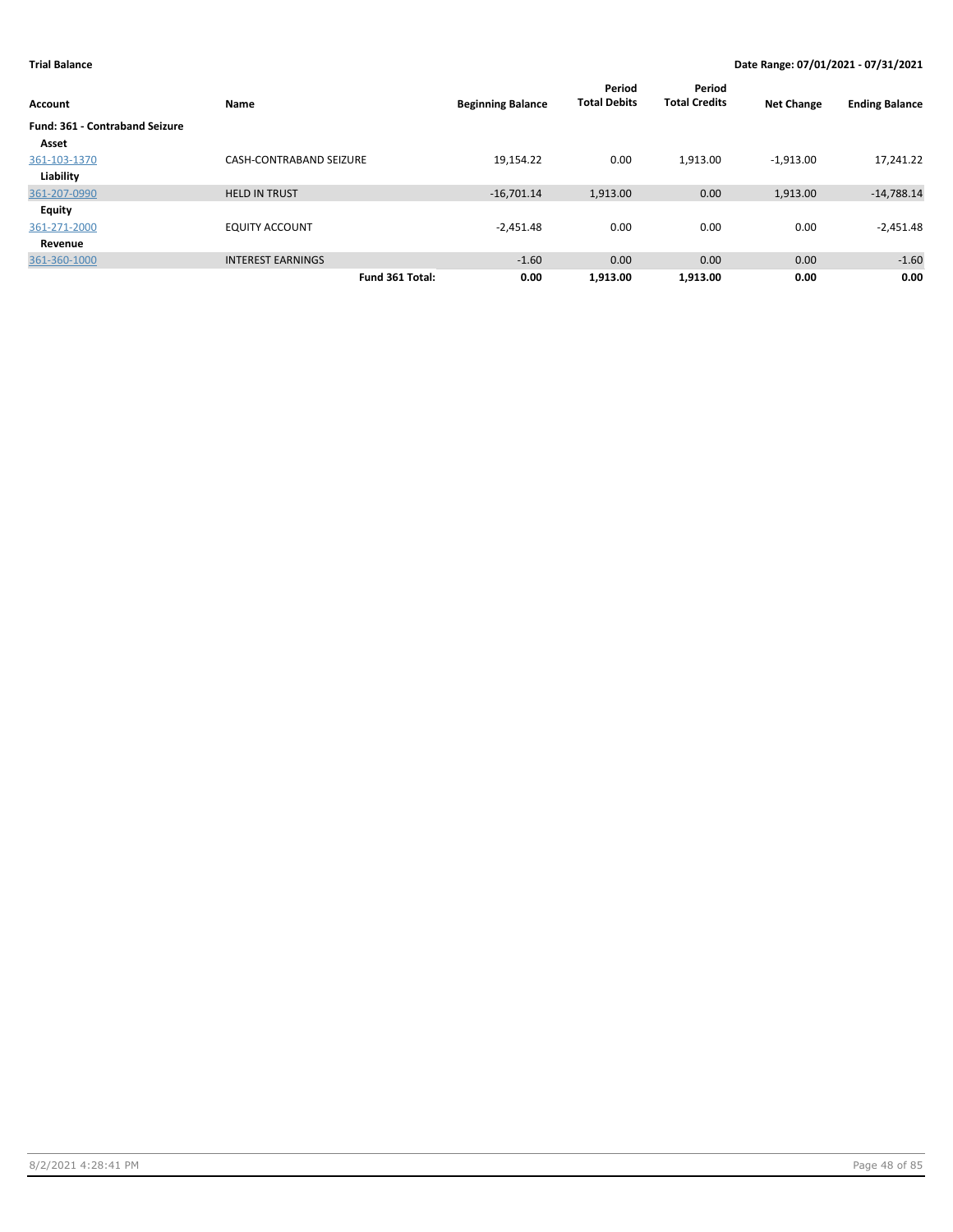| Account                        | Name                            | <b>Beginning Balance</b> | Period<br><b>Total Debits</b> | Period<br><b>Total Credits</b> | <b>Net Change</b> | <b>Ending Balance</b> |
|--------------------------------|---------------------------------|--------------------------|-------------------------------|--------------------------------|-------------------|-----------------------|
| Fund: 362 - Investigator/LEOSE |                                 |                          |                               |                                |                   |                       |
| Asset                          |                                 |                          |                               |                                |                   |                       |
| 362-103-1001                   | <b>CLAIM ON CASH</b>            | 977.88                   | 0.00                          | 0.00                           | 0.00              | 977.88                |
| Equity                         |                                 |                          |                               |                                |                   |                       |
| 362-271-2000                   | <b>EQUITY ACCOUNT</b>           | $-685.36$                | 0.00                          | 0.00                           | 0.00              | $-685.36$             |
| Revenue                        |                                 |                          |                               |                                |                   |                       |
| 362-330-4750                   | <b>INVESTIGATOR/LEOSE GRANT</b> | $-642.52$                | 0.00                          | 0.00                           | 0.00              | $-642.52$             |
| Expense                        |                                 |                          |                               |                                |                   |                       |
| 362-475-4270                   | OUT OF COUNTY TRAVEL/TRAINING   | 350.00                   | 0.00                          | 0.00                           | 0.00              | 350.00                |
|                                | Fund 362 Total:                 | 0.00                     | 0.00                          | 0.00                           | 0.00              | 0.00                  |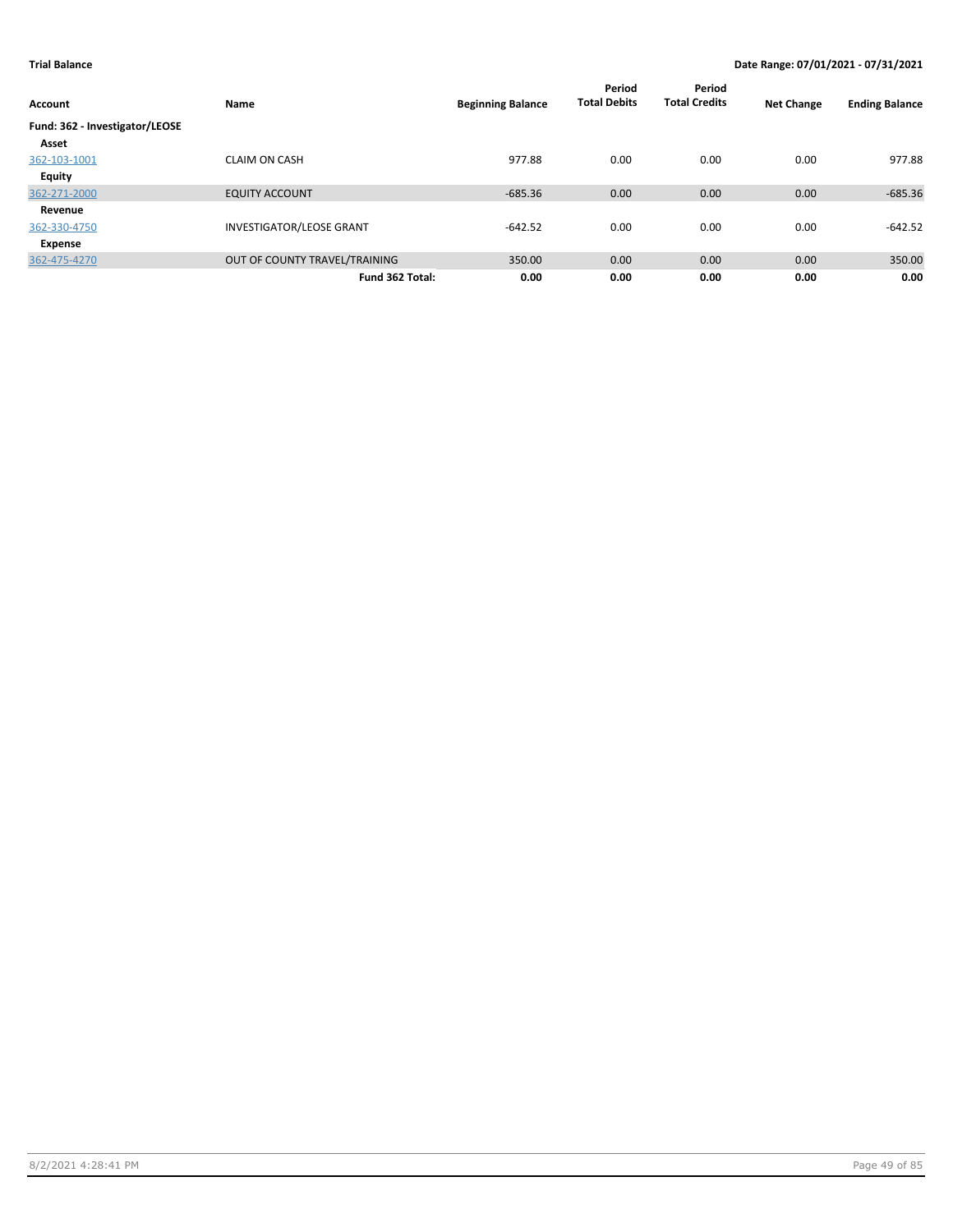|                           |                              |                          | Period<br><b>Total Debits</b> | Period<br><b>Total Credits</b> |                   |                       |
|---------------------------|------------------------------|--------------------------|-------------------------------|--------------------------------|-------------------|-----------------------|
| <b>Account</b>            | Name                         | <b>Beginning Balance</b> |                               |                                | <b>Net Change</b> | <b>Ending Balance</b> |
| Fund: 380 - IHC Co-Op Gin |                              |                          |                               |                                |                   |                       |
| Asset                     |                              |                          |                               |                                |                   |                       |
| 380-103-1001              | <b>CLAIM ON CASH</b>         | 521.67                   | 0.00                          | 0.00                           | 0.00              | 521.67                |
| 380-103-1750              | <b>IHC CO-OP GIN TEXPOOL</b> | 19,223.34                | 0.00                          | 0.00                           | 0.00              | 19,223.34             |
| <b>Equity</b>             |                              |                          |                               |                                |                   |                       |
| 380-271-2000              | <b>EQUITY ACCOUNT</b>        | $-19,736.23$             | 0.00                          | 0.00                           | 0.00              | $-19,736.23$          |
| Revenue                   |                              |                          |                               |                                |                   |                       |
| 380-360-1000              | <b>INTEREST EARNINGS</b>     |                          | $-8.78$<br>0.00               | 0.00                           | 0.00              | $-8.78$               |
|                           |                              | Fund 380 Total:          | 0.00<br>0.00                  | 0.00                           | 0.00              | 0.00                  |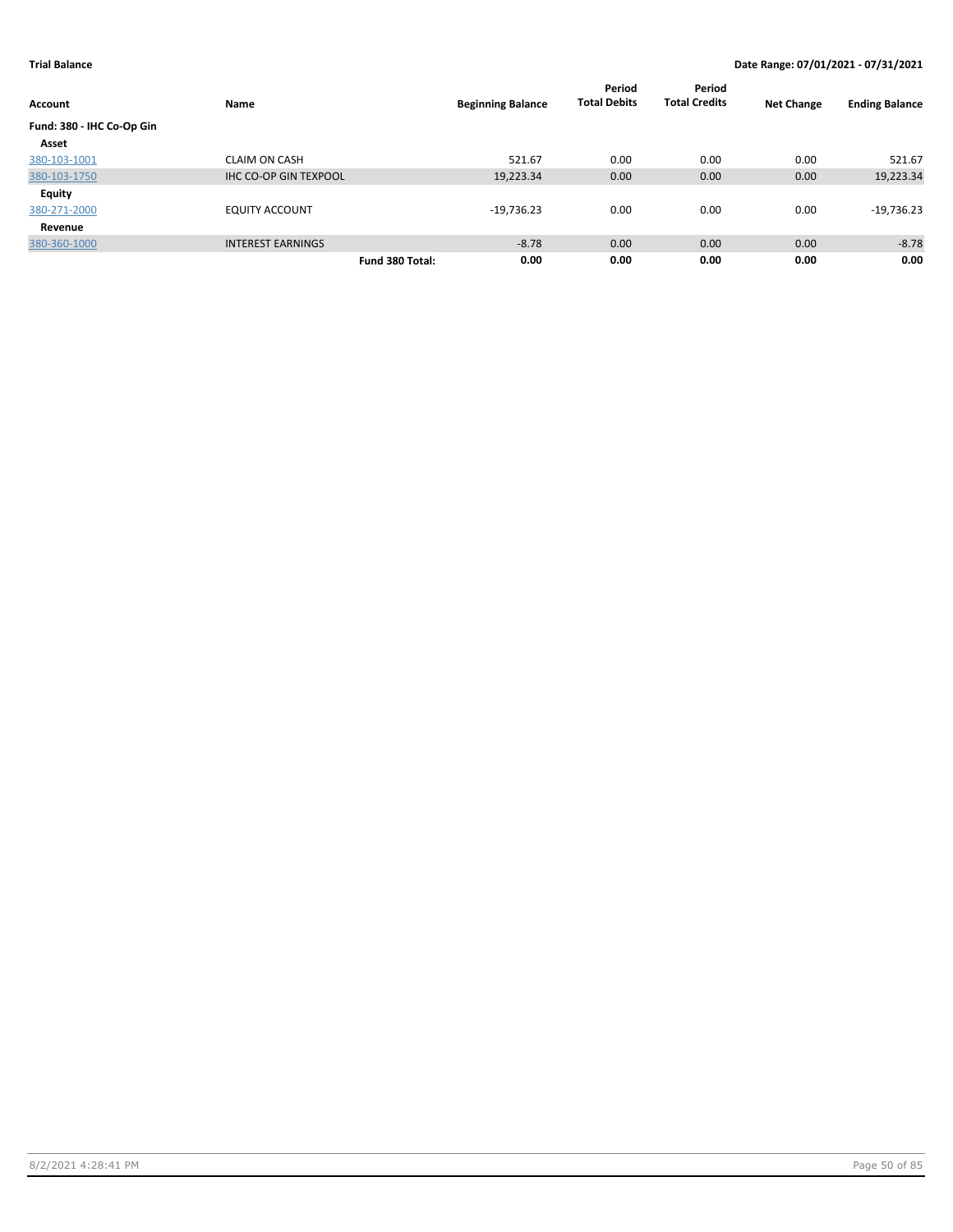| Account                            | Name                            | <b>Beginning Balance</b> | Period<br><b>Total Debits</b> | Period<br><b>Total Credits</b> | <b>Net Change</b> | <b>Ending Balance</b> |
|------------------------------------|---------------------------------|--------------------------|-------------------------------|--------------------------------|-------------------|-----------------------|
| Fund: 381 - IHC Bonnie Ruth Cooper |                                 |                          |                               |                                |                   |                       |
| Asset                              |                                 |                          |                               |                                |                   |                       |
| 381-103-1001                       | <b>CLAIM ON CASH</b>            | $-5,149.79$              | 5,149.79                      | 257.41                         | 4,892.38          | $-257.41$             |
| 381-103-1750                       | <b>B.R. COOPER-TEXPOOL</b>      | 6,408.09                 | 0.00                          | 5,149.79                       | $-5,149.79$       | 1,258.30              |
| <b>Equity</b>                      |                                 |                          |                               |                                |                   |                       |
| 381-271-2000                       | <b>EQUITY ACCOUNT</b>           | $-7,032.06$              | 0.00                          | 0.00                           | 0.00              | $-7,032.06$           |
| Revenue                            |                                 |                          |                               |                                |                   |                       |
| 381-360-1000                       | <b>INTEREST EARNINGS</b>        | $-2.46$                  | 0.00                          | 0.00                           | 0.00              | $-2.46$               |
| 381-370-1500                       | <b>BONNIE RUTH COOPER TRUST</b> | $-1,186.56$              | 0.00                          | 0.00                           | 0.00              | $-1,186.56$           |
| Expense                            |                                 |                          |                               |                                |                   |                       |
| 381-645-4110                       | PHYSICIAN, NON-EMERGENCY        | 1,000.04                 | 257.41                        | 0.00                           | 257.41            | 1,257.45              |
| 381-645-4130                       | HOSPITAL-INPATIENT              | 3,210.75                 | 0.00                          | 0.00                           | 0.00              | 3,210.75              |
| 381-645-4140                       | HOSPITAL-OUTPATIENT             | 2,684.10                 | 0.00                          | 0.00                           | 0.00              | 2,684.10              |
| 381-645-4150                       | LABORATORY/X-RAY                | 67.89                    | 0.00                          | 0.00                           | 0.00              | 67.89                 |
|                                    | Fund 381 Total:                 | 0.00                     | 5,407.20                      | 5,407.20                       | 0.00              | 0.00                  |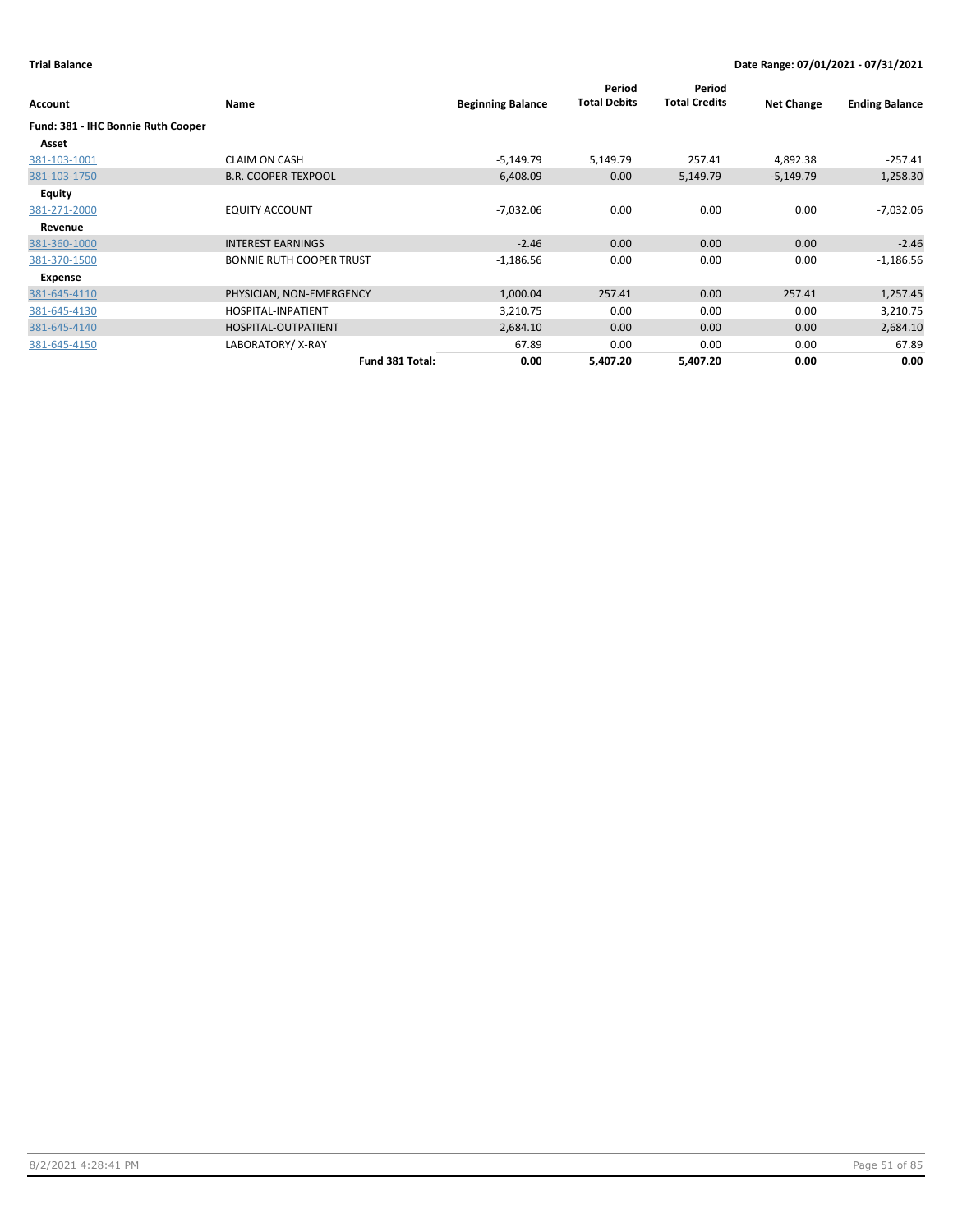| Account                 | Name                  |                 | <b>Beginning Balance</b> | Period<br><b>Total Debits</b> | Period<br><b>Total Credits</b> | <b>Net Change</b> | <b>Ending Balance</b> |
|-------------------------|-----------------------|-----------------|--------------------------|-------------------------------|--------------------------------|-------------------|-----------------------|
| <b>Fund: 410 - CERT</b> |                       |                 |                          |                               |                                |                   |                       |
| Asset                   |                       |                 |                          |                               |                                |                   |                       |
| 410-103-1001            | <b>CLAIM ON CASH</b>  |                 | 159.29                   | 0.00                          | 0.00                           | 0.00              | 159.29                |
| Equity                  |                       |                 |                          |                               |                                |                   |                       |
| 410-271-2000            | <b>EQUITY ACCOUNT</b> |                 | $-159.29$                | 0.00                          | 0.00                           | 0.00              | $-159.29$             |
|                         |                       | Fund 410 Total: | 0.00                     | 0.00                          | 0.00                           | 0.00              | 0.00                  |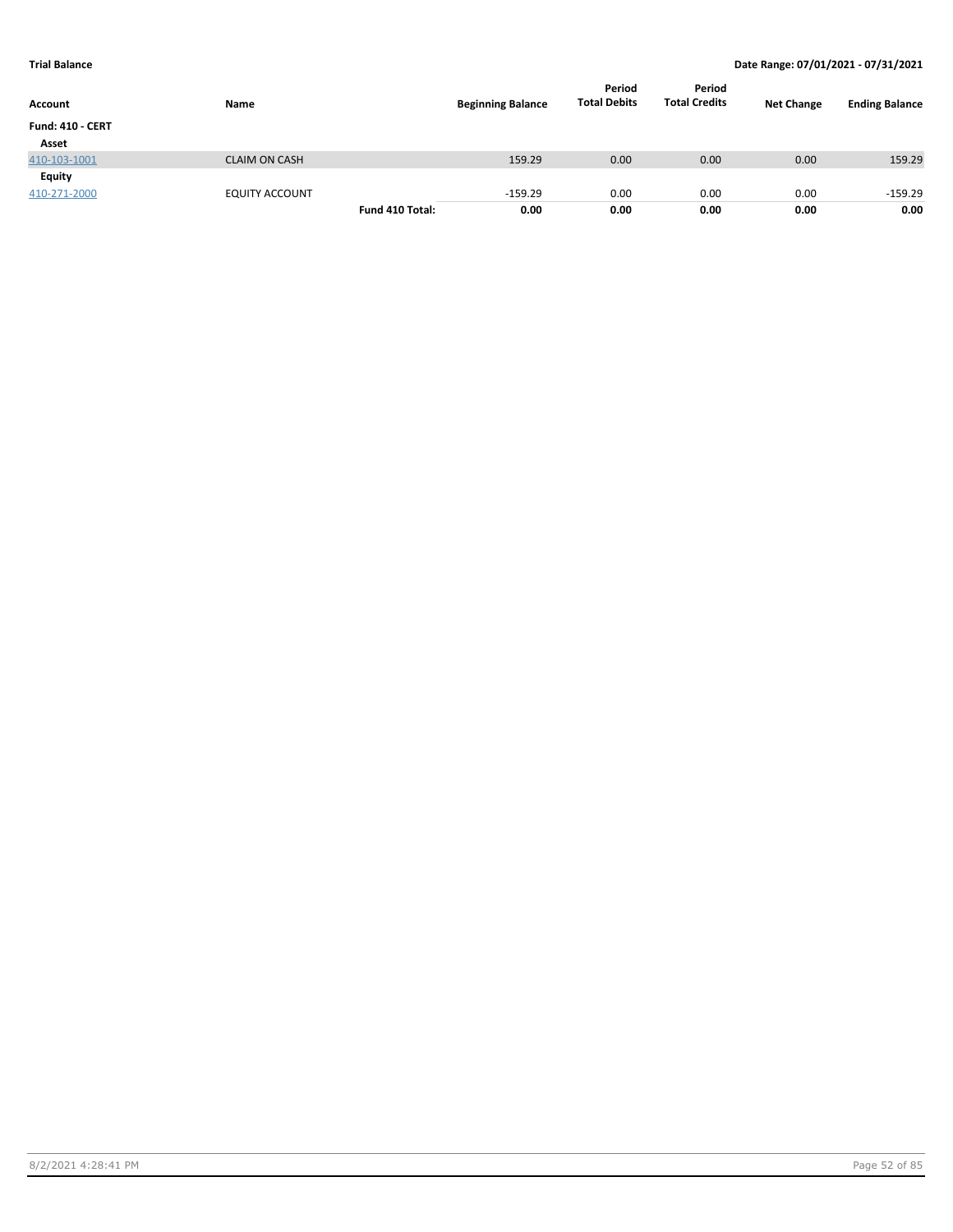| Account                                   | Name                             | <b>Beginning Balance</b> | Period<br><b>Total Debits</b> | Period<br><b>Total Credits</b> | <b>Net Change</b> | <b>Ending Balance</b> |
|-------------------------------------------|----------------------------------|--------------------------|-------------------------------|--------------------------------|-------------------|-----------------------|
| Fund: 412 - Safe Room Reimbursement Prog. |                                  |                          |                               |                                |                   |                       |
| Asset                                     |                                  |                          |                               |                                |                   |                       |
| 412-103-1001                              | <b>CLAIM ON CASH</b>             | 793.62                   | 0.00                          | 0.00                           | 0.00              | 793.62                |
| Liability                                 |                                  |                          |                               |                                |                   |                       |
| 412-200-9100                              | SYSTEM ADDED LIABILITY LINE-ITEM | 774.92                   | 0.00                          | 0.00                           | 0.00              | 774.92                |
| Equity                                    |                                  |                          |                               |                                |                   |                       |
| 412-271-2000                              | <b>EQUITY ACCOUNT</b>            | $-9,856.62$              | 0.00                          | 0.00                           | 0.00              | $-9,856.62$           |
| Expense                                   |                                  |                          |                               |                                |                   |                       |
| 412-408-4540                              | <b>R&amp;M AUTO</b>              | 7,833.60                 | 0.00                          | 0.00                           | 0.00              | 7,833.60              |
| 412-418-3100                              | <b>SUPPLIES</b>                  | 454.48                   | 0.00                          | 0.00                           | 0.00              | 454.48                |
|                                           | Fund 412 Total:                  | 0.00                     | 0.00                          | 0.00                           | 0.00              | 0.00                  |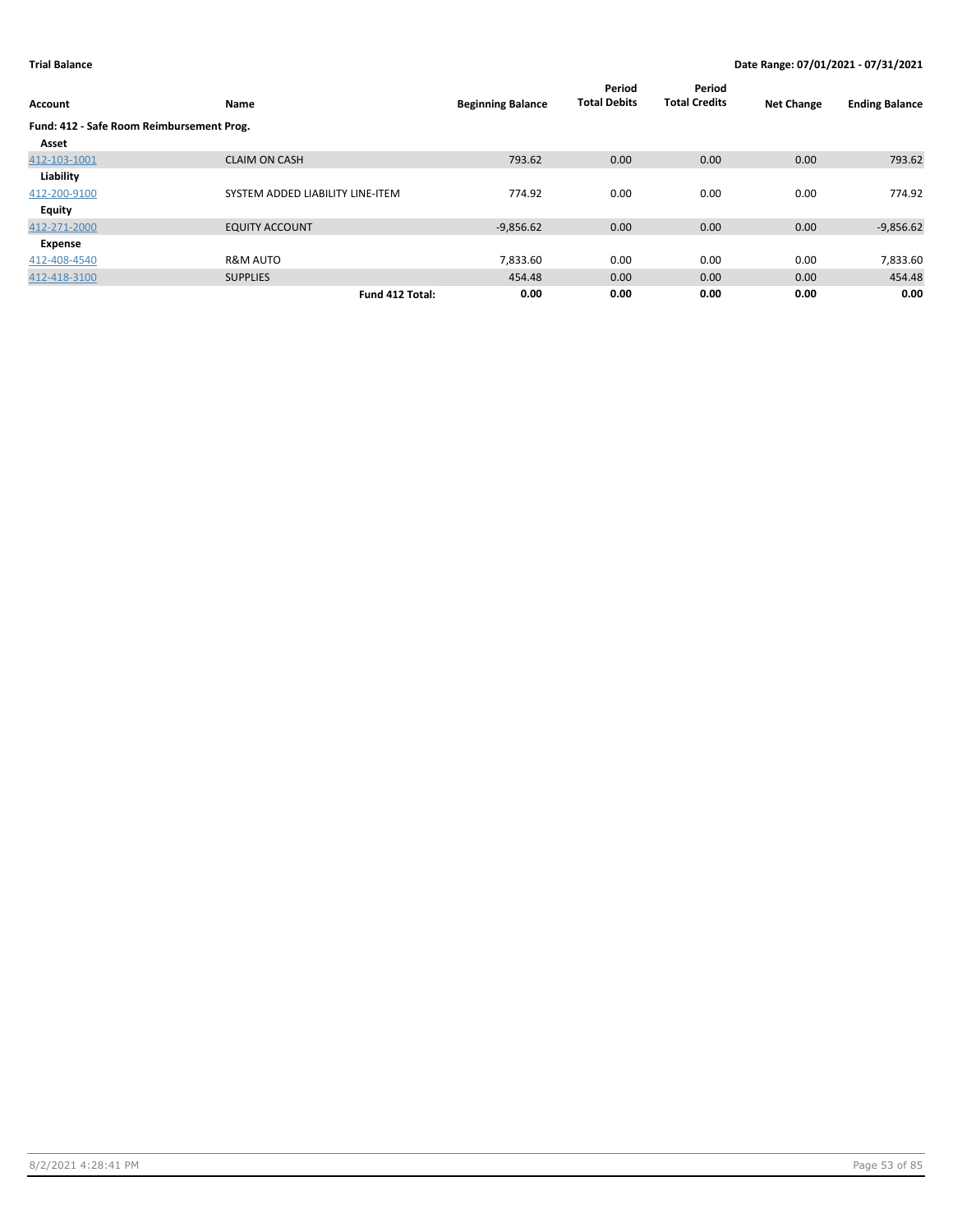| <b>Account</b>                           | Name                           | <b>Beginning Balance</b> | Period<br><b>Total Debits</b> | Period<br><b>Total Credits</b> | <b>Net Change</b> | <b>Ending Balance</b> |
|------------------------------------------|--------------------------------|--------------------------|-------------------------------|--------------------------------|-------------------|-----------------------|
| Fund: 413 - CARES ACT-CORONAVIRUS RELIEF |                                |                          |                               |                                |                   |                       |
| Asset                                    |                                |                          |                               |                                |                   |                       |
| 413-103-1001                             | <b>CLAIM ON CASH</b>           | 744,536.72               | 0.00                          | 85.33                          | $-85.33$          | 744,451.39            |
| Liability                                |                                |                          |                               |                                |                   |                       |
| 413-102-1000                             | A/P CLEARING                   | 0.00                     | 85.33                         | 85.33                          | 0.00              | 0.00                  |
| 413-200-9000                             | Payroll Liability Account      | $-75.16$                 | 0.00                          | 0.00                           | 0.00              | $-75.16$              |
| Equity                                   |                                |                          |                               |                                |                   |                       |
| 413-271-2000                             | <b>EQUITY ACCOUNT</b>          | $-177,488.98$            | 0.00                          | 0.00                           | 0.00              | $-177,488.98$         |
| Revenue                                  |                                |                          |                               |                                |                   |                       |
| 413-330-4770                             | <b>CORONAVIRUS RELIEF FUND</b> | $-751,476.00$            | 0.00                          | 0.00                           | 0.00              | $-751,476.00$         |
| Expense                                  |                                |                          |                               |                                |                   |                       |
| 413-413-2251                             | <b>JANITOR TRAVEL</b>          | 52.73                    | 0.00                          | 0.00                           | 0.00              | 52.73                 |
| 413-413-3100                             | <b>OFFICE SUPPLIES</b>         | 497.60                   | 0.00                          | 0.00                           | 0.00              | 497.60                |
| 413-413-3110                             | <b>POSTAGE</b>                 | 569.50                   | 0.00                          | 0.00                           | 0.00              | 569.50                |
| 413-413-3970                             | SANITIZING SUPPLIES            | 20,023.45                | 20.34                         | 0.00                           | 20.34             | 20,043.79             |
| 413-413-3980                             | PERSONAL PROTECTIVE EQUIPMENT  | 7,675.67                 | 0.00                          | 0.00                           | 0.00              | 7,675.67              |
| 413-413-3981                             | <b>PUBLIC HEALTH EXPENSES</b>  | 10,024.95                | 0.00                          | 0.00                           | 0.00              | 10,024.95             |
| 413-413-3990                             | <b>OFFICE PROTECTION</b>       | 23,441.86                | 0.00                          | 0.00                           | 0.00              | 23,441.86             |
| 413-413-4420                             | OTHER PROFESSIONAL SERVICES    | 2,604.14                 | 0.00                          | 0.00                           | 0.00              | 2,604.14              |
| 413-413-5720                             | <b>OFFICE EQUIPMENT</b>        | 24,097.89                | 0.00                          | 0.00                           | 0.00              | 24,097.89             |
| 413-413-5740                             | <b>TECHNOLOGY</b>              | 494.24                   | 64.99                         | 0.00                           | 64.99             | 559.23                |
| 413-417-1070                             | <b>SALARY PART-TIME TEMP</b>   | 18,726.00                | 0.00                          | 0.00                           | 0.00              | 18,726.00             |
| 413-417-2010                             | SOCIAL SECURITY TAXES          | 1,161.06                 | 0.00                          | 0.00                           | 0.00              | 1,161.06              |
| 413-417-2050                             | <b>MEDICARE TAX</b>            | 271.57                   | 0.00                          | 0.00                           | 0.00              | 271.57                |
| 413-419-1502                             | <b>COMP PAY OUT</b>            | 62,641.43                | 0.00                          | 0.00                           | 0.00              | 62,641.43             |
| 413-419-2010                             | SOCIAL SECURITY TAXES          | 3,883.78                 | 0.00                          | 0.00                           | 0.00              | 3,883.78              |
| 413-419-2030                             | RETIREMENT                     | 7,429.26                 | 0.00                          | 0.00                           | 0.00              | 7,429.26              |
| 413-419-2050                             | <b>MEDICARE TAX</b>            | 908.29                   | 0.00                          | 0.00                           | 0.00              | 908.29                |
|                                          | Fund 413 Total:                | 0.00                     | 170.66                        | 170.66                         | 0.00              | 0.00                  |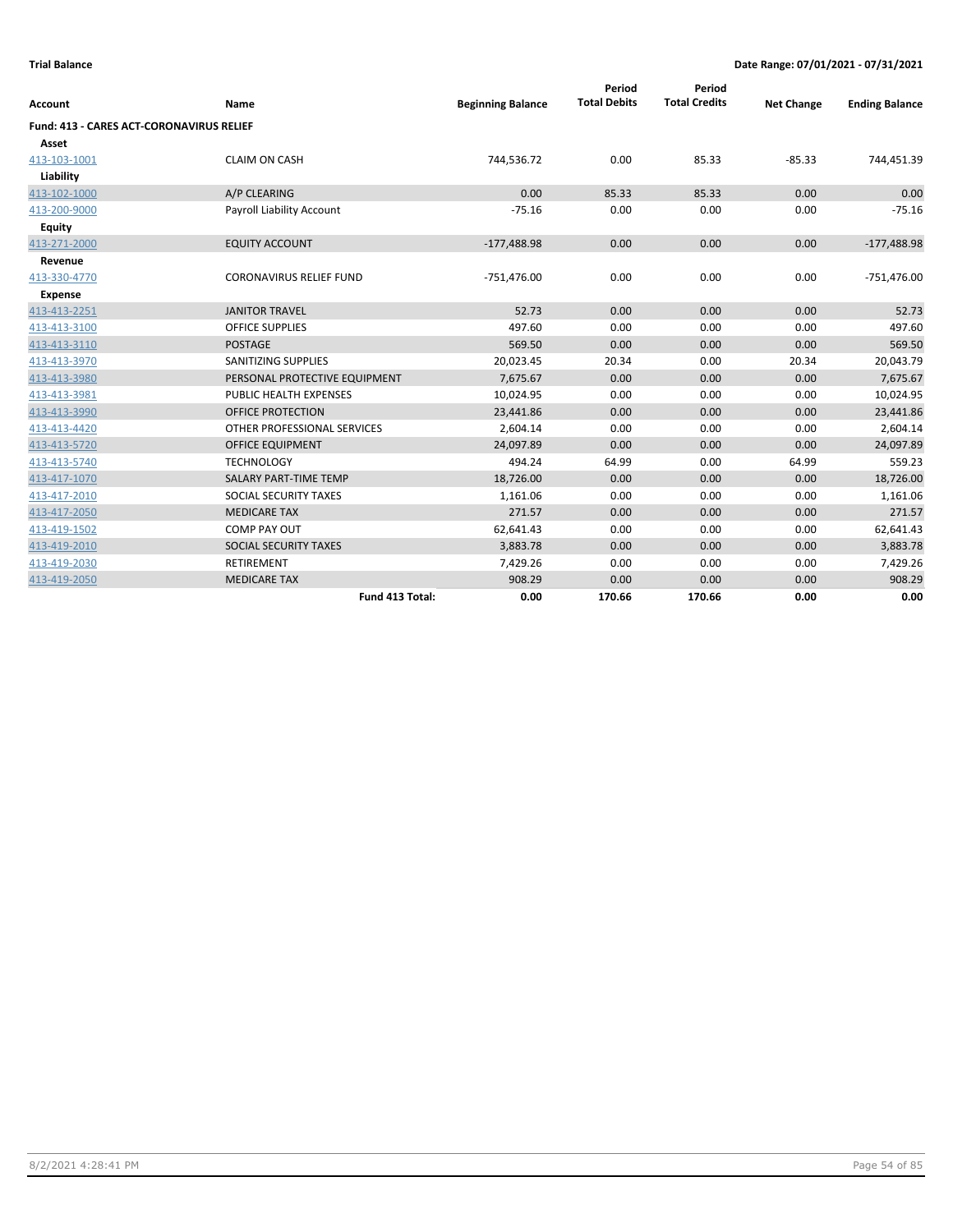| Account                        | <b>Name</b>                   | <b>Beginning Balance</b> | Period<br><b>Total Debits</b> | Period<br><b>Total Credits</b> | <b>Net Change</b> | <b>Ending Balance</b> |
|--------------------------------|-------------------------------|--------------------------|-------------------------------|--------------------------------|-------------------|-----------------------|
| Fund: 414 - OOG COVID #4145401 |                               |                          |                               |                                |                   |                       |
| Asset                          |                               |                          |                               |                                |                   |                       |
| 414-103-1001                   | <b>CLAIM ON CASH</b>          | $-13,390.08$             | 18,871.69                     | 0.00                           | 18,871.69         | 5,481.61              |
| Revenue                        |                               |                          |                               |                                |                   |                       |
| 414-330-4772                   | <b>OOG CORONAVIRUS GRANT</b>  | $-33,139.40$             | 0.00                          | 18,871.69                      | $-18,871.69$      | $-52,011.09$          |
| Expense                        |                               |                          |                               |                                |                   |                       |
| 414-416-3970                   | SANITIZING SUPPLIES           | 689.03                   | 0.00                          | 0.00                           | 0.00              | 689.03                |
| 414-416-3980                   | PERSONAL PROTECTIVE EQUIPMENT | 4,081.46                 | 0.00                          | 0.00                           | 0.00              | 4,081.46              |
| 414-416-3990                   | OFFICE PROTECTION             | 1,200.00                 | 0.00                          | 0.00                           | 0.00              | 1,200.00              |
| 414-416-4530                   | <b>COMPUTER SOFTWARE</b>      | 1,276.15                 | 0.00                          | 0.00                           | 0.00              | 1,276.15              |
| 414-416-5740                   | <b>TECHNOLOGY</b>             | 39,282.84                | 0.00                          | 0.00                           | 0.00              | 39,282.84             |
|                                | Fund 414 Total:               | 0.00                     | 18.871.69                     | 18.871.69                      | 0.00              | 0.00                  |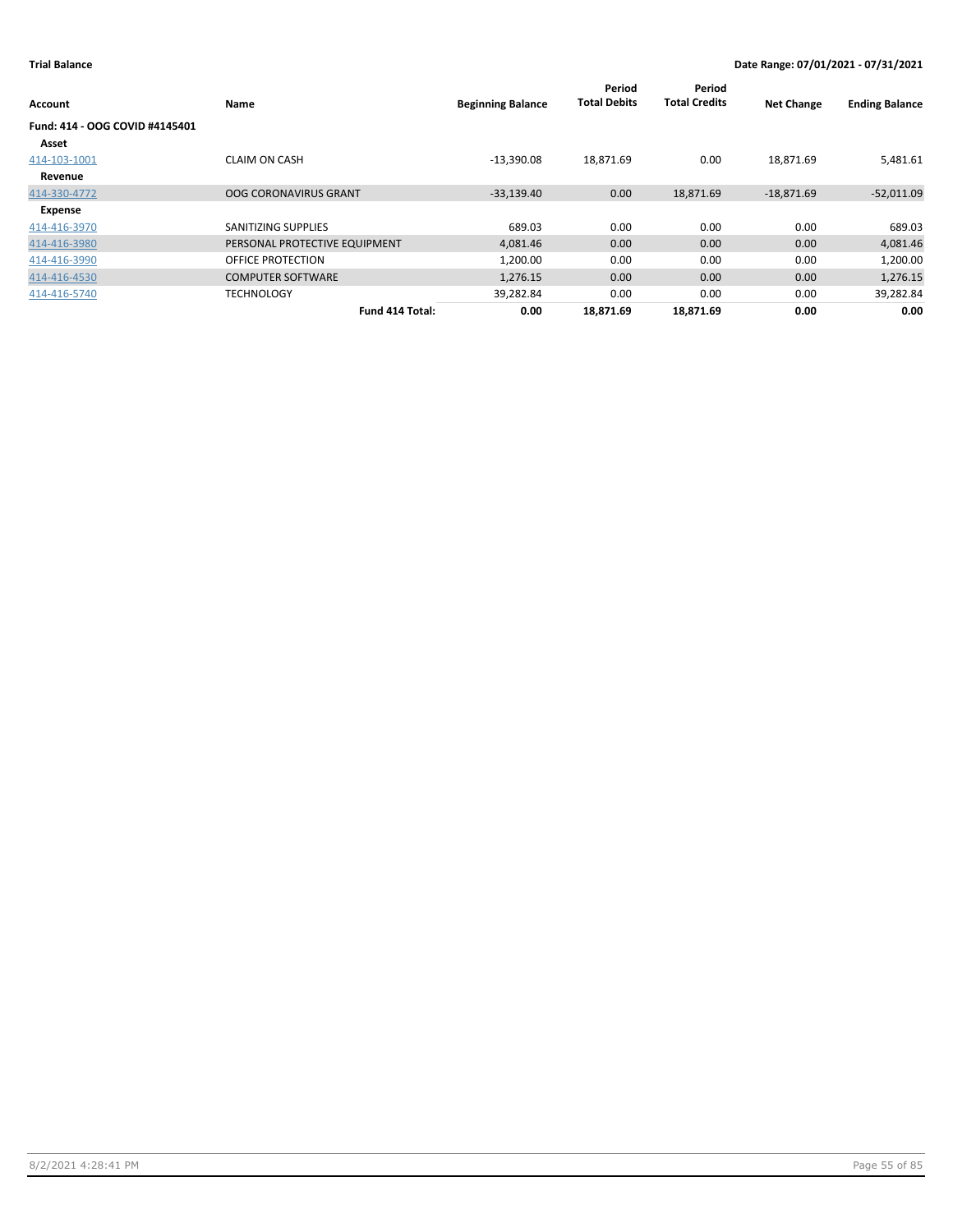| <b>Account</b>                              | <b>Name</b>          |                 | <b>Beginning Balance</b> | Period<br><b>Total Debits</b> | Period<br><b>Total Credits</b> | <b>Net Change</b> | <b>Ending Balance</b> |
|---------------------------------------------|----------------------|-----------------|--------------------------|-------------------------------|--------------------------------|-------------------|-----------------------|
| Fund: 415 - American Recovery Program Grant |                      |                 |                          |                               |                                |                   |                       |
| Asset                                       |                      |                 |                          |                               |                                |                   |                       |
| 415-103-1591                                | <b>CDARS DEPOSIT</b> |                 | 3,449,089.00             | 0.00                          | 0.00                           | 0.00              | 3,449,089.00          |
| Revenue                                     |                      |                 |                          |                               |                                |                   |                       |
| 415-330-4775                                | <b>ARP Grant</b>     |                 | $-3,449,089.00$          | 0.00                          | 0.00                           | 0.00              | $-3,449,089.00$       |
|                                             |                      | Fund 415 Total: | 0.00                     | 0.00                          | 0.00                           | 0.00              | 0.00                  |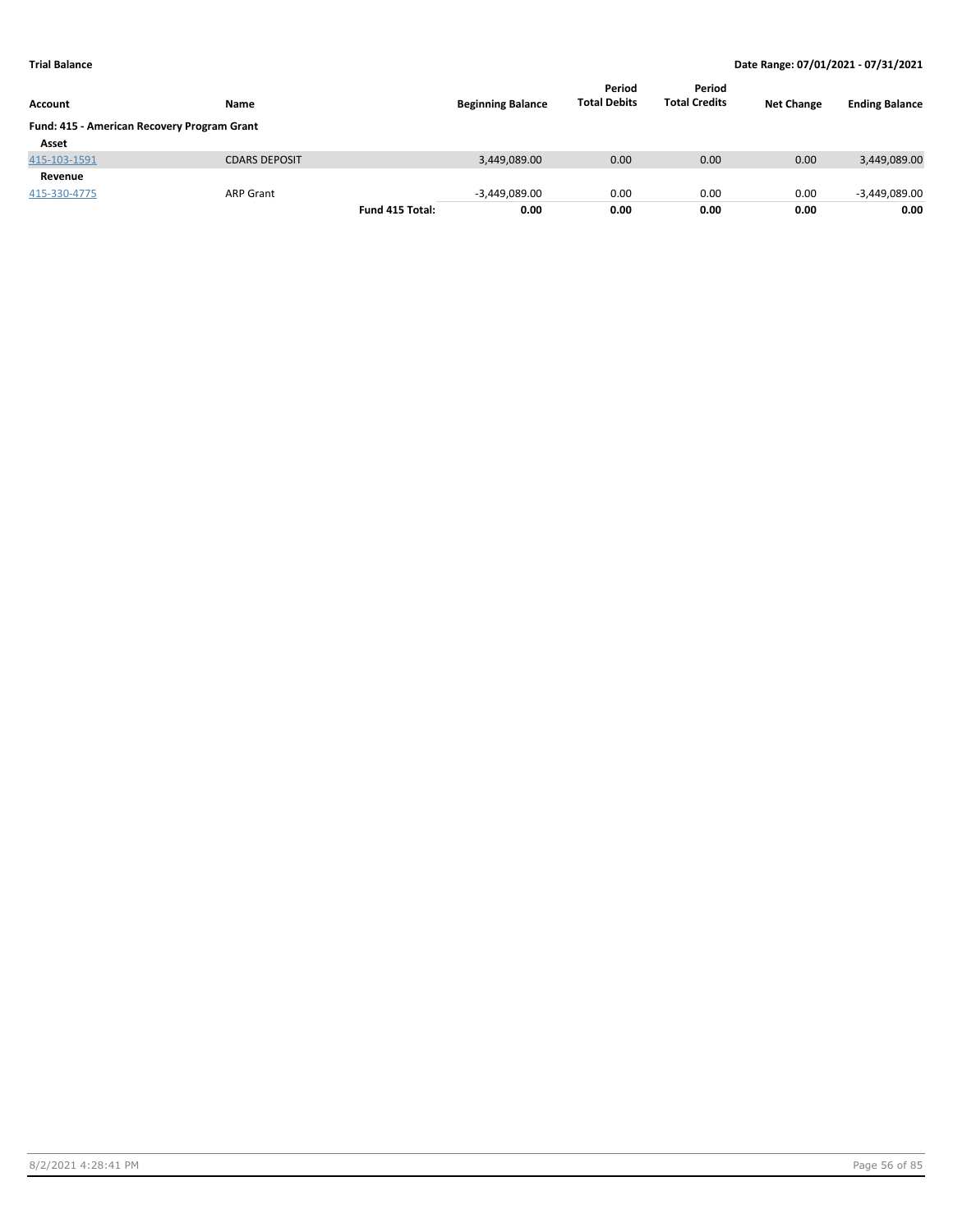| Account                               | Name                                   | <b>Beginning Balance</b> | Period<br><b>Total Debits</b> | Period<br><b>Total Credits</b> | <b>Net Change</b> | <b>Ending Balance</b> |
|---------------------------------------|----------------------------------------|--------------------------|-------------------------------|--------------------------------|-------------------|-----------------------|
| <b>Fund: 560 - Sheriff Forfeiture</b> |                                        |                          |                               |                                |                   |                       |
| Asset                                 |                                        |                          |                               |                                |                   |                       |
| 560-103-1560                          | CASH-F.C. SHERIFF FORFEITURE           | 53,651.93                | 3,908.00                      | 454.51                         | 3,453.49          | 57,105.42             |
| 560-103-1590                          | <b>CASH-FEDERAL FORFEITURE</b>         | 12,964.86                | 0.00                          | 0.00                           | 0.00              | 12,964.86             |
| Equity                                |                                        |                          |                               |                                |                   |                       |
| 560-271-2000                          | <b>EQUITY ACCOUNT</b>                  | $-76,327.56$             | 0.00                          | 0.00                           | 0.00              | $-76,327.56$          |
| Revenue                               |                                        |                          |                               |                                |                   |                       |
| 560-352-2000                          | <b>CONTRABAND FORFEITURE</b>           | $-67,796.58$             | 0.00                          | 3,908.00                       | $-3,908.00$       | $-71,704.58$          |
| 560-355-5600                          | FEDERAL FORFEITURE FUNDS               | $-1,586.65$              | 0.00                          | 0.00                           | 0.00              | $-1,586.65$           |
| 560-360-1000                          | <b>INTEREST EARNINGS-SO FORFEITURE</b> | $-5.14$                  | 0.00                          | 0.00                           | 0.00              | $-5.14$               |
| <b>Expense</b>                        |                                        |                          |                               |                                |                   |                       |
| 560-560-1501                          | <b>SIGN ON BONUS</b>                   | 1,000.00                 | 0.00                          | 0.00                           | 0.00              | 1,000.00              |
| 560-560-4200                          | <b>CELL PHONE</b>                      | 540.75                   | 60.51                         | 0.00                           | 60.51             | 601.26                |
| 560-560-4270                          | OUT OF COUNTY TRAVEL/TRAINING          | 1,830.00                 | 0.00                          | 0.00                           | 0.00              | 1,830.00              |
| 560-560-4420                          | <b>PROFESSIONAL SERVICES</b>           | 750.00                   | 0.00                          | 0.00                           | 0.00              | 750.00                |
| 560-560-4541                          | AUTOMOBILE ACCESSORIES                 | 2,044.68                 | 0.00                          | 0.00                           | 0.00              | 2,044.68              |
| 560-560-4900                          | <b>MISCELLANEOUS</b>                   | 181.00                   | 0.00                          | 0.00                           | 0.00              | 181.00                |
| 560-560-4950                          | NARCOTICS AND/OR OTHER INVESTIGAT      | 2,000.00                 | 0.00                          | 0.00                           | 0.00              | 2,000.00              |
| 560-560-4951                          | CONTRABAND FORFEITURE DISBURSEM        | 8,246.67                 | 0.00                          | 0.00                           | 0.00              | 8,246.67              |
| 560-560-5740                          | <b>TECHNOLOGY</b>                      | 11,820.59                | 394.00                        | 0.00                           | 394.00            | 12,214.59             |
| 560-560-5790                          | <b>WEAPONS</b>                         | 1,775.00                 | 0.00                          | 0.00                           | 0.00              | 1,775.00              |
| 560-560-5800                          | <b>INVESTIGATIVE EQUIPMENT</b>         | 5,888.00                 | 0.00                          | 0.00                           | 0.00              | 5,888.00              |
| 560-561-3200                          | <b>WEAPON SUPPLIES</b>                 | 2,385.00                 | 0.00                          | 0.00                           | 0.00              | 2,385.00              |
| 560-561-5730                          | TELEPHONE/RADIO EQUIPMENT              | 4,202.93                 | 0.00                          | 0.00                           | 0.00              | 4,202.93              |
| 560-561-5740                          | <b>TECHNOLOGY</b>                      | 2,056.52                 | 0.00                          | 0.00                           | 0.00              | 2,056.52              |
| 560-561-5750                          | <b>AUTOMOBILES</b>                     | 9,170.00                 | 0.00                          | 0.00                           | 0.00              | 9,170.00              |
| 560-561-5790                          | <b>WEAPONS</b>                         | 25,208.00                | 0.00                          | 0.00                           | 0.00              | 25,208.00             |
|                                       | Fund 560 Total:                        | 0.00                     | 4,362.51                      | 4,362.51                       | 0.00              | 0.00                  |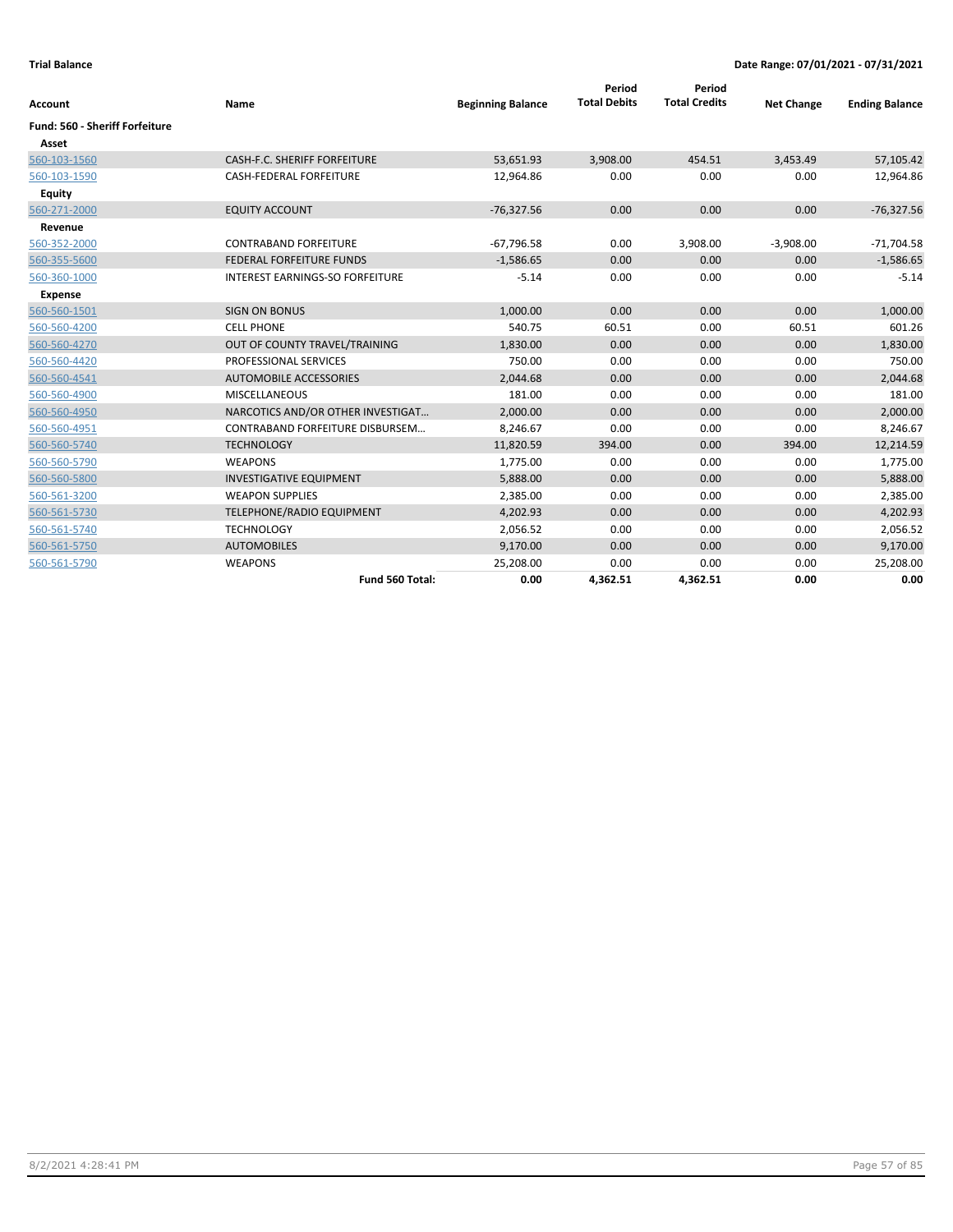| Account                                                | Name                           | <b>Beginning Balance</b> | Period<br><b>Total Debits</b> | Period<br><b>Total Credits</b> | <b>Net Change</b> | <b>Ending Balance</b> |
|--------------------------------------------------------|--------------------------------|--------------------------|-------------------------------|--------------------------------|-------------------|-----------------------|
| Fund: 561 - Law Enforcement Education Sheriff's Office |                                |                          |                               |                                |                   |                       |
| Asset                                                  |                                |                          |                               |                                |                   |                       |
| 561-103-1550                                           | F.C. LAW ENFORCEMENT EDUCATION | 509.66                   | 0.00                          | 509.65                         | -509.65           | 0.01                  |
| Equity                                                 |                                |                          |                               |                                |                   |                       |
| 561-271-2000                                           | <b>EQUITY ACCOUNT</b>          | $-0.09$                  | 0.00                          | 0.00                           | 0.00              | $-0.09$               |
| Revenue                                                |                                |                          |                               |                                |                   |                       |
| 561-360-1000                                           | <b>INTEREST EARNINGS</b>       | $-0.06$                  | 0.00                          | 0.00                           | 0.00              | $-0.06$               |
| 561-370-1600                                           | PEACE OFFICE ALLOCATION        | $-1,972.51$              | 0.00                          | 0.00                           | 0.00              | $-1,972.51$           |
| Expense                                                |                                |                          |                               |                                |                   |                       |
| 561-560-4270                                           | OUT OF COUNTY TRAVEL/TRAINING  | 1,463.00                 | 509.65                        | 0.00                           | 509.65            | 1,972.65              |
|                                                        | Fund 561 Total:                | 0.00                     | 509.65                        | 509.65                         | 0.00              | 0.00                  |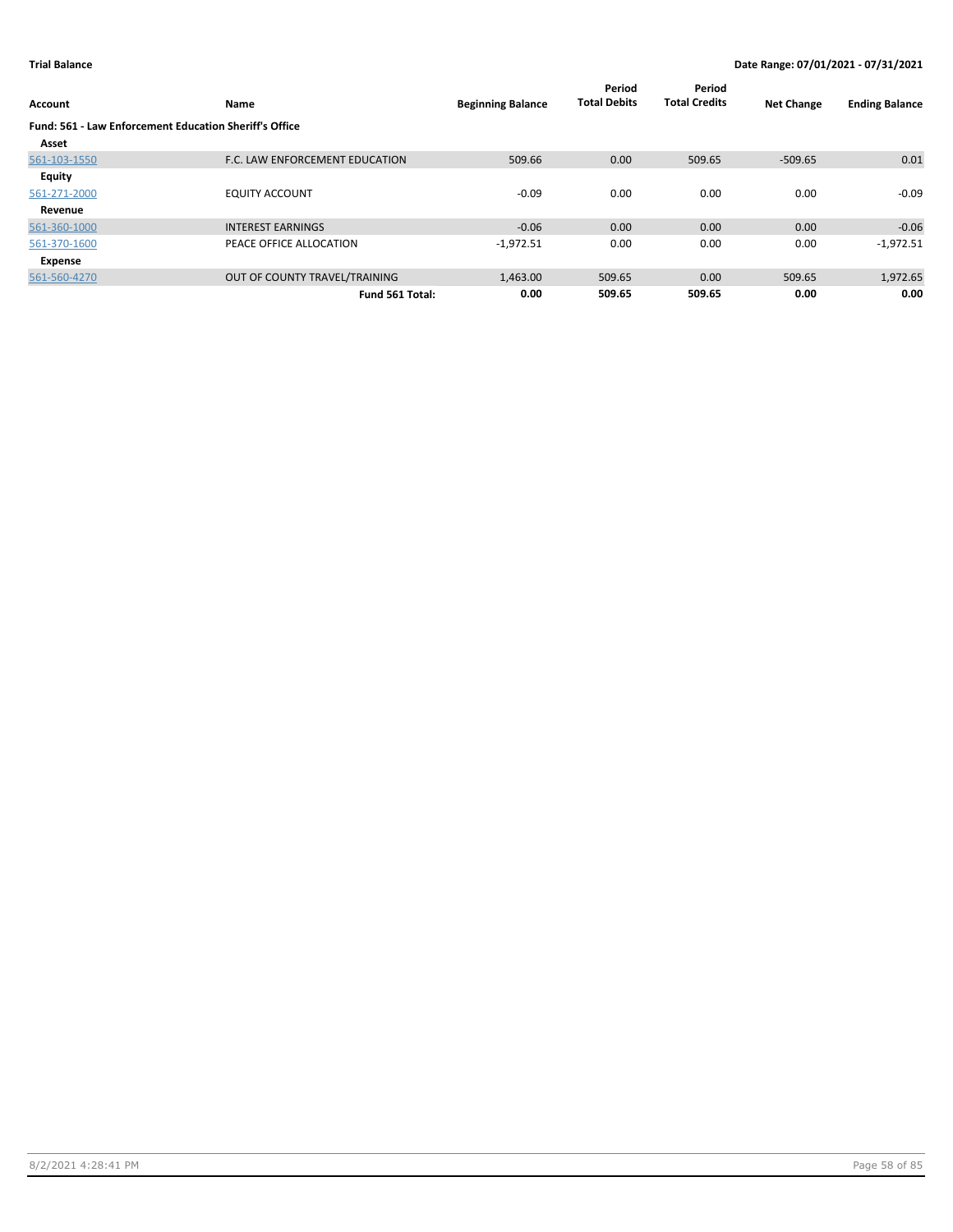| Account                                    | Name                             | <b>Beginning Balance</b> | Period<br><b>Total Debits</b> | Period<br><b>Total Credits</b> | <b>Net Change</b> | <b>Ending Balance</b> |
|--------------------------------------------|----------------------------------|--------------------------|-------------------------------|--------------------------------|-------------------|-----------------------|
| Fund: 562 - Bois D'Arc Lake Reservoir (SO) |                                  |                          |                               |                                |                   |                       |
| Asset                                      |                                  |                          |                               |                                |                   |                       |
| 562-100-1001                               | PR Claim on Cash                 | 0.00                     | 9,550.52                      | 9,550.52                       | 0.00              | 0.00                  |
| 562-103-1001                               | <b>CLAIM ON CASH</b>             | 325,421.75               | 0.00                          | 9,550.52                       | $-9,550.52$       | 315,871.23            |
| Liability                                  |                                  |                          |                               |                                |                   |                       |
| 562-102-1001                               | PR AP Clearing                   | 0.00                     | 4,799.00                      | 4,799.00                       | 0.00              | 0.00                  |
| 562-200-1500                               | <b>ACCRUED SALARY PAYABLE</b>    | $-3,264.36$              | 0.00                          | 0.00                           | 0.00              | $-3,264.36$           |
| 562-200-1550                               | <b>ACCRUED FRINGE BENEFITS</b>   | $-1,702.08$              | 0.00                          | 0.00                           | 0.00              | $-1,702.08$           |
| 562-200-9000                               | <b>Payroll Liability Account</b> | $-553.50$                | 4,799.00                      | 4,799.00                       | 0.00              | $-553.50$             |
| 562-200-9100                               | SYSTEM ADDED LIABILITY LINE-ITEM | 50,527.35                | 0.00                          | 0.00                           | 0.00              | 50,527.35             |
| <b>Equity</b>                              |                                  |                          |                               |                                |                   |                       |
| 562-271-2000                               | <b>EQUITY ACCOUNT</b>            | $-30,966.54$             | 0.00                          | 0.00                           | 0.00              | $-30,966.54$          |
| Revenue                                    |                                  |                          |                               |                                |                   |                       |
| 562-319-1840                               | PERSONNEL INCOME YEAR 2          | $-121,500.00$            | 0.00                          | 0.00                           | 0.00              | $-121,500.00$         |
| 562-319-1860                               | VEHICLE OR SPEC EQUIP INC YEAR 2 | $-276,000.00$            | 0.00                          | 0.00                           | 0.00              | $-276,000.00$         |
| 562-370-1840                               | <b>LOCAL FUNDING</b>             | $-36,287.76$             | 0.00                          | 0.00                           | 0.00              | $-36,287.76$          |
| <b>Expense</b>                             |                                  |                          |                               |                                |                   |                       |
| 562-560-1040                               | <b>SALARIES DEPUTIES</b>         | 61,284.24                | 6,332.14                      | 0.00                           | 6,332.14          | 67,616.38             |
| 562-560-2010                               | <b>SOCIAL SECURITY TAXES</b>     | 2,597.69                 | 377.19                        | 0.00                           | 377.19            | 2,974.88              |
| 562-560-2020                               | <b>GROUP HEALTH INSURANCE</b>    | 19,876.20                | 2,001.98                      | 0.00                           | 2,001.98          | 21,878.18             |
| 562-560-2030                               | <b>RETIREMENT</b>                | 7,253.17                 | 750.99                        | 0.00                           | 750.99            | 8,004.16              |
| 562-560-2040                               | <b>WORKERS COMPENSATION</b>      | 1,278.18                 | 0.00                          | 0.00                           | 0.00              | 1,278.18              |
| 562-560-2050                               | <b>MEDICARE TAX</b>              | 2,035.66                 | 88.22                         | 0.00                           | 88.22             | 2,123.88              |
|                                            | Fund 562 Total:                  | 0.00                     | 28,699.04                     | 28,699.04                      | 0.00              | 0.00                  |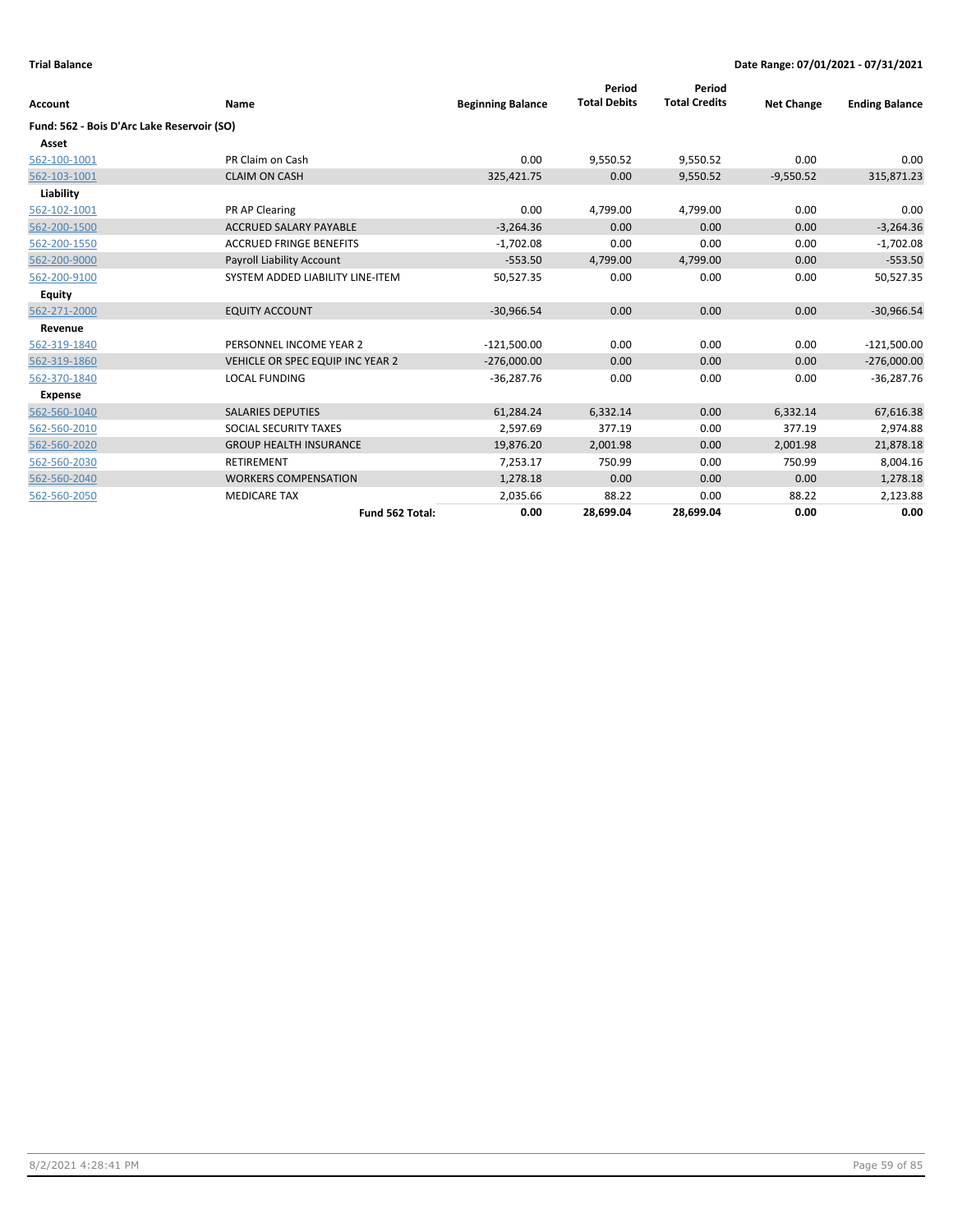| Account                                 | Name                  |                 | <b>Beginning Balance</b> | Period<br><b>Total Debits</b> | Period<br><b>Total Credits</b> | <b>Net Change</b> | <b>Ending Balance</b> |
|-----------------------------------------|-----------------------|-----------------|--------------------------|-------------------------------|--------------------------------|-------------------|-----------------------|
| Fund: 563 - Sheriff's Office Technology |                       |                 |                          |                               |                                |                   |                       |
| Asset                                   |                       |                 |                          |                               |                                |                   |                       |
| 563-103-1001                            | <b>CLAIM ON CASH</b>  |                 | 2,351.32                 | 0.00                          | 0.00                           | 0.00              | 2,351.32              |
| Equity                                  |                       |                 |                          |                               |                                |                   |                       |
| 563-271-2000                            | <b>EQUITY ACCOUNT</b> |                 | $-2.351.32$              | 0.00                          | 0.00                           | 0.00              | $-2,351.32$           |
|                                         |                       | Fund 563 Total: | 0.00                     | 0.00                          | 0.00                           | 0.00              | 0.00                  |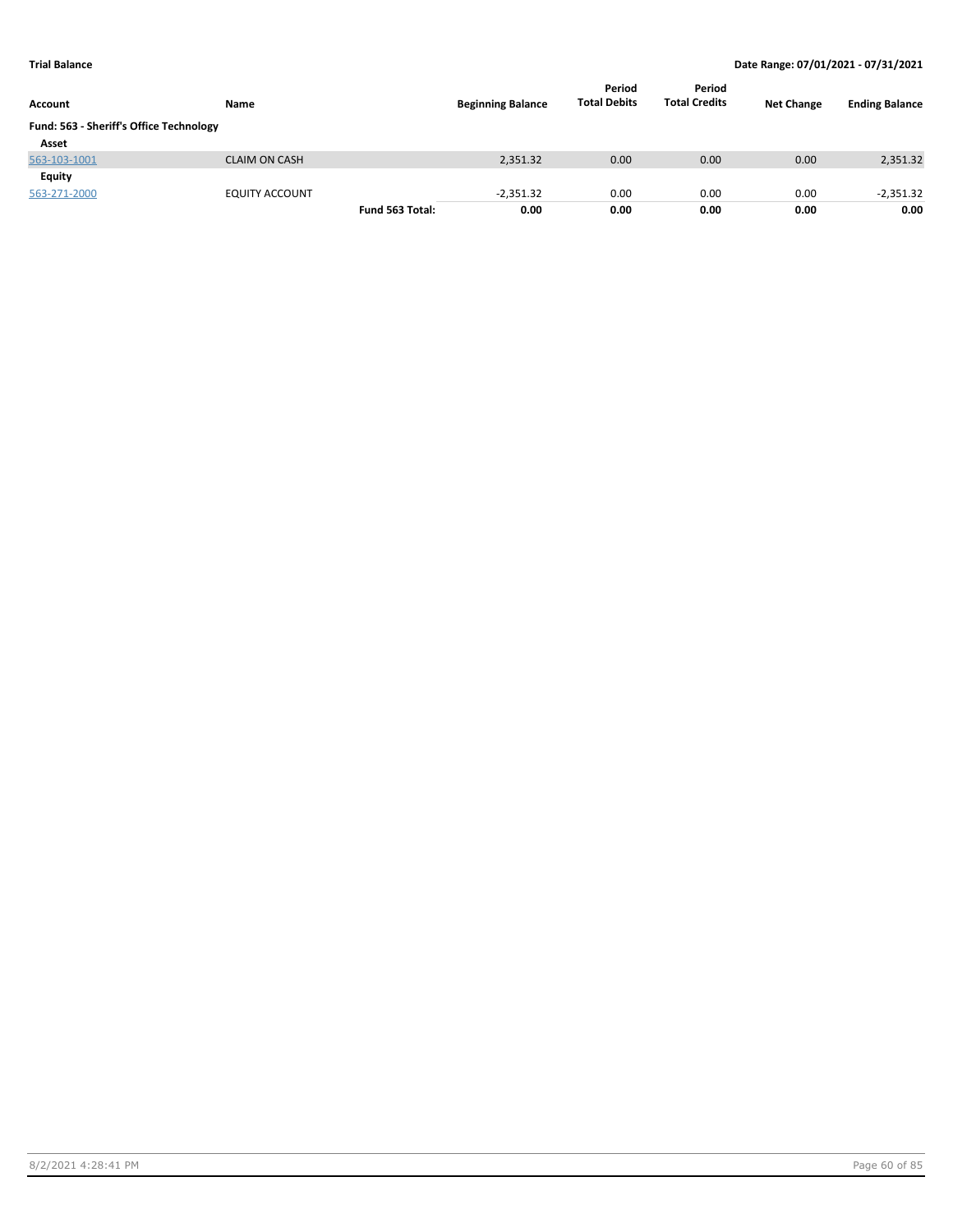| Account                                | <b>Name</b>                      | <b>Beginning Balance</b> | Period<br><b>Total Debits</b> | Period<br><b>Total Credits</b> | <b>Net Change</b> | <b>Ending Balance</b> |
|----------------------------------------|----------------------------------|--------------------------|-------------------------------|--------------------------------|-------------------|-----------------------|
| Fund: 590 - Specialty Court/Drug Court |                                  |                          |                               |                                |                   |                       |
| Asset                                  |                                  |                          |                               |                                |                   |                       |
| 590-103-1001                           | <b>CLAIM ON CASH</b>             | 29,388.96                | 499.55                        | 892.50                         | $-392.95$         | 28,996.01             |
| 590-120-3130                           | DUE FROM OTHER FUNDS             | 262.92                   | 0.00                          | 0.00                           | 0.00              | 262.92                |
| Liability                              |                                  |                          |                               |                                |                   |                       |
| 590-102-1000                           | A/P CLEARING                     | 0.00                     | 892.50                        | 892.50                         | 0.00              | 0.00                  |
| 590-200-9100                           | SYSTEM ADDED LIABILITY LINE-ITEM | 1,277.50                 | 0.00                          | 0.00                           | 0.00              | 1,277.50              |
| Equity                                 |                                  |                          |                               |                                |                   |                       |
| 590-271-2000                           | <b>EQUITY ACCOUNT</b>            | $-30,460.29$             | 0.00                          | 0.00                           | 0.00              | $-30,460.29$          |
| Revenue                                |                                  |                          |                               |                                |                   |                       |
| 590-370-4250                           | <b>DRUG COURT FEE</b>            | $-1,461.17$              | 0.00                          | 392.68                         | $-392.68$         | $-1,853.85$           |
| 590-370-4260                           | <b>SPECIALTY COURT</b>           | $-355.17$                | 0.00                          | 106.87                         | $-106.87$         | $-462.04$             |
| Expense                                |                                  |                          |                               |                                |                   |                       |
| 590-436-4370                           | ATTORNEY FEES DRUG COURT         | 1,347.25                 | 892.50                        | 0.00                           | 892.50            | 2,239.75              |
|                                        | Fund 590 Total:                  | 0.00                     | 2,284.55                      | 2,284.55                       | 0.00              | 0.00                  |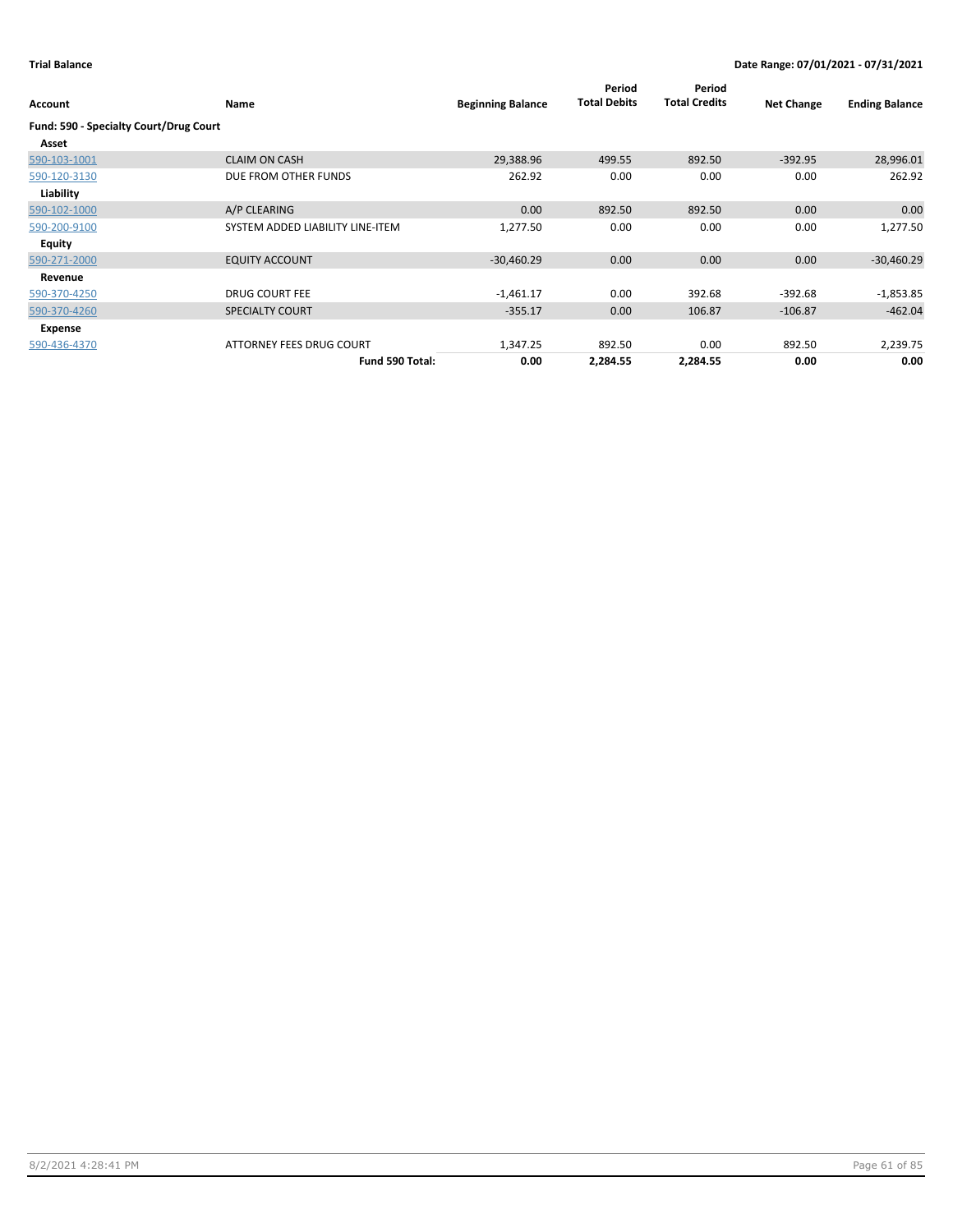| Account             | Name                               | <b>Beginning Balance</b> | Period<br><b>Total Debits</b> | Period<br><b>Total Credits</b> | <b>Net Change</b> | <b>Ending Balance</b> |
|---------------------|------------------------------------|--------------------------|-------------------------------|--------------------------------|-------------------|-----------------------|
| Fund: 600 - Sinking |                                    |                          |                               |                                |                   |                       |
| Asset               |                                    |                          |                               |                                |                   |                       |
| 600-103-1001        | <b>CLAIM ON CASH</b>               | 655,599.95               | 22,044.23                     | 0.00                           | 22,044.23         | 677,644.18            |
| 600-120-3110        | <b>TAXES RECEIVABLE</b>            | 18,250.88                | 0.00                          | 0.00                           | 0.00              | 18,250.88             |
| 600-120-3120        | DUE FROM OTHER GOVERNMENTS         | 78.56                    | 0.00                          | 0.00                           | 0.00              | 78.56                 |
| Liability           |                                    |                          |                               |                                |                   |                       |
| 600-200-2000        | <b>DEFERRED REVENUE</b>            | $-16,699.66$             | 0.00                          | 0.00                           | 0.00              | $-16,699.66$          |
| <b>Equity</b>       |                                    |                          |                               |                                |                   |                       |
| 600-271-2000        | <b>EQUITY ACCOUNT</b>              | $-244,575.54$            | 0.00                          | 0.00                           | 0.00              | $-244,575.54$         |
| Revenue             |                                    |                          |                               |                                |                   |                       |
| 600-310-1100        | <b>CURRENT TAXES</b>               | $-1,291,712.40$          | 0.00                          | 14,273.58                      | $-14,273.58$      | $-1,305,985.98$       |
| 600-310-1200        | <b>DELINQUENT TAXES</b>            | $-26,309.32$             | 0.00                          | 7,770.65                       | $-7,770.65$       | $-34,079.97$          |
| 600-318-1200        | PAY N LIEU TAX/GRASSLAND           | $-1,007.68$              | 0.00                          | 0.00                           | 0.00              | $-1,007.68$           |
| 600-318-1210        | PAY N LIEU TAX/UPPER TRINITY       | $-489.60$                | 0.00                          | 0.00                           | 0.00              | $-489.60$             |
| <b>Expense</b>      |                                    |                          |                               |                                |                   |                       |
| 600-620-3090        | ANNUAL PAYING AGENT REGISTRAR FEES | 789.81                   | 0.00                          | 0.00                           | 0.00              | 789.81                |
| 600-620-4010        | <b>CONTINUING DISCLOSURE FEES</b>  | 2,250.00                 | 0.00                          | 0.00                           | 0.00              | 2,250.00              |
| 600-620-6270        | PRINCIPAL, 2017 GO BONDS           | 175,000.00               | 0.00                          | 0.00                           | 0.00              | 175,000.00            |
| 600-620-6300        | PRINCIPAL, 2018 GO BONDS           | 160,000.00               | 0.00                          | 0.00                           | 0.00              | 160,000.00            |
| 600-660-6670        | INTEREST, 2017 GO BONDS            | 99,837.50                | 0.00                          | 0.00                           | 0.00              | 99,837.50             |
| 600-660-6700        | INTEREST, 2018 GO BONDS            | 236,500.00               | 0.00                          | 0.00                           | 0.00              | 236,500.00            |
| 600-660-6710        | INTEREST, 2020 CO BONDS            | 232,487.50               | 0.00                          | 0.00                           | 0.00              | 232,487.50            |
|                     | Fund 600 Total:                    | 0.00                     | 22,044.23                     | 22,044.23                      | 0.00              | 0.00                  |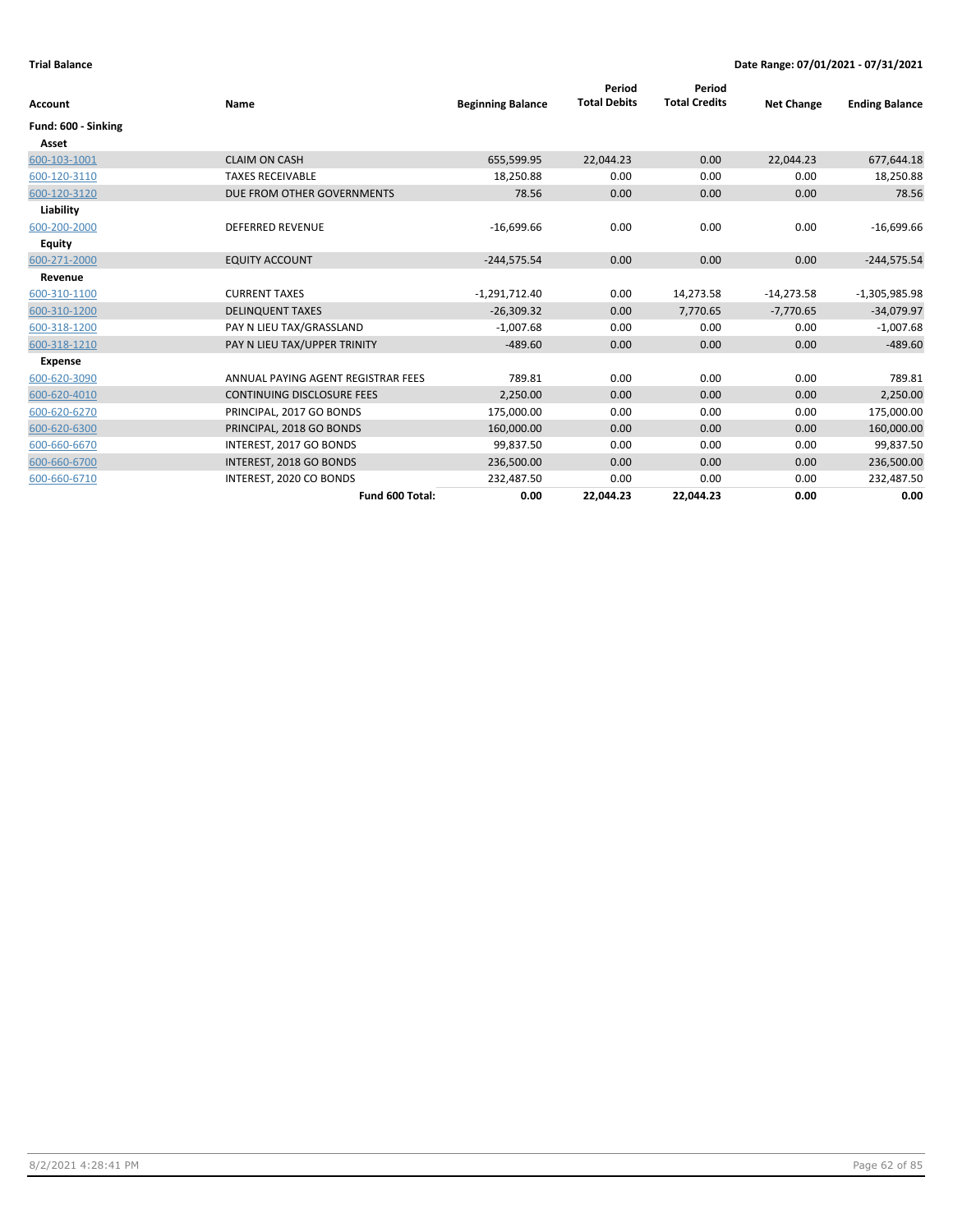| Account                                            | Name                     | <b>Beginning Balance</b> | Period<br><b>Total Debits</b> | Period<br><b>Total Credits</b> | <b>Net Change</b> | <b>Ending Balance</b> |
|----------------------------------------------------|--------------------------|--------------------------|-------------------------------|--------------------------------|-------------------|-----------------------|
| Fund: 630 - Law Enforcement Education Const. Pct.1 |                          |                          |                               |                                |                   |                       |
| Asset                                              |                          |                          |                               |                                |                   |                       |
| 630-103-1001                                       | <b>CLAIM ON CASH</b>     | 3,016.09                 | 0.00                          | 0.00                           | 0.00              | 3,016.09              |
| Equity                                             |                          |                          |                               |                                |                   |                       |
| 630-271-2000                                       | <b>EQUITY ACCOUNT</b>    | $-2,373.57$              | 0.00                          | 0.00                           | 0.00              | $-2,373.57$           |
| Revenue                                            |                          |                          |                               |                                |                   |                       |
| 630-370-1600                                       | PEACE OFFICER ALLOCATION | $-642.52$                | 0.00                          | 0.00                           | 0.00              | $-642.52$             |
|                                                    | Fund 630 Total:          | 0.00                     | 0.00                          | 0.00                           | 0.00              | 0.00                  |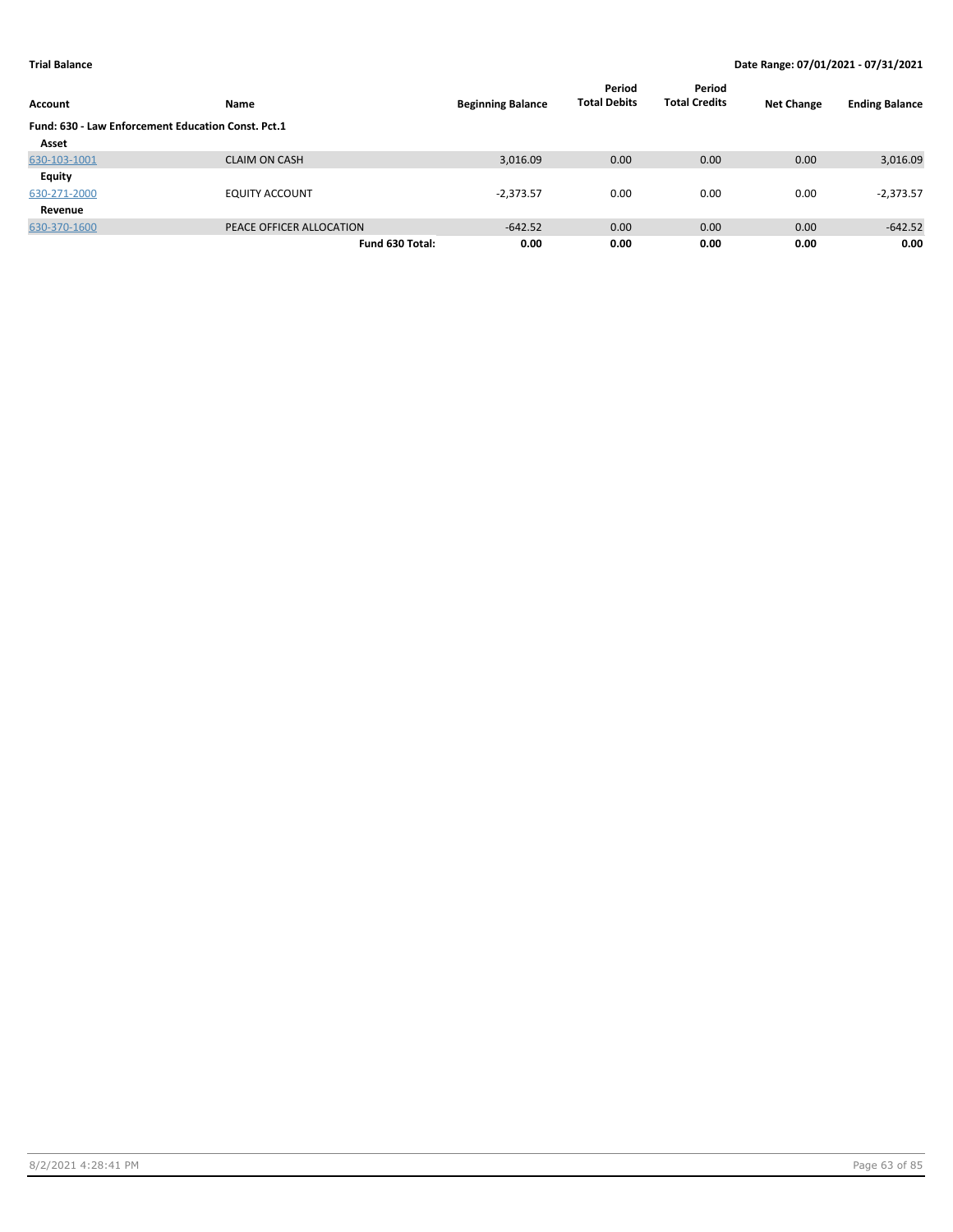| Account                                                   | Name                     | <b>Beginning Balance</b> | Period<br><b>Total Debits</b> | Period<br><b>Total Credits</b> | <b>Net Change</b> | <b>Ending Balance</b> |
|-----------------------------------------------------------|--------------------------|--------------------------|-------------------------------|--------------------------------|-------------------|-----------------------|
| <b>Fund: 640 - Law Enforcement Education Const. Pct.2</b> |                          |                          |                               |                                |                   |                       |
| Asset                                                     |                          |                          |                               |                                |                   |                       |
| 640-103-1001                                              | <b>CLAIM ON CASH</b>     | 1,682.87                 | 0.00                          | 0.00                           | 0.00              | 1,682.87              |
| <b>Equity</b>                                             |                          |                          |                               |                                |                   |                       |
| 640-271-2000                                              | <b>EQUITY ACCOUNT</b>    | $-1,040.35$              | 0.00                          | 0.00                           | 0.00              | $-1,040.35$           |
| Revenue                                                   |                          |                          |                               |                                |                   |                       |
| 640-370-1600                                              | PEACE OFFICER ALLOCATION | $-642.52$                | 0.00                          | 0.00                           | 0.00              | $-642.52$             |
|                                                           | Fund 640 Total:          | 0.00                     | 0.00                          | 0.00                           | 0.00              | 0.00                  |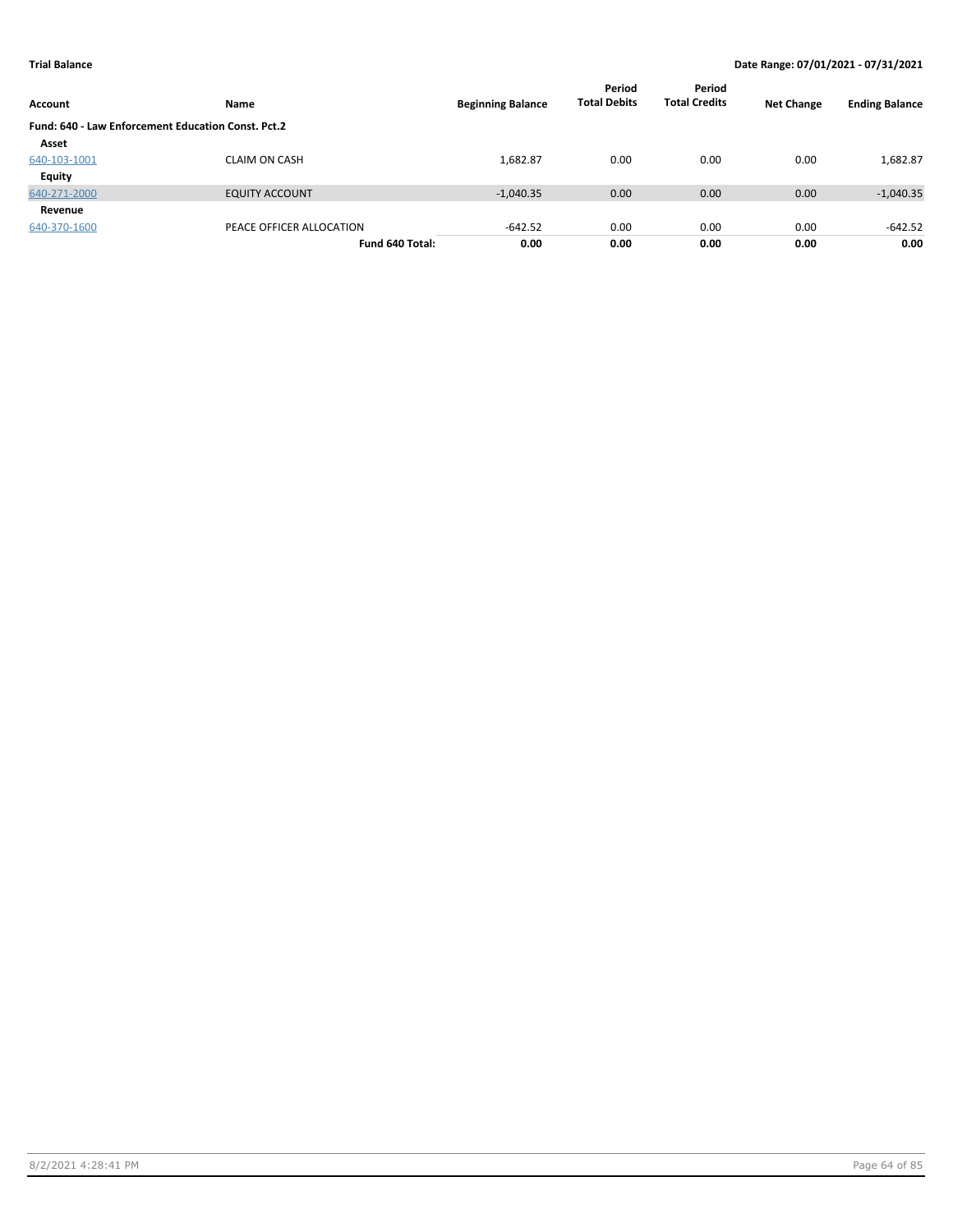| Account                                            | Name                     | <b>Beginning Balance</b> | Period<br><b>Total Debits</b> | Period<br><b>Total Credits</b> | <b>Net Change</b> | <b>Ending Balance</b> |
|----------------------------------------------------|--------------------------|--------------------------|-------------------------------|--------------------------------|-------------------|-----------------------|
| Fund: 650 - Law Enforcement Education Const. Pct.3 |                          |                          |                               |                                |                   |                       |
| Asset                                              |                          |                          |                               |                                |                   |                       |
| 650-103-1001                                       | <b>CLAIM ON CASH</b>     | 4,019.32                 | 0.00                          | 0.00                           | 0.00              | 4,019.32              |
| Equity                                             |                          |                          |                               |                                |                   |                       |
| 650-271-2000                                       | <b>EQUITY ACCOUNT</b>    | $-3,376.80$              | 0.00                          | 0.00                           | 0.00              | $-3,376.80$           |
| Revenue                                            |                          |                          |                               |                                |                   |                       |
| 650-370-1600                                       | PEACE OFFICER ALLOCATION | $-642.52$                | 0.00                          | 0.00                           | 0.00              | $-642.52$             |
|                                                    | Fund 650 Total:          | 0.00                     | 0.00                          | 0.00                           | 0.00              | 0.00                  |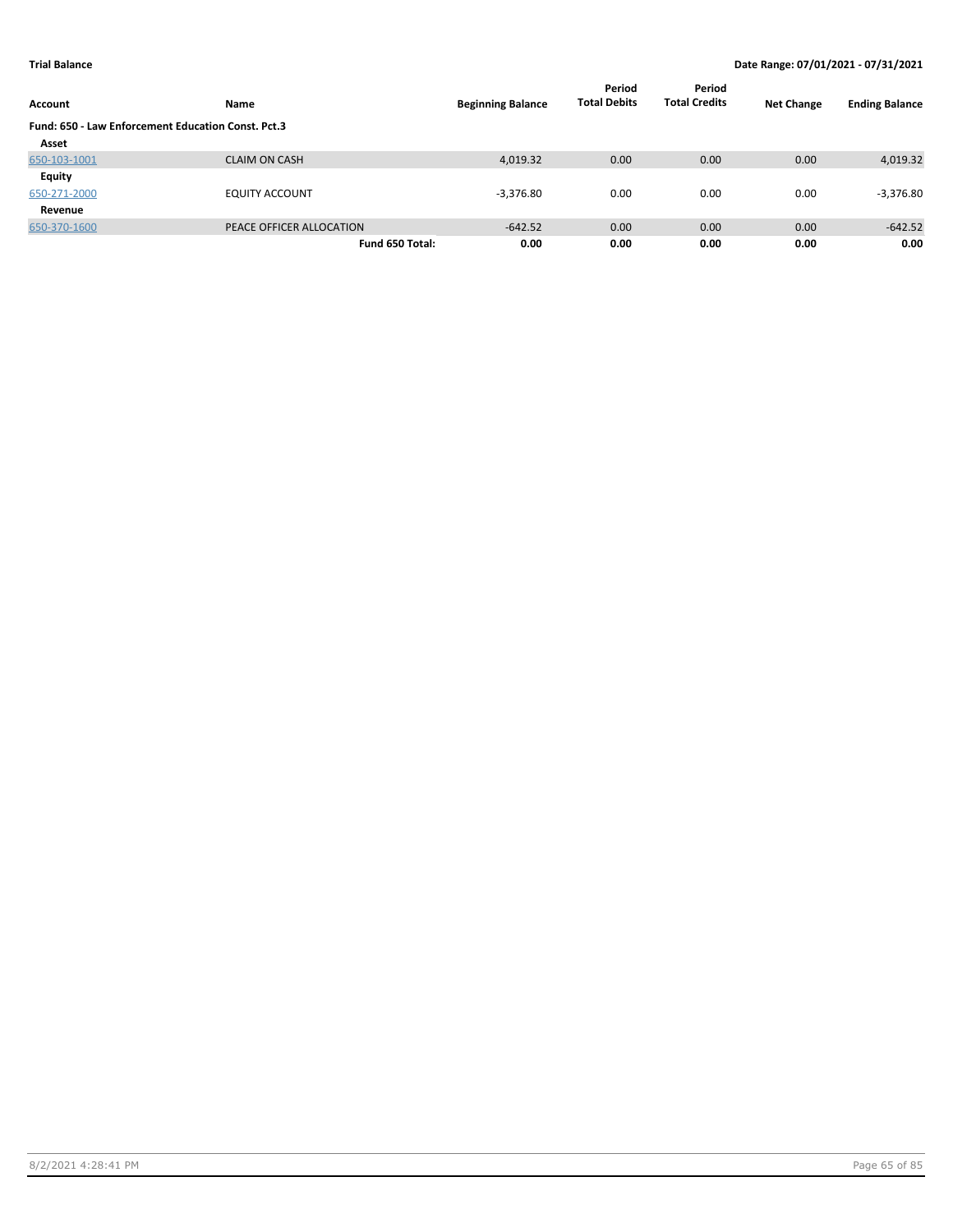| Account                                            | Name                             | <b>Beginning Balance</b> | Period<br><b>Total Debits</b> | Period<br><b>Total Credits</b> | <b>Net Change</b> | <b>Ending Balance</b> |
|----------------------------------------------------|----------------------------------|--------------------------|-------------------------------|--------------------------------|-------------------|-----------------------|
| Fund: 660 - 2017 GO Bonds-Construction Fund FY2017 |                                  |                          |                               |                                |                   |                       |
| Asset                                              |                                  |                          |                               |                                |                   |                       |
| 660-120-3130                                       | DUE FROM OTHER FUNDS             | 160,470.65               | 0.00                          | 0.00                           | 0.00              | 160,470.65            |
| Liability                                          |                                  |                          |                               |                                |                   |                       |
| 660-200-9100                                       | SYSTEM ADDED LIABILITY LINE-ITEM | 118,487.23               | 0.00                          | 0.00                           | 0.00              | 118,487.23            |
| 660-200-9200                                       | <b>RETAINAGE PAYABLE</b>         | $-19,591.05$             | 0.00                          | 0.00                           | 0.00              | $-19,591.05$          |
| Equity                                             |                                  |                          |                               |                                |                   |                       |
| 660-271-2000                                       | <b>EQUITY ACCOUNT</b>            | $-261,048.64$            | 0.00                          | 0.00                           | 0.00              | $-261,048.64$         |
| Expense                                            |                                  |                          |                               |                                |                   |                       |
| 660-667-1670                                       | <b>CONSTRUTION MANAGER AGENT</b> | 1,681.81                 | 0.00                          | 0.00                           | 0.00              | 1,681.81              |
|                                                    | Fund 660 Total:                  | 0.00                     | 0.00                          | 0.00                           | 0.00              | 0.00                  |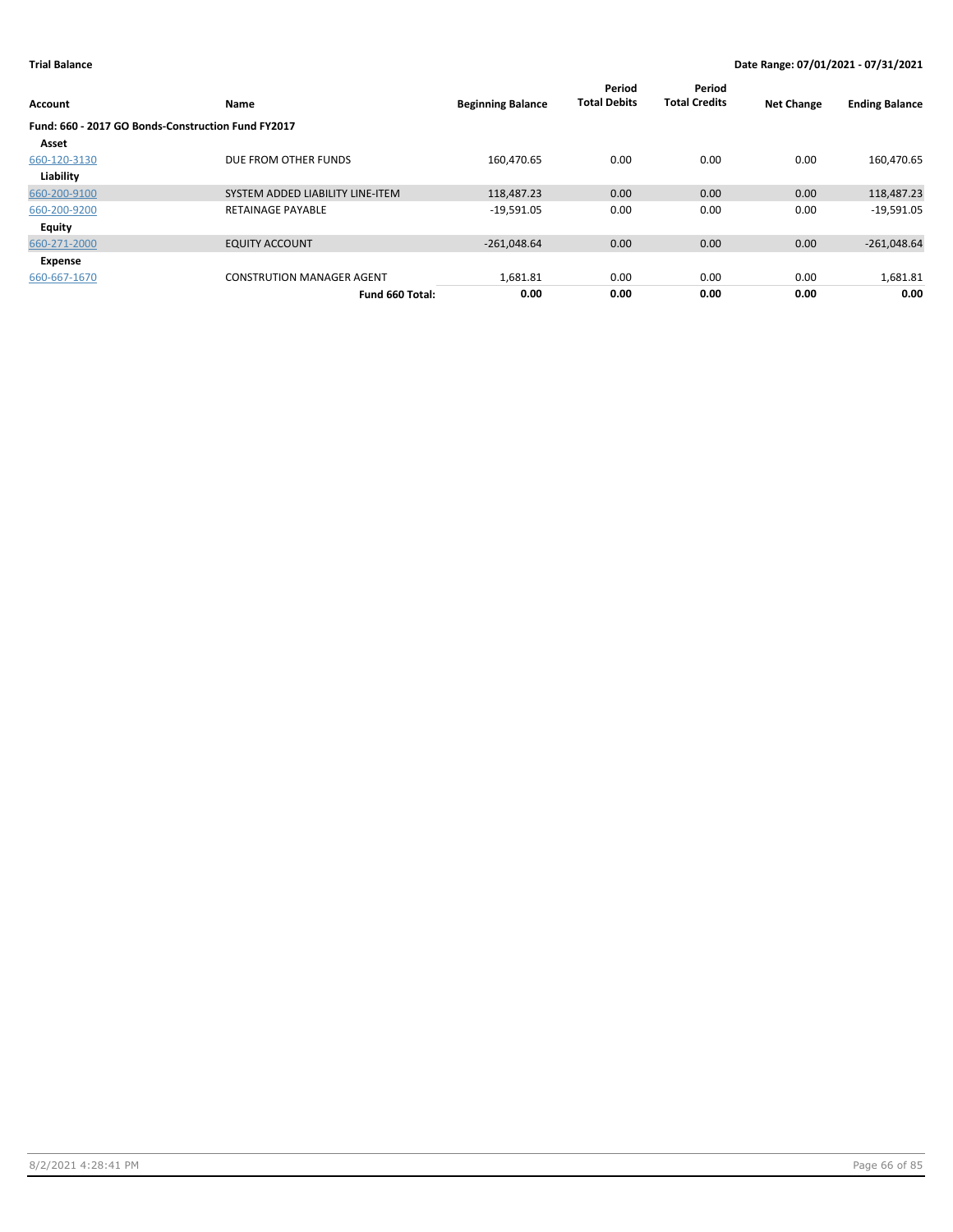| Account                                            | Name                             | <b>Beginning Balance</b> | Period<br><b>Total Debits</b> | Period<br><b>Total Credits</b> | <b>Net Change</b> | <b>Ending Balance</b> |
|----------------------------------------------------|----------------------------------|--------------------------|-------------------------------|--------------------------------|-------------------|-----------------------|
| <b>Fund: 670 - Courthouse Restoration</b><br>Asset |                                  |                          |                               |                                |                   |                       |
| 670-103-1001                                       | <b>CLAIM ON CASH</b>             | 2,963,059.18             | 0.00                          | 0.00                           | 0.00              | 2,963,059.18          |
| 670-120-3100                                       | <b>GRANT RECEIVED FROM THC</b>   | 21,732.49                | 0.00                          | 0.00                           | 0.00              | 21,732.49             |
| Liability                                          |                                  |                          |                               |                                |                   |                       |
| 670-200-9000                                       | SYSTEM ADDED LIABILITY LINE-ITEM | 16,253.96                | 0.00                          | 0.00                           | 0.00              | 16,253.96             |
| 670-207-9500                                       | DUE TO OTHER FUNDS               | $-160,470.65$            | 0.00                          | 0.00                           | 0.00              | $-160,470.65$         |
| Equity                                             |                                  |                          |                               |                                |                   |                       |
| 670-271-2000                                       | <b>EQUITY ACCOUNT</b>            | 94,958.74                | 0.00                          | 0.00                           | 0.00              | 94,958.74             |
| Revenue                                            |                                  |                          |                               |                                |                   |                       |
| 670-330-5100                                       | <b>COURTHOUSE RESTORATION</b>    | $-2,935,533.72$          | 0.00                          | 0.00                           | 0.00              | $-2,935,533.72$       |
|                                                    | Fund 670 Total:                  | 0.00                     | 0.00                          | 0.00                           | 0.00              | 0.00                  |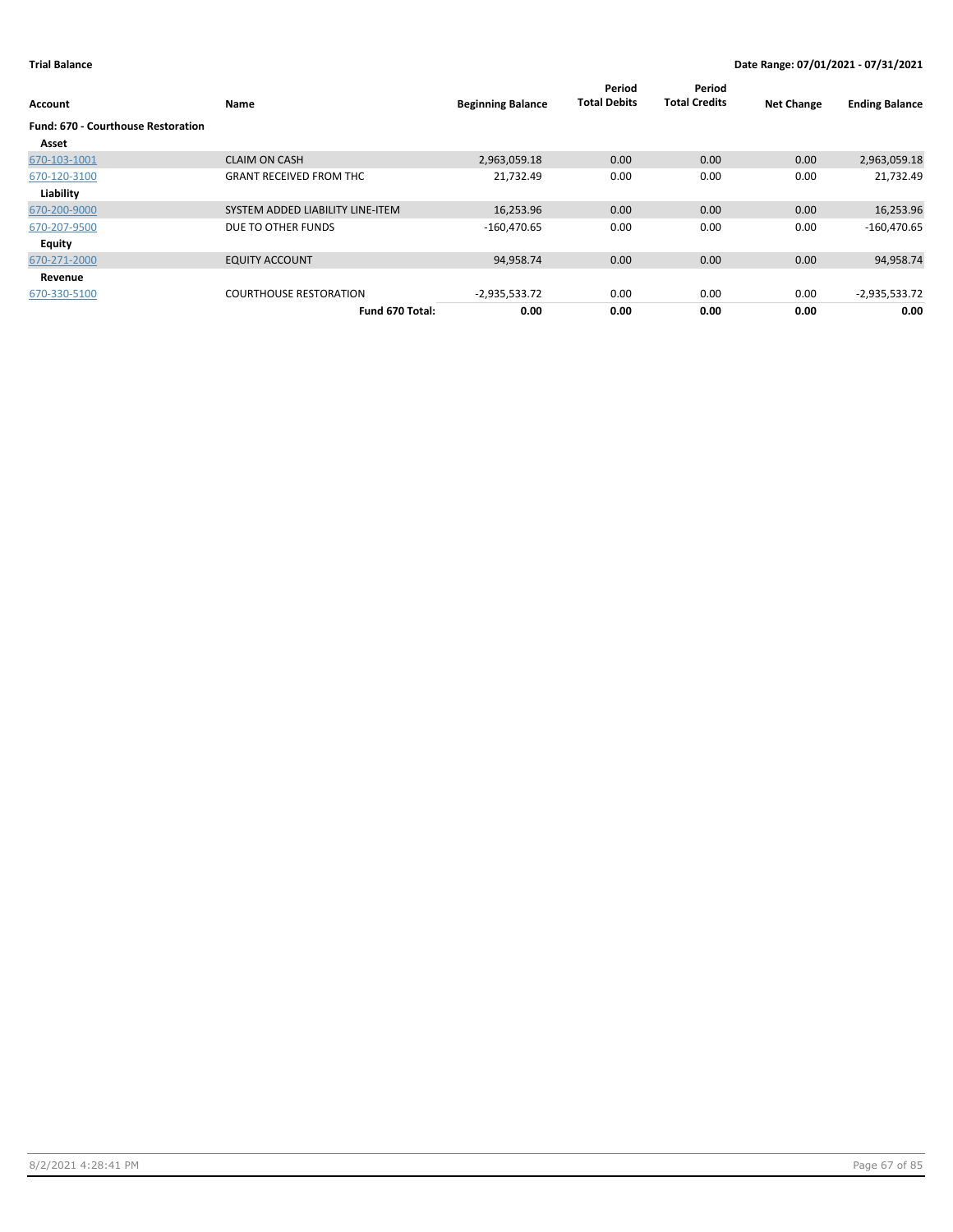| Account       | Name                                               | <b>Beginning Balance</b> | Period<br><b>Total Debits</b> | Period<br><b>Total Credits</b> | <b>Net Change</b> | <b>Ending Balance</b> |
|---------------|----------------------------------------------------|--------------------------|-------------------------------|--------------------------------|-------------------|-----------------------|
|               | Fund: 680 - 2018 GO Bonds-Construction Fund FY2019 |                          |                               |                                |                   |                       |
| Asset         |                                                    |                          |                               |                                |                   |                       |
| 680-103-1001  | <b>CLAIM ON CASH</b>                               | 1.05                     | 0.00                          | 0.00                           | 0.00              | 1.05                  |
| <b>Equity</b> |                                                    |                          |                               |                                |                   |                       |
| 680-271-2000  | <b>EQUITY ACCOUNT</b>                              | $-2,408,729.28$          | 0.00                          | 0.00                           | 0.00              | $-2,408,729.28$       |
| Revenue       |                                                    |                          |                               |                                |                   |                       |
| 680-360-1680  | INTEREST EARNINGS BUSINESS MONEY F                 | $-1,040.20$              | 0.00                          | 0.00                           | 0.00              | $-1,040.20$           |
| Expense       |                                                    |                          |                               |                                |                   |                       |
| 680-668-1650  | <b>CONSTRUCTION</b>                                | 1,769,138.98             | 0.00                          | 0.00                           | 0.00              | 1,769,138.98          |
| 680-668-1670  | <b>CONSTRUCTION MANAGER AGENT</b>                  | 342,068.93               | 0.00                          | 0.00                           | 0.00              | 342,068.93            |
| 680-668-1680  | <b>MASONRY AND STONE</b>                           | 275,527.16               | 0.00                          | 0.00                           | 0.00              | 275,527.16            |
| 680-668-4030  | <b>ARCHITECTURAL FEES</b>                          | 13,000.00                | 0.00                          | 0.00                           | 0.00              | 13,000.00             |
| 680-668-4260  | PROFESSIONAL FEES                                  | 6,856.80                 | 0.00                          | 0.00                           | 0.00              | 6,856.80              |
| 680-668-4430  | <b>TRASH PICK UP</b>                               | 3,176.56                 | 0.00                          | 0.00                           | 0.00              | 3,176.56              |
|               | Fund 680 Total:                                    | 0.00                     | 0.00                          | 0.00                           | 0.00              | 0.00                  |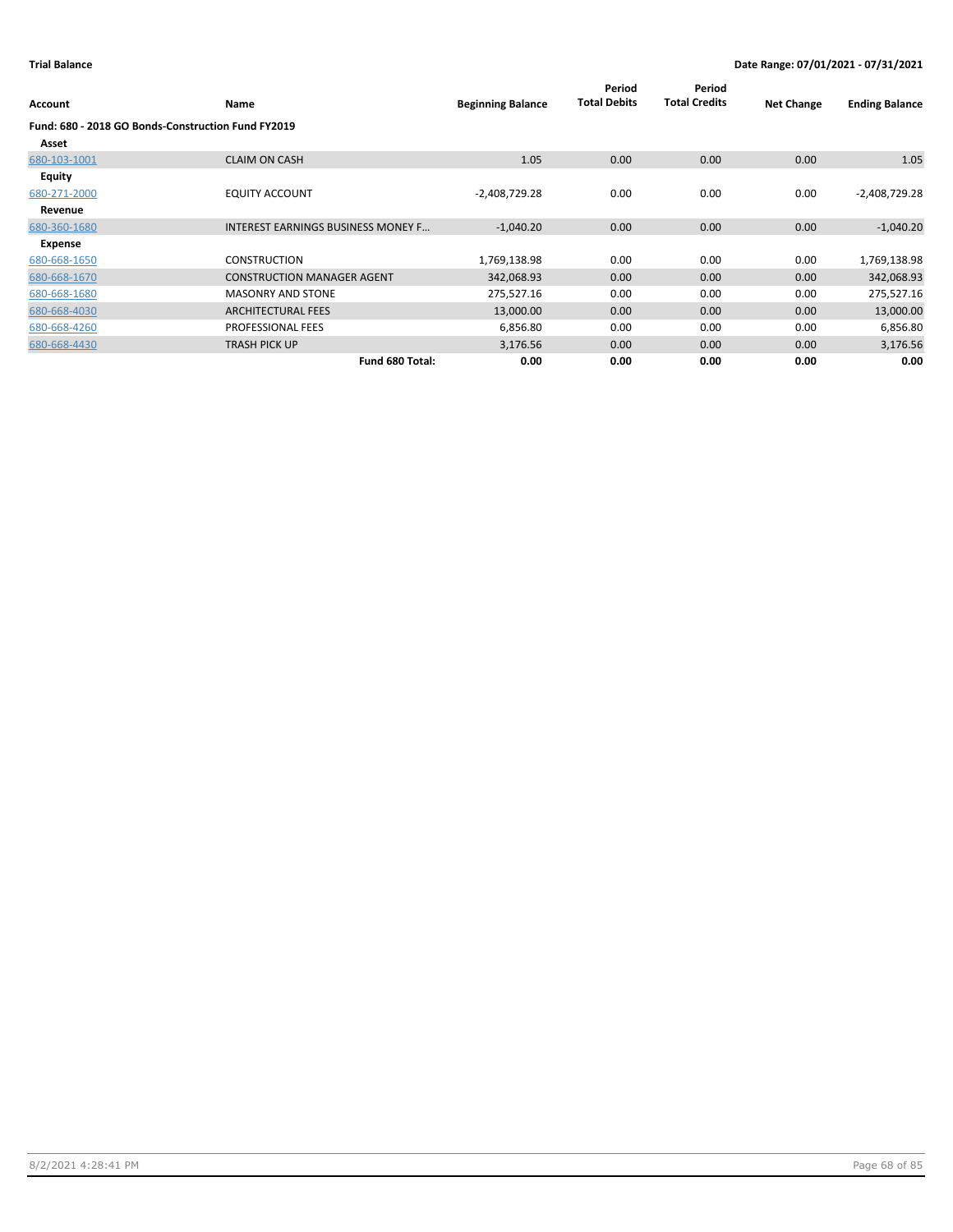| <b>Account</b>                                     | Name                                | <b>Beginning Balance</b> | Period<br><b>Total Debits</b> | Period<br><b>Total Credits</b> | <b>Net Change</b> | <b>Ending Balance</b> |
|----------------------------------------------------|-------------------------------------|--------------------------|-------------------------------|--------------------------------|-------------------|-----------------------|
| Fund: 690 - 2020 CO Bonds-Construction Fund FY2020 |                                     |                          |                               |                                |                   |                       |
| Asset                                              |                                     |                          |                               |                                |                   |                       |
| 690-103-1001                                       | <b>CLAIM ON CASH</b>                | $-193,708.01$            | 837,293.53                    | 888,006.83                     | $-50,713.30$      | $-244,421.31$         |
| 690-103-1200                                       | CO BONDS CONST.2020-COMB. FUNDS     | 109.77                   | 0.00                          | 0.00                           | 0.00              | 109.77                |
| 690-103-1690                                       | <b>ICS DEPOSIT</b>                  | 4,626,617.92             | 0.00                          | 837,293.53                     | $-837,293.53$     | 3,789,324.39          |
| Liability                                          |                                     |                          |                               |                                |                   |                       |
| 690-102-1000                                       | A/P CLEARING                        | 0.00                     | 1,055,405.15                  | 1,055,405.15                   | 0.00              | 0.00                  |
| <b>Equity</b>                                      |                                     |                          |                               |                                |                   |                       |
| 690-271-2000                                       | <b>EQUITY ACCOUNT</b>               | -9,903,829.75            | 0.00                          | 0.00                           | 0.00              | -9,903,829.75         |
| Revenue                                            |                                     |                          |                               |                                |                   |                       |
| 690-360-1000                                       | <b>INTEREST EARNING LEGEND BANK</b> | $-9.70$                  | 0.00                          | 0.00                           | 0.00              | $-9.70$               |
| 690-360-1690                                       | <b>INTEREST EARNINGS ICS</b>        | $-9,134.18$              | 0.00                          | 0.00                           | 0.00              | $-9,134.18$           |
| <b>Expense</b>                                     |                                     |                          |                               |                                |                   |                       |
| 690-669-1650                                       | <b>CONSTRUCTION</b>                 | 4,218,129.25             | 546,232.47                    | 0.00                           | 546,232.47        | 4,764,361.72          |
| 690-669-1670                                       | <b>CONSTRUCTION MANAGER AGENT</b>   | 385,452.56               | 251,097.48                    | 167,398.32                     | 83,699.16         | 469,151.72            |
| 690-669-1680                                       | <b>MASONRY AND STONE</b>            | 767,637.56               | 206,675.20                    | 0.00                           | 206,675.20        | 974,312.76            |
| 690-669-4030                                       | <b>ARCHITECTURAL FEE</b>            | 39,000.00                | 0.00                          | 0.00                           | 0.00              | 39,000.00             |
| 690-669-4260                                       | <b>PROFESSIONAL FEES</b>            | 7,321.80                 | 1,400.00                      | 0.00                           | 1,400.00          | 8,721.80              |
| 690-669-4430                                       | <b>TRASH PICK UP</b>                | 8,262.78                 | 0.00                          | 0.00                           | 0.00              | 8,262.78              |
| 690-669-5735                                       | FF&E                                | 50,000.00                | 50,000.00                     | 0.00                           | 50,000.00         | 100,000.00            |
| 690-669-5740                                       | <b>TECHNOLOGY</b>                   | 4,150.00                 | 0.00                          | 0.00                           | 0.00              | 4,150.00              |
|                                                    | Fund 690 Total:                     | 0.00                     | 2,948,103.83                  | 2,948,103.83                   | 0.00              | 0.00                  |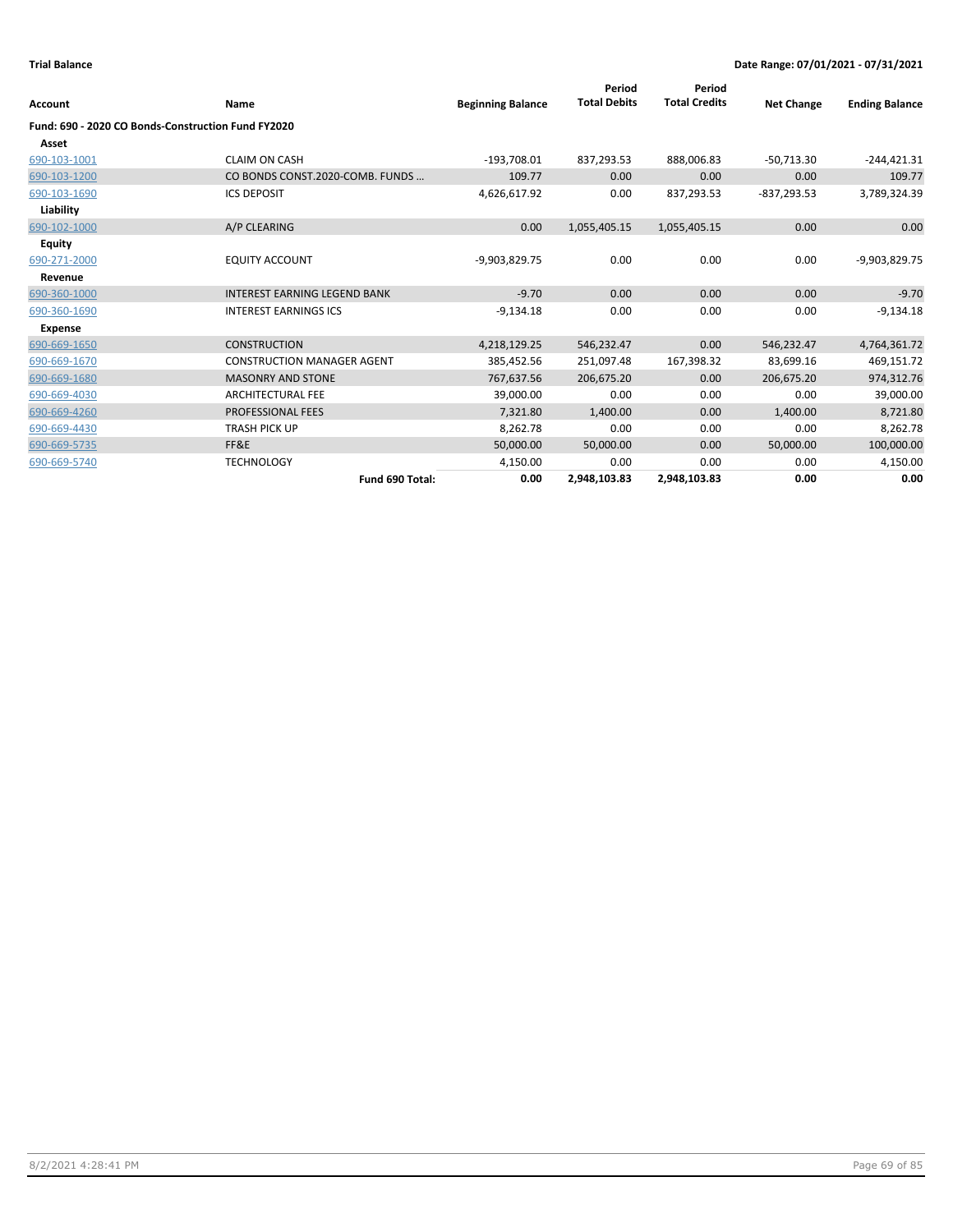| Account                  | Name                     | <b>Beginning Balance</b> | Period<br><b>Total Debits</b> | Period<br><b>Total Credits</b> | <b>Net Change</b> | <b>Ending Balance</b> |
|--------------------------|--------------------------|--------------------------|-------------------------------|--------------------------------|-------------------|-----------------------|
| Fund: 700 - Right of Way |                          |                          |                               |                                |                   |                       |
| Asset                    |                          |                          |                               |                                |                   |                       |
| 700-103-1001             | <b>CLAIM ON CASH</b>     | 16,205.96                | 0.00                          | 0.00                           | 0.00              | 16,205.96             |
| 700-103-1750             | <b>TEXPOOL</b>           | 84,918.97                | 0.00                          | 0.00                           | 0.00              | 84,918.97             |
| <b>Equity</b>            |                          |                          |                               |                                |                   |                       |
| 700-271-2000             | <b>EQUITY ACCOUNT</b>    | $-100,997.91$            | 0.00                          | 0.00                           | 0.00              | $-100,997.91$         |
| Revenue                  |                          |                          |                               |                                |                   |                       |
| 700-360-1000             | <b>INTEREST EARNINGS</b> | $-37.02$                 | 0.00                          | 0.00                           | 0.00              | $-37.02$              |
| 700-370-1421             | <b>ROW PERMITS</b>       | $-90.00$                 | 0.00                          | 0.00                           | 0.00              | $-90.00$              |
|                          | Fund 700 Total:          | 0.00                     | 0.00                          | 0.00                           | 0.00              | 0.00                  |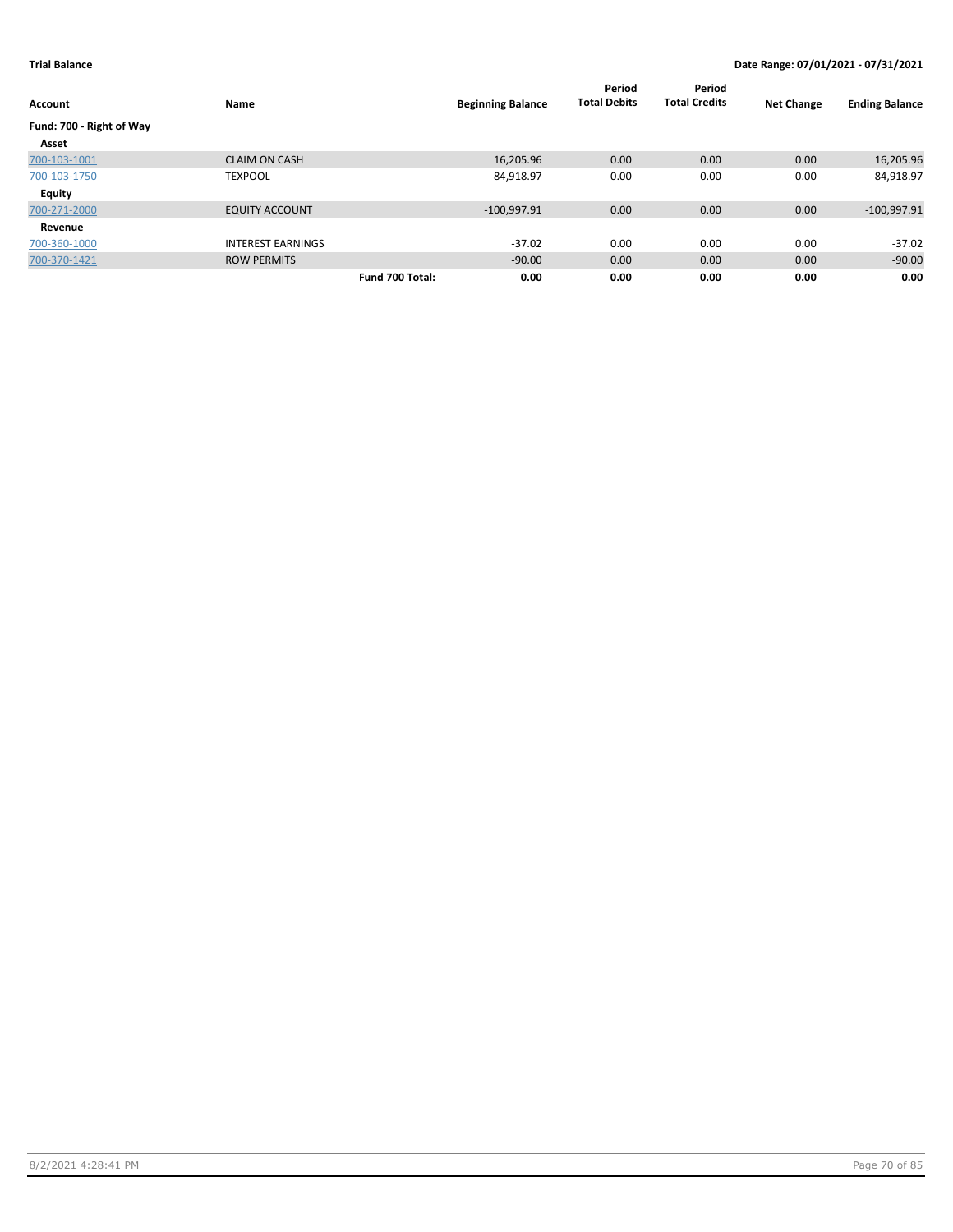| Account                            | Name                        | <b>Beginning Balance</b> | Period<br><b>Total Debits</b> | Period<br><b>Total Credits</b> | <b>Net Change</b> | <b>Ending Balance</b> |
|------------------------------------|-----------------------------|--------------------------|-------------------------------|--------------------------------|-------------------|-----------------------|
| Fund: 800 - Veterans Court Program |                             |                          |                               |                                |                   |                       |
| Asset                              |                             |                          |                               |                                |                   |                       |
| 800-103-1800                       | CASH-VETERANS COURT PROGRAM | 1,050.00                 | 25.00                         | 0.00                           | 25.00             | 1,075.00              |
| Equity                             |                             |                          |                               |                                |                   |                       |
| 800-271-2000                       | <b>EQUITY ACCOUNT</b>       | $-600.00$                | 0.00                          | 0.00                           | 0.00              | $-600.00$             |
| Revenue                            |                             |                          |                               |                                |                   |                       |
| 800-370-1800                       | <b>PROGRAM FEES</b>         | $-450.00$                | 0.00                          | 25.00                          | $-25.00$          | -475.00               |
|                                    | Fund 800 Total:             | 0.00                     | 25.00                         | 25.00                          | 0.00              | 0.00                  |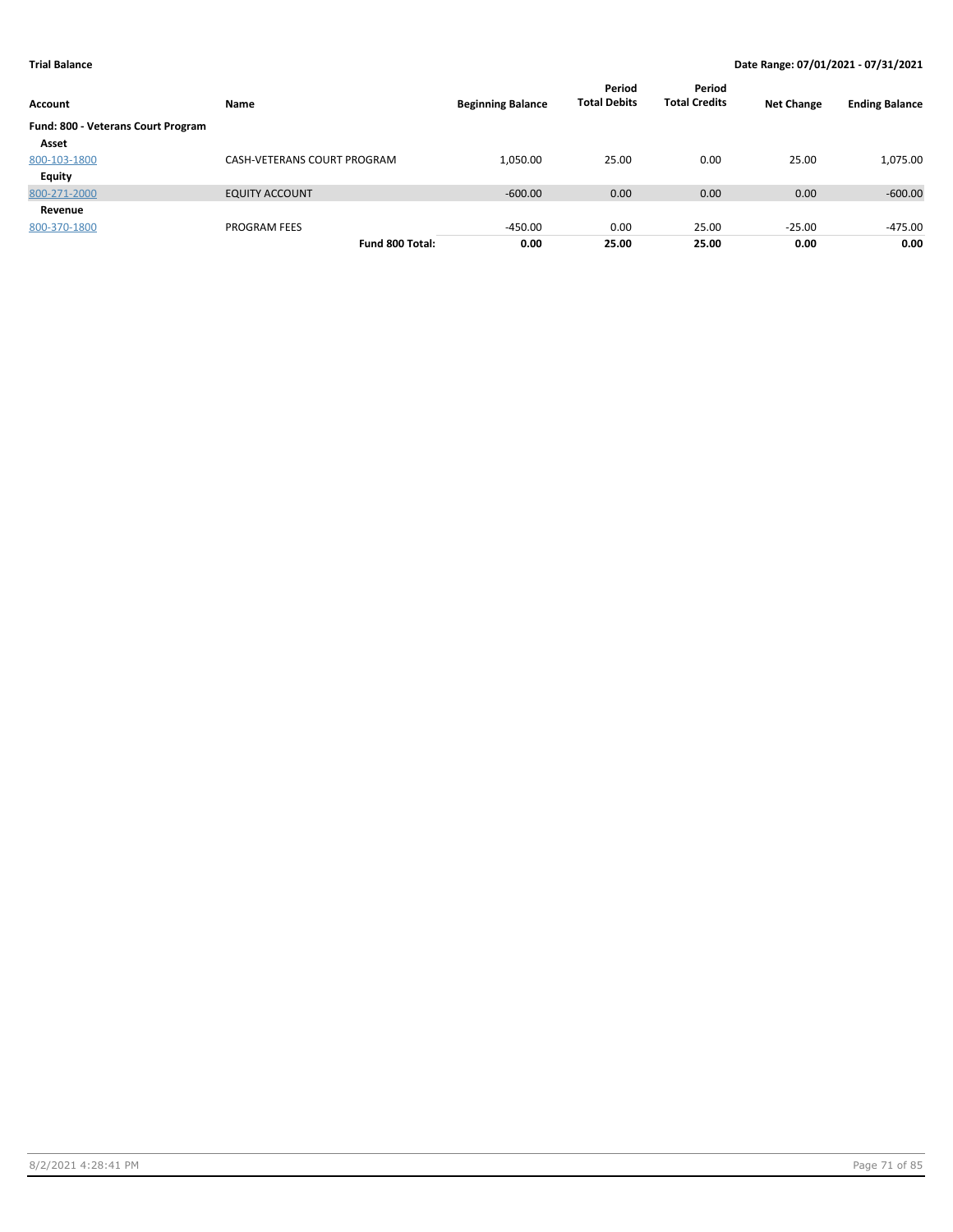| <b>Account</b>                           | Name                             | <b>Beginning Balance</b> | Period<br><b>Total Debits</b> | Period<br><b>Total Credits</b> | <b>Net Change</b> | <b>Ending Balance</b> |
|------------------------------------------|----------------------------------|--------------------------|-------------------------------|--------------------------------|-------------------|-----------------------|
| Fund: 810 - County Lake Road Impact Fund |                                  |                          |                               |                                |                   |                       |
| Asset                                    |                                  |                          |                               |                                |                   |                       |
| 810-103-1001                             | <b>CLAIM ON CASH</b>             | 204,021.21               | 0.00                          | 0.00                           | 0.00              | 204,021.21            |
| Liability                                |                                  |                          |                               |                                |                   |                       |
| 810-200-9100                             | SYSTEM ADDED LIABILITY LINE-ITEM | 30,992.00                | 0.00                          | 0.00                           | 0.00              | 30,992.00             |
| <b>Equity</b>                            |                                  |                          |                               |                                |                   |                       |
| 810-271-2000                             | <b>EQUITY ACCOUNT</b>            | $-135,013.21$            | 0.00                          | 0.00                           | 0.00              | $-135,013.21$         |
| Revenue                                  |                                  |                          |                               |                                |                   |                       |
| 810-318-1830                             | YEAR 3 PAYMENT                   | $-100,000.00$            | 0.00                          | 0.00                           | 0.00              | $-100,000.00$         |
|                                          | Fund 810 Total:                  | 0.00                     | 0.00                          | 0.00                           | 0.00              | 0.00                  |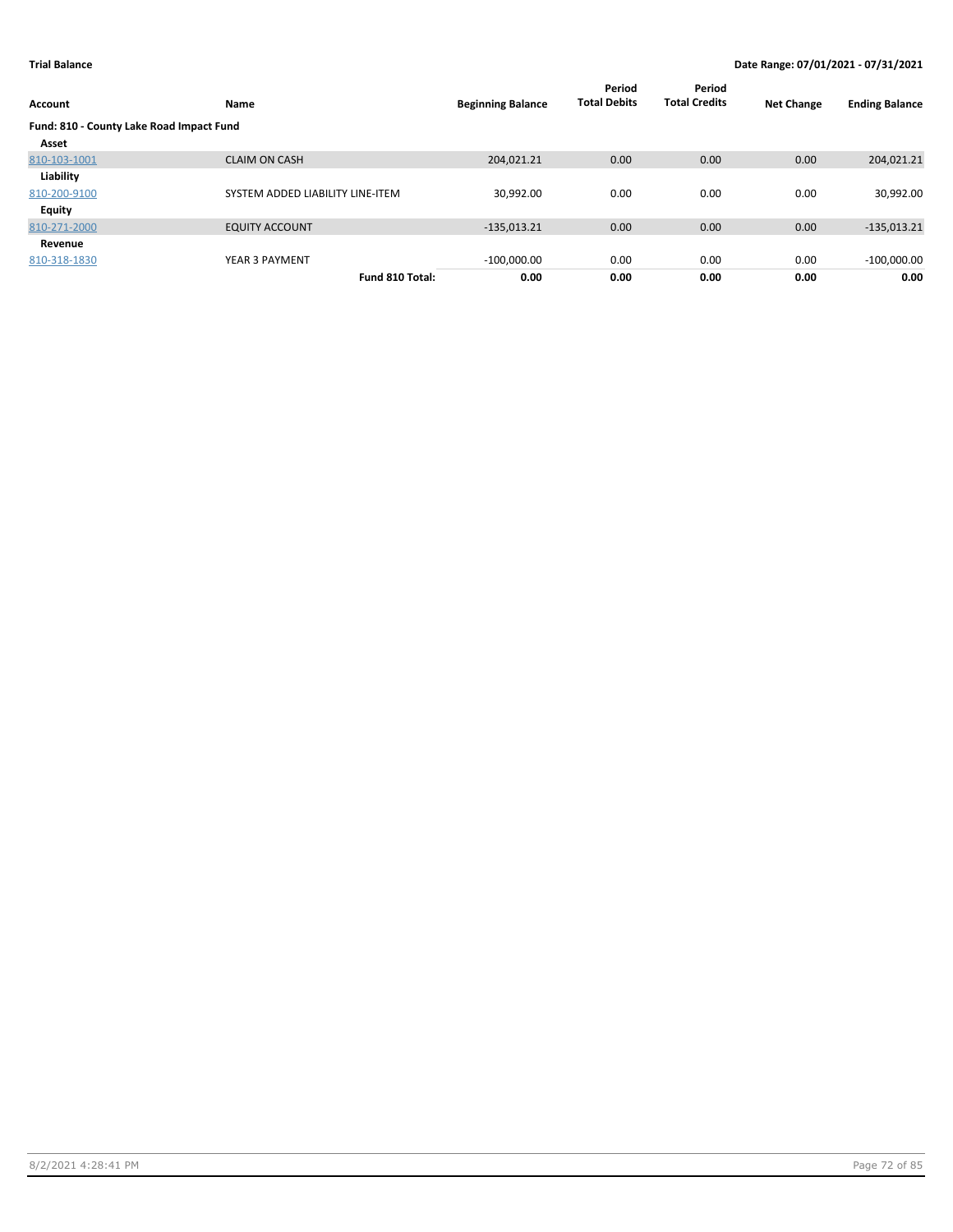| Account                 | Name                               | <b>Beginning Balance</b> | Period<br><b>Total Debits</b> | Period<br><b>Total Credits</b> | <b>Net Change</b> | <b>Ending Balance</b> |
|-------------------------|------------------------------------|--------------------------|-------------------------------|--------------------------------|-------------------|-----------------------|
| Fund: 850 - Lake Fannin |                                    |                          |                               |                                |                   |                       |
| Asset                   |                                    |                          |                               |                                |                   |                       |
| 850-103-1001            | <b>CLAIM ON CASH</b>               | 10,959.53                | 6,603.00                      | 275.76                         | 6,327.24          | 17,286.77             |
| Liability               |                                    |                          |                               |                                |                   |                       |
| 850-102-1000            | A/P CLEARING                       | 0.00                     | 275.76                        | 275.76                         | 0.00              | 0.00                  |
| 850-200-9100            | SYSTEM ADDED LIABILITY LINE-ITEM   | 388.75                   | 0.00                          | 0.00                           | 0.00              | 388.75                |
| Equity                  |                                    |                          |                               |                                |                   |                       |
| 850-271-2000            | <b>EQUITY ACCOUNT</b>              | $-4,955.78$              | 0.00                          | 0.00                           | 0.00              | $-4,955.78$           |
| Revenue                 |                                    |                          |                               |                                |                   |                       |
| 850-370-1402            | <b>FRANCHISE TAX</b>               | 0.00                     | 0.00                          | 153.00                         | $-153.00$         | $-153.00$             |
| 850-370-1500            | <b>DONATIONS</b>                   | $-3,675.90$              | 0.00                          | 5,000.00                       | $-5,000.00$       | $-8,675.90$           |
| 850-370-1830            | <b>VOLUNTEER MEMBERSHIP FEES</b>   | $-100.00$                | 0.00                          | 0.00                           | 0.00              | $-100.00$             |
| 850-370-1840            | <b>LOCAL FUNDING</b>               | $-5,000.00$              | 0.00                          | 0.00                           | 0.00              | $-5,000.00$           |
| 850-370-1850            | <b>RENTAL FEE</b>                  | $-1,937.50$              | 0.00                          | 1,450.00                       | $-1,450.00$       | $-3,387.50$           |
| 850-370-1860            | <b>DEPOSIT FEE</b>                 | $-750.00$                | 0.00                          | 0.00                           | 0.00              | $-750.00$             |
| <b>Expense</b>          |                                    |                          |                               |                                |                   |                       |
| 850-520-1860            | <b>DEPOSIT REFUND</b>              | 750.00                   | 150.00                        | 0.00                           | 150.00            | 900.00                |
| 850-520-4400            | UTILITIES ELECTRICITY              | 263.15                   | 30.63                         | 0.00                           | 30.63             | 293.78                |
| 850-520-4420            | <b>UTILITIES WATER</b>             | 923.26                   | 25.13                         | 0.00                           | 25.13             | 948.39                |
| 850-520-4430            | <b>TRASH PICK UP</b>               | 630.00                   | 70.00                         | 0.00                           | 70.00             | 700.00                |
| 850-520-4500            | <b>R&amp;M BUILDING</b>            | 344.49                   | 0.00                          | 0.00                           | 0.00              | 344.49                |
| 850-520-4840            | <b>GENERAL LIABILITY INSURANCE</b> | 2,160.00                 | 0.00                          | 0.00                           | 0.00              | 2,160.00              |
|                         | Fund 850 Total:                    | 0.00                     | 7,154.52                      | 7,154.52                       | 0.00              | 0.00                  |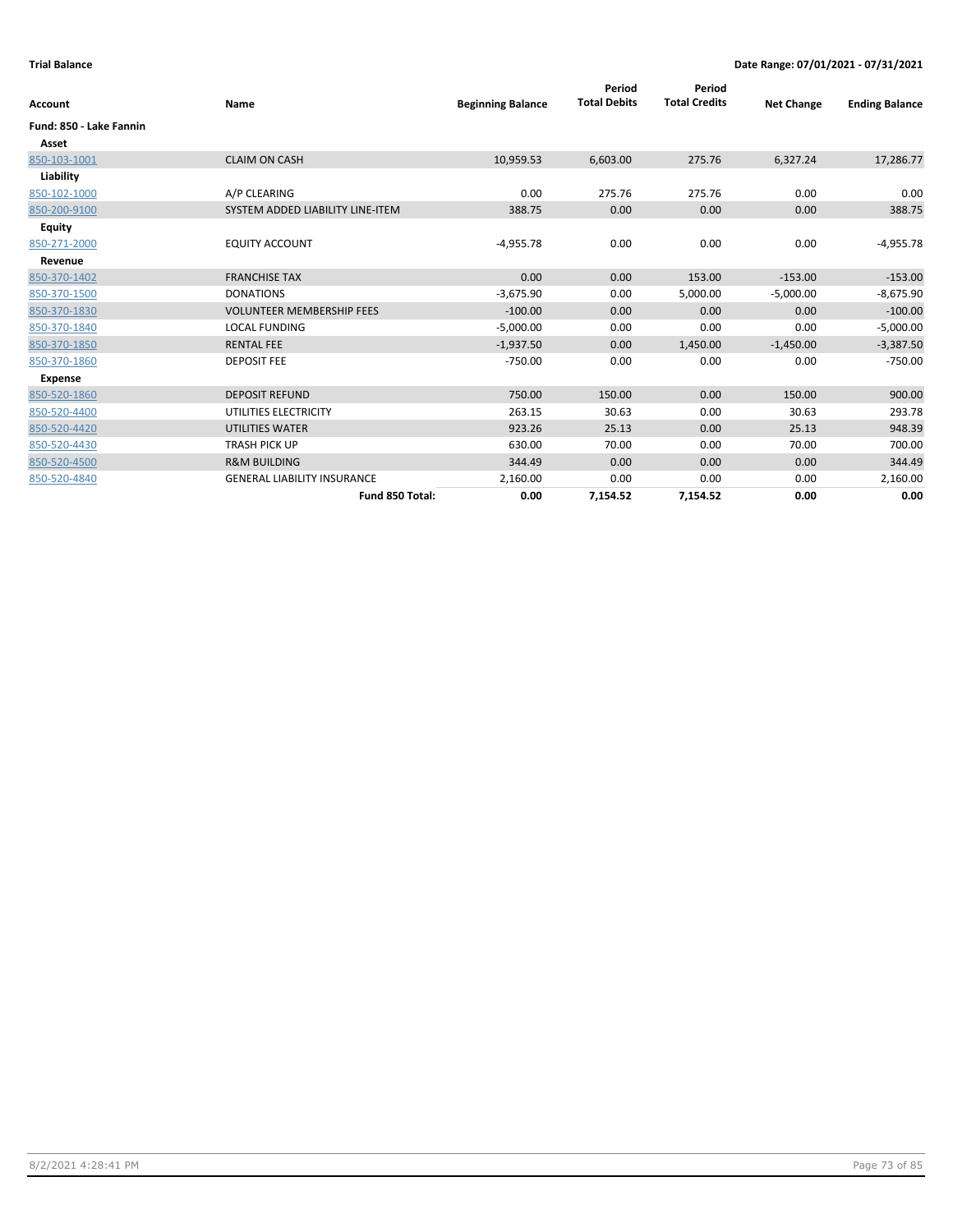|                      |                                         |                          | Period              | Period               |                   |                       |
|----------------------|-----------------------------------------|--------------------------|---------------------|----------------------|-------------------|-----------------------|
| Account              | Name                                    | <b>Beginning Balance</b> | <b>Total Debits</b> | <b>Total Credits</b> | <b>Net Change</b> | <b>Ending Balance</b> |
| Fund: 890 - T.J.J.D. |                                         |                          |                     |                      |                   |                       |
| Asset                |                                         |                          |                     |                      |                   |                       |
| 890-100-1001         | PR Claim on Cash                        | 3,344.16                 | 17,868.07           | 17,959.37            | $-91.30$          | 3,252.86              |
| 890-103-6890         | CASH-STRUCTURAL FAM.THER.GRANT O        | $-3,644.10$              | 3,644.10            | 0.00                 | 3,644.10          | 0.00                  |
| 890-103-9880         | CASH-LOCAL FUNDS CARRIED FORWARD        | 31,300.65                | 0.00                | 0.00                 | 0.00              | 31,300.65             |
| 890-103-9910         | CASH-STRUCTURAL FAM THER HOSP AU        | 33,333.00                | 0.00                | 16,667.00            | $-16,667.00$      | 16,666.00             |
| 890-103-9920         | <b>CASH-INTEREST INCOME</b>             | 13,293.45                | 0.00                | 0.00                 | 0.00              | 13,293.45             |
| 890-103-9930         | <b>CASH-BASIC PROBATION SUPERVISION</b> | 20,216.10                | 11,393.00           | 11,688.81            | $-295.81$         | 19,920.29             |
| 890-103-9940         | CASH-COMMUNITY PROGRAMS                 | 4,076.99                 | 6,250.00            | 5,088.81             | 1,161.19          | 5,238.18              |
| 890-103-9950         | CASH LOCAL FUNDING FY 2021              | 56,158.89                | 0.00                | 9,222.10             | $-9,222.10$       | 46,936.79             |
| 890-103-9960         | CASH-PRE/POST ADJUDICATION              | $-309.71$                | 364.00              | 26.74                | 337.26            | 27.55                 |
| 890-103-9970         | CASH-COMMITMENT DIVERSION               | 919.48                   | 833.00              | 861.22               | $-28.22$          | 891.26                |
| 890-103-9980         | CASH-MENTAL HEALTH SERVICES             | 3,617.67                 | 894.00              | 0.00                 | 894.00            | 4,511.67              |
| Liability            |                                         |                          |                     |                      |                   |                       |
| 890-102-1000         | A/P CLEARING                            | 0.00                     | 24,981.57           | 24,981.57            | 0.00              | 0.00                  |
| 890-102-1001         | <b>PR AP Clearing</b>                   | $-91.30$                 | 10,933.94           | 10,842.64            | 91.30             | 0.00                  |
| 890-200-9000         | Payroll Liability Account               | $-1,165.38$              | 10,842.64           | 10,842.64            | 0.00              | $-1,165.38$           |
| Equity               |                                         |                          |                     |                      |                   |                       |
| 890-271-2000         | <b>EQUITY ACCOUNT</b>                   | $-92,798.10$             | 0.00                | 0.00                 | 0.00              | $-92,798.10$          |
| Revenue              |                                         |                          |                     |                      |                   |                       |
| 890-330-9080         | STRUCTURAL FAMILY THERAPY GRANT         | $-37,500.00$             | 0.00                | 3,644.10             | $-3,644.10$       | -41,144.10            |
| 890-330-9081         | STRUCTURAL FAM THER HOSP AUTH           | $-50,000.00$             | 0.00                | 0.00                 | 0.00              | $-50,000.00$          |
| 890-330-9150         | <b>BASIC PROBATION SUPERVISION</b>      | $-102,539.00$            | 0.00                | 11,393.00            | $-11,393.00$      | $-113,932.00$         |
| 890-330-9160         | <b>COMMUNITY PROGRAMS</b>               | $-56,250.00$             | 0.00                | 6,250.00             | $-6,250.00$       | $-62,500.00$          |
| 890-330-9170         | PRE/POST ADJUDICATION                   | $-3,280.00$              | 0.00                | 364.00               | $-364.00$         | $-3,644.00$           |
| 890-330-9180         | <b>COMMITMENT DIVERSION</b>             | $-7,500.00$              | 0.00                | 833.00               | $-833.00$         | $-8,333.00$           |
| 890-330-9190         | MENTAL HEALTH SERVICES                  | $-8,053.00$              | 0.00                | 894.00               | $-894.00$         | $-8,947.00$           |
| 890-360-1890         | <b>INTEREST EARNINGS</b>                | $-9.26$                  | 0.00                | 0.00                 | 0.00              | $-9.26$               |
| 890-370-9950         | <b>LOCAL FUNDING</b>                    | $-170,000.00$            | 0.00                | 0.00                 | 0.00              | $-170,000.00$         |
| <b>Expense</b>       |                                         |                          |                     |                      |                   |                       |
| 890-581-4160         | STRUCTURAL FAMILY THERAPY               | 41,144.10                | 0.00                | 0.00                 | 0.00              | 41,144.10             |
| 890-582-4160         | STRUCTURAL FAM THER HOSP AUTH           | 16,667.00                | 16,667.00           | 0.00                 | 16,667.00         | 33,334.00             |
| 890-589-4530         | <b>COMPUTER SOFTWARE</b>                | 3,000.00                 | 0.00                | 0.00                 | 0.00              | 3,000.00              |
| 890-592-1020         | SALARY APPOINTED OFFICIAL               | 1,181.95                 | 8.24                | 0.00                 | 8.24              | 1,190.19              |
| 890-592-1030         | SALARY COMM.CORR.OFFICERS               | 1,478.71                 | 10.32               | 0.00                 | 10.32             | 1,489.03              |
| 890-592-2010         | SOCIAL SECURITY TAX                     | 162.75                   | 1.18                | 0.00                 | 1.18              | 163.93                |
| 890-592-2020         | <b>GROUP HEALTH INSURANCE</b>           | 606.29                   | 4.51                | 0.00                 | 4.51              | 610.80                |
| 890-592-2030         | RETIREMENT                              | 314.51                   | 2.21                | 0.00                 | 2.21              | 316.72                |
| 890-592-2040         | <b>WORKERS COMPENSATION</b>             | 24.76                    | 0.00                | 0.00                 | 0.00              | 24.76                 |
| 890-592-2050         | <b>MEDICARE TAX</b>                     | 37.90                    | 0.28                | 0.00                 | 0.28              | 38.18                 |
| 890-593-1020         | SALARY APPOINTED OFFICIAL               | 2,339.61                 | 265.60              | 0.00                 | 265.60            | 2,605.21              |
| 890-593-1030         | SALARY COMM.CORR.OFFICERS               | 2,927.20                 | 332.27              | 0.00                 | 332.27            | 3,259.47              |
| 890-593-2010         | SOCIAL SECURITY TAX                     | 322.56                   | 36.74               | 0.00                 | 36.74             | 359.30                |
| 890-593-2020         | <b>GROUP HEALTH INSURANCE</b>           | 1,161.18                 | 147.08              | 0.00                 | 147.08            | 1,308.26              |
| 890-593-2030         | RETIREMENT                              | 623.44                   | 70.94               | 0.00                 | 70.94             | 694.38                |
| 890-593-2040         | <b>WORKERS COMPENSATION</b>             | 56.60                    | 0.00                | 0.00                 | 0.00              | 56.60                 |
| 890-593-2050         | <b>MEDICARE TAX</b>                     | 75.49                    | 8.59                | 0.00                 | 8.59              | 84.08                 |
| 890-594-1020         | SALARY APPOINTED OFFICIAL               | 385.79                   | 0.00                | 0.00                 | 0.00              | 385.79                |
| 890-594-1030         | SALARY COMM.CORR.OFFICERS               | 482.61                   | 0.00                | 0.00                 | 0.00              | 482.61                |
| 890-594-2010         | SOCIAL SECURITY TAX                     | 53.12                    | 0.00                | 0.00                 | 0.00              | 53.12                 |
| 890-594-2020         | <b>GROUP HEALTH INSURANCE</b>           | 198.15                   | 0.00                | 0.00                 | 0.00              | 198.15                |
| 890-594-2030         | RETIREMENT                              | 102.70                   | 0.00                | 0.00                 | 0.00              | 102.70                |
| 890-594-2040         | <b>WORKERS COMPENSATION</b>             | 7.42                     | 0.00                | 0.00                 | 0.00              | 7.42                  |
| 890-594-2050         | <b>MEDICARE TAX</b>                     | 12.39                    | 0.00                | 0.00                 | 0.00              | 12.39                 |
| 890-594-4130         | PSYCHOLOGICAL                           | 2,775.00                 | 0.00                | 0.00                 | 0.00              | 2,775.00              |
| 890-594-4140         | COUNSELING                              | 2,013.00                 | 0.00                | 0.00                 | 0.00              | 2,013.00              |
| 890-994-4150         | RESIDENTIAL PLACEMENT                   | 8,855.90                 | 0.00                | 0.00                 | 0.00              | 8,855.90              |
| 890-994-4880         | LAW ENFORCEMENT INSURANCE               | 694.44                   | 0.00                | 0.00                 | 0.00              | 694.44                |
| 890-995-1020         | SALARY APPOINTED OFFICIAL               | 3,790.99                 | 363.64              | 0.00                 | 363.64            | 4,154.63              |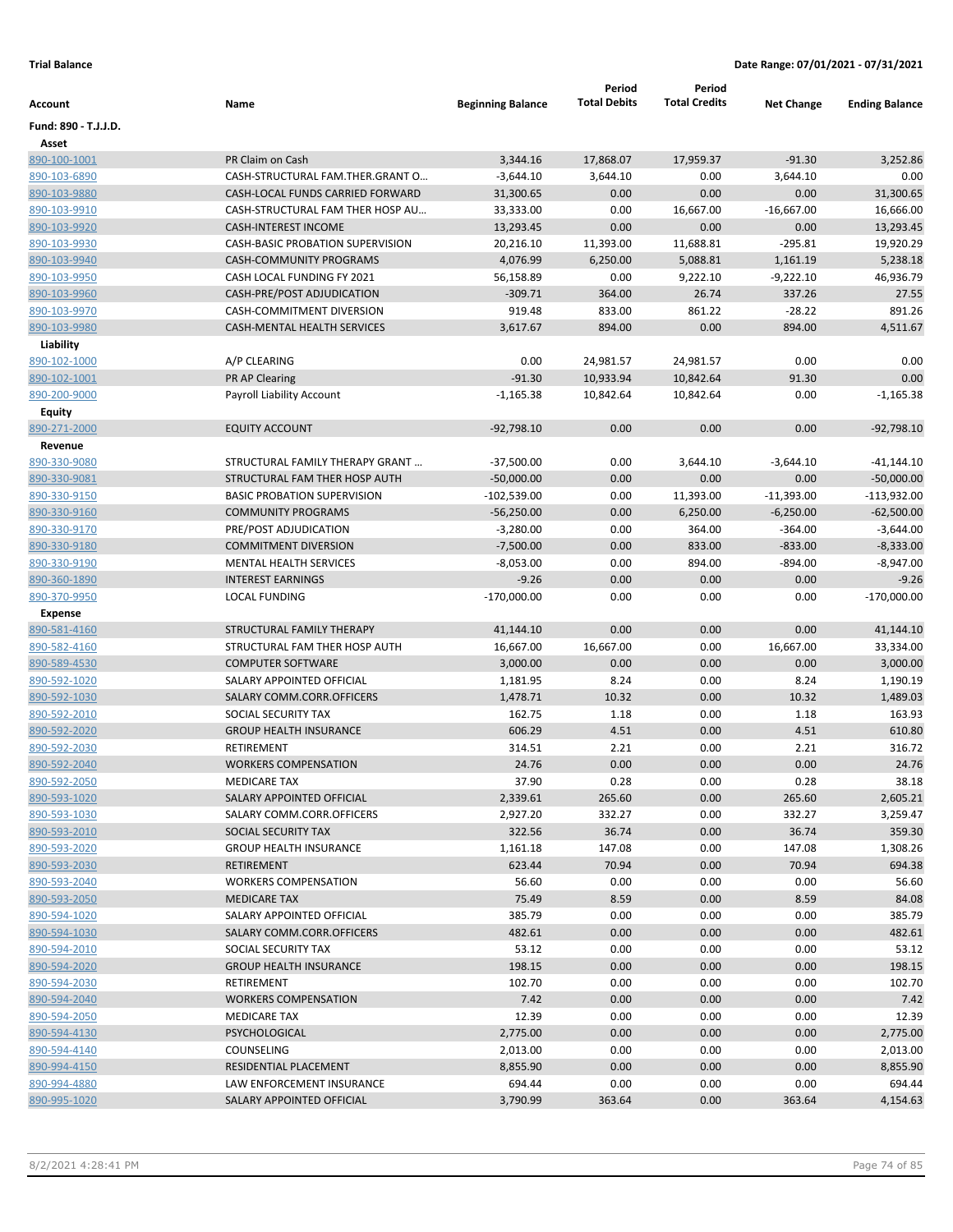| Account      | Name                                 | <b>Beginning Balance</b> | Period<br><b>Total Debits</b> | Period<br><b>Total Credits</b> | <b>Net Change</b> | <b>Ending Balance</b> |
|--------------|--------------------------------------|--------------------------|-------------------------------|--------------------------------|-------------------|-----------------------|
| 890-995-1030 | SALARY COMM.CORR.OFFICERS            | 4,743.06                 | 455.01                        | 0.00                           | 455.01            | 5,198.07              |
| 890-995-2010 | SOCIAL SECURITY TAX                  | 522.69                   | 50.33                         | 0.00                           | 50.33             | 573.02                |
| 890-995-2020 | <b>GROUP HEALTH INSURANCE</b>        | 1,891.96                 | 201.43                        | 0.00                           | 201.43            | 2,093.39              |
| 890-995-2030 | RETIREMENT                           | 1,010.00                 | 97.12                         | 0.00                           | 97.12             | 1,107.12              |
| 890-995-2040 | <b>WORKERS COMPENSATION</b>          | 89.44                    | 0.00                          | 0.00                           | 0.00              | 89.44                 |
| 890-995-2050 | <b>MEDICARE TAX</b>                  | 122.28                   | 11.78                         | 0.00                           | 11.78             | 134.06                |
| 890-995-4010 | <b>AUDIT EXPENSE</b>                 | 6,300.00                 | 0.00                          | 0.00                           | 0.00              | 6,300.00              |
| 890-995-4040 | DETENTION OPERATING COST FY20        | 13,995.07                | 0.00                          | 0.00                           | 0.00              | 13,995.07             |
| 890-995-4041 | <b>DETENTION OPERATING COST FY21</b> | 91,954.50                | 8,042.79                      | 0.00                           | 8,042.79          | 99,997.29             |
| 890-995-4530 | <b>COMPUTER SOFTWARE</b>             | 90.00                    | 0.00                          | 0.00                           | 0.00              | 90.00                 |
| 890-996-1020 | SALARY APPOINTED OFFICIAL            | 29,195.79                | 3,303.37                      | 0.00                           | 3,303.37          | 32,499.16             |
| 890-996-1030 | SALARY COMM.CORR.OFFICERS            | 36,528.07                | 4,132.96                      | 0.00                           | 4,132.96          | 40,661.03             |
| 890-996-2010 | SOCIAL SECURITY TAX                  | 4,026.74                 | 457.27                        | 0.00                           | 457.27            | 4,484.01              |
| 890-996-2020 | <b>GROUP HEALTH INSURANCE</b>        | 14,492.44                | 1,829.53                      | 0.00                           | 1,829.53          | 16,321.97             |
| 890-996-2030 | <b>RETIREMENT</b>                    | 7,779.83                 | 881.93                        | 0.00                           | 881.93            | 8,661.76              |
| 890-996-2040 | <b>WORKERS COMPENSATION</b>          | 703.60                   | 0.00                          | 0.00                           | 0.00              | 703.60                |
| 890-996-2050 | <b>MEDICARE TAX</b>                  | 942.05                   | 106.93                        | 0.00                           | 106.93            | 1,048.98              |
| 890-996-3100 | <b>OFFICE SUPPLIES</b>               | 304.48                   | 50.00                         | 0.00                           | 50.00             | 354.48                |
| 890-996-4210 | <b>INTERNET</b>                      | 811.71                   | 187.88                        | 0.00                           | 187.88            | 999.59                |
| 890-996-4230 | <b>CELL PHONE ALLOWANCE</b>          | 300.45                   | 33.90                         | 0.00                           | 33.90             | 334.35                |
| 890-996-4270 | OUT OF COUNTY TRAVEL/TRAINING        | 1,105.08                 | 705.04                        | 0.00                           | 705.04            | 1,810.12              |
| 890-997-1020 | SALARY APPOINTED OFFICIAL            | 18,207.63                | 1,569.34                      | 0.00                           | 1,569.34          | 19,776.97             |
| 890-997-1030 | SALARY COMM.CORR.OFFICERS            | 22,780.33                | 1,963.44                      | 0.00                           | 1,963.44          | 24,743.77             |
| 890-997-2010 | SOCIAL SECURITY TAX                  | 2,509.84                 | 217.18                        | 0.00                           | 217.18            | 2,727.02              |
| 890-997-2020 | <b>GROUP HEALTH INSURANCE</b>        | 9,114.92                 | 869.11                        | 0.00                           | 869.11            | 9,984.03              |
| 890-997-2030 | <b>RETIREMENT</b>                    | 4,850.53                 | 418.94                        | 0.00                           | 418.94            | 5,269.47              |
| 890-997-2040 | <b>WORKERS COMPENSATION</b>          | 424.54                   | 0.00                          | 0.00                           | 0.00              | 424.54                |
| 890-997-2050 | <b>MEDICARE TAX</b>                  | 586.87                   | 50.80                         | 0.00                           | 50.80             | 637.67                |
|              | Fund 890 Total:                      | 0.00                     | 131,559.00                    | 131,559.00                     | 0.00              | 0.00                  |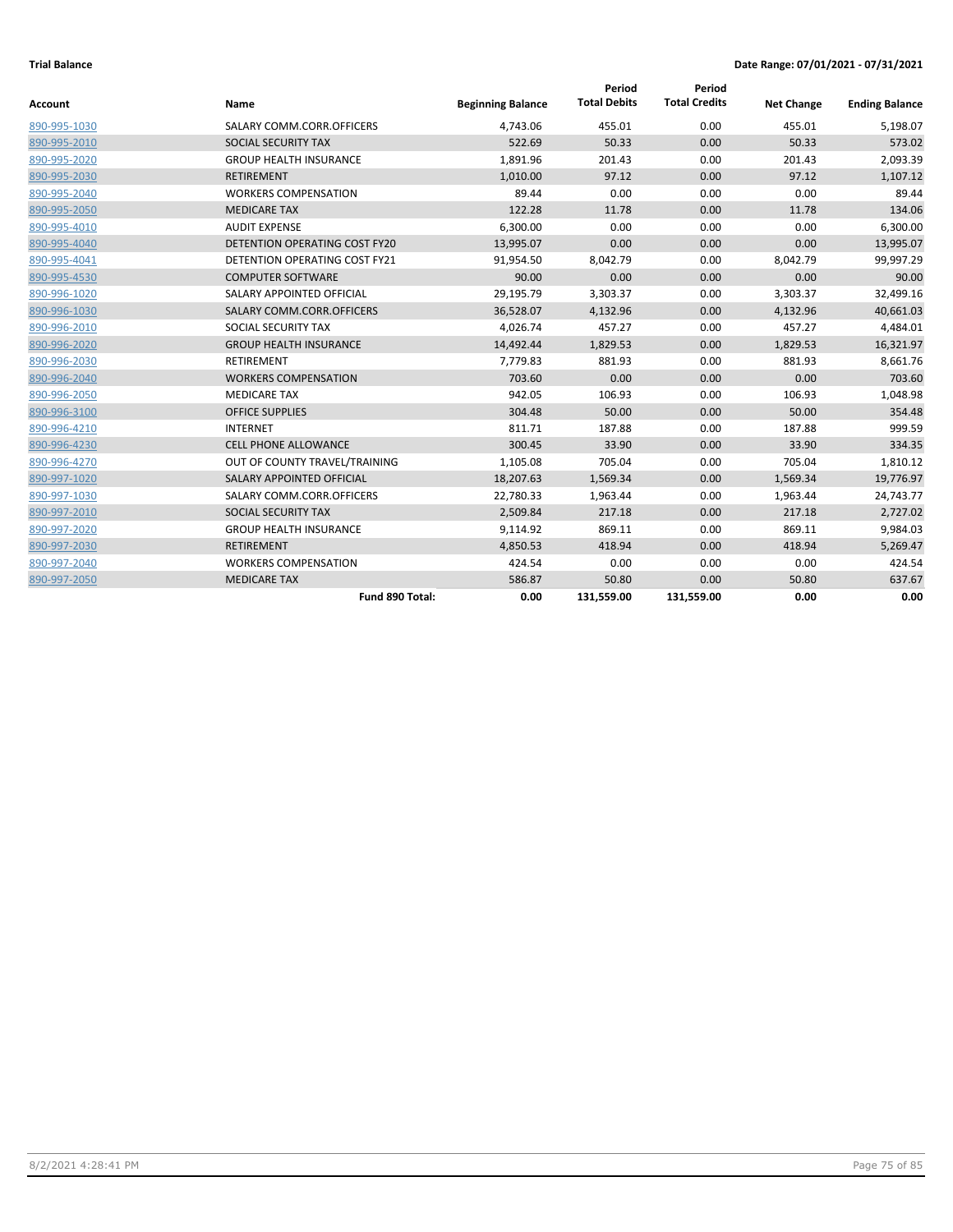| Account                                           | <b>Name</b>                           | <b>Beginning Balance</b> | Period<br><b>Total Debits</b> | Period<br><b>Total Credits</b> | <b>Net Change</b> | <b>Ending Balance</b> |
|---------------------------------------------------|---------------------------------------|--------------------------|-------------------------------|--------------------------------|-------------------|-----------------------|
| <b>Fund: 891 - Juvenile Probation-Restitution</b> |                                       |                          |                               |                                |                   |                       |
| Asset                                             |                                       |                          |                               |                                |                   |                       |
| 891-103-1870                                      | <b>CASH-JUVENILE PROBATION</b>        | 2,944.63                 | 50.00                         | 151.48                         | $-101.48$         | 2,843.15              |
| Equity                                            |                                       |                          |                               |                                |                   |                       |
| 891-271-2000                                      | <b>EQUITY ACCOUNT</b>                 | $-3,754.92$              | 0.00 <sub>1</sub>             | 0.00                           | 0.00              | $-3,754.92$           |
| Revenue                                           |                                       |                          |                               |                                |                   |                       |
| 891-340-5750                                      | <b>JUVENILE PROBATION FEES</b>        | $-535.00$                | 0.00                          | 50.00                          | $-50.00$          | -585.00               |
| 891-340-5760                                      | <b>JUVENILE PROBATION RESTITUTION</b> | $-563.44$                | 0.00                          | 0.00                           | 0.00              | $-563.44$             |
| 891-340-5770                                      | <b>JUVENILE PROBATION COURT COSTS</b> | $-100.00$                | 0.00                          | 0.00                           | 0.00              | $-100.00$             |
| 891-340-5790                                      | REIMBURSEMENT OF EXPENSES             | $-566.76$                | 0.00                          | 0.00                           | 0.00              | $-566.76$             |
| Expense                                           |                                       |                          |                               |                                |                   |                       |
| 891-891-3100                                      | OFFICE SUPPLIES/MISC.                 | 1,874.39                 | 146.48                        | 0.00                           | 146.48            | 2,020.87              |
| 891-891-3190                                      | <b>RESTITUTION</b>                    | 586.10                   | 0.00                          | 0.00                           | 0.00              | 586.10                |
| 891-891-3200                                      | <b>COURT COSTS</b>                    | 115.00                   | 5.00                          | 0.00                           | 5.00              | 120.00                |
|                                                   | Fund 891 Total:                       | 0.00                     | 201.48                        | 201.48                         | 0.00              | 0.00                  |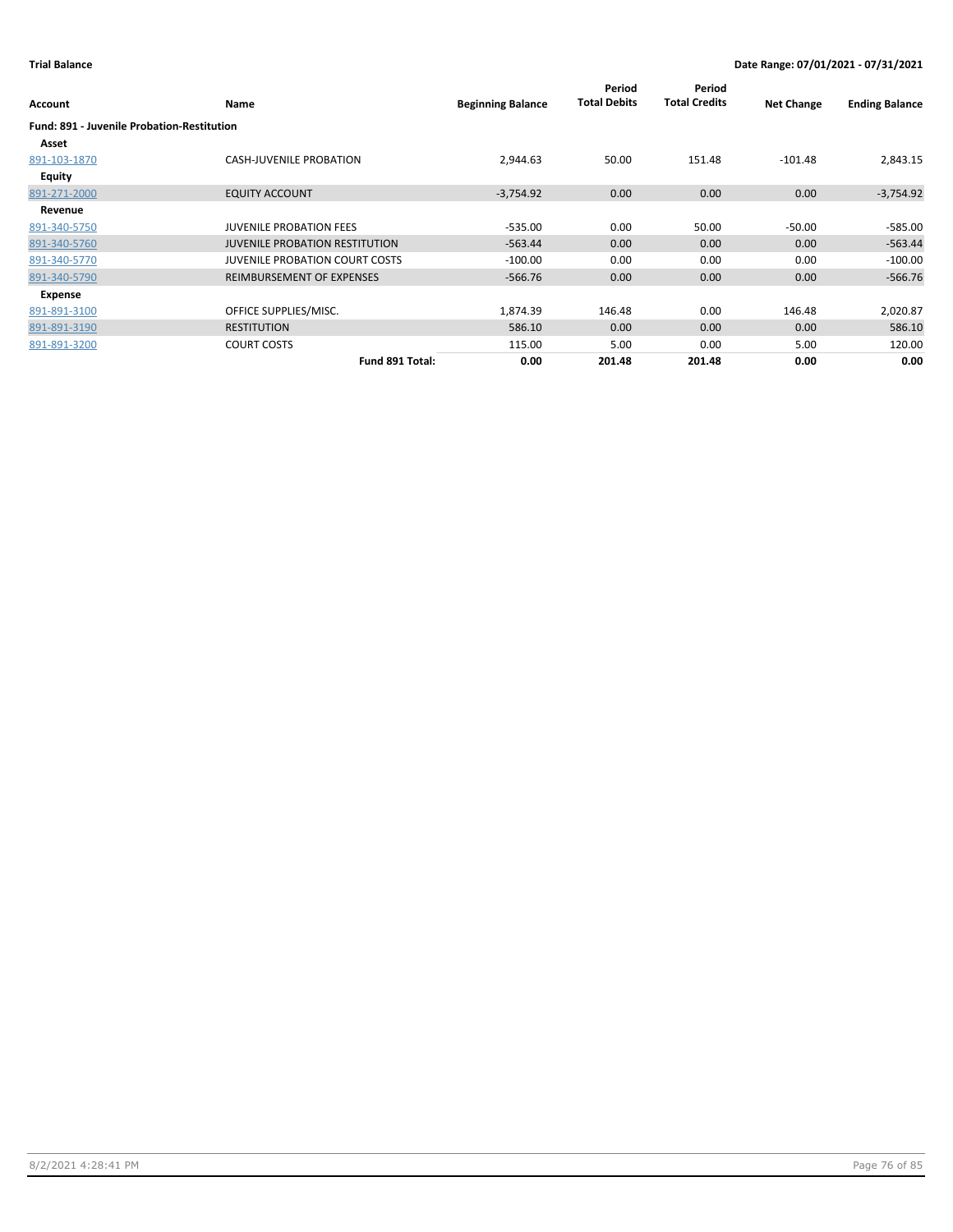| <b>Account</b>      | Name                     |                 | <b>Beginning Balance</b> | Period<br><b>Total Debits</b> | Period<br><b>Total Credits</b> | <b>Net Change</b> | <b>Ending Balance</b> |
|---------------------|--------------------------|-----------------|--------------------------|-------------------------------|--------------------------------|-------------------|-----------------------|
| Fund: 920 - Statzer |                          |                 |                          |                               |                                |                   |                       |
| Asset               |                          |                 |                          |                               |                                |                   |                       |
| 920-103-1001        | <b>CLAIM ON CASH</b>     |                 | 6,838.43                 | 0.00                          | 0.00                           | 0.00              | 6,838.43              |
| 920-103-1750        | <b>TEXPOOL</b>           |                 | 41,421.24                | 0.00                          | 0.00                           | 0.00              | 41,421.24             |
| <b>Equity</b>       |                          |                 |                          |                               |                                |                   |                       |
| 920-271-2000        | <b>EQUITY ACCOUNT</b>    |                 | $-47,483.68$             | 0.00                          | 0.00                           | 0.00              | $-47,483.68$          |
| Revenue             |                          |                 |                          |                               |                                |                   |                       |
| 920-360-1000        | <b>INTEREST EARNINGS</b> |                 | $-18.14$                 | 0.00                          | 0.00                           | 0.00              | $-18.14$              |
| 920-370-1000        | <b>RENT</b>              |                 | $-757.85$                | 0.00                          | 0.00                           | 0.00              | $-757.85$             |
|                     |                          | Fund 920 Total: | 0.00                     | 0.00                          | 0.00                           | 0.00              | 0.00                  |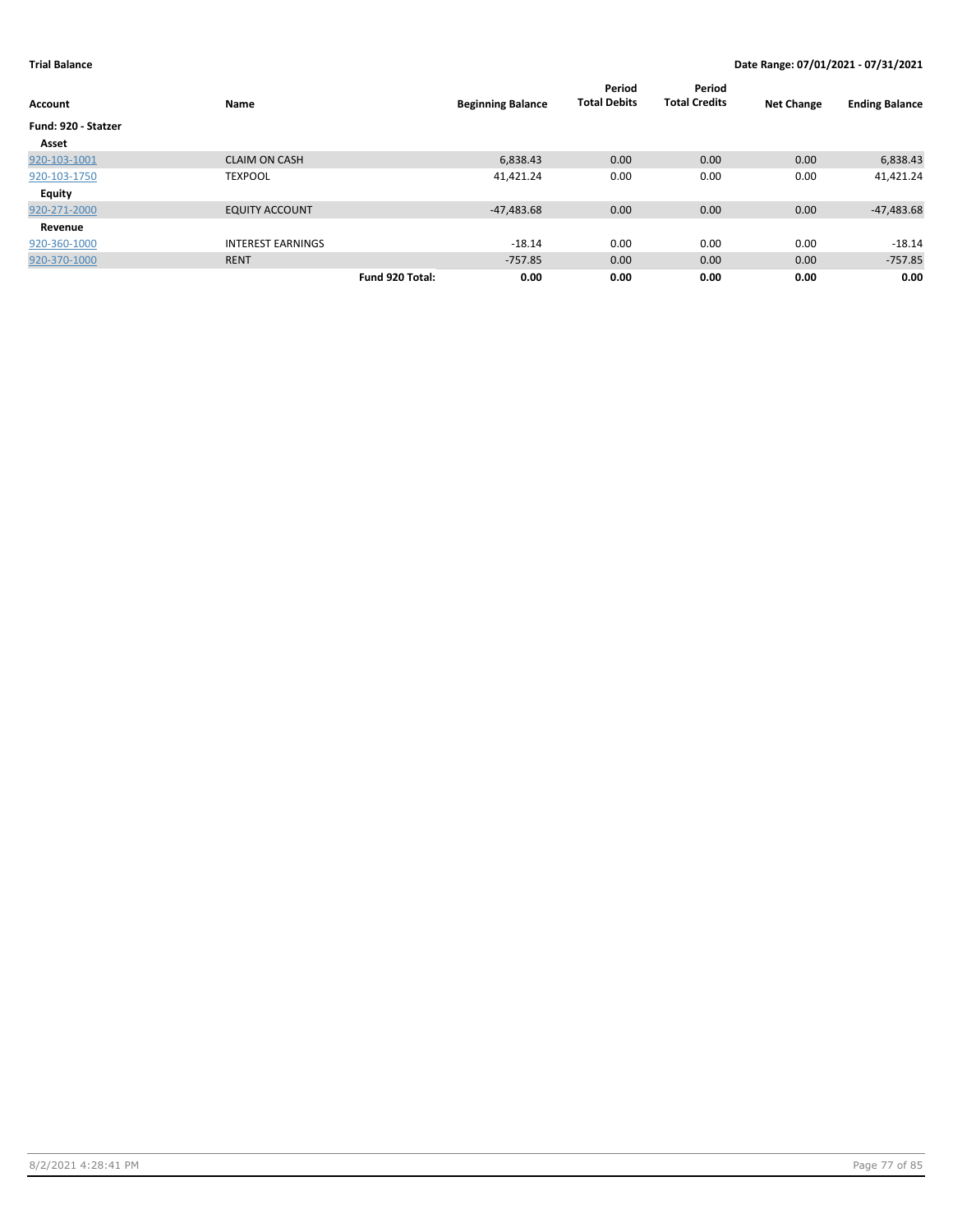| Account                               | Name                                | <b>Beginning Balance</b> | Period<br><b>Total Debits</b> | Period<br><b>Total Credits</b> | <b>Net Change</b> | <b>Ending Balance</b> |
|---------------------------------------|-------------------------------------|--------------------------|-------------------------------|--------------------------------|-------------------|-----------------------|
| Fund: 930 - Texas Community Dev.Prog. |                                     |                          |                               |                                |                   |                       |
| Asset                                 |                                     |                          |                               |                                |                   |                       |
| 930-103-9090                          | CASH-#7219149 HICKORY CREEK         | 100.00                   | 0.00                          | 0.00                           | 0.00              | 100.00                |
| Equity                                |                                     |                          |                               |                                |                   |                       |
| 930-271-2000                          | <b>EQUITY ACCOUNT</b>               | $-100.00$                | 0.00                          | 0.00                           | 0.00              | $-100.00$             |
| Revenue                               |                                     |                          |                               |                                |                   |                       |
| 930-330-9090                          | <b>GRANT #7219149 HICKORY CREEK</b> | $-212,816.59$            | 0.00                          | 0.00                           | 0.00              | $-212,816.59$         |
| Expense                               |                                     |                          |                               |                                |                   |                       |
| 930-909-4140                          | <b>GRANT ADMINISTRATION</b>         | 4,750.00                 | 0.00                          | 0.00                           | 0.00              | 4,750.00              |
| 930-909-4150                          | <b>CONSTRUCTION EXPENSE</b>         | 178,666.59               | 0.00                          | 0.00                           | 0.00              | 178,666.59            |
| 930-909-4160                          | <b>ENGINEERING</b>                  | 29,400.00                | 0.00                          | 0.00                           | 0.00              | 29,400.00             |
|                                       | Fund 930 Total:                     | 0.00                     | 0.00                          | 0.00                           | 0.00              | 0.00                  |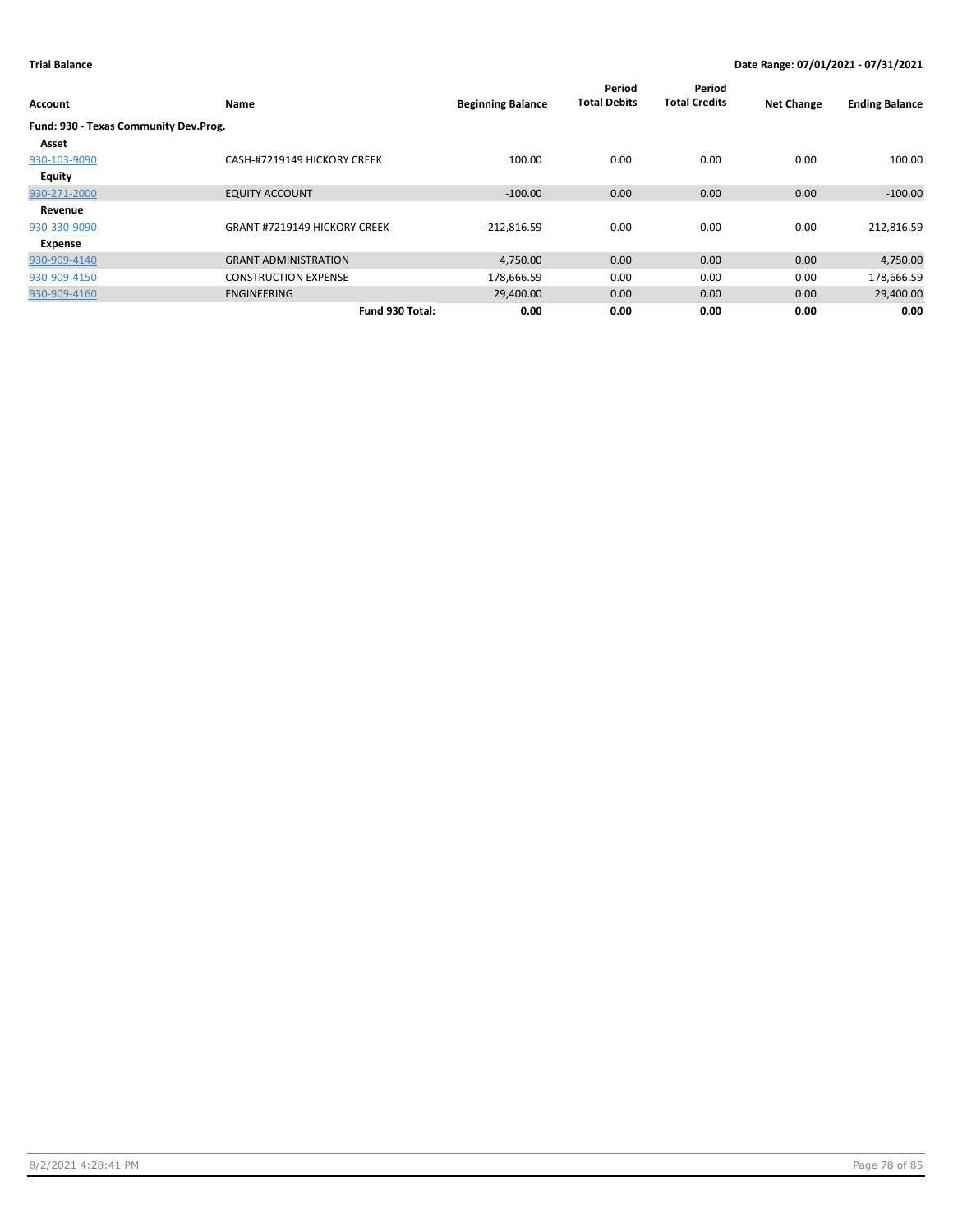| Account             | Name                                | <b>Beginning Balance</b> | Period<br><b>Total Debits</b> | Period<br><b>Total Credits</b> | <b>Net Change</b> | <b>Ending Balance</b> |
|---------------------|-------------------------------------|--------------------------|-------------------------------|--------------------------------|-------------------|-----------------------|
| Fund: 950 - Payroll |                                     |                          |                               |                                |                   |                       |
| Asset               |                                     |                          |                               |                                |                   |                       |
| 950-100-1001        | PR Claim on cash                    | 1,012.14                 | 2,966.88                      | 2,966.85                       | 0.03              | 1,012.17              |
| Liability           |                                     |                          |                               |                                |                   |                       |
| 950-102-1001        | <b>PR AP Clearing</b>               | 0.00                     | 2,966.85                      | 2,966.85                       | 0.00              | 0.00                  |
| 950-271-2000        | <b>DEPOSITS</b>                     | $-20.64$                 | 0.00                          | 0.00                           | 0.00              | $-20.64$              |
| Revenue             |                                     |                          |                               |                                |                   |                       |
| 950-370-1300        | <b>REFUNDS &amp; MISCELLANEOUS</b>  | $-16,582.56$             | 0.00                          | 2,966.88                       | $-2,966.88$       | $-19,549.44$          |
| Expense             |                                     |                          |                               |                                |                   |                       |
| 950-415-2020        | <b>COBRA Group Health Insurance</b> | 16,553.52                | 2,966.85                      | 0.00                           | 2,966.85          | 19,520.37             |
|                     | Fund 950 Total:                     | 962.46                   | 8,900.58                      | 8,900.58                       | 0.00              | 962.46                |

**\*\*\*Error: Fund 950 Out of Balance\*\*\***

**\*\*\*Warning: Account Authorization is turned on. Please run the Unauthorized Account Listing Report to see if you are out of balance due to missing accounts \*\*\***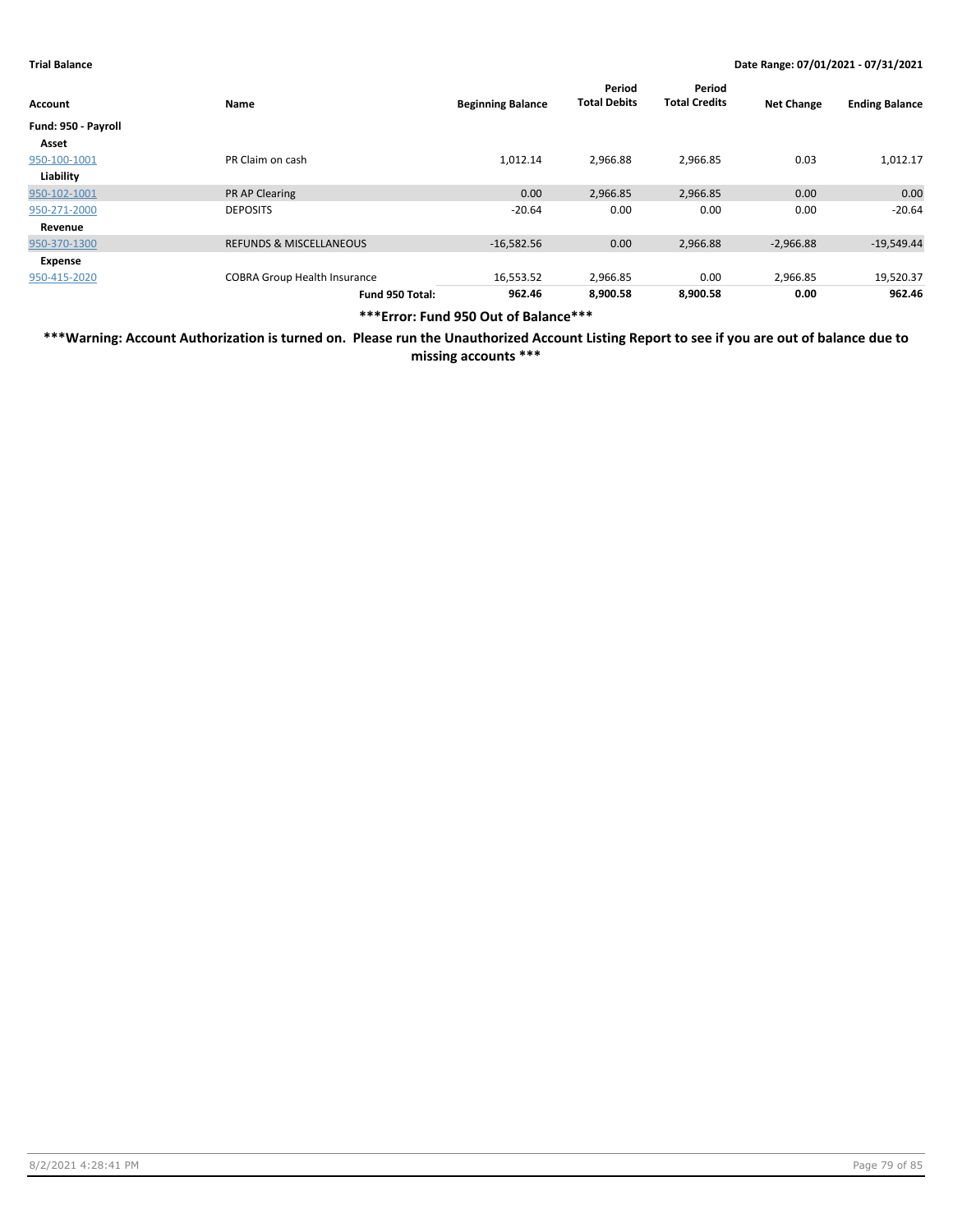| <b>Account</b>             | Name                             | <b>Beginning Balance</b> | Period<br><b>Total Debits</b> | Period<br><b>Total Credits</b> | <b>Net Change</b> | <b>Ending Balance</b> |
|----------------------------|----------------------------------|--------------------------|-------------------------------|--------------------------------|-------------------|-----------------------|
|                            |                                  |                          |                               |                                |                   |                       |
| Fund: 990 - Capital Assets |                                  |                          |                               |                                |                   |                       |
| Asset                      |                                  |                          |                               |                                |                   |                       |
| 990-160-1000               | LAND                             | 341,561.30               | 0.00                          | 0.00                           | 0.00              | 341,561.30            |
| 990-160-2000               | <b>BUILDINGS</b>                 | 4,737,000.00             | 0.00                          | 0.00                           | 0.00              | 4,737,000.00          |
| 990-160-2010               | ACCUM. DEPRECIATION-BUILDINGS    | $-3,612,211.08$          | 0.00                          | 0.00                           | 0.00              | $-3,612,211.08$       |
| 990-160-2100               | <b>AUTOMOBILES AND TRUCKS</b>    | 2,339,603.69             | 0.00                          | 0.00                           | 0.00              | 2,339,603.69          |
| 990-160-2110               | ACCUM. DEPR.AUTOS AND TRUCKS     | $-1,460,778.27$          | 0.00                          | 0.00                           | 0.00              | $-1,460,778.27$       |
| 990-160-2150               | <b>TECHNOLOGY</b>                | 753.474.11               | 0.00                          | 0.00                           | 0.00              | 753,474.11            |
| 990-160-2160               | ACCUM. DEPR.-COMPUTER EQUIPMENT  | $-678,197.41$            | 0.00                          | 0.00                           | 0.00              | $-678,197.41$         |
| 990-160-2200               | <b>OFFICE EQUIPMENT</b>          | 164,640.04               | 0.00                          | 0.00                           | 0.00              | 164,640.04            |
| 990-160-2210               | ACCUM. DEPR.-OFFICE EQUIPMENT    | $-100,426.88$            | 0.00                          | 0.00                           | 0.00              | $-100,426.88$         |
| 990-160-2250               | <b>RADIO EQUIPMENT</b>           | 213,359.45               | 0.00                          | 0.00                           | 0.00              | 213,359.45            |
| 990-160-2260               | ACCUM. DEPR.-RADIO EQUIPMENT     | $-212.477.68$            | 0.00                          | 0.00                           | 0.00              | $-212,477.68$         |
| 990-160-2270               | SECURITY EQUIPMENT               | 159,027.15               | 0.00                          | 0.00                           | 0.00              | 159,027.15            |
| 990-160-2280               | ACCUM.DEP.-SECURITY EQUIPMENT    | $-62,677.46$             | 0.00                          | 0.00                           | 0.00              | $-62,677.46$          |
| 990-160-2300               | <b>ROADS</b>                     | 18,733,686.23            | 0.00                          | 0.00                           | 0.00              | 18,733,686.23         |
| 990-160-2310               | ACCUM. DEPRECIATION-ROADS        | $-14,295,608.64$         | 0.00                          | 0.00                           | 0.00              | $-14,295,608.64$      |
| 990-160-2350               | <b>BRIDGES</b>                   | 11,295,230.21            | 0.00                          | 0.00                           | 0.00              | 11,295,230.21         |
| 990-160-2360               | ACCUM. DEPRECIATION-BRIDGES      | $-4,099,667.06$          | 0.00                          | 0.00                           | 0.00              | $-4,099,667.06$       |
| 990-160-3000               | <b>ROAD EQUIPMENT</b>            | 3,883,975.23             | 0.00                          | 0.00                           | 0.00              | 3,883,975.23          |
| 990-160-3010               | ACCUM. DEPRECIATION-ROAD EQUIPME | $-2,902,802.40$          | 0.00                          | 0.00                           | 0.00              | $-2,902,802.40$       |
| 990-160-4000               | <b>CONSTRUCTION IN PROGRESS</b>  | 2,124,972.50             | 0.00                          | 0.00                           | 0.00              | 2,124,972.50          |
| <b>Equity</b>              |                                  |                          |                               |                                |                   |                       |
| 990-271-2000               | <b>EQUITY ACCOUNT</b>            | $-17,321,683.03$         | 0.00                          | 0.00                           | 0.00              | $-17,321,683.03$      |
|                            | Fund 990 Total:                  | 0.00                     | 0.00                          | 0.00                           | 0.00              | 0.00                  |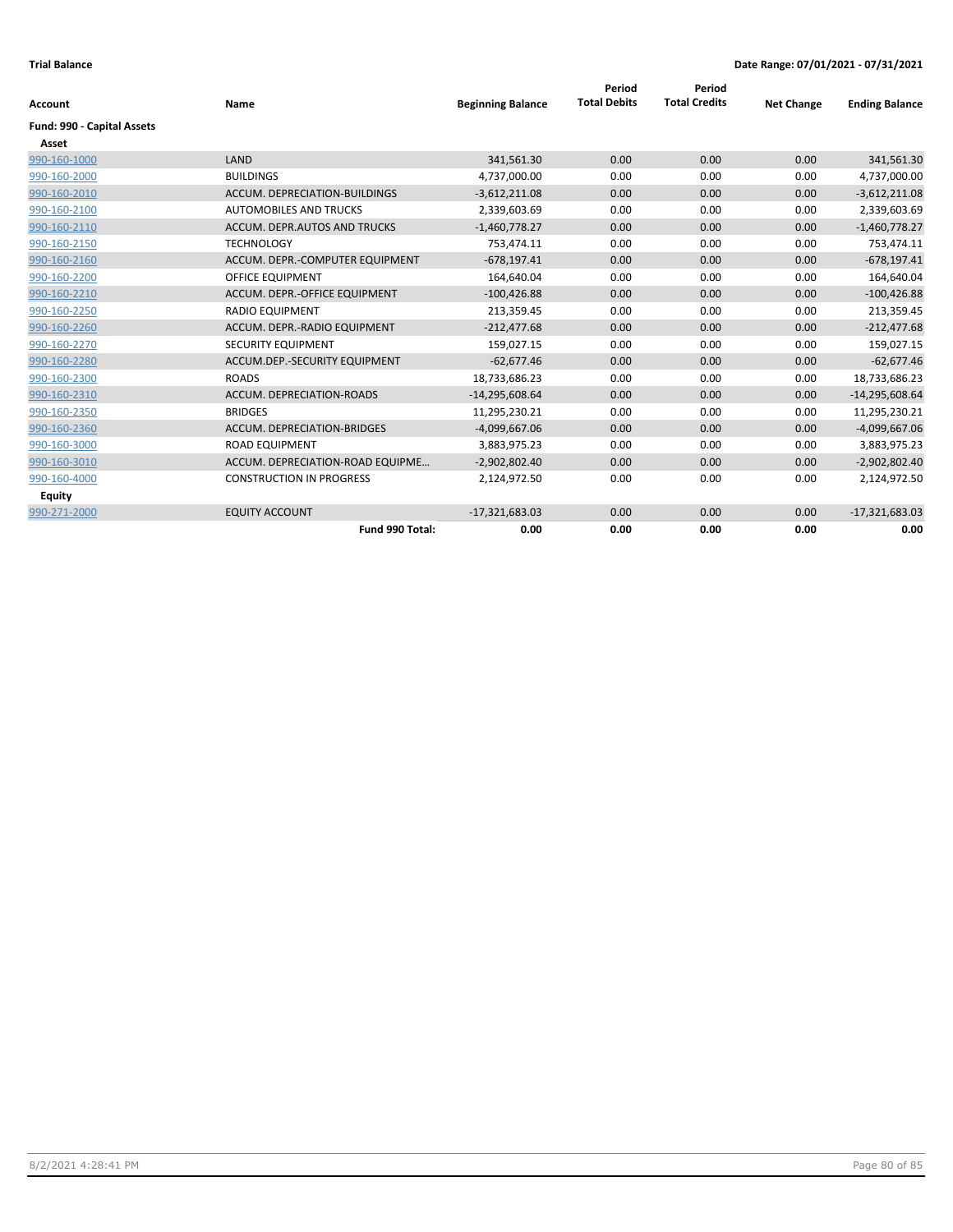|                                      |                                |                          | Period<br><b>Total Debits</b> | Period<br><b>Total Credits</b> |                   |                       |
|--------------------------------------|--------------------------------|--------------------------|-------------------------------|--------------------------------|-------------------|-----------------------|
| <b>Account</b>                       | Name                           | <b>Beginning Balance</b> |                               |                                | <b>Net Change</b> | <b>Ending Balance</b> |
| <b>Fund: 991 - Governmental Debt</b> |                                |                          |                               |                                |                   |                       |
| Asset                                |                                |                          |                               |                                |                   |                       |
| 991-170-2000                         | DEFERRED PENSION OUTFLOW       | 38,725.00                | 0.00                          | 0.00                           | 0.00              | 38,725.00             |
| Liability                            |                                |                          |                               |                                |                   |                       |
| 991-200-2400                         | <b>ACCRUED INTEREST</b>        | 235,755.00               | 0.00                          | 0.00                           | 0.00              | 235,755.00            |
| 991-200-2500                         | <b>GENERAL OBLIGATION BOND</b> | 80,000.00                | 0.00                          | 0.00                           | 0.00              | 80,000.00             |
| 991-200-2510                         | <b>GOB-CURRENT PORTION</b>     | $-120,000.00$            | 0.00                          | 0.00                           | 0.00              | $-120,000.00$         |
| 991-200-2550                         | <b>BOND DISCOUNT CURRENT</b>   | $-288.24$                | 0.00                          | 0.00                           | 0.00              | $-288.24$             |
| 991-200-2560                         | <b>BOND DISCOUNT</b>           | $-6,773.47$              | 0.00                          | 0.00                           | 0.00              | $-6,773.47$           |
| 991-200-2570                         | <b>BOND PREMIUM CURRENT</b>    | $-2,904.78$              | 0.00                          | 0.00                           | 0.00              | $-2,904.78$           |
| 991-200-2580                         | <b>BOND PREMIUM</b>            | $-68,262.53$             | 0.00                          | 0.00                           | 0.00              | $-68,262.53$          |
| 991-200-3500                         | <b>ACCRUED COMPENSATION</b>    | $-186,904.13$            | 0.00                          | 0.00                           | 0.00              | $-186,904.13$         |
| 991-200-4000                         | <b>NET PENSION LIABILITY</b>   | 1,126,333.00             | 0.00                          | 0.00                           | 0.00              | 1,126,333.00          |
| 991-200-4500                         | DEFERRED PENSION IN FLOW       | $-1,467,676.00$          | 0.00                          | 0.00                           | 0.00              | $-1,467,676.00$       |
| Equity                               |                                |                          |                               |                                |                   |                       |
| 991-271-2000                         | <b>EQUITY ACCOUNT</b>          | 371,996.15               | 0.00                          | 0.00                           | 0.00              | 371,996.15            |
|                                      | Fund 991 Total:                | 0.00                     | 0.00                          | 0.00                           | 0.00              | 0.00                  |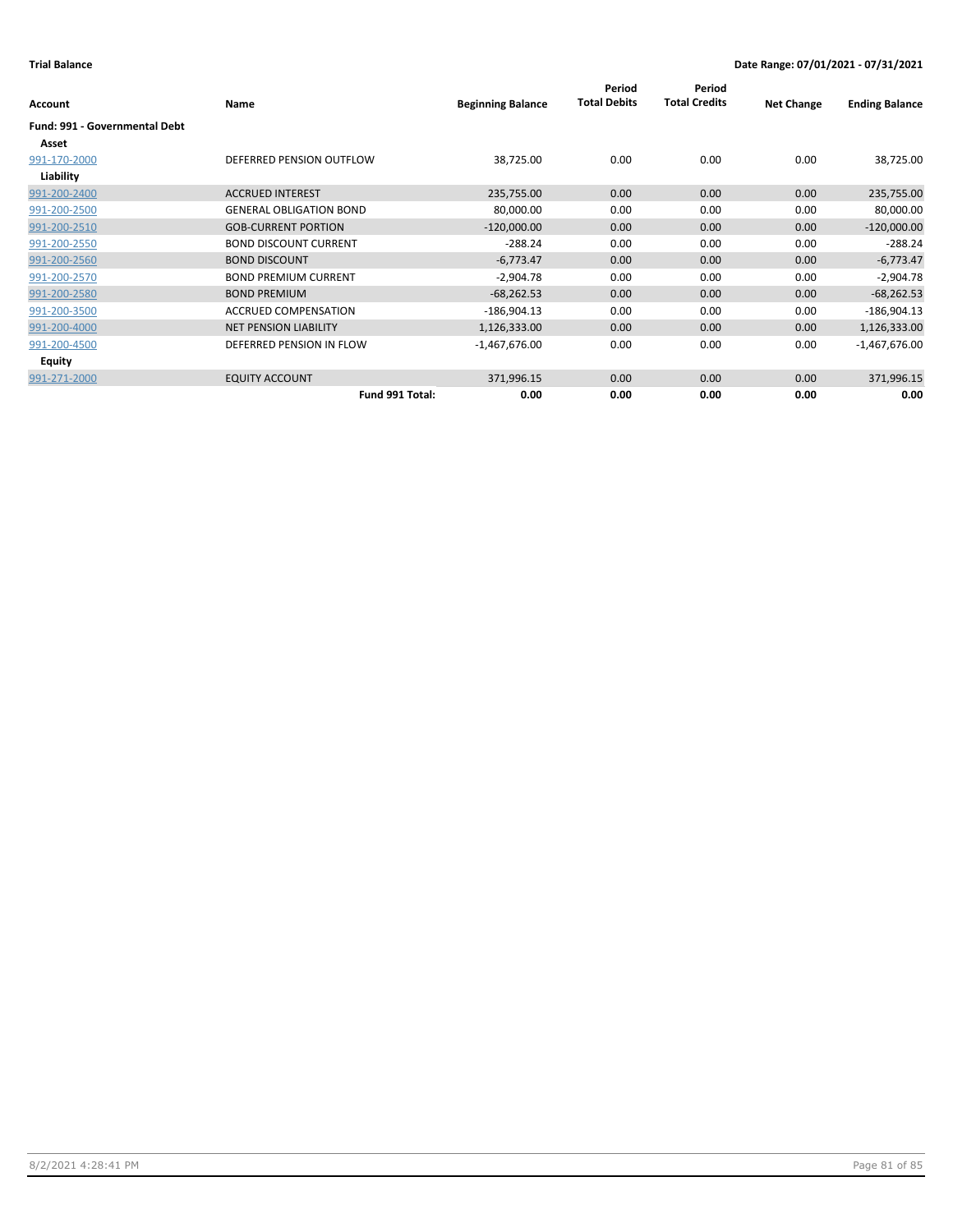|                                 |                    |                 |                          | Period              | Period               |                   |                       |
|---------------------------------|--------------------|-----------------|--------------------------|---------------------|----------------------|-------------------|-----------------------|
| <b>Account</b>                  | Name               |                 | <b>Beginning Balance</b> | <b>Total Debits</b> | <b>Total Credits</b> | <b>Net Change</b> | <b>Ending Balance</b> |
| Fund: 998 - Payroll Pooled Cash |                    |                 |                          |                     |                      |                   |                       |
| Asset                           |                    |                 |                          |                     |                      |                   |                       |
| 998-100-1001                    | PR Combined Cash   |                 | $-5,107.93$              | 663,435.80          | 663,527.07           | $-91.27$          | $-5,199.20$           |
| 998-120-3100                    | Due From 100       |                 | 774.28                   | 260,827.28          | 261,601.56           | $-774.28$         | 0.00                  |
| 998-120-3121                    | Due From 121       |                 | 0.00                     | 1,887.92            | 1,887.92             | 0.00              | 0.00                  |
| 998-120-3190                    | Due From 190       |                 | 6.03                     | 408.58              | 414.61               | $-6.03$           | 0.00                  |
| 998-120-3200                    | Due From 200       |                 | 0.00                     | 294.22              | 294.22               | 0.00              | 0.00                  |
| 998-120-3210                    | Due From 210       |                 | 50.46                    | 16,722.31           | 16,772.77            | $-50.46$          | 0.00                  |
| 998-120-3220                    | Due From 220       |                 | 31.70                    | 20,308.75           | 20,340.45            | $-31.70$          | 0.00                  |
| 998-120-3230                    | Due From 230       |                 | 96.02                    | 22,100.90           | 22,196.92            | $-96.02$          | 0.00                  |
| 998-120-3240                    | Due From 240       |                 | 32.40                    | 15,910.22           | 15,942.62            | $-32.40$          | 0.00                  |
| 998-120-3360                    | Due From 360       |                 | 0.00                     | 593.92              | 593.92               | 0.00              | 0.00                  |
| 998-120-3562                    | Due From 562       |                 | 0.00                     | 4,799.00            | 4,799.00             | 0.00              | 0.00                  |
| 998-120-3890                    | Due From 890       |                 | 91.30                    | 10,842.64           | 10,933.94            | $-91.30$          | 0.00                  |
| Liability                       |                    |                 |                          |                     |                      |                   |                       |
| 998-102-1000                    | A/P CLEARING       |                 | $-1,082.19$              | 358,744.78          | 357,662.59           | 1,082.19          | 0.00                  |
| 998-120-3950                    | Due From 950       |                 | 0.00                     | 2,966.85            | 2,966.85             | 0.00              | 0.00                  |
| 998-200-1400                    | Wages Payable      |                 | 606.65                   | 304,782.29          | 304,782.29           | 0.00              | 606.65                |
| 998-207-9900                    | Due To Other Funds |                 | 4,501.28                 | 663,527.07          | 663,435.80           | 91.27             | 4,592.55              |
|                                 |                    | Fund 998 Total: | 0.00                     | 2,348,152.53        | 2,348,152.53         | 0.00              | 0.00                  |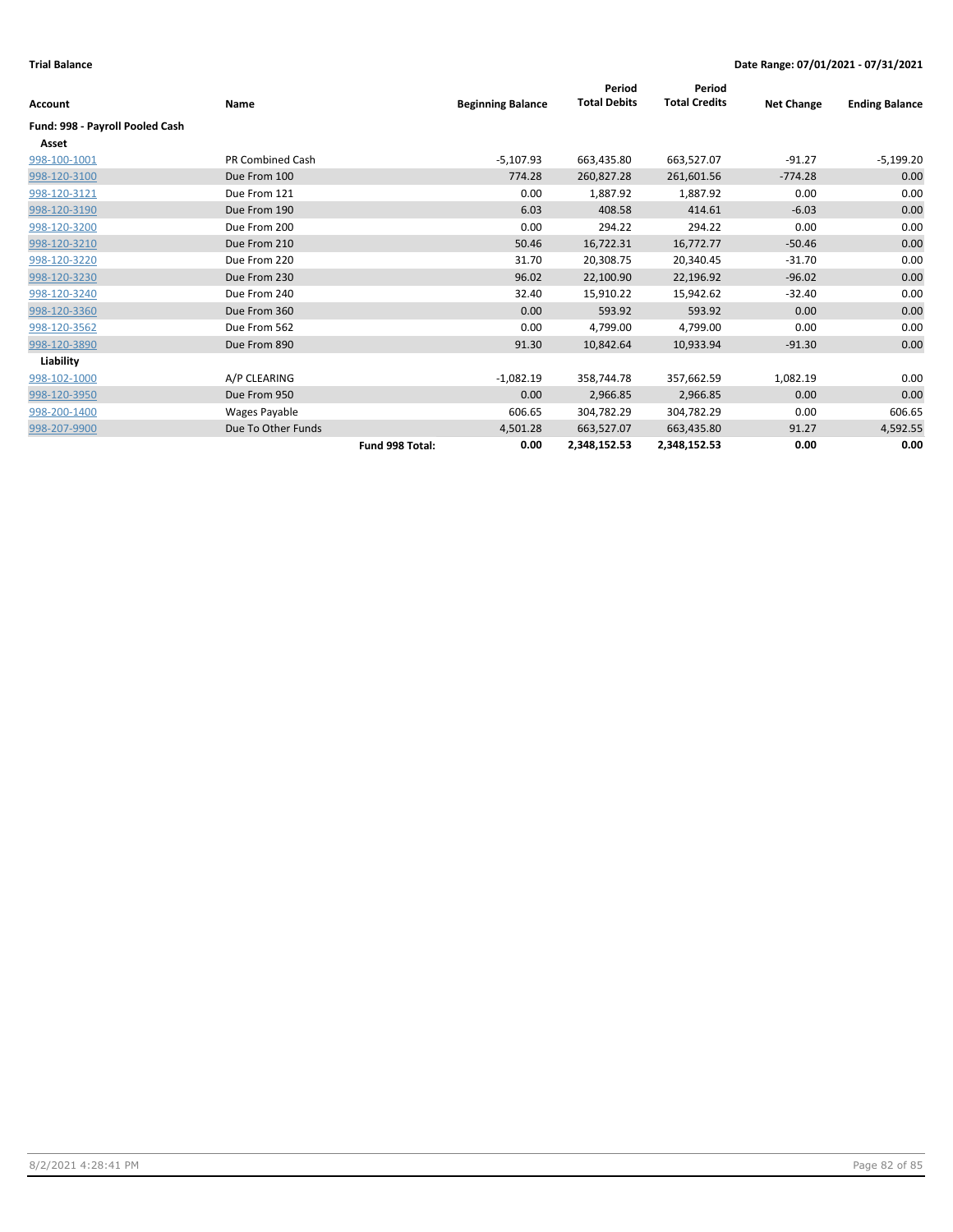|                         |                             |                      |                          | Period<br><b>Total Debits</b> | Period<br><b>Total Credits</b> |                   |                       |
|-------------------------|-----------------------------|----------------------|--------------------------|-------------------------------|--------------------------------|-------------------|-----------------------|
| <b>Account</b>          | Name                        |                      | <b>Beginning Balance</b> |                               |                                | <b>Net Change</b> | <b>Ending Balance</b> |
| Fund: 999 - Pooled Cash |                             |                      |                          |                               |                                |                   |                       |
| Asset                   |                             |                      |                          |                               |                                |                   |                       |
| 999-103-1000            | <b>Combined Checking AP</b> |                      | 12,745,722.82            | 1,619,789.04                  | 2,266,655.16                   | $-646,866.12$     | 12,098,856.70         |
| 999-120-3100            | DUE FROM 100                |                      | 0.00                     | 521,441.46                    | 521,441.46                     | 0.00              | 0.00                  |
| 999-120-3110            | DUE FROM 110                |                      | 0.00                     | 2,497.42                      | 2,497.42                       | 0.00              | 0.00                  |
| 999-120-3120            | DUE FROM 120                |                      | 0.00                     | 641.66                        | 641.66                         | 0.00              | 0.00                  |
| 999-120-3121            | DUE FROM 121                |                      | 0.00                     | 9,315.74                      | 9,315.74                       | 0.00              | 0.00                  |
| 999-120-3122            | DUE FROM 122                |                      | 0.00                     | 1,260.00                      | 1,260.00                       | 0.00              | 0.00                  |
| 999-120-3191            | DUE FROM 191                |                      | 56.34                    | 0.00                          | 0.00                           | 0.00              | 56.34                 |
| 999-120-3200            | DUE FROM 200                |                      | 0.00                     | 539.95                        | 539.95                         | 0.00              | 0.00                  |
| 999-120-3210            | DUE FROM 210                |                      | 2,759.02                 | 27,657.60                     | 30,416.62                      | $-2,759.02$       | 0.00                  |
| 999-120-3220            | DUE FROM 220                |                      | 0.00                     | 62,169.53                     | 62,169.53                      | 0.00              | 0.00                  |
| 999-120-3230            | DUE FROM 230                |                      | 316.12                   | 71,877.07                     | 72,193.19                      | $-316.12$         | 0.00                  |
| 999-120-3240            | DUE FROM 240                |                      | 0.00                     | 34,339.60                     | 34,339.60                      | 0.00              | 0.00                  |
| 999-120-3310            | DUE FROM 310                |                      | 0.00                     | 954.35                        | 954.35                         | 0.00              | 0.00                  |
| 999-120-3413            | DUE FROM 413                |                      | 0.00                     | 85.33                         | 85.33                          | 0.00              | 0.00                  |
| 999-120-3590            | DUE FROM 590                |                      | 0.00                     | 892.50                        | 892.50                         | 0.00              | 0.00                  |
| 999-120-3690            | DUE FROM 690                |                      | 0.00                     | 1,055,405.15                  | 1,055,405.15                   | 0.00              | 0.00                  |
| 999-120-3850            | DUE FROM 850                |                      | 0.00                     | 275.76                        | 275.76                         | 0.00              | 0.00                  |
| Liability               |                             |                      |                          |                               |                                |                   |                       |
| 999-102-1000            | A/P CLEARING                |                      | $-3,075.14$              | 1,792,056.32                  | 1,788,981.18                   | 3,075.14          | 0.00                  |
| 999-207-9900            | DUE TO OTHER FUNDS          |                      | $-12,745,779.16$         | 2,268,036.10                  | 1,621,169.98                   | 646,866.12        | $-12,098,913.04$      |
|                         |                             | Fund 999 Total:      | 0.00                     | 7,469,234.58                  | 7,469,234.58                   | 0.00              | 0.00                  |
|                         |                             | <b>Report Total:</b> | 962.46                   | 17,148,565.68                 | 17,148,565.68                  | 0.00              | 962.46                |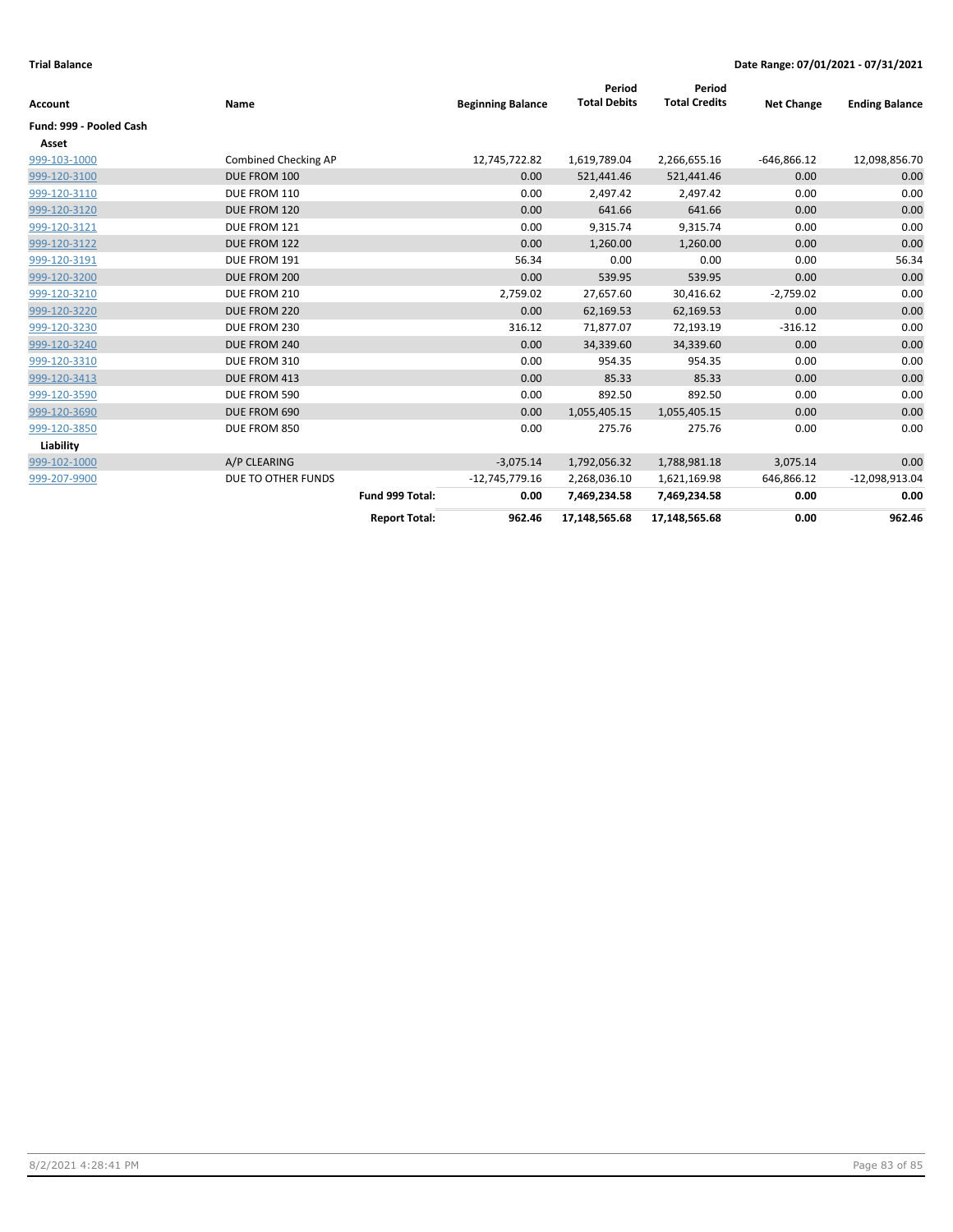# **Fund Summary**

| Fund                                                                         | <b>Beginning Balance</b> | <b>Total Debits</b>  | <b>Total Credits</b> | <b>Ending Balance</b> |
|------------------------------------------------------------------------------|--------------------------|----------------------|----------------------|-----------------------|
| 100 - General                                                                | 0.00                     | 2,963,046.27         | 2,963,046.27         | 0.00                  |
| 110 - Courthouse Security                                                    | 0.00                     | 5,366.19             | 5,366.19             | 0.00                  |
| 111 - Justice Court Building Security                                        | 0.00                     | 0.00                 | 0.00                 | 0.00                  |
| 120 - County Clerk Vital Statistics                                          | 0.00                     | 1,283.32             | 1,283.32             | 0.00                  |
| 121 - County Clerk Records Management                                        | 0.00                     | 30,728.98            | 30,728.98            | 0.00                  |
| 122 - Chapter 19 Funds                                                       | 0.00                     | 2,520.00             | 2,520.00             | 0.00                  |
| 123 - Election Equipment Fund                                                | 0.00                     | 0.00                 | 0.00                 | 0.00                  |
| 125 - County Clerk Co.& Dist.CourtTechnology                                 | 0.00                     | 4.00                 | 4.00                 | 0.00                  |
| 126 - County Clerk Court Records Preservation                                | 0.00                     | 0.00                 | 0.00                 | 0.00                  |
| 127 - County Clerk Records Archive                                           | 0.00                     | 0.00                 | 0.00                 | 0.00                  |
| 130 - Bail Bond Trust Fund                                                   | 0.00                     | 780.00               | 780.00               | 0.00                  |
| 160 - County Judge Excess Supplement                                         | 0.00                     | 254.47               | 254.47               | 0.00                  |
| 161 - Probate Judges Education                                               | 0.00                     | 0.00                 | 0.00                 | 0.00                  |
| 190 - District Clerk Records Management                                      | 0.00                     | 2,722.29             | 2,722.29             | 0.00                  |
| 191 - District Court Records Archive                                         | 0.00                     | 442.65               | 442.65               | 0.00                  |
| 192 - District Clerk Co.& Dist.Court Technology                              | 0.00                     | 130.63               | 130.63               | 0.00                  |
| 193 - District Clerk Court Records Preservation                              | 0.00                     | 322.65               | 322.65               | 0.00                  |
| 200 - County Offices Records Mangement                                       | 0.00                     | 4,101.15             | 4,101.15             | 0.00                  |
| 210 - Road & Bridge #1                                                       | 0.00                     | 192,511.63           | 192,511.63           | 0.00                  |
| 220 - Road & Bridge #2                                                       | 0.00                     | 386,629.50           | 386,629.50           | 0.00                  |
| 221 - Raw Water Pipeline Road and Bridge #2                                  | 0.00                     | 0.00                 | 0.00                 | 0.00                  |
| 230 - Road & Bridge #3                                                       | 0.00                     | 353,425.89           | 353,425.89           | 0.00                  |
| 231 - Lake Road Impact/Raw Water PipelinePct. 3                              | 0.00                     | 0.00                 | 0.00                 | 0.00                  |
| 240 - Road & Bridge #4                                                       | 0.00                     | 188,073.11           | 188,073.11           | 0.00                  |
| 241 - Lake Road Impact/Raw Water PipelinePct. 4                              | 0.00                     | 0.00                 | 0.00                 | 0.00                  |
| 250 - Raw Water Pipeline Rock for Pct.2,3,4                                  | 0.00                     | 0.00                 | 0.00                 | 0.00                  |
| 260 - J.P.#1 Justice Court Technology                                        | 0.00                     | 0.00                 | 0.00                 | 0.00                  |
| 270 - J.P.#2 Justice Court Technology                                        | 0.00                     | 0.00                 | 0.00                 | 0.00                  |
| 280 - J.P.#3 Justice Court Technology                                        | 0.00                     | 0.00                 | 0.00                 | 0.00                  |
| 310 - F.C.Detention Center Annual Payment                                    | 0.00                     | 11,908.70            | 11,908.70            | 0.00                  |
| 330 - Bail Bondsman Application Fee                                          | 0.00                     | 0.00                 | 0.00                 | 0.00                  |
| 350 - Law Library                                                            | 0.00                     | 945.00               | 945.00               | 0.00                  |
| 360 - D. A. Fee                                                              | 0.00                     | 5,775.20             | 5,775.20             | 0.00                  |
| 361 - Contraband Seizure                                                     | 0.00                     | 1,913.00             | 1,913.00             | 0.00                  |
| 362 - Investigator/LEOSE                                                     | 0.00                     | 0.00                 | 0.00                 | 0.00                  |
| 380 - IHC Co-Op Gin                                                          | 0.00                     | 0.00                 | 0.00                 | 0.00                  |
| 381 - IHC Bonnie Ruth Cooper                                                 | 0.00                     | 5,407.20             | 5,407.20             | 0.00                  |
| 410 - CERT                                                                   | 0.00                     | 0.00                 | 0.00                 | 0.00                  |
| 412 - Safe Room Reimbursement Prog.                                          | 0.00                     | 0.00                 | 0.00                 | 0.00                  |
| 413 - CARES ACT-CORONAVIRUS RELIEF                                           | 0.00                     | 170.66               | 170.66               | 0.00                  |
| 414 - OOG COVID #4145401                                                     | 0.00                     | 18,871.69            | 18,871.69            | 0.00                  |
| 415 - American Recovery Program Grant                                        | 0.00                     | 0.00                 | 0.00                 | 0.00                  |
| 560 - Sheriff Forfeiture                                                     | 0.00                     | 4,362.51             | 4,362.51             | 0.00                  |
| 561 - Law Enforcement Education Sheriff's Office                             | 0.00                     | 509.65               | 509.65               | 0.00                  |
| 562 - Bois D'Arc Lake Reservoir (SO)                                         | 0.00                     | 28,699.04            | 28,699.04            | 0.00                  |
| 563 - Sheriff's Office Technology                                            | 0.00                     | 0.00                 | 0.00                 | 0.00                  |
| 590 - Specialty Court/Drug Court                                             | 0.00                     | 2,284.55             | 2,284.55             | 0.00                  |
| 600 - Sinking                                                                | 0.00                     | 22,044.23            | 22,044.23            | 0.00                  |
| 630 - Law Enforcement Education Const. Pct.1                                 | 0.00                     | 0.00                 | 0.00                 | 0.00                  |
| 640 - Law Enforcement Education Const. Pct.2                                 | 0.00                     | 0.00                 | 0.00                 | 0.00                  |
| 650 - Law Enforcement Education Const. Pct.3                                 | 0.00                     | 0.00                 | 0.00                 | 0.00                  |
| 660 - 2017 GO Bonds-Construction Fund FY2017                                 | 0.00                     | 0.00                 | 0.00                 | 0.00                  |
| 670 - Courthouse Restoration<br>680 - 2018 GO Bonds-Construction Fund FY2019 | 0.00                     | 0.00                 | 0.00                 | 0.00                  |
| 690 - 2020 CO Bonds-Construction Fund FY2020                                 | 0.00<br>0.00             | 0.00<br>2,948,103.83 | 0.00<br>2,948,103.83 | 0.00<br>0.00          |
| 700 - Right of Way                                                           | 0.00                     | 0.00                 | 0.00                 | 0.00                  |
| 800 - Veterans Court Program                                                 | 0.00                     | 25.00                | 25.00                | 0.00                  |
| 810 - County Lake Road Impact Fund                                           | 0.00                     | 0.00                 | 0.00                 | 0.00                  |
| 850 - Lake Fannin                                                            | 0.00                     | 7,154.52             | 7,154.52             | 0.00                  |